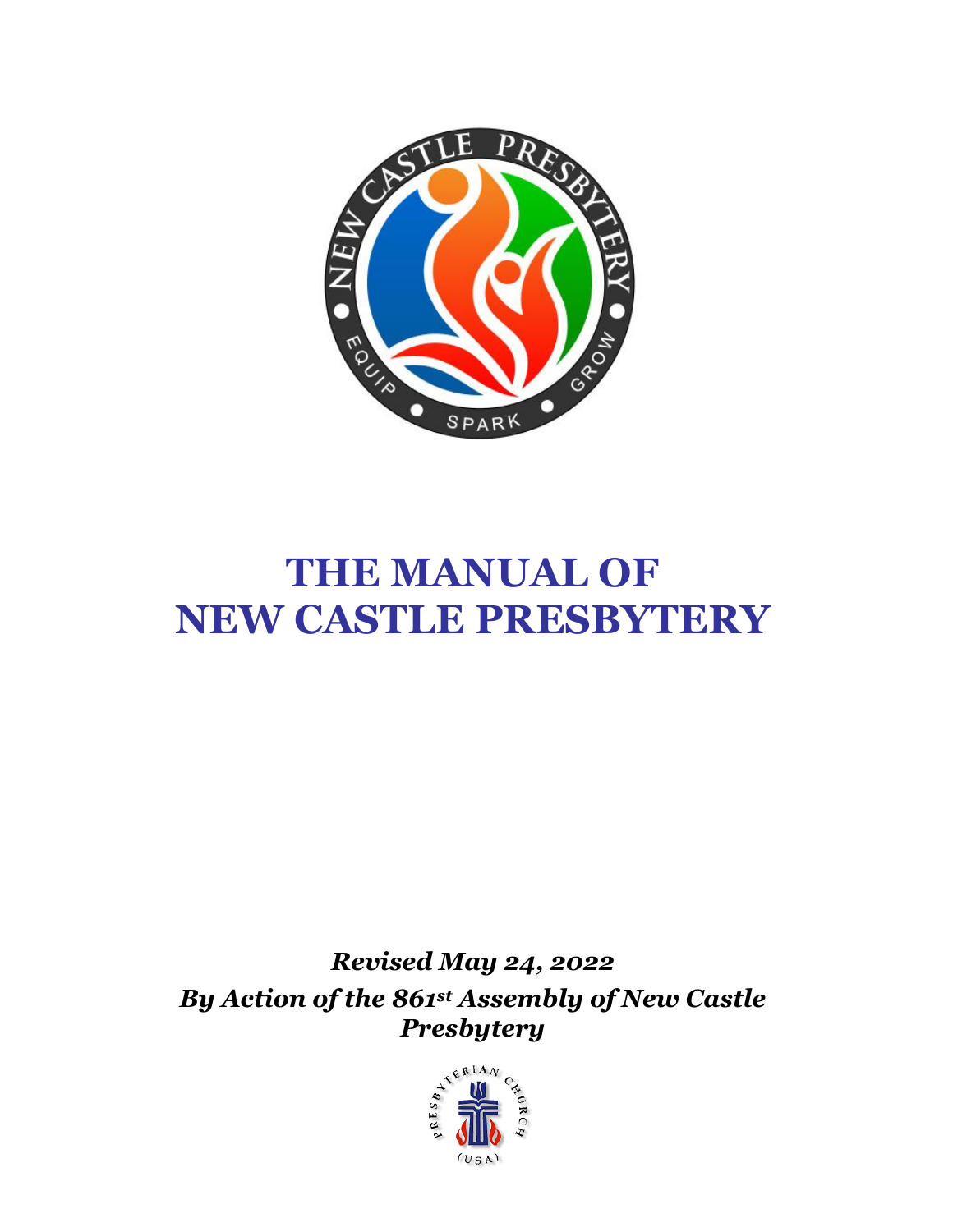#### **TABLE OF CONTENTS**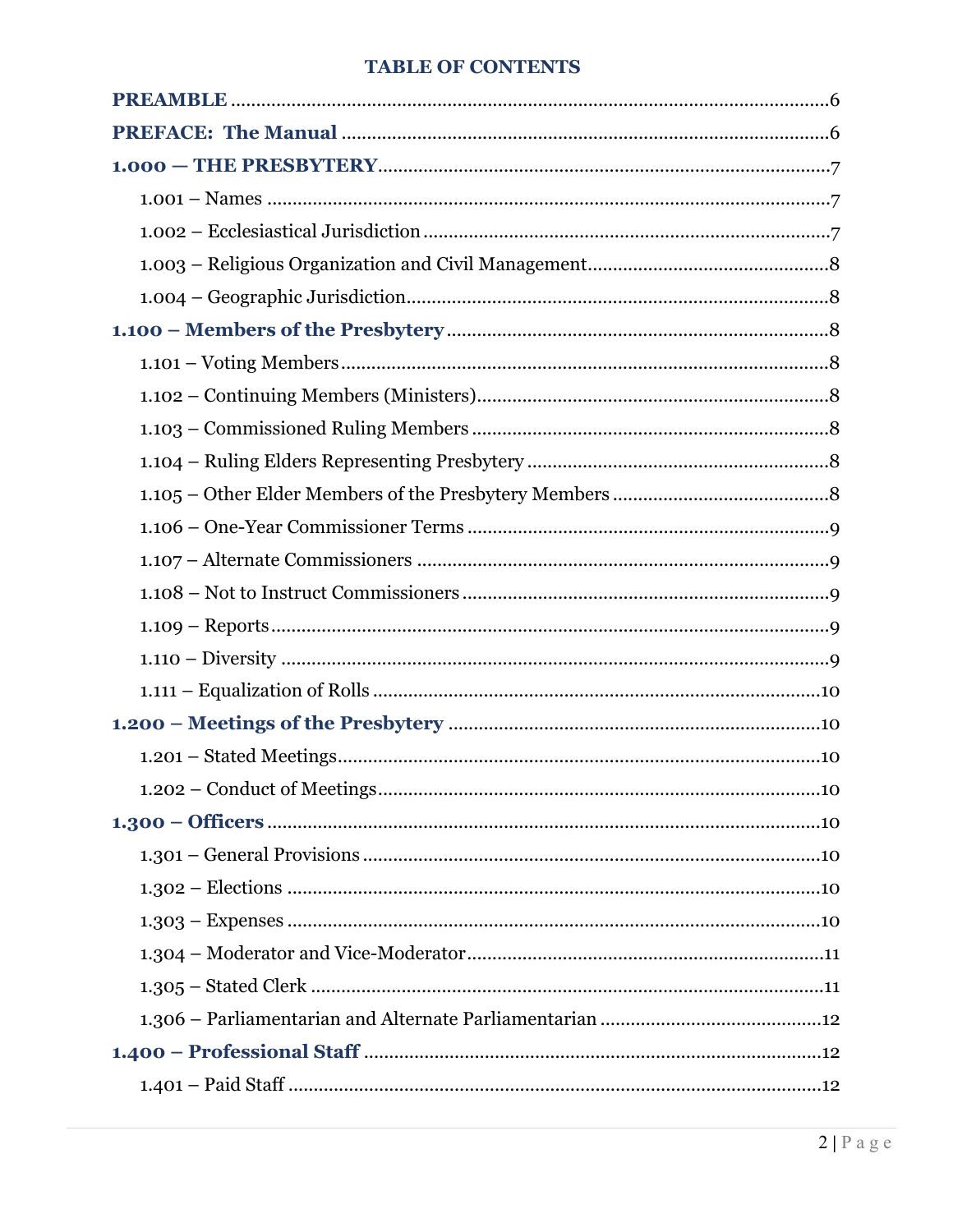# **Table of Contents (continued)**

#### **2.000 — COMMITTEES AND COMMISSIONS**

| 3.000 - POLICIES ON ELECTRONIC NOTICES, ELECTRONIC MEETINGS,<br>TELEPHONE CONFERENCE MEETINGS, VIDEO CONFERENCE |
|-----------------------------------------------------------------------------------------------------------------|
|                                                                                                                 |
|                                                                                                                 |
|                                                                                                                 |
|                                                                                                                 |
|                                                                                                                 |
|                                                                                                                 |
|                                                                                                                 |
|                                                                                                                 |
|                                                                                                                 |
| Appendix D – Policy Concerning Departing Pastors and Their Former Parishioners.38                               |
|                                                                                                                 |
|                                                                                                                 |
|                                                                                                                 |

|  |  | Appendix G – Code of Ethics for Minister Members and Other Church Professionals46 |
|--|--|-----------------------------------------------------------------------------------|
|  |  |                                                                                   |

| <b>Appendix I</b> – Hosting New Castle Presbytery Meetings (Approved 5/25/21)49 |
|---------------------------------------------------------------------------------|
|                                                                                 |
|                                                                                 |
|                                                                                 |
|                                                                                 |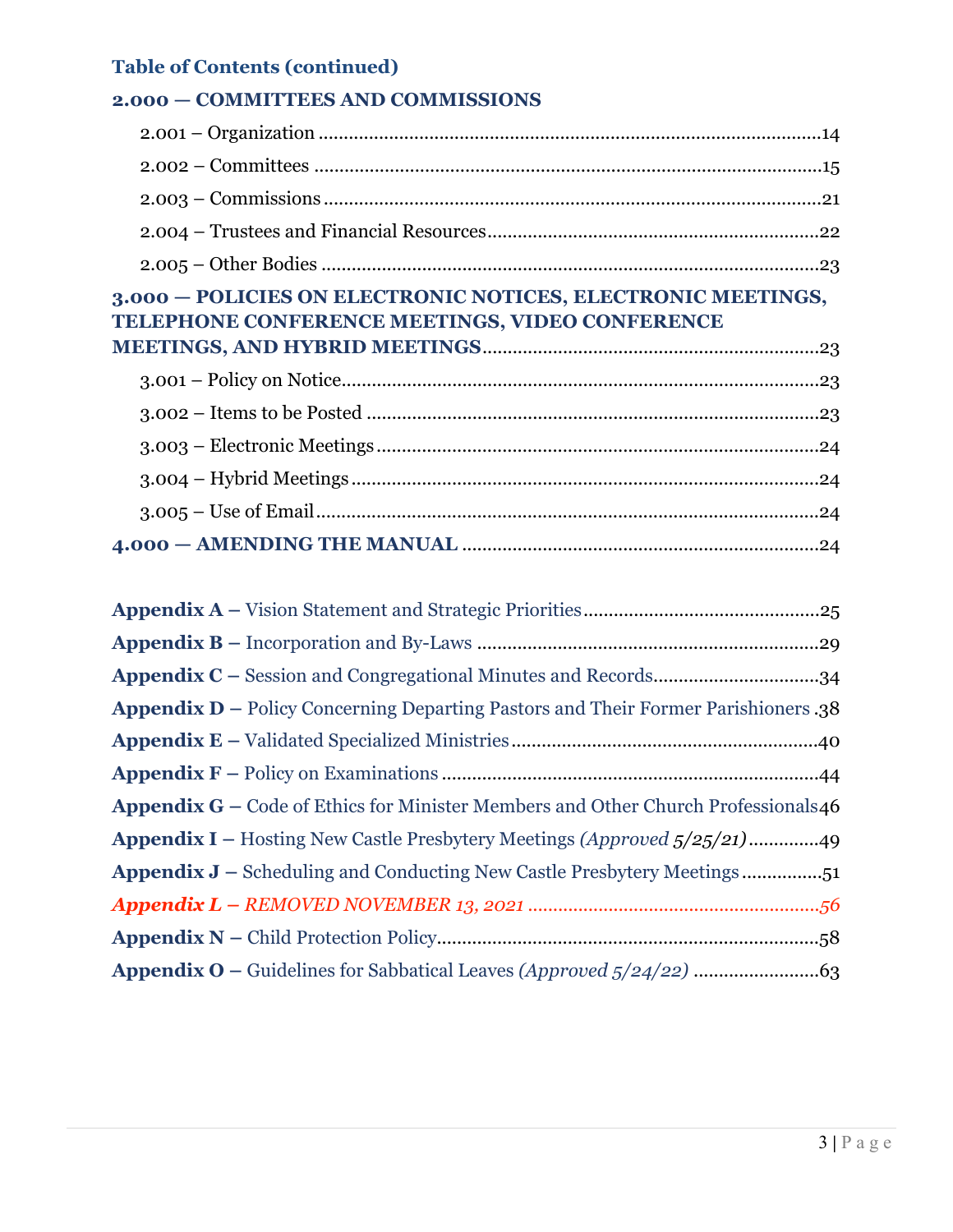# **Table of Contents (continued)**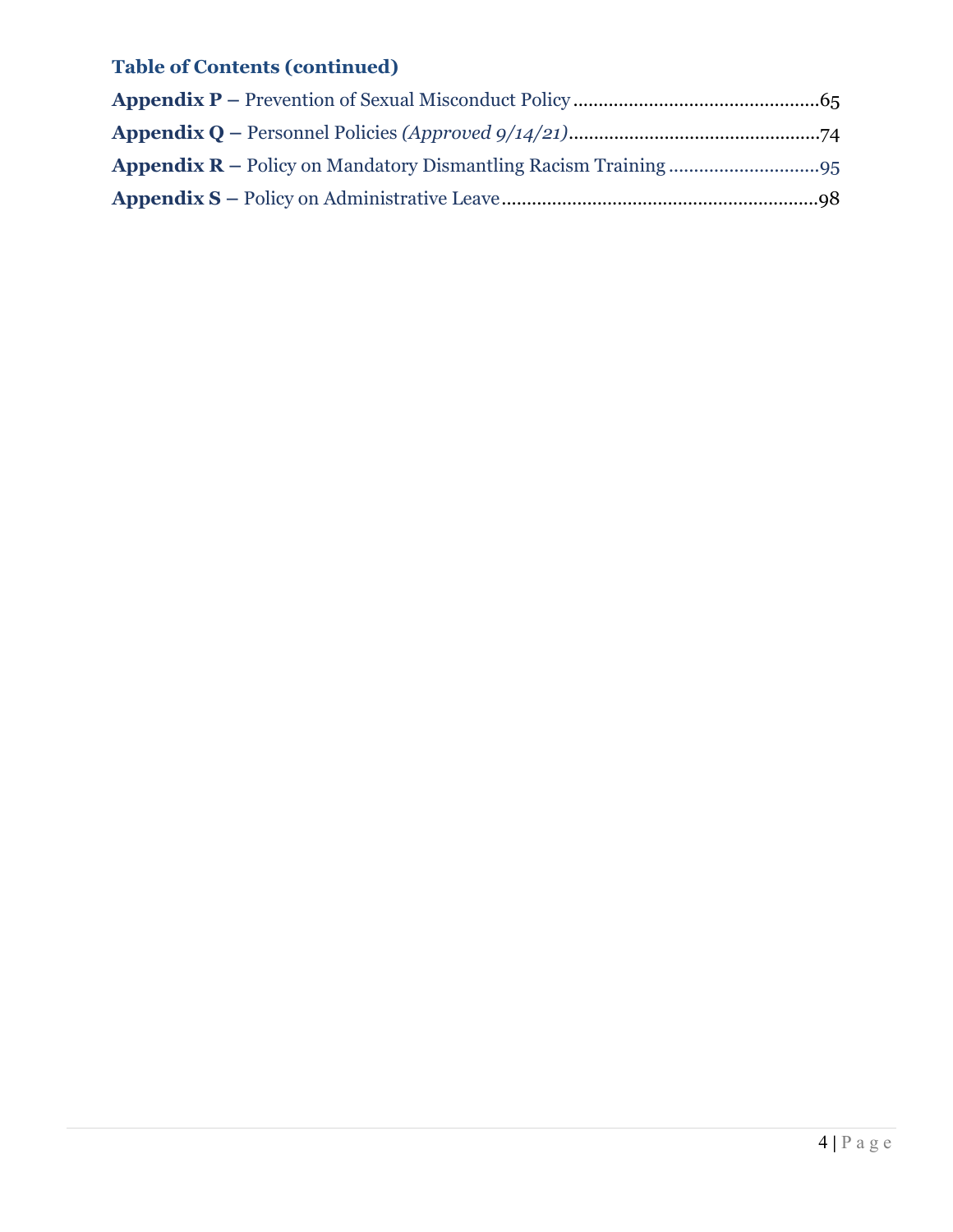# **THE MANUAL OF NEW CASTLE PRESBYTERY**

### **PREAMBLE**

We, the members of New Castle Presbytery, in order to provide the structures which will enable us to respond in mission to the call of Our Lord Jesus Christ and to discharge the Constitutional responsibility of a Presbytery as defined in the Book of Order of the Presbyterian Church (U.S.A.), adopt the Rules in this MANUAL which are to be regarded in all things as subordinate to the Constitution of our denomination, the Presbyterian Church (U.S.A.).

We believe that "the mission of the church is given form by God's activity in the world as told in the Bible and understood by faith" (Book of Order G-3.0100) and that "the church is called to be a sign in and for the world of the new reality which God has made available to people in Jesus Christ" (Book of Order G-3.0200).

#### **0.000 — PREFACE**

#### **0.001 TITLE**

The title of this manual shall be THE MANUAL OF NEW CASTLE PRESBYTERY, hereafter designated as THE MANUAL.

#### **0.002 PURPOSE**

The purpose of THE MANUAL shall be to describe and stipulate the standard organization and operating procedures of New Castle Presbytery as it carries out its mission. Specific policies and procedures can be found in the appendices that follow the main section of this Manual.

#### **0.003 AUTHORITY**

THE MANUAL shall be the authoritative description of its subject matter as adopted by New Castle Presbytery, but it shall be subordinate to the constitutional documents of the Presbyterian Church (U.S.A.), to official interpretations thereof by its General Assembly and its Stated Clerk, and to lawful injunctions of the Synod of the Mid-Atlantic, as well as to the civil law of the states and localities which may have jurisdiction.

#### **0.004 SHORTENED TITLES AND ABBREVIATIONS**

The following shortened titles and abbreviations are designated for use where desired within THE MANUAL, in the minutes of New Castle Presbytery, and in similar documents:

- THE PRESBYTERIAN CHURCH (U.S.A.) THE PRESBYTERIAN CHURCH OR PC(USA)
- THE FORM OF GOVERNMENT G
- THE DIRECTORY FOR WORSHIP W
- THE RULES OF DISCIPLINE D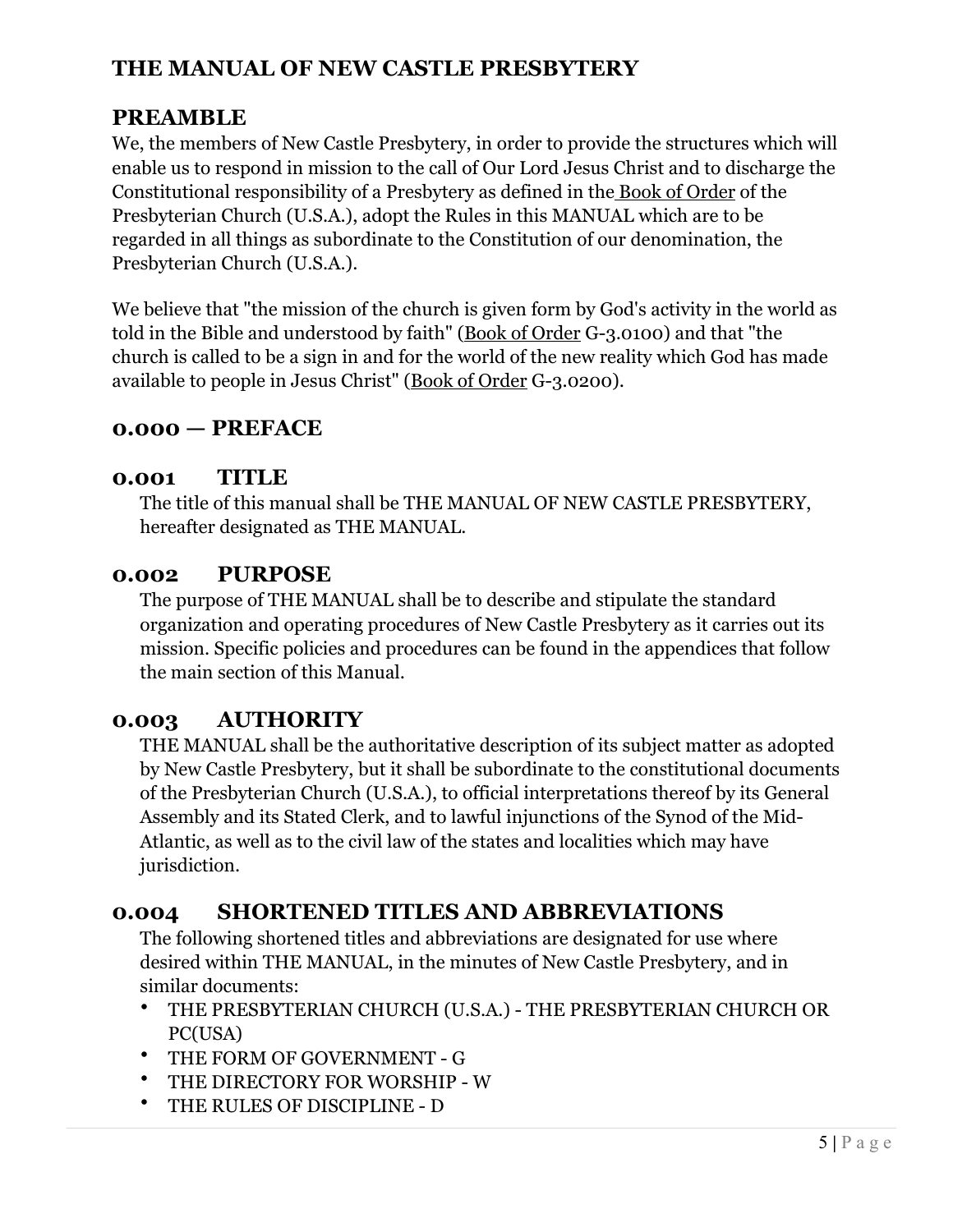- NEW CASTLE PRESBYTERY or THE PRESBYTERY OF NEW CASTLE THE PRESBYTERY or NCP
- THE MANUAL OF NEW CASTLE PRESBYTERY THE MANUAL or M

### **0.005 SUSPENSION OF RULES**

Any provision of THE MANUAL, except those which are mandatory under the PC(USA) Constitution or because of actions of the General Assembly or the synod of jurisdiction, may be suspended at any meeting of the Presbytery by a two-thirds vote of members present and voting. Such suspension shall be valid only for that particular special or stated meeting, so actions which are intended to have effect with duration into or beyond the next stated meeting must be regularized by amendment at the following stated meeting or lose their validity thereafter. Chapter Six of THE MANUAL contains the rules for amending THE MANUAL.

# **1.000 — THE PRESBYTERY (See G-3.03)**

#### **1.001 NAMES**

The names New Castle Presbytery and The Presbytery of New Castle, shortened to "the Presbytery," refer to the same entity and for ordinary purposes are interchangeable.

#### **1.002 ECCLESIASTICAL JURISDICTION**

The Presbytery is a governing body of the Presbyterian Church (USA) subordinate to the General Assembly and the Synod of the Mid-Atlantic. It is subject to and organized under the Constitution of the Presbyterian Church (U.S.A.), i.e. the Book of Order. (Attention is directed to Chapter G-3 of the Book of Order, entitled "The Presbytery.") The Presbytery has ecclesiastical jurisdiction over its Minister members and over its churches and their members, subject to the constitutional provisions for the original jurisdiction of sessions over most ordinary matters pertaining to the churches and their members. It is charged by the denomination with the development of strategy for mission and the coordination of the work of its member churches.

Presbyteries are alike in many respects because of responsibilities prescribed by the Constitution, and they are different because of the tasks and organizations that they create for themselves. Presbyteries are both administrative and programmatic and they are blessed with the gifts of many ministers, Ruling Elders, and many who are not ordained to any office. They thus are guided by the respective visions held by all these ministers of God's mission in the world.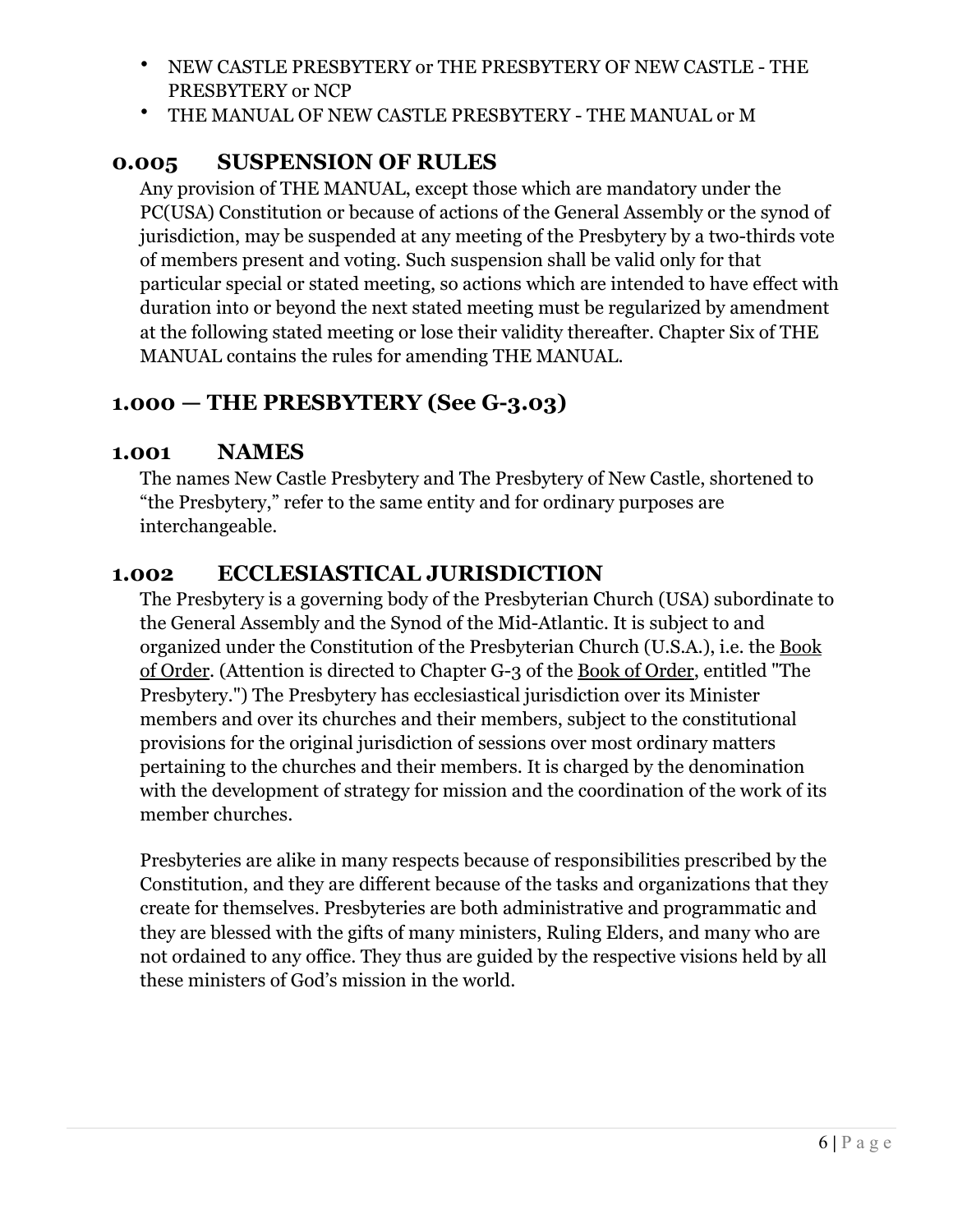# **1.003 RELIGIOUS ORGANIZATION AND CIVIL MANAGEMENT**

For ecclesiastical purposes, the Presbytery is organized as and operated as an informal religious organization under the laws of the States of Delaware and Maryland. The Presbytery is also organized as a corporation under the laws of the States of Delaware and Maryland. Its business and property are managed by the Presbytery Trustees and Financial Resources Committee.

# **1.004 GEOGRAPHIC JURISDICTION**

The Presbytery shall exercise ecclesiastical jurisdiction within the entire State of Delaware and in the following counties in the State of Maryland: Caroline, Cecil, Dorchester, Kent, Queen Anne, Somerset, Talbot, Wicomico and Worcester.

# **1.100 — MEMBERS OF THE PRESBYTERY**

# **1.101 VOTING MEMBERS**

The Presbytery consists of the persons described below when they are duly qualified and enrolled, as full members with all rights of debate and voting.

# **1.102 CONTINUING MEMBERS (MINISTERS)**

The Ministers of Word and Sacrament are members of the Presbytery, including active members, members-at-large and honorably retired members (G-2.0503).

# **1.103 COMMISSIONED RULING ELDERS**

Commissioned Ruling Elders who are in active service with a church or on behalf of the presbytery shall be enrolled as members of Presbytery.

# **1.104 RULING ELDERS REPRESENTING CHURCHES**

When Presbytery meets, Ruling Elder Commissioners representing churches shall be elected in accordance with G-3.0301 of the Book of Order.

# **1.105 OTHER ELDER MEMBERS OF THE PRESBYTERY**

Each Ruling Elder elected as Moderator, Vice-Moderator, Connectional Presbyter (Stated Clerk), Missional Presbyter or Treasurer of the Presbytery, shall be enrolled as a member of the Presbytery for the term of office, whether or not commissioned by their session. Each Ruling Elder elected chair of a Presbytery committee or Permanent Judicial Commission, shall be enrolled as a member of the Presbytery for the term of office, whether or not commissioned by their session (G-3.0301).

# **1.106 ONE-YEAR COMMISSIONER TERMS**

In order that the Presbytery may have continuity to fulfill its responsibilities, sessions are strongly encouraged to elect Ruling Elder Commissioners for one-year terms, with no person to serve for more than six consecutive years.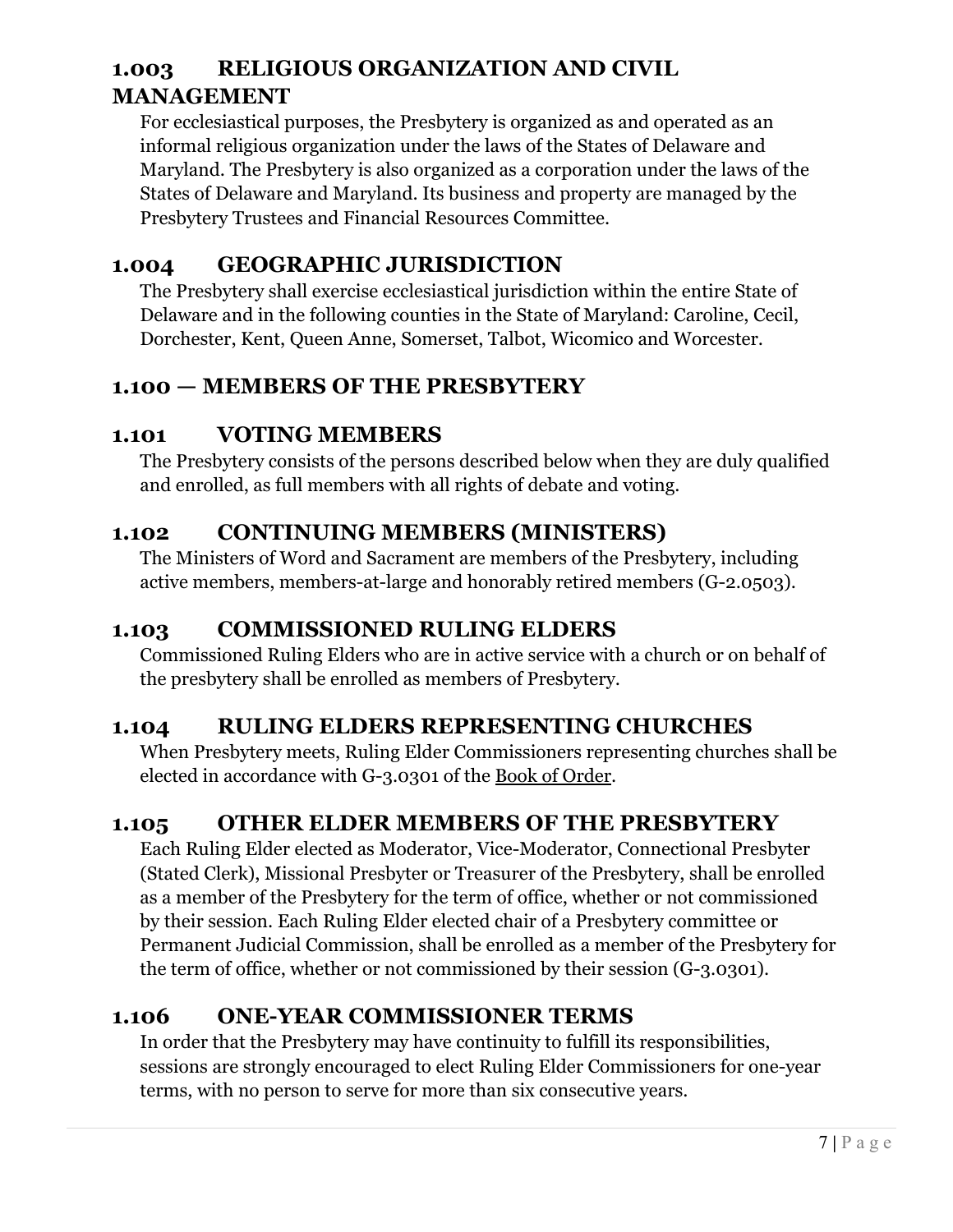#### **1.107 ALTERNATE COMMISSIONERS**

The sessions may elect alternate commissioners to serve when it is impossible for the principal commissioners to serve.

# **1.108 NOT TO INSTRUCT COMMISSIONERS**

Sessions should elect commissioners in whom they have confidence. Sessions may discuss anything they wish with their commissioners; but UNDER NO CIRCUMSTANCES may they either explicitly or implicitly instruct their commissioners on how to vote during Presbytery meetings. Commissioners must be free to vote in accordance with their Christian consciences, and they must be open to the possibility that God may speak to their consciences through the debate on the floor of the Presbytery as well as in other ways.

# **1.109 REPORTS**

Commissioners shall always report to their sessions on their participation in, or lack thereof, at Presbytery meetings. Until they enroll and sign in at the beginning of each meeting, commissioners are not members of the Presbytery. Commissioners therefore should look to their sessions, not to the Presbytery, to excuse them if they do not enroll and attend.

### **1.110 DIVERSITY**

As sessions elect commissioners to the Presbytery, they should bear in mind that it is good for the Presbytery to be composed in accordance with F-1.0403 "the Foundations of Presbyterian Polity" in the Book of Order:

"The unity of believers in Christ is reflected in the rich diversity of the Church's membership. In Christ, by the power of the Spirit, God unites persons through baptism regardless of race, ethnicity, age, sex, disability, geography, or theological conviction. There is therefore no place in the life of the Church for discrimination against any person. The Presbyterian Church (U.S.A.) shall guarantee full participation and representation in its worship, governance, and emerging life to all persons or groups within its membership. No member shall be denied participation or representation for any reason other than those stated in this Constitution."

# **1.111 EQUALIZATION OF ROLLS**

In the annual equalization of the rolls for purposes of determining Ruling Elder commissioners from constituent churches to meetings of the Presbytery, those churches that are considered racial/ethnic or have a racial/ethnic membership of 10% or more shall be granted one (1) commissioner in addition to the number normally allotted based on the membership of the church.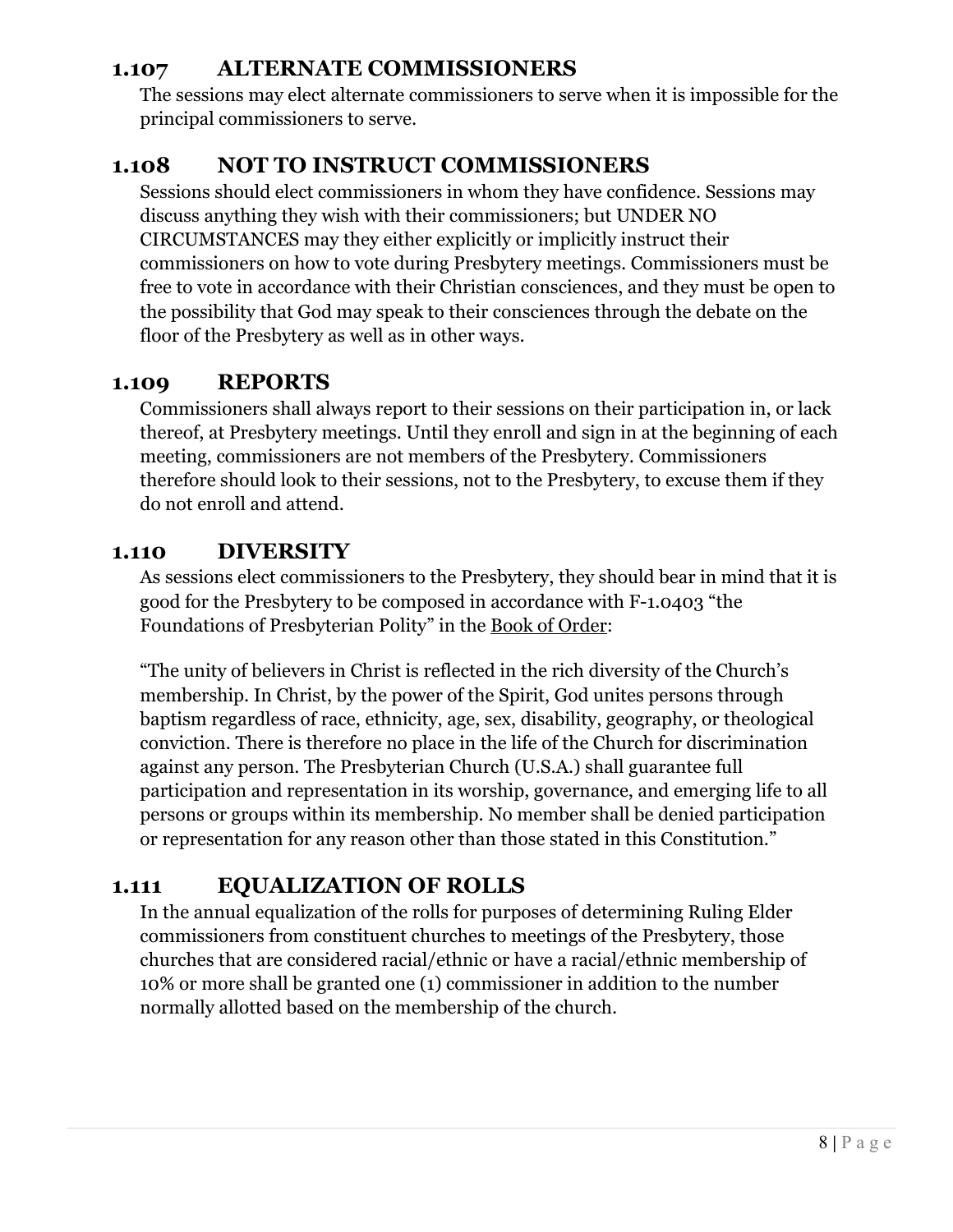### **1.200 — MEETINGS OF THE PRESBYTERY**

# **1.201 STATED MEETINGS**

Stated meetings of the Presbytery are the regularly scheduled meetings on dates and places recommended by the Committee on Coordination and approved by the Presbytery.

# **1.202 CONDUCT OF MEETINGS**

All information on conduct of meetings and other details of Stated and Called meetings can be found in Appendix J of THE MANUAL.

# **1.300 — OFFICERS**

# **1.301 GENERAL PROVISIONS**

The officers of the Presbytery shall be the Moderator, Vice Moderator and Stated Clerk and they shall be elected by majority vote.

# **1.302 ELECTIONS**

The terms of office for those elected shall begin at the start of the following calendar year unless otherwise decided by the Presbytery or specified by THE MANUAL, and the terms of office shall continue until successors have been elected and legally qualified. Nominations shall be in accordance with M-2.001. Whenever a person is elected because another person did not complete his or her term, the election shall be only for the remainder of that term unless otherwise declared by the Presbytery at the time of election.

# **1.303 EXPENSES**

All reasonable expenses of the Presbytery officers incurred in the performance of their duties shall be paid by the Presbytery.

# **1.304 MODERATOR and VICE-MODERATOR**

A) Moderator

The Committee on Representation and Nominations shall present a candidate for election as Moderator of the Presbytery at a stated meeting of the Presbytery sufficiently early in a calendar year to allow the Moderator, when elected, to be installed not later than the stated meeting closest to the beginning of the following year. The Moderator's term of office shall be one year, and they shall be a member of the Presbytery Committee on Coordination during their term of office.

# B) Duties

The Moderator shall perform the duties of the office as specified in the Book of Order (G-3.0104). The Moderator shall also serve as Chair of the Committee on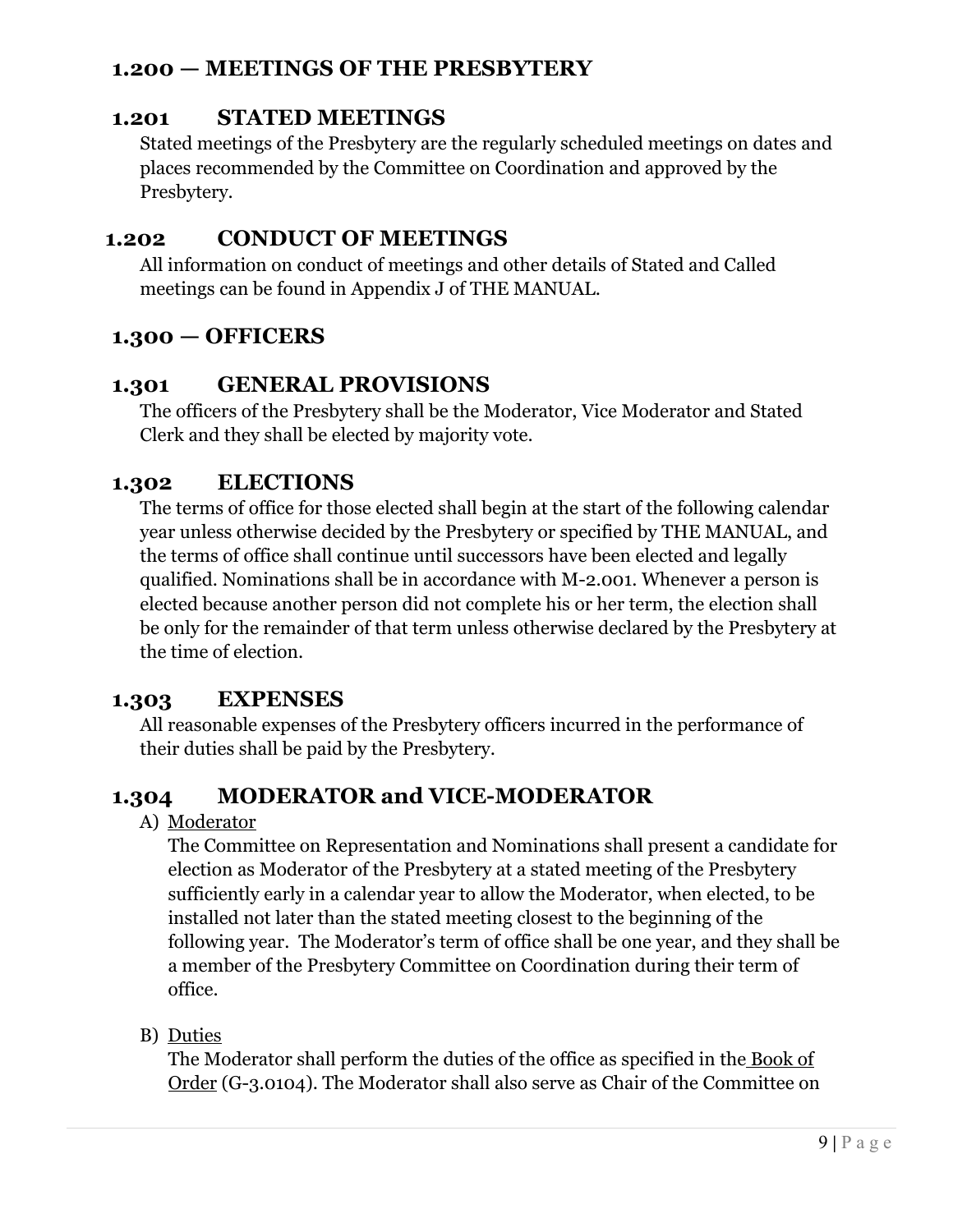Coordination, and, in consultation with Presbytery staff, appoint committees and commissions as requested.

C) Vice-Moderator

The Vice-Moderator of the Presbytery shall be chosen under the same conditions as the Moderator with respect to nomination, timing of election, installation and term of office. The Vice-Moderator shall fulfill the duties of the Moderator, either in the absence of the Moderator or at their request. In the case of the Moderator's resignation or inability to serve, the Vice-Moderator shall become the Moderator for the remainder of the term involved. The Vice-Moderator shall be a member of the Presbytery Committee on Coordination during their term of office.

# **1.305 STATED CLERK**

The Stated Clerk of the Presbytery *(also referred to in this Manual as "Connectional Presbyter")* shall be elected by the Presbytery for a renewable term up to five years. The Stated Clerk position is incorporated into the Connectional Presbyter position and shall be reviewed annually by the Committee on Leadership who shall make recommendations to the Presbytery as to their compensation and term of office.

A) Duties

The Stated Clerk shall perform the duties of the office as specified in the Book of Order (G-3.0104) and shall be the secretary of the Presbytery. The Stated Clerk shall have the authority to refer communications to the appropriate officers, committees and other agencies of the Presbytery, and to submit to the Synod of the Mid-Atlantic and to the General Assembly the regular reports requested by those judicatories. The Stated Clerk shall conduct regular training events for clerks of sessions.

B) Staff

The Stated Clerk may employ assistance for the writing of minutes and other work of the office, subject to the budgeting processes of the Presbytery.

C) Other Clerks

The Stated Clerk shall have the authority to appoint temporary clerks for assistance during Presbytery meetings.

#### D) Assistant Stated Clerk

The Presbytery may elect Assistant Stated Clerk(s) for a one-year term. The sole function of an Assistant Stated Clerk shall be to ensure that the Presbytery has a functioning Stated Clerk at all times; so an Assistant Stated Clerk shall have the legal authority to perform all the duties of and to discharge all the obligations of the Stated Clerk which are necessary or timely when the Stated Clerk is unable to act because of absence from the bounds of the Presbytery, illness, or in a brief interim between terms of stated clerks.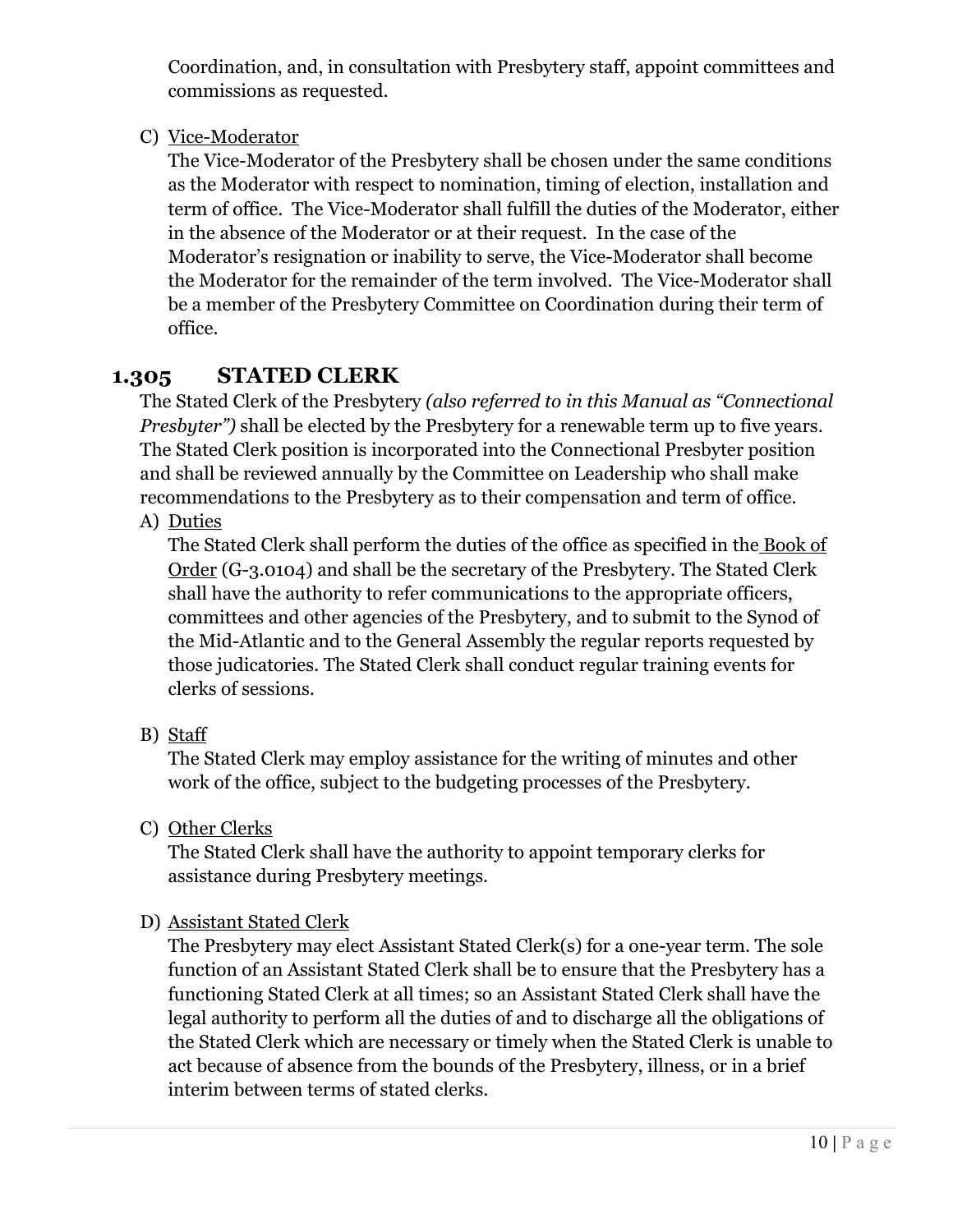E) Compensation

An Assistant Stated Clerk shall receive no financial compensation unless the work involves a considerable amount of time, in which case they may be paid an honorarium as determined by the Trustees and Financial Resources Committee.

# **1.306 PARLIAMENTARIAN AND ALTERNATE PARLIAMENTARIAN**

The Stated Clerk shall serve as the Parliamentarian for the Presbytery. The Stated Clerk may be assisted by Alternate Parliamentarians as elected by Presbytery.

# **1.400 — PROFESSIONAL STAFF**

### **1.410 PAID STAFF**

The Presbytery Staff consists of those persons, ordained and non-ordained, who are hired or elected by the Presbytery. The Presbytery Staff also consists of persons who are engaged to perform needed support services/ministries, either full time, part time or adjunct.

#### **1.411 Connectional Presbyter**

A **CONNECTIONAL PRESBYTER** will serve the NCP in three broad areas of ministry:

- Pastoral support, for both Ministers of the Word and Sacrament and Elders, including Commissioned Ruling Elders (CREs), who are serving actively in the work of the NCP
- Advocate and agent for recruiting ministers of the Word and Sacrament for service within the NCP
- Stated Clerk, serving the NCP in accordance with the specifications of G-3.0104 and G-3.0305 of the *Book of Order*

The Connectional Presbyter will be the staff person connecting the system of governance and the bodies responsible for congregational ministry within the Presbytery and also within the PCUSA. In both celebration and challenge they will resource the Presbytery's Committee on Ministers and Congregations (formerly the Committee on Ministry), its Committee on Representation and Nominations, Committee on Leadership (including the Committee on Preparation for Missional Ministry), the Trustees and Financial Resources Committee, the Sexual Misconduct Response Team, and the Permanent Judicial Commission (PJC). Working collegially, they will be a member of the Committee on Coordination and also manage and coordinate the work of the NCP office staff. The Connectional Presbyter will be elected and may be hired for a five-year term. Performance shall be evaluated annually by the Committee on Leadership, in consultation with committees above. The specific duties of the Connectional Presbyter shall be outlined in a Position Description approved by the Committee on Leadership and made available on the Presbytery web page.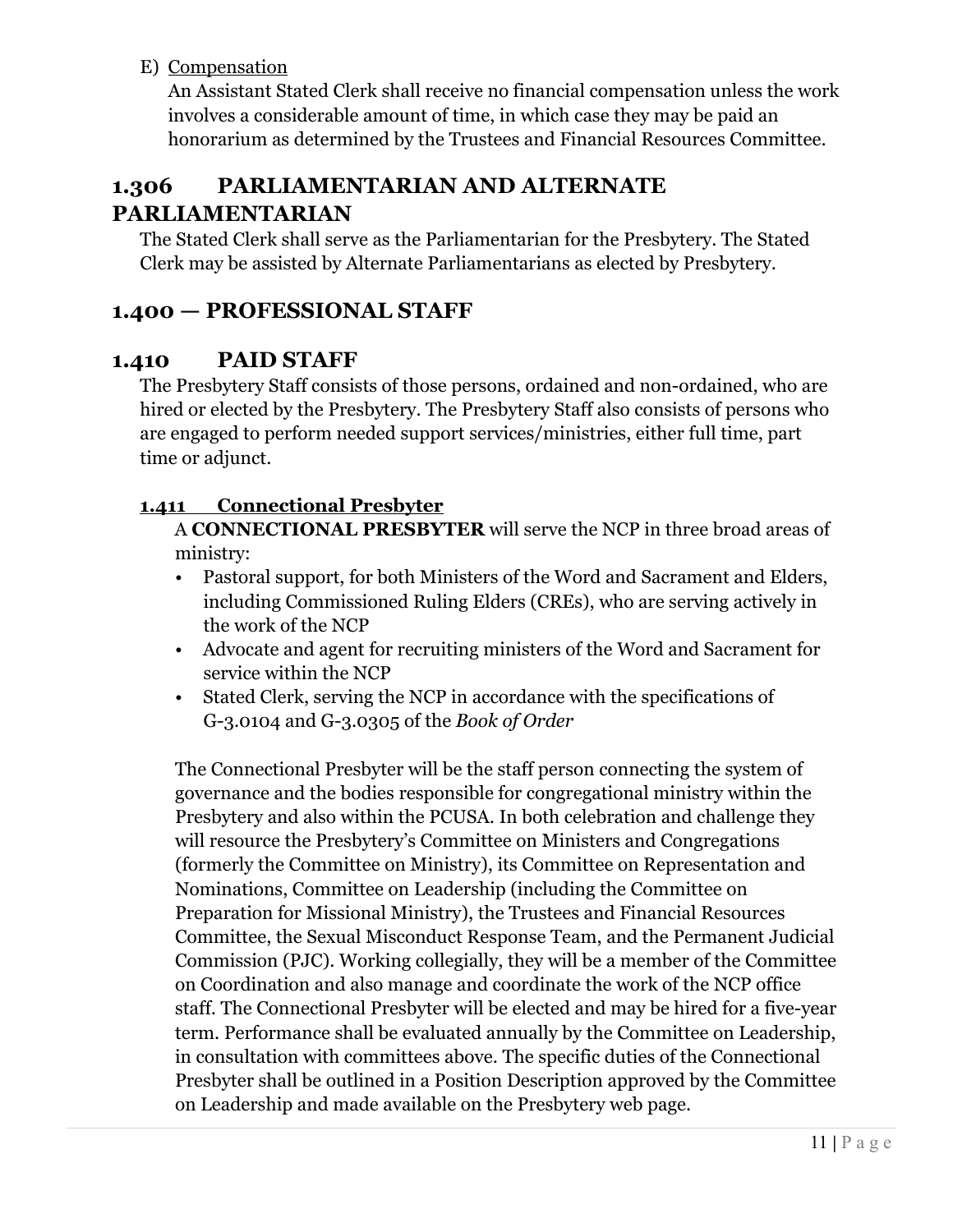#### **1.412 Missional Presbyter**

A **MISSIONAL PRESBYTER** will serve the NCP in three broad areas of ministry:

- Engage member churches in connecting with one another and with other worshipping communities and community groups to be about the mission of the Gospel outside the walls of their own churches
- Work with the Ignite team to spark enthusiasm and hope in member churches by helping them to connect their dreams, ideas, and leaders with God's mission in the world
- Act as a cooperative member of the NCP Committee on Coordination and resource for the Ignite Team

The Missional Presbyter will be the staff person responsible for our missional vision of being the church within the Presbytery and the PC(USA). The Missional Presbyter will be elected and may be hired for a five-year term. Performance shall be evaluated annually by the Committee on Leadership in consultation with the Ignite team. The specific duties of the Missional Presbyter shall be outlined in a Position Description approved by the Committee on Leadership and made available on the Presbytery web page.

#### **1.413 Presbytery Administrator/Assistant Stated Clerk**

The Presbytery Administrator/Assistant Stated Clerk, in collaboration with other staff, is responsible for all duties of managing the NCP office, all communications functions and as a member of the Committee on Coordination. They will be hired on a full-time basis and will be evaluated annually by the Committee on Leadership in consultation with the Connectional Presbyter. The specific duties of the Administrator/Assistant Stated Clerk shall be outlined in a Position Description approved by the Committee on Leadership and made available on the Presbytery web page.

#### **1.414 Treasurer**

The Treasurer serves as a part-time staff member responsible for monitoring the Presbytery's cash position and requirements, overseeing its financial structure and providing related services. The Treasurer resources Presbytery staff, and the Presbytery Trustees and Financial Resources Committee (see M-2.004 of THE MANUAL).

The duties of the Treasurer shall be outlined in a Position Description approved by the Committee on Leadership and made available on the Presbytery web page. Ordinarily, the Treasurer will also serve as the Presbytery Accounting Administrator.

The performance of the Treasurer shall be reviewed regularly by the Committee on Leadership in consultation with the Presbytery Trustees and Financial Resources Committee.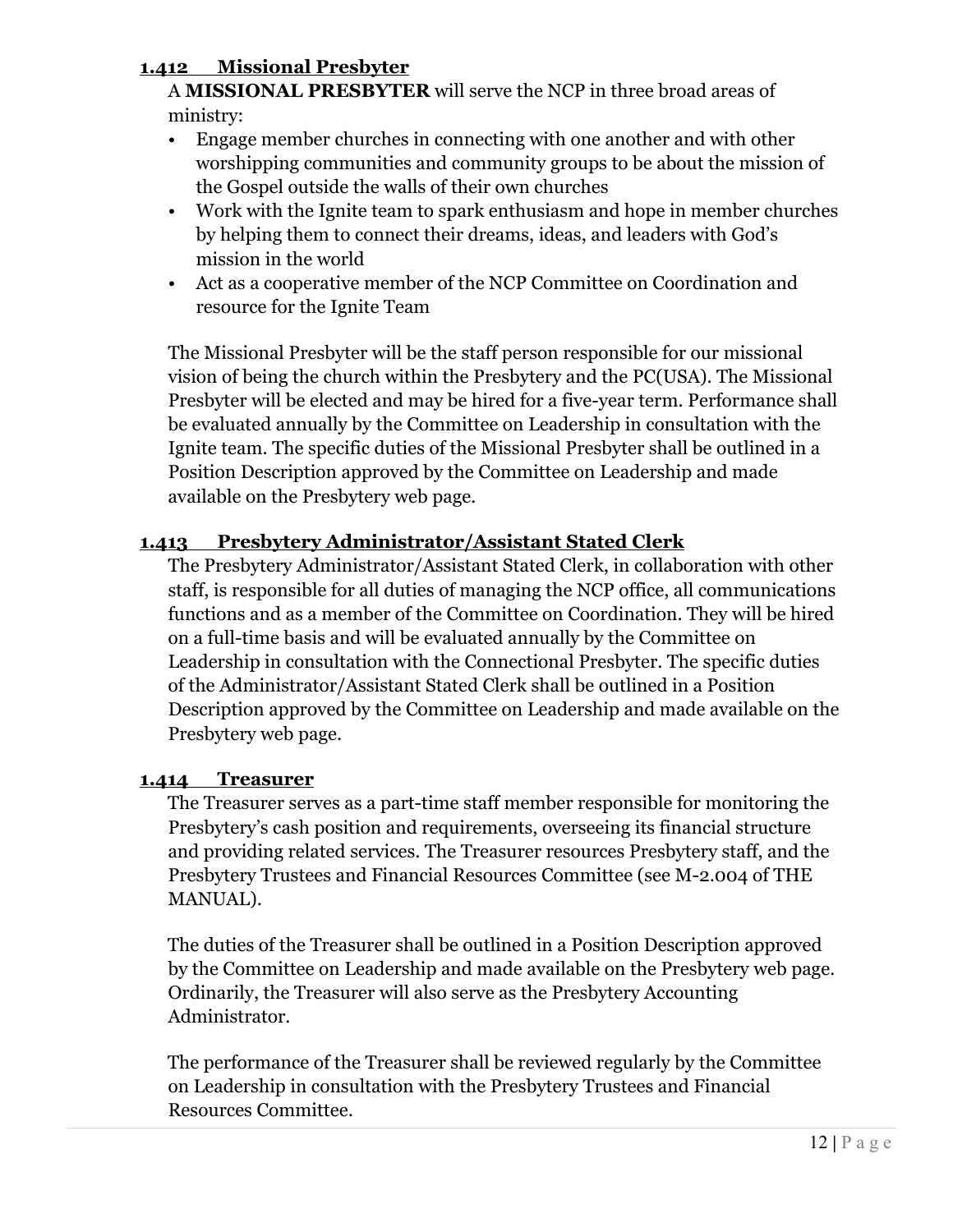#### **1.415 Accounting Administrator**

The Accounting Administrator serves as a part-time, salaried staff member responsible for performing the Presbytery's accounting functions and related services. The Accounting Administrator reports to the Connectional Presbyter, and resources Presbytery staff, and the Presbytery Trustees and Financial Resources Committee (see M-2.004 of THE MANUAL).

The duties of the Accounting Administrator shall be outlined in a Position Description approved by the Committee on Leadership and made available on the Presbytery web page. Ordinarily, the Accounting Administrator will also serve as the Presbytery Treasurer.

The performance of the Accounting Administrator shall be reviewed regularly by the Committee on Leadership in consultation with the Presbytery Trustees and Financial Resources Committee.

### **2.000 — COMMITTEES AND COMMISSIONS**

#### **2.001 ORGANIZATION**

Each committee shall be composed of persons elected by the Presbytery upon nomination by the Presbytery's Committee on Representation and Nominations. The Committee on Representation and Nominations shall be required to present nominees to reflect geographical, racial, gender and ecclesiastical diversity. No one shall serve on a particular committee longer than for two three-year terms, or for full or partial terms aggregating more than six consecutive years, unless specified otherwise in this Manual under committee descriptions.

To encourage diversity, each committee should ordinarily be limited to one member per congregation or worshipping community.

A) Officers

Each committee shall be chaired by one of its members elected to the position by the committee annually. Each committee shall also select from its membership a secretary. Minutes of all committee meetings shall be maintained and a copy sent to the Presbytery office.

B) Meetings

Each committee shall ordinarily meet at least quarterly to plan, organize and evaluate its work. A quorum for a meeting of a committee shall be a majority of the committee's members.

C) Planning

In order to carry out its responsibilities, a committee may create subcommittees and/or "temporary work groups" responsible for particular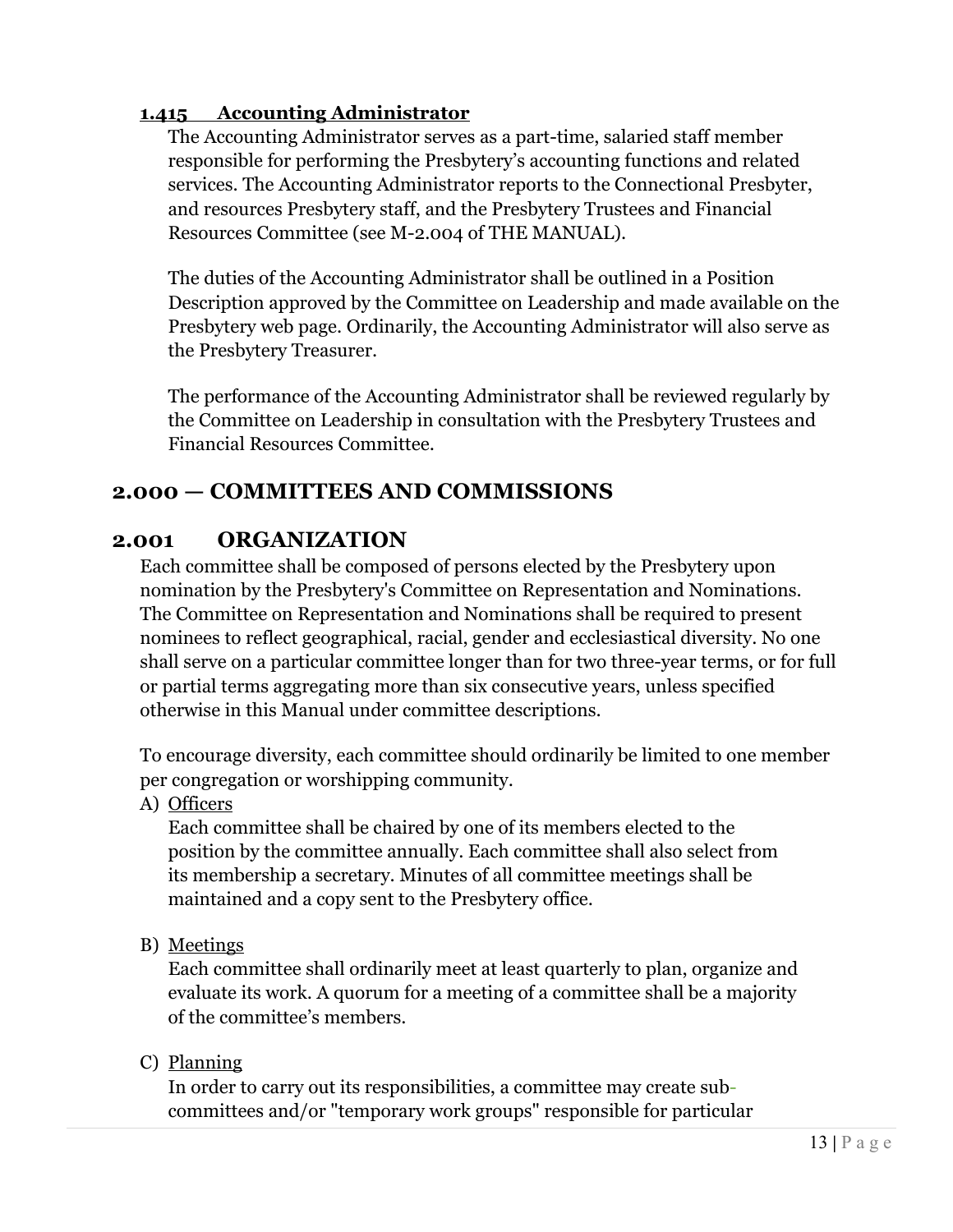areas of work. Temporary work groups shall report at least annually to their organizing committee.

D) Accountability

All committees and commissions shall keep full and complete records, including attendance. With the exception of confidential matters, committees are required to report their actions in a timely manner, regularly utilizing the Presbytery communications tools and technology.

# **2.002 COMMITTEES**

A) Committee on Coordination

The Committee on Coordination shall be made up of the Presbytery Moderator, Vice Moderator, Connectional Presbyter/Stated Clerk, Missional Presbyter, Presbytery Administrator/Assistant Stated Clerk, and Presbytery Accounting Administrator. The Chair of the Trustees and Financial Resources Committee and the Convener(s) of Ignite may be invited to participate with this committee. This is a coordinating team and not a policy making body.

#### DUTIES:

- Coordinate agenda for business meetings of the Presbytery
- Facilitate planning for worship/fellowship/education at Presbytery meetings
- Propose a schedule (dates, times, & locations) for Presbytery meetings
- Call special meetings of the Presbytery when appropriate
- Communicate regularly with all committees to assure that work is done in a timely manner
- Coordinate work of committees as appropriate (i.e. assign review of GA amendments)
- Nominate for election members of the Committee on Representations and Nominations
- Coordinate review of Presbytery structure, vision and mission as needed
- Work with all committees to develop opportunities to work cooperatively and with other presbyteries and ecumenical entities to fulfill their particular responsibilities
- Serve as Committee of Counsel if legal issues arise and the services of a lawyer are required.
- Be responsible for coordinating the vision work of the presbytery
- Approve the celebration of communion at Presbytery meetings and other Presbytery gatherings
- Decide the manner of Presbytery meetings and other Presbytery gatherings, including changes due to current circumstances, whether by hybrid, fully digital, or in person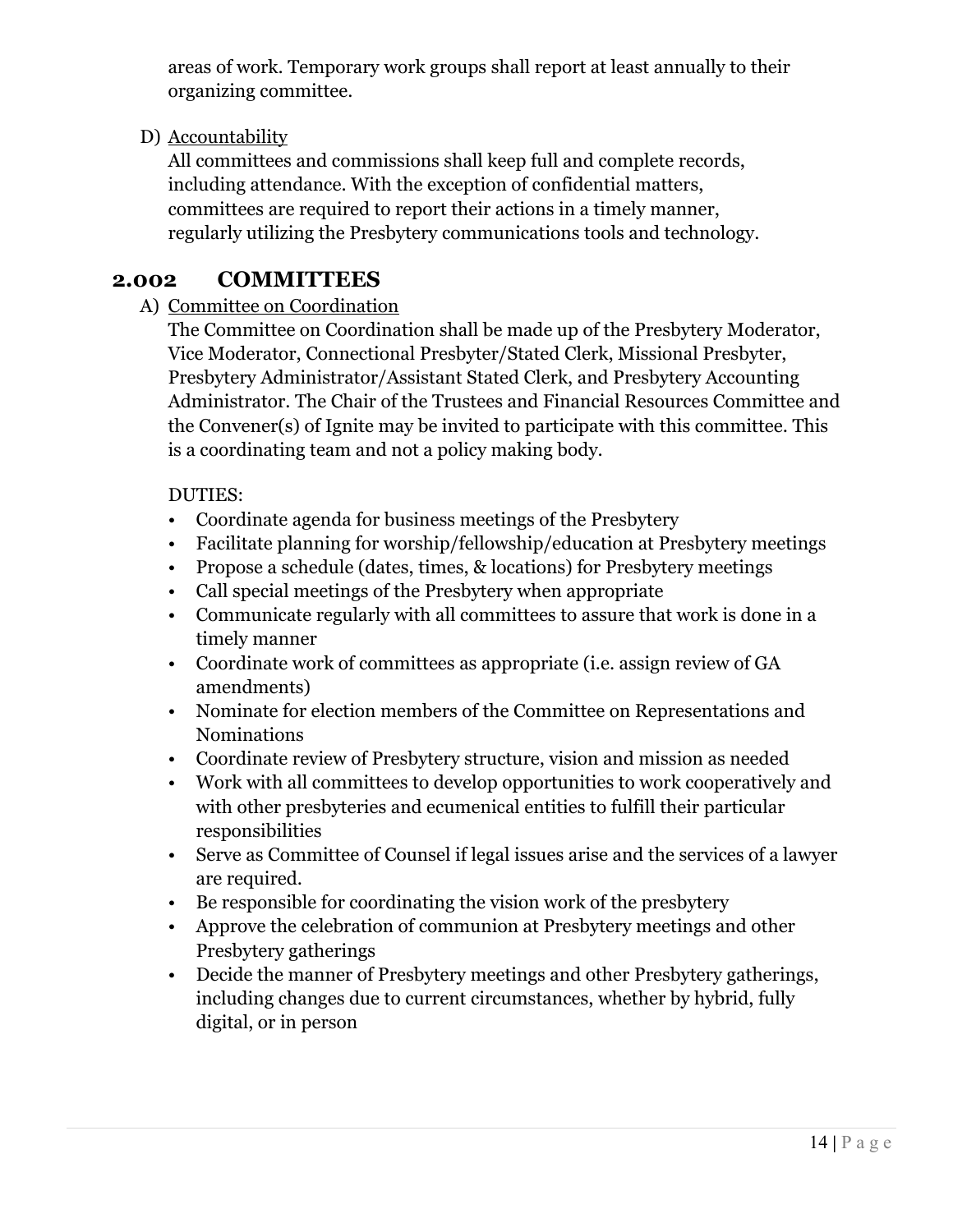#### B) Committee on Leadership

The Committee on Leadership (COL) shall be made up of six members, divided into three classes and shall be resourced by the Connectional Presbyter. No member shall serve more than two terms or six consecutive years. The COL shall elect from its own membership persons to serve as chairperson, vice-chairperson and secretary. Such persons shall be elected annually at the time a new class assumes office. Although COL is not resourced by the Missional Presbyter, participation is welcome.

#### DUTIES:

- Develop and administer the personnel policies of the Presbytery
- Propose to the Presbytery position descriptions and compensation for Presbytery staff and employees, review and evaluate the work of Presbytery staff and employees annually, and provide an annual report to the Presbytery in coordination with the Connectional Presbyter
- Respond to routine workplace issues and concerns
- Provide care and support for all Presbytery employees
- Facilitate the process for employing and terminating Presbytery employees
- Work with the Committee on Coordination to develop and implement regular plans for growth in leadership skills for those serving in various capacities within the Presbytery

#### C) Committee on Ministers and Congregations

The Committee on Ministers and Congregations (COMC) shall be made up of eighteen members, as equally divided between ministers and Ruling Elders and as geographically diverse as possible. Members shall be divided into three classes serving three years each, and no member may serve more than two consecutive terms. The COMC will be resourced by the Connectional Presbyter.

The COMC shall elect from its own membership persons to serve as chair, vice-chair and secretary. Such persons shall be elected annually at the time a new class assumes office.

#### DUTIES:

- Serve as pastor and counselor to all Ministers and Commissioned Ruling Elders
- Facilitate relationships between congregations and Ministers and Commissioned Ruling Elders
- Counsel with sessions as invited concerning reported or observed difficulties within a congregation, including:
	- Advising the session as to appropriate actions to be taken to resolve the reported difficulties
	- Offering to help as a mediator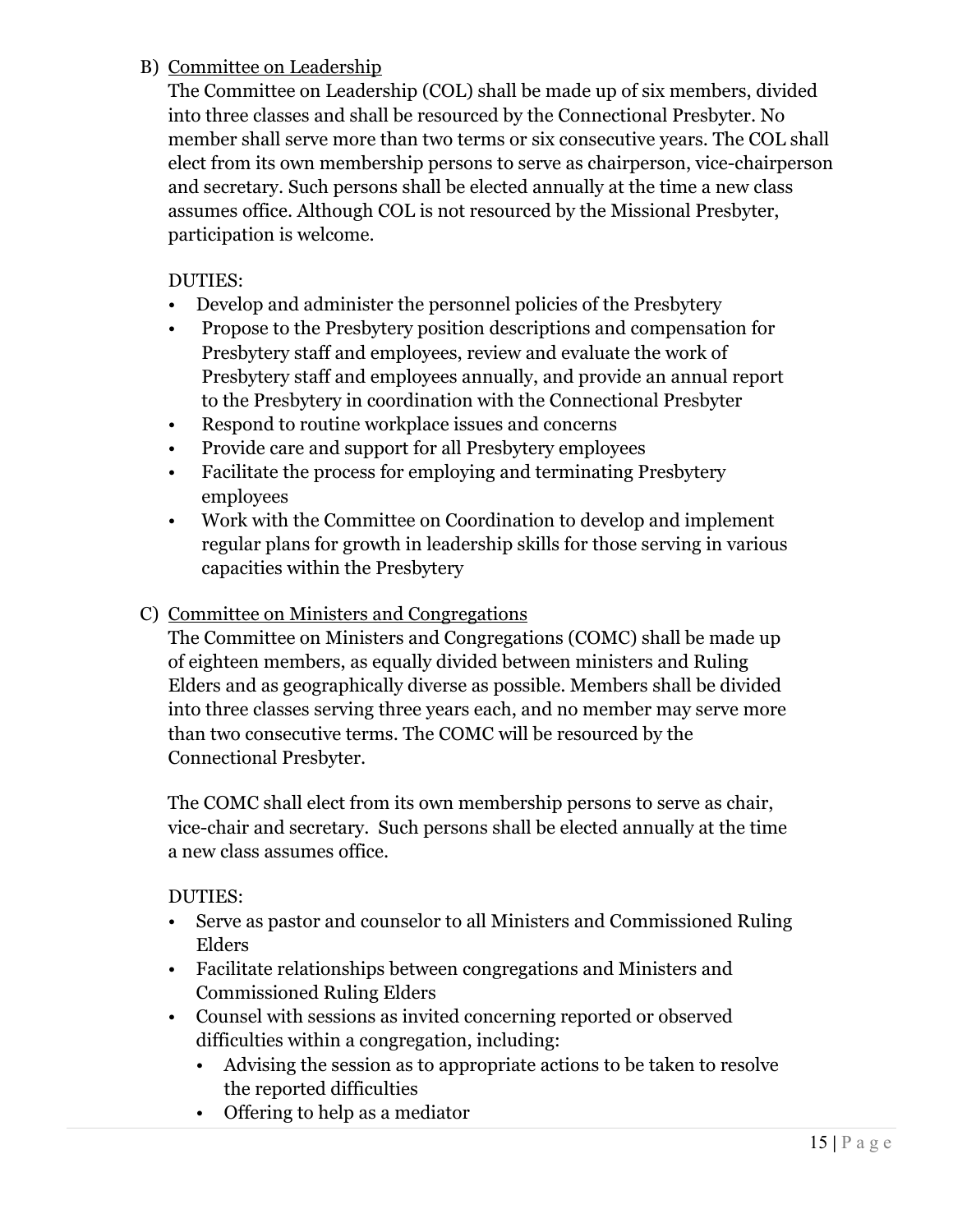- Acting to correct the difficulties if requested to do so by the session or if the session is unable or unwilling to do so
- Following the procedural safeguards of the Rules of Discipline, recommend to the Presbytery the appointment of administrative commissions to assume original jurisdiction in any situation in which it determines that a session is not properly exercising its authority
- Propose annually the minimum compensation standards for pastoral services, including review of the compensation for one-time services, and approve sabbaticals and mini-sabbaticals
- Provide for periodic rounding visits (*COMC liaison visit with session/ pastor)*
- Propose and administer any financial support to be provided by Presbytery for Ministers
- Approve the terms of call and contracts for Ministers
- Approve the Commissions and contracts for Commissioned Ruling Elders (CRE's) and provide ongoing supervision for them in their ministries
- Examine and receive Ministers by transfer from other presbyteries for the purpose of accepting valid calls to ministry and/or membership in the Presbytery (see Appendix F)
- Reporting all approved Pastoral changes to the next meeting of Presbytery
- Formally introduce pastors and CRE's new to the Presbytery at the next meeting of Presbytery
- Approve and review annually the work of all Ministers engaged in validated ministries outside the congregation

#### D) Committee on Preparation for Missional Ministry

The Committee on Preparation for Missional Ministry (CPMM) shall be made up of nine members, divided into three classes and shall be resourced by the Connectional Presbyter. No member shall serve more than two terms or six consecutive years. The CPMM shall elect from its own membership persons to serve as chairperson, vice-chairperson and secretary. Such persons shall be elected annually at the time a new class assumes office. Although CPMM is not resourced by the Missional Presbyter, participation is welcome.

#### DUTIES:

- Assure that all the provisions of the Book of Order regarding the evaluation and nurture of persons preparing for ordination as Minister of Word and Sacrament are observed
- Care for and supervise candidates and inquirers for ordination as Ministers
- Propose and administer the Presbytery's financial support for preparation for ministry, including the Candidates Reserve Fund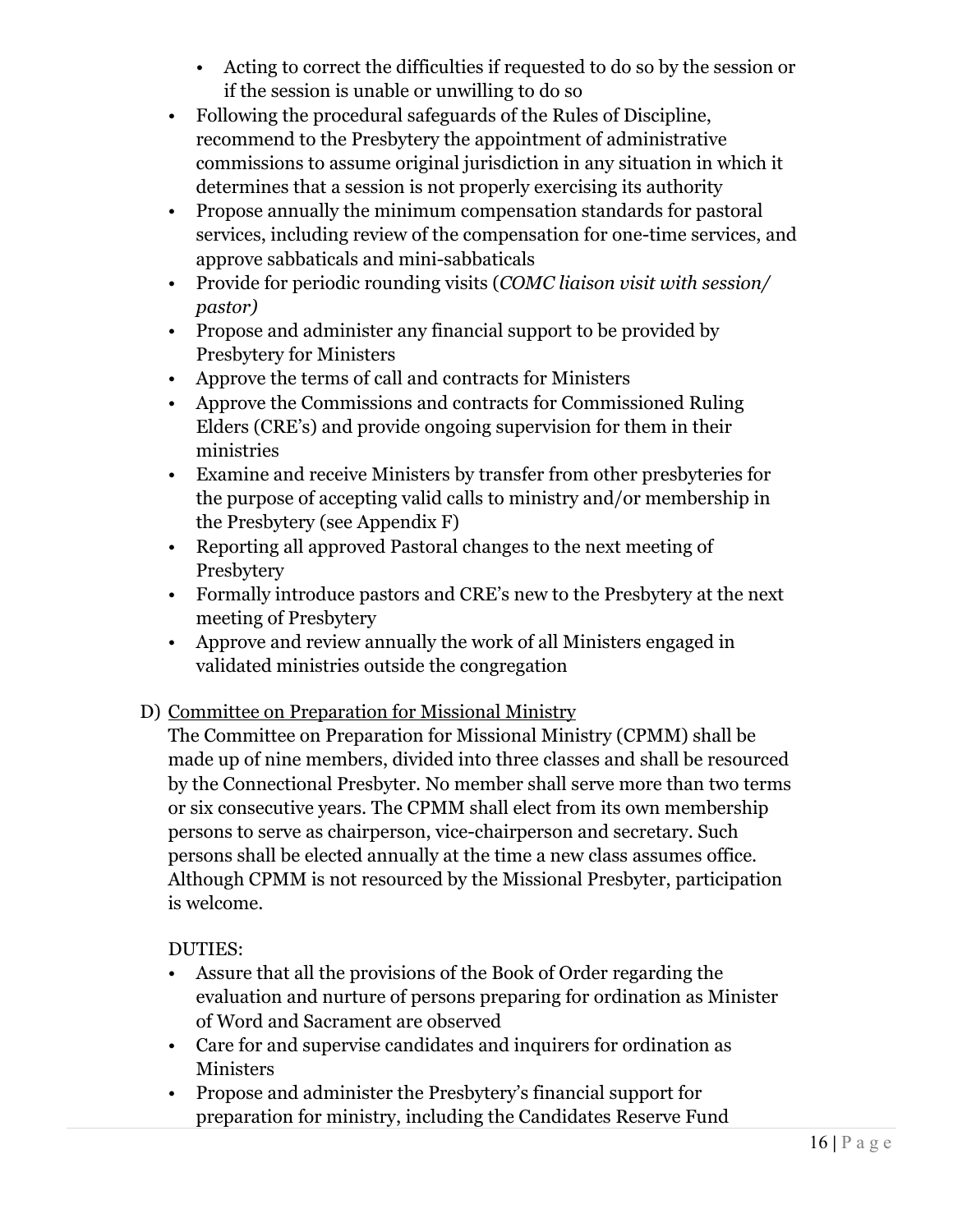- Care for and supervise Ruling Elders who are preparing for commissioning
- Transfer inquirers and candidates to other presbyteries, and receive inquirers and candidates by transfer from other presbyteries

#### E) Committee on Representation and Nominations

The Committee on Representation and Nominations (CORN) shall be composed of six (6) members elected to three classes. There shall be a maximum of four members who are Ministers and at least two members who are Ruling Elders and/or non-ordained persons. The composition of this committee shall also be representative of the geographical and ethnic diversity of the Presbytery.

Members of the Committee on Nominations and Representation (CORN) shall be nominated by the Presbytery Committee on Coordination, with opportunity for additional nominations from the floor prior to election by the Presbytery. No member of this committee shall serve more than two three-year terms, or full or partial terms aggregating more than six consecutive years.

The Committee on Nominations and Representation shall elect from its own membership, persons to serve as chairperson, vice-chairperson and secretary. Such persons shall be elected annually at the time each new class assumes office on the committee.

The Committee on Nominations and Representation shall recommend to the Presbytery nominees for the following offices:

- Moderator and Vice-Moderator, for terms of one year each
- Members of Presbytery committees other than the Committee on Nominations and Representation itself
- Nominations to fill vacancies on Presbytery Committees
- Members of the Sexual Misconduct Response Team
- Commissioners and Advisory Delegate(s) to the General Assembly
- Commissioners and representatives to the Synod of the Mid-Atlantic
- 1) NOMINATIONS OF COMMISSIONERS TO HIGHER GOVERNING BODIES

Nominations of persons to serve as commissioners to the Synod of the Mid-Atlantic shall take place when a vacancy is to occur.

Nominations of persons to serve as commissioners to the biennial meeting of General Assembly shall take place no later than at the last stated meeting of the calendar year prior to the meeting.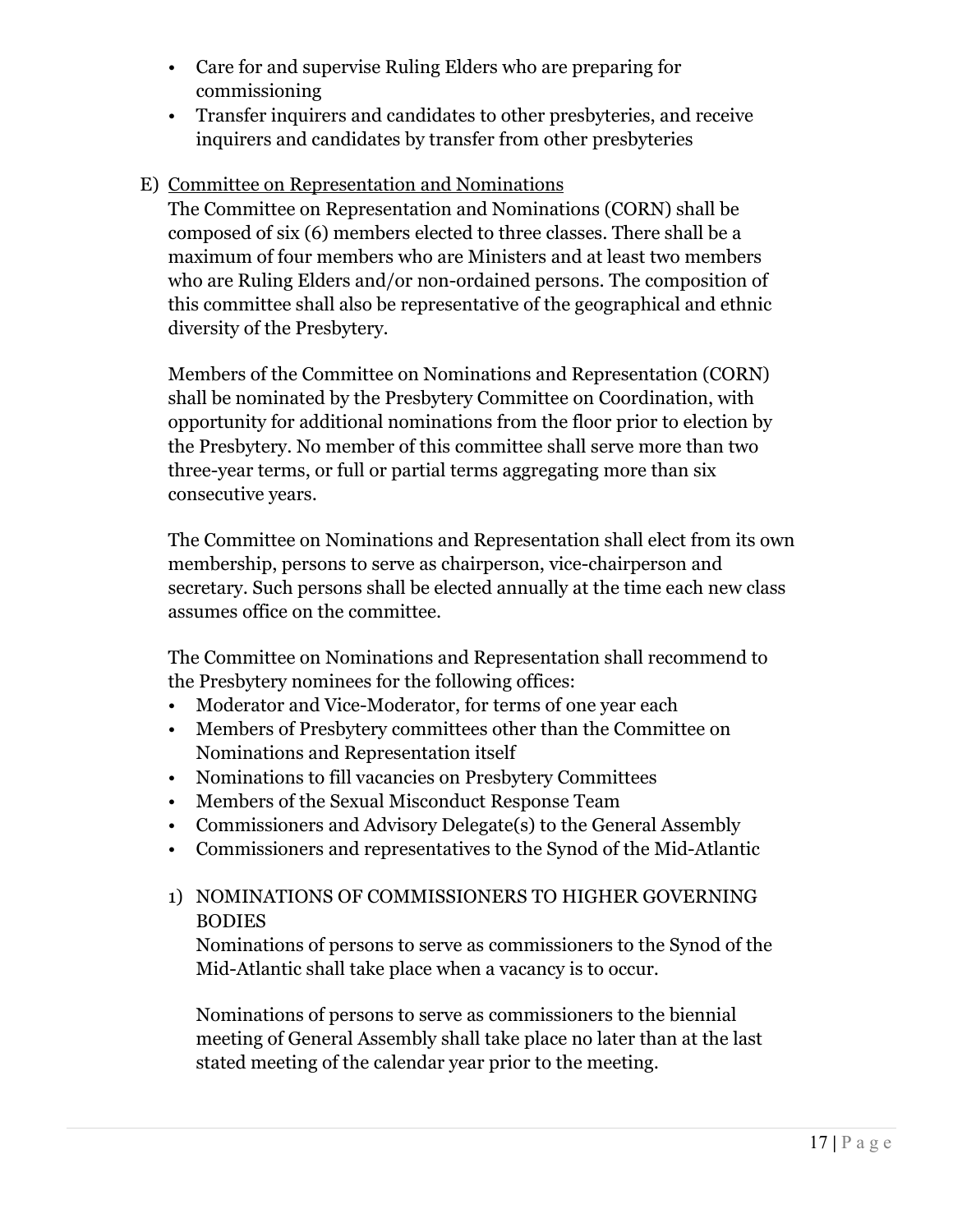The Committee on Nominations and Representation shall seek to assure that persons nominated to serve as commissioners to higher councils shall be persons active in the life of New Castle Presbytery and persons with active knowledge of the larger Church.

- 2) OTHER DUTIES
	- Advise the Presbytery regarding the implementation of principles of unity and diversity and advocate for diversity in Presbytery leadership
	- Consult with the Presbytery and the Committee on Leadership on the employment of personnel, in accordance with the principles of unity and diversity in F-1.0403

#### F) Ignite

Ignite shall be made up of twelve members, in as close to equal numbers of Ministers and Ruling Elders, Deacons, or non-ordained people as possible. Ignite will organize into two classes of six each, serving two-year terms. No one may serve more than two consecutive terms before rotating off of the committee.

- 1) DUTIES
	- Develop and support ways in which the Presbytery, its congregations and pastors, its members engaged in validated ministries, and its new congregations, new worshiping communities, fellowship groups, and other non-congregational entities can fulfill the mission of God in Christ, guided particularly by the Great Ends of the Church (F-1.0304):

*"The great ends of the Church are: the proclamation of the gospel for the salvation of humankind; the shelter, nurture, and spiritual fellowship of the children of God; the maintenance of divine worship; the preservation of the truth; the promotion of social righteousness; and the exhibition of the Kingdom of Heaven to the world."*

- Encourage and support ministry partnerships among congregations, campus ministries, regions, and ecumenical and interfaith organizations which fulfill the mission of the church, including the Presbytery Mission Advocate, Disaster Recovery Coordinator and Interfaith Peacemaker. Other such missional workers may be supported with the approval of Presbytery.
- Promote and support ministries of social, racial, and environmental justice, peacemaking, and self-empowerment throughout the congregations of the Presbytery including a pro-active commitment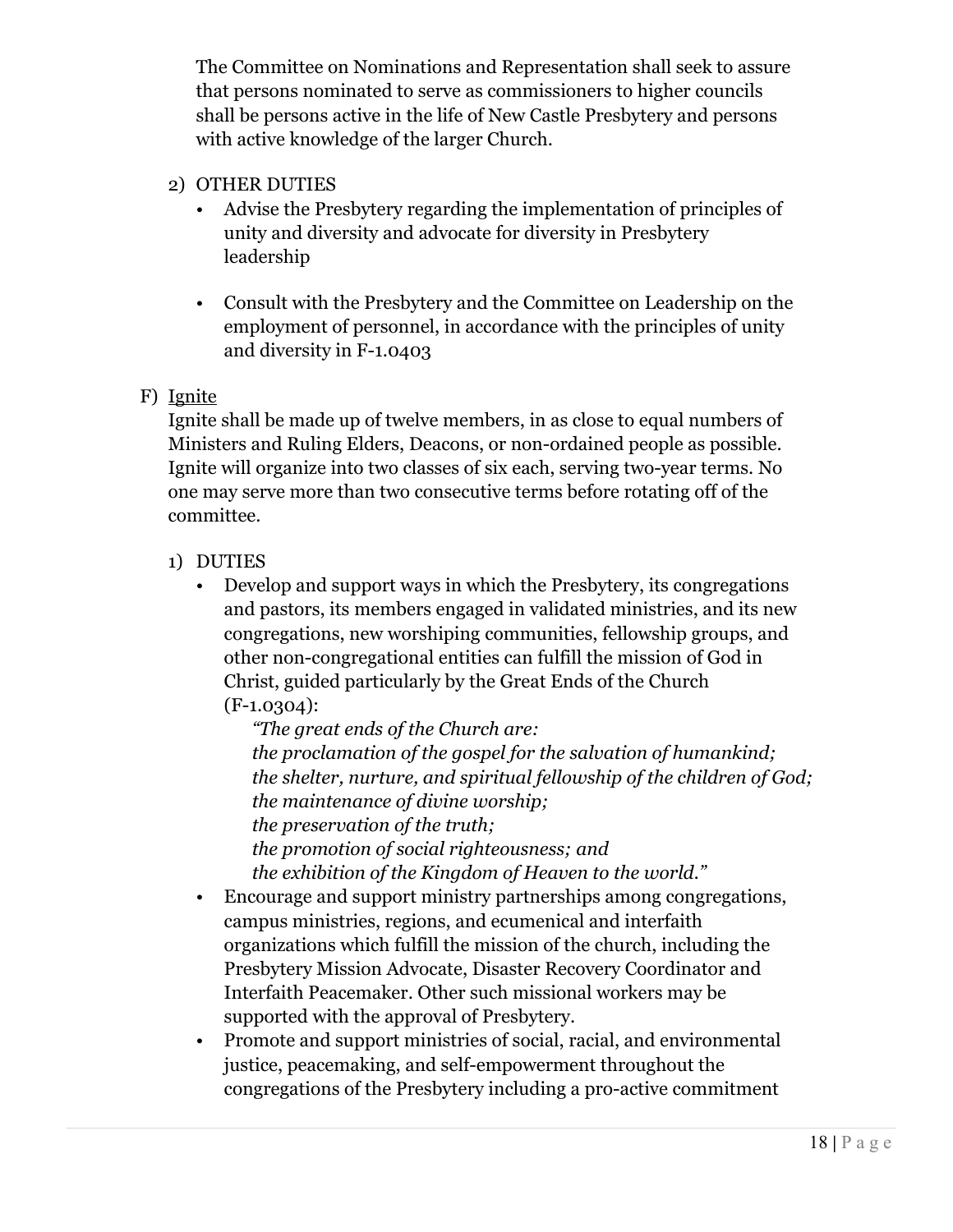to surface and generate excitement in congregations of all sizes and locations.

- Promote and support ministries of proclamation, evangelism, and discipleship throughout the congregations of the Presbytery, according to the six great ends of the church (F-1.0304).
- **•** Promote, support, and coordinate the establishment of new congregations, new worshiping communities, fellowship groups, noncongregational entities, and other forms of corporate witness consistent with G-1.02
- **•** Support congregations in the work of transformation, revitalization, and transition, and propose and administer the Presbytery's financial support for development and mission.
- 2) FUNDS

Priority for Ignite funds will be given to NCP congregations that partner with other congregations of any denomination, with community groups or through denominational initiatives to:

- Alleviate root causes of poverty.
- Develop new worshipping communities.
- Seek justice and power for the disenfranchised
- Develop new initiatives for church transformation
- Engage in world-wide mission activities.
- 3) ACTIONS
	- Seek to be transparent in all their actions, through regular communication and access to Ignite. Ignite will maintain an email address and a portal/page on the Presbytery website which will give ready access for funding invitations/applications, curated resources for missional ministry, and written record of all parameters regarding Ignite grants.
	- Welcome overtures from congregations who seek out Ignite with questions, visions, and struggles.
	- Pledge to make committee members available in support of congregations and their leaders in the Presbytery.
	- Be companions with the congregations of the Presbytery as they increasingly live into a missional identity.
- 4) OPPORTUNITIES
	- Offering workshops to build capacities, deepen relationships, and increase Presbytery's understanding of what it means to be missional.
	- Providing "coaches" uniquely suited for the partnerships which receive Ignite funding and assigning liaisons from among Ignite's members to NCP congregations.
	- Facilitating ways for congregations to tell their stories and collaborate with one another.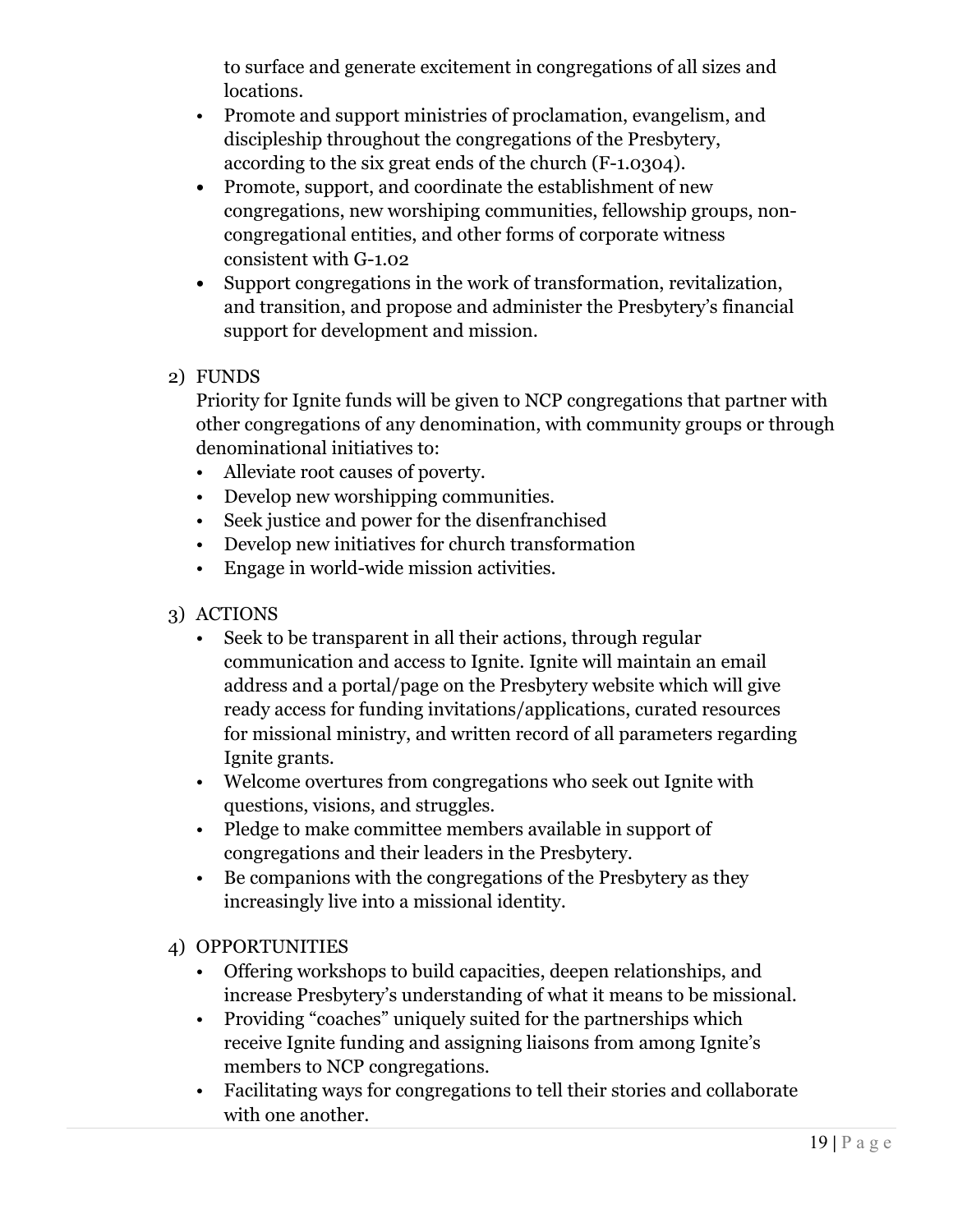The Presbytery entrusts Ignite to allocate the Presbytery's funds for developing missional identity and ministries in and through its congregations. Ignite seeks to honor that trust by keeping Presbytery apprised of its discernment with regard to the most effective and faithful ways to put those financial resources to use in the service of Christ and those he asks his followers to love. Through the Presbytery's usual patterns of fiscal reporting, Ignite's spending and financial commitments shall be readily available to the Presbytery. Quarterly, an update on how Ignite Funds are being utilized will be made available to the Presbytery.

#### **2.003 COMMISSIONS**

A) Permanent Judicial Commission

The Permanent Judicial Commission of the Presbytery shall be composed of seven minister and Ruling Elder members, with not more than one minister or Ruling Elder member being from any one constituent church of the Presbytery and the odd membership number being satisfied by either a minister/Minister of Word and Sacrament or a Ruling Elder member (D-5.0101).

Members shall be divided into three classes. Terms of office shall be for six (6) consecutive years with no member, having served for a six-year term, being eligible for re-election until four years have elapsed after the six-year term (D-5.0105).

- 1) OFFICERS: The Permanent Judicial Commission shall elect from its own membership persons to serve as moderator of the commission and clerk of the commission.
- 2) DUTIES AND JURISDICTION: The Permanent Judicial Commission's duties and jurisdiction as described in the Rules of Discipline of the Book of Order (D-4.0000 and D-5.0000 as well as the complete Rules of Discipline) shall be strictly observed.
- 3) RELATIONSHIP TO THE STRUCTURE OF PRESBYTERY: The Permanent Judicial Commission shall report to the Presbytery directly. Time on the docket for meetings of the Presbytery shall be secured by direct request to the Stated Clerk and Committee on Coordination.
- 4) INVESTIGATING COMMITTEES -- APPOINTMENT OF INVESTIGATING COMMITTEES BETWEEN MEETINGS UNDER PROVISION OF D-10.0201(b) OF THE BOOK OF ORDER: Under the provision of D-10.0201(b) of the Rules of Discipline the Moderator of the Presbytery shall appoint an investigating committee as provided for in D-10.0103 upon the unanimous recommendation of the Committee on Coordination.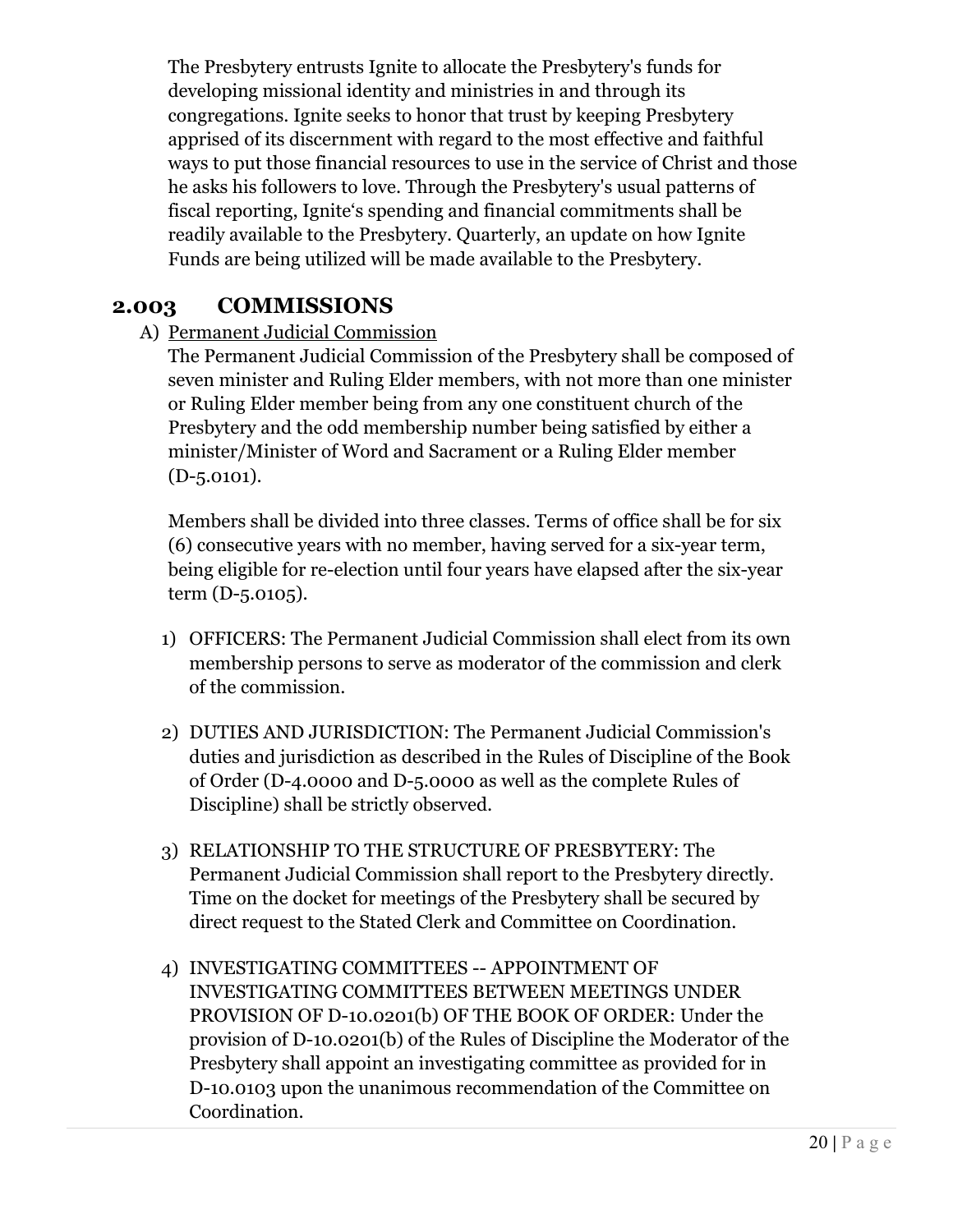- B) Administrative Commissions (G-3.0109[b])
	- The Committee on Ministers and Congregations may recommend to the Presbytery the creation of Administrative commissions under  $G-3.0109(b)(5)$ .
	- When created by vote of the Presbytery, such commissions shall be appointed by the Moderator of the Presbytery upon recommendation of the Connectional Presbyter/Stated Clerk.

# **2.004 TRUSTEES AND FINANCIAL RESOURCES COMMITTEE**

The Trustees and Financial Resources Committee (Trustees) shall be a board composed of nine persons nominated by the Committee on Representation and Nominations and elected at the annual meeting of the Corporation of the Presbytery (the Corporation). For service, the Trustees shall be divided into three equal classes, and no Trustee shall serve more than two consecutive three-year terms, or full or partial terms aggregating more than six consecutive years. Vacancies during Trustees' terms of service shall be filled temporarily by action of the Committee on Representation and Nominations until the next annual meeting of the Corporation, when replacements shall be elected to fill unexpired terms.

The Connectional Presbyter, Missional Presbyter, Treasurer, and Presbytery Administrator/Assistant Stated Clerk shall be welcome at meetings of the Trustees with voice only and no vote.

The Trustees shall have the following duties and powers, including all those enumerated in Appendix B of THE MANUAL, which is controlling:

- A) Prepare and propose a budget for annual operating expenses, including administrative and personnel costs, to support the church's mission within the **Presbytery**
- B) Communicate with the Ignite Team on the level of funding available for mission
- C) Propose to the Presbytery the means for funding the Presbytery's annual budget
- D) Conduct a full annual review of all financial books and records
- E) Present a financial report at each business meeting of the Presbytery
- F) Monitor the investment performance of all investments
- G) Invest those Presbytery funds that are not part of the Speer Trust portfolio
- H) Oversee general business matters, including office facilities, the Hayloft, Campus Ministry buildings and insurance
- I) Assist congregations in developing plans for the care and maintenance of buildings
- J) Consider and act upon requests from congregations for permission to take the actions regarding real property as described in G-4.0206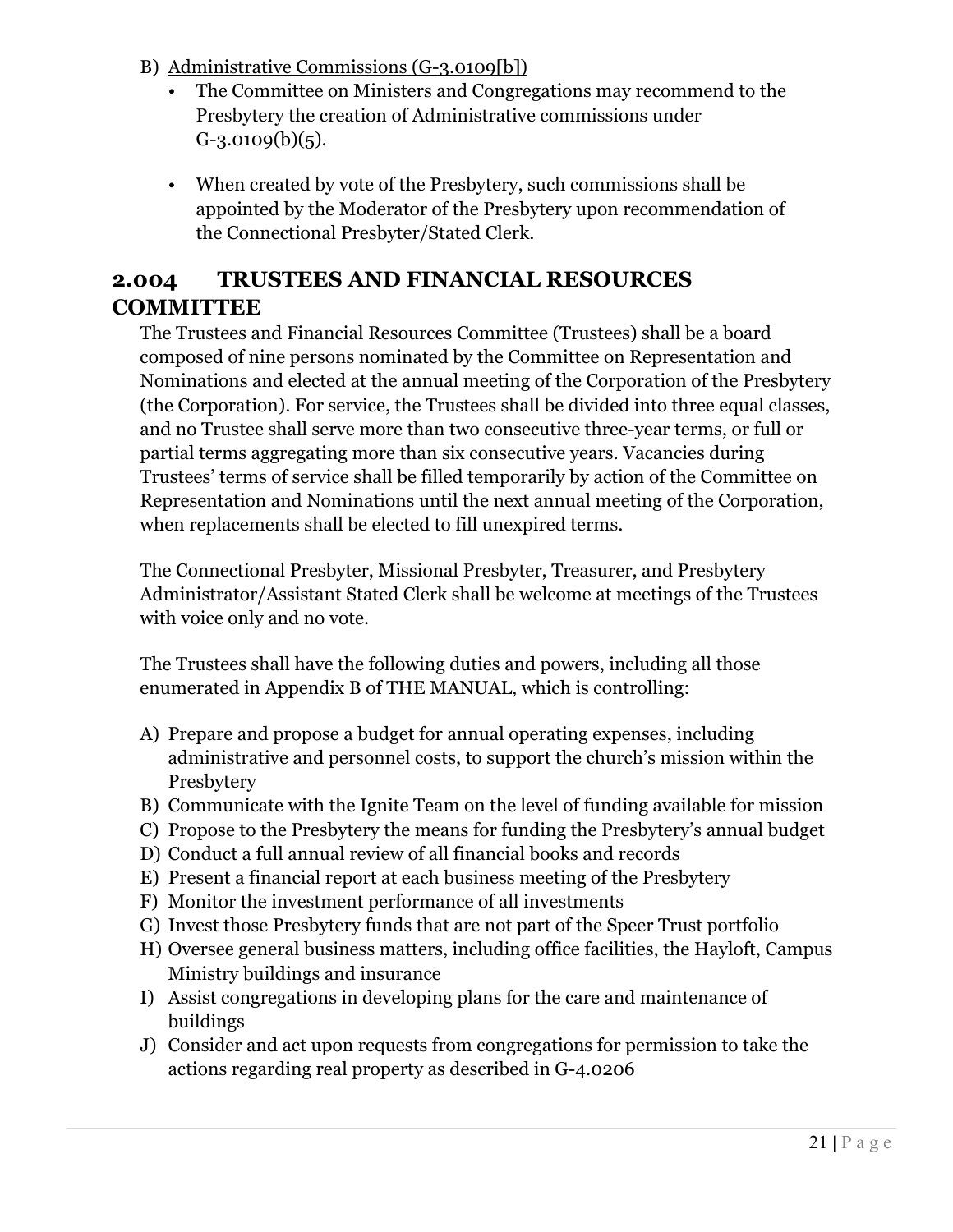K) Acquire title to, hold and manage the property of dissolved congregations, and in appropriate circumstances, provide financial assistance or other resources to support congregations in the maintenance, repair or renovation of church property

# **2.005 OTHER BODIES**

Presbyterian Women and Presbyterian Men: These organizations shall coordinate their activities with the appropriate committees.

With the approval of Presbytery, two or more committees may establish joint committees/task groups/discernment teams for specific tasks or duties. The membership, staffing and terms of service for such joint committees shall be noted by the Committee on Coordination at the time they are created and reported to Presbytery for approval at the next business meeting.

No bodies, other than those specified in THE MANUAL or adopted by subsequent action of the Presbytery shall be used to carry out the ministry and mission of the Presbytery.

# **3.000 — CHAPTER THREE: POLICIES ON ELECTRONIC NOTICES, ELECTRONIC MEETINGS, TELEPHONE CONFERENCE MEETINGS, VIDEO CONFERENCE MEETINGS AND HYBRID MEETINGS**

# **3.001 POLICY ON NOTICE**

Written notice of all stated and special meetings of the Presbytery shall be sent electronically to all ministers and session clerks not less than fourteen days prior to the meeting. Said notice shall contain the date and time of the upcoming meeting and a notification that the docket and all read-ahead materials can be found on the Presbytery website seven days prior to the meeting. Commissioners who do not have internet access, or who are unable to download the materials, shall be provided hard copies of all meeting material by US Mail upon notifying the Presbytery office.

# **3.002 ITEMS TO BE POSTED**

The docket and all written materials in support of major items of business shall be posted on the presbytery web site at least seven (7) days prior to a Stated Meeting. Presbyters are requested to download all such materials prior to the meeting as only limited numbers of printed dockets and materials will be available at meeting registration**.** 

# **3.003 ELECTRONIC MEETINGS**

Robert's Rules of Order, 12th Edition, provides for use of electronic meetings for the purpose of deliberation when allowed for in an organization's bylaws. The basic rule is that, to be valid, an electronic meeting must provide for all members to participate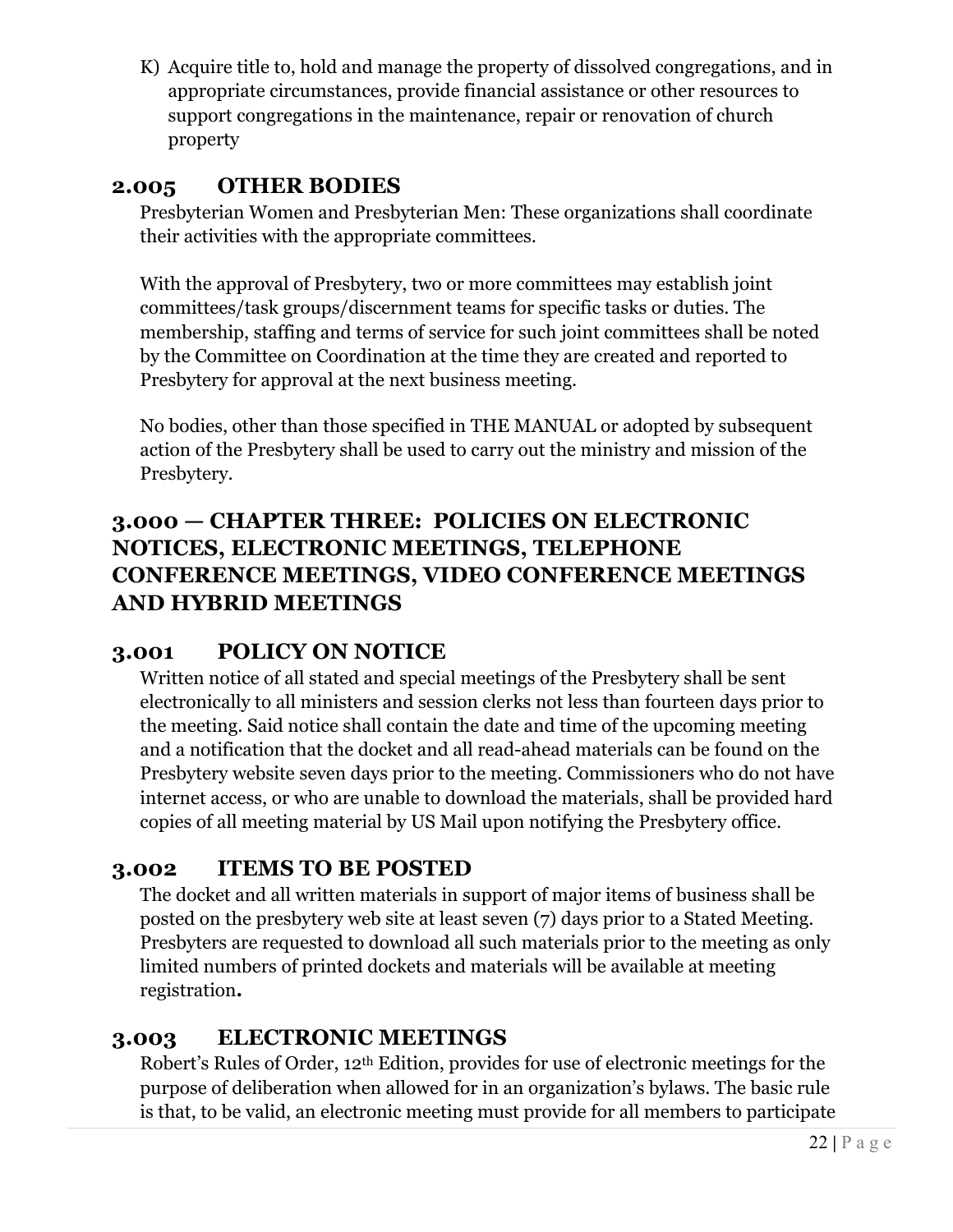in real time by being able to see and/or hear each other in a live setting. See Robert's Rules of Order for more information.

Deliberative meetings may be conducted via a video conferencing system where all participants must be able to hear, see, speak, and participate. Limiting electronic meetings to video conferencing allows for participants with difficulties hearing to be able to see those who are speaking.

### **3.004 HYBRID MEETINGS**

In order to expand access and participation, deliberative meetings may be offered using a hybrid set-up. This permits for both in-person participation and on-line participation utilizing a video conferencing system. Any hybrid meeting must allow for all participants to hear, see, speak, and participate in the deliberative process, including voting, regardless of their physical location.

### **3.005 USE OF E-MAIL**

E-mail is authorized for use by the Presbytery and committees for such purposes as:

- Distribution of meeting notices
- Distribution of meeting minutes
- Action on routine matters

"Routine matters" will exclude any subjects where the need for discussion or deliberation can be anticipated. At the level of a session, for example, "routine matters" might include approval of the use of church facilities. The same philosophy applies to actions of the Presbytery, committees and commissions.

Once a response to a request for e-mail action has been obtained from a majority of the members of a body, the minutes of the next formal meeting of the body shall contain a report of such action. Objections to actions taken via e-mail may be registered by any member of the body.

It is not appropriate to conduct conversations via email as a prelude to a vote by email. If a conversation is necessary, then a meeting shall be called for the purpose of discussing and voting on the matter at hand.

#### **4.000 — AMENDING THE MANUAL**

- A) THE MANUAL may be amended by a two-thirds vote of the Presbytery. Amendments may be proposed by Sessions, Committees, individual Minister Members of the Presbytery, or Presbytery Ruling Elder Commissioners.
- B) All proposed amendments shall be presented to the Stated Clerk, and directed to the Presbytery Committee on Coordination and may be directed to a committee of the presbytery for review.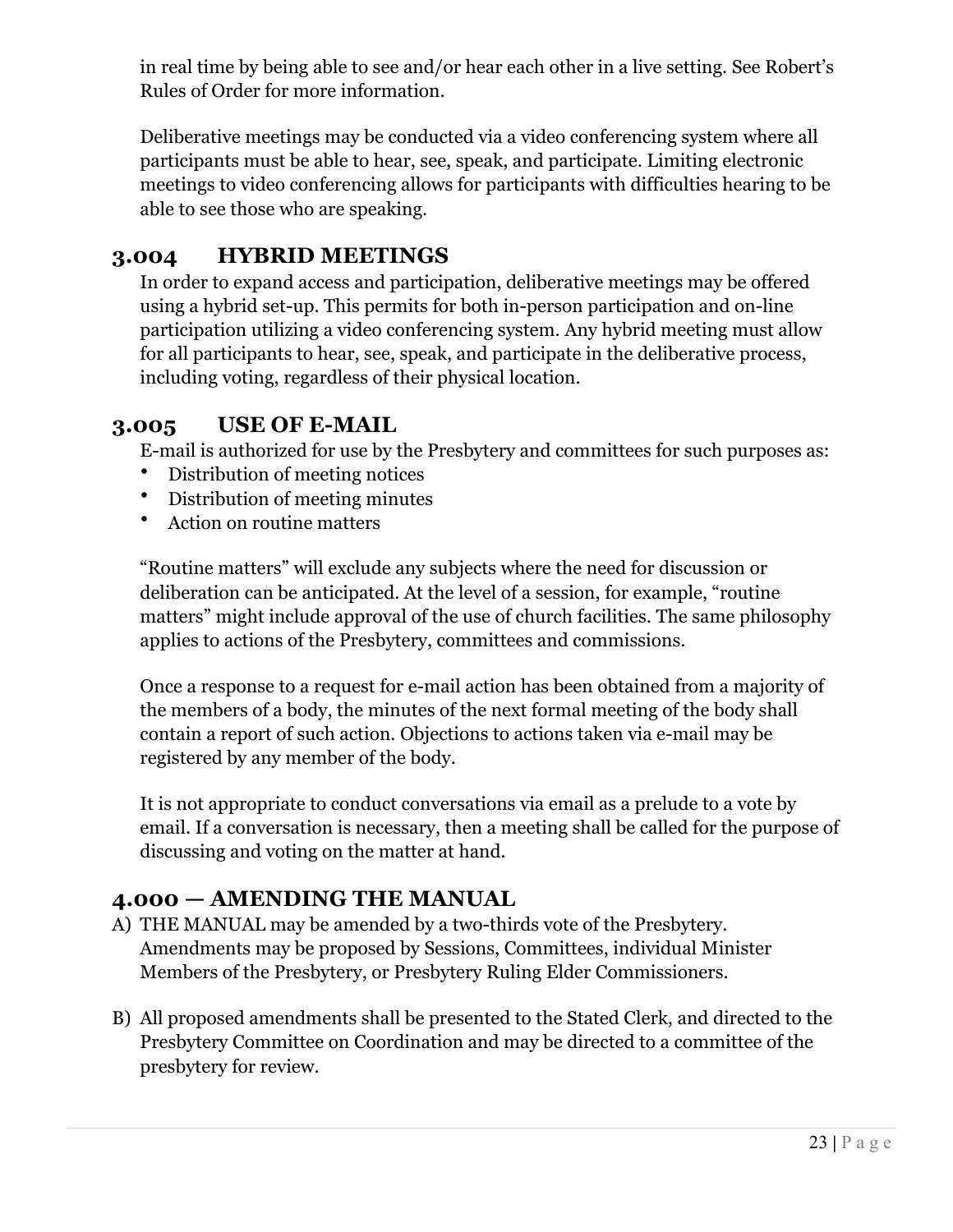C) Proposed amendments are to be treated like any other business before the Presbytery and, therefore, may be amended from the floor prior to adoption.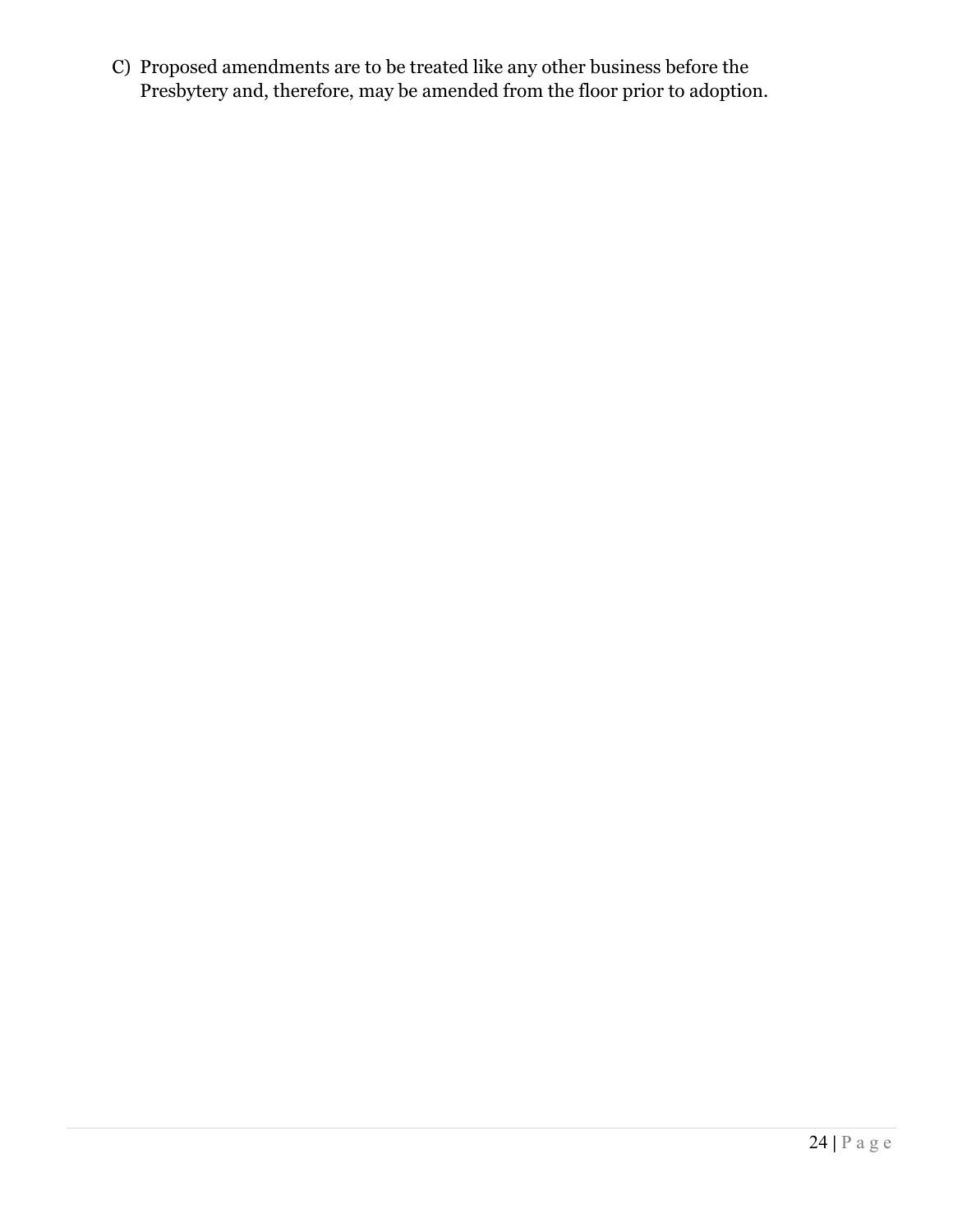# **APPENDIX A**

# **VISION STATEMENT AND STRATEGIC PRIORITIES**

### **A.1000 — MISSION STATEMENT**

The following is a condensed and slightly edited version of the Mission Statement adopted by New Castle Presbytery on June 20, 1989.

New Castle Presbytery (the Presbytery) seeks to fulfill its ministry and mission according to the vision well expressed as "the great ends of the Church" by the Book of Order of the Constitution of the Presbyterian Church (U.S.A.).

*"The great ends of the Church are: the proclamation of the gospel for the salvation of humankind; the shelter, nurture, and spiritual fellowship of the children of God; the maintenance of divine worship; the preservation of the truth; the promotion of social righteousness; and the exhibition of the Kingdom of Heaven to the world." (F-1.0304)* 

We affirm that the God who creates, redeems and empowers us is the foundation of our life together.

Therefore, as we are:

- Linked by a connectional church to the fulfillment of God's purpose in all parts of the world, and
- Committed to a Reformed theological tradition and a Biblical understanding of justice and peace, and
- Formed by the testimony of women and men in this and in all generations,

We will WITNESS by proclaiming the good news of Jesus Christ's reconciling love so as to invite individual and corporate commitment to Christ.

And as we are:

- Separated by geography, by which we sometimes excuse our isolation from one another, and
- Differentiated by diverse cultures, races and theological perspectives, by which we sometimes justify our alienation from sisters and brothers in Christ, and
- Estranged by practices that inhibit the full participation of persons because of gender, race, ethnic origin., age, disability, sexual orientation, or marital status, and
- Beset by seemingly intractable justice issues arising from practices of corruption and exploitation in the life of the world,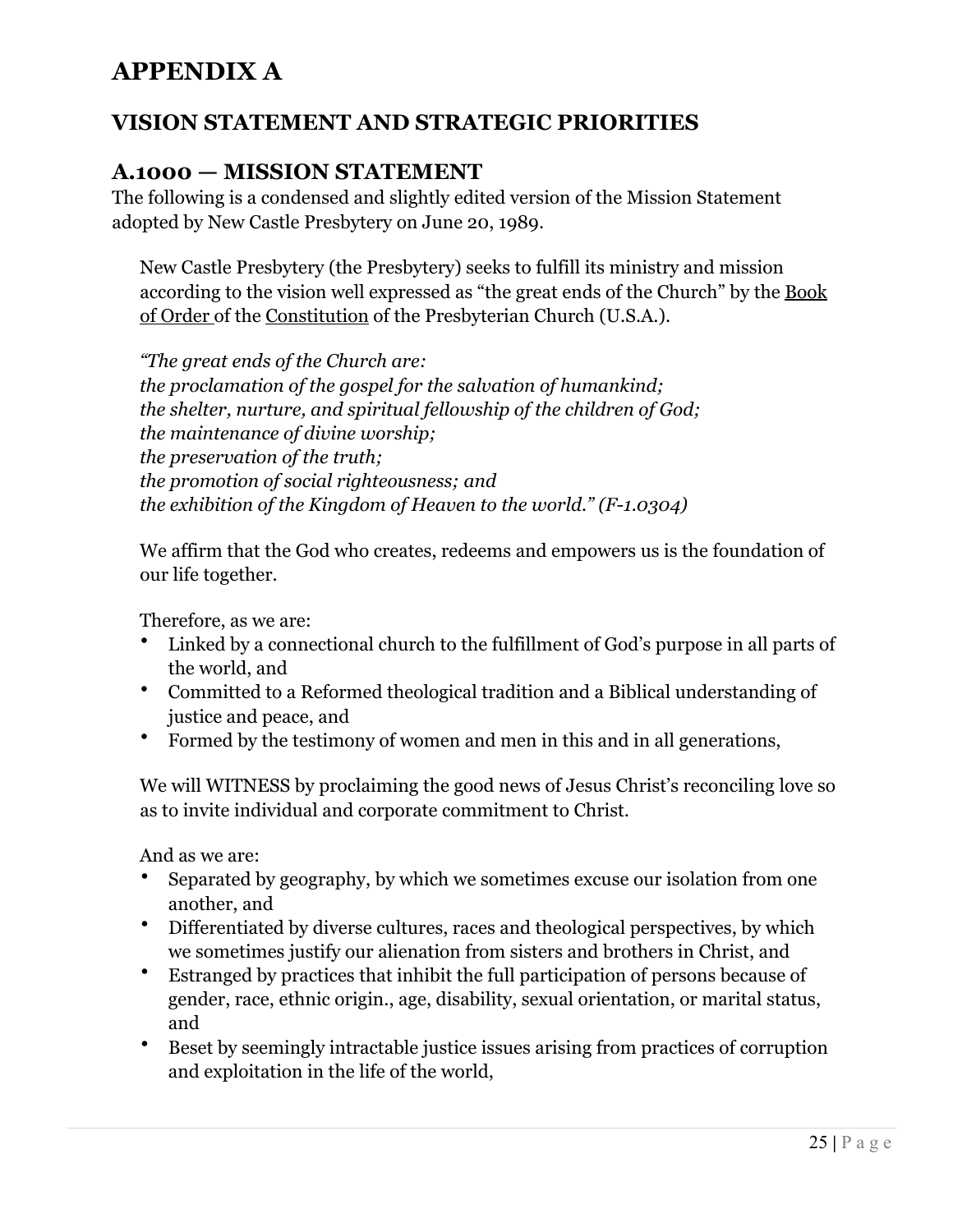We will CONFESS our own and the world's brokenness and act as agents of God's power to heal the divisions among us.

As we are:

- Alarmed by the urgent needs of people in our communities and around the world who lack adequate food, clothing, housing, health care, employment and education, and
- Aroused by peoples in every nation of the earth who struggle against all odds to overcome powers that oppress them, and
- Aware that many of us are only a major illness or lost job away from the despair and disillusionment of poverty, and
- Called by a compassionate God to minister to persons and congregations in conflict, and
- Restrain in our own spiritual lives by revered patterns of individualism, commercialism and self-reliance,

We will CARE for ourselves and others in need by working together in the spirit of God's justice and mercy.

As we are:

- Conscious of the need for active study of the Biblical witness and the Reformed tradition, and
- Bound by our faith to enable, encourage and support the next generation of God's faithful witnesses, and
- Committed to nurturing the vocation and ministry of all persons, both ordained and non-ordained,

We will EQUIP the Ministers, including Ministers of Word and Sacrament and Ruling Elders, and members and children of our congregations to exercise discipleship and to participate more fully in the life of the whole church.

As we are:

- Compelled by the need for enhanced communication and educational ministry among our congregations, and
- Motivated to develop ecumenical strategies for mission in our urban and rural areas, and
- Challenged by opportunities for evangelism and the development of new congregations, and
- Open to the needs of existing congregations and their communities and
- Receptive to the diversity of language, stories and styles of ministry in our midst, emerging through a new generation of pastoral leadership, and
- Committed to the unity of Christ's Church and, in particular, to the covenantal unit of congregations in the Presbytery,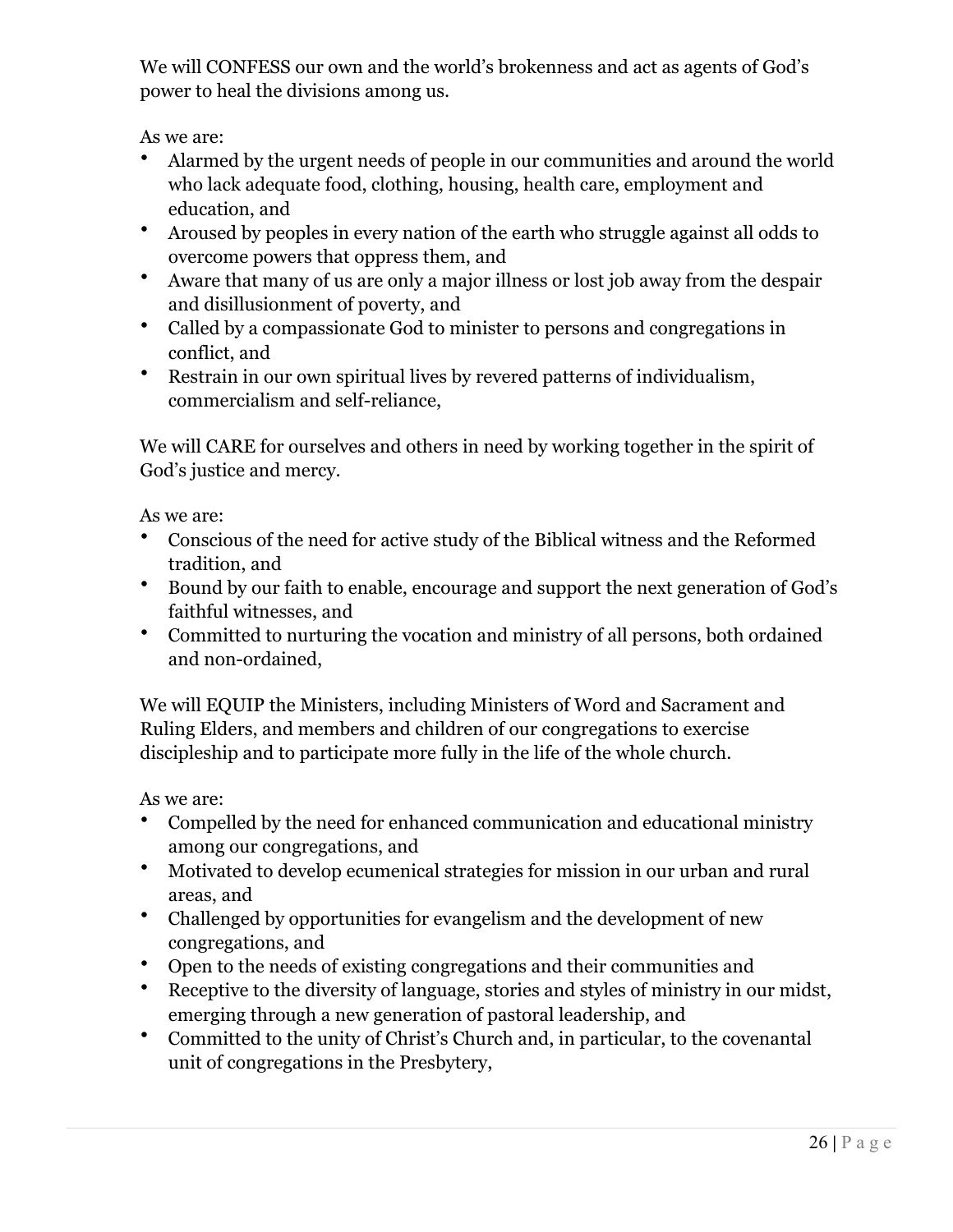We will SUPPORT one another by developing and mobilizing all resources to achieve our mission.

# **A.1001 EXPRESSIONS OF THE PRESBYTERY MISSION**

Our corporate intention to **WITNESS, CONFESS, CARE, EQUIP** and

**SUPPORT** will be expressed in a variety of ways in future years. For now, we will focus on the following particular areas of concern that require a concentration of our talents and resources.

# **A.1002 MINISTRY OF THE PRESBYTERY**

- Resourcing the process for the preparation of candidates and the calling of pastors;
- Supporting and caring for churches in conflict;
- Providing for the training of church officers in consultation with sessions; and
- Working to increase diversity and inclusiveness in the selection of pastors and other church leaders.

# **A.1003 MISSION STRATEGY AND IMPLEMENTATION**

- Working with other churches and faith groups to develop urban, rural and suburban mission, with special emphasis on hunger and homelessness;
- Modeling solidarity with people who are poor and oppressed;
- Providing for ministry beyond the scope of local congregations, for example, the life care of aging persons;
- Providing linkages between the Synod of the Mid-Atlantic (the Synod) and the General Assembly and local churches to affect a more faithful church-wide witness, for example, on issues of peace and world justice;
- Providing for new church development and redevelopment, including mergers and/or closings; and
- Advocating for active campus ministries supported by the Synod.

# **A.1004 RESOURCING OF CONGREGATIONS**

- Establishing structures and procedures to identify areas in which congregations need support, for example, in evangelism;
- Organizing responses to the needs of congregations;
- Providing for the education and nurture of children, youth and adults, in consultation with sessions; and
- Supporting and encouraging leaders, both ordained and non-ordained, in their vocation and ministry.

# **A.2000 — VISION**

The vision of New Castle Presbytery (THE PRESBYTERY) is to be a council of THE PRESBYTERIAN CHURCH (U.S.A.) (PCUSA) that cares for and connects both its constituent congregations and its ordained and non-ordained members for mission and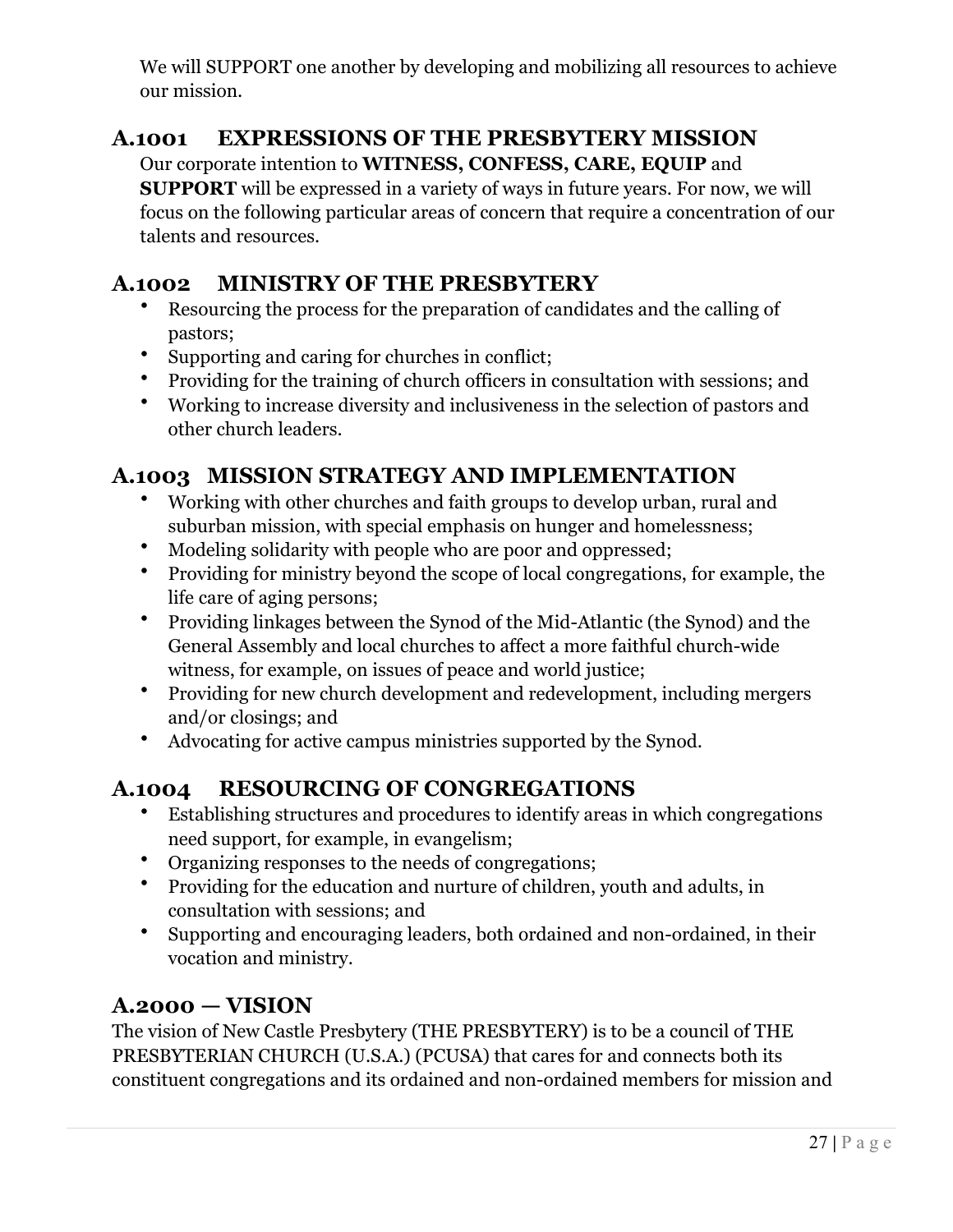ministry. Our work together will be offered as worship to our Lord. The Presbytery envisions the following, each of equal importance:

- A community challenged, energized and guided by a missionary vision that seeks to share the good news of Jesus Christ through word and deed.
- Nurtured, well-equipped and well-resourced congregations, including both ordained and non-ordained leaders who served each other, their communities and the world on the basis of their spiritual gifts.
- A healthy communal life that is whole and effective, fostering community and respect for varying theological viewpoints.
- An interdependent church, committed to the transformation and revitalization of existing congregations and the development of new congregations for a new age of cultural and racial diversity.
- A learning community free to experiment and explore new ways.
- Development of a mission strategy for local, national and international partnerships involving the resources of our congregations as well as the resources of the Presbytery as a regional body.

# **A.3000 — STRATEGIC PRIORITIES**

- Work to develop priorities, programs and structures that serve the member congregations and help their leaders assess and enhance their health and wholeness in ministry.
- Find, nurture, develop and support ministers and lay leadership for churches in times of transition, trouble and opportunity. This will necessitate recruitment and in-service training for ministers and lay leaders, "gearing them" for leadership in the church as it finds itself today. The training and resource areas provided will include leadership, evangelism, conflict resolution, stewardship/endowment and education.
- Support and encourage the transformation and revitalization of existing congregations so that they may creatively and effectively serve in their specific geographic and social contexts.
- Develop new congregations, one church at a time, and provide the necessary resources to make them thrive.
- Support and encourage existing Presbytery commitments to racial/ethnic diversity, and work toward increasing the number of racial/ethnic pastors in existing congregations and the number of racial/ethnic congregations in the Presbytery.
- Develop a mission strategy for local, national and international partnerships, both within the PC(USA) and the ecumenical, interfaith communities through which local congregations can enrich and expand their mission and ministries.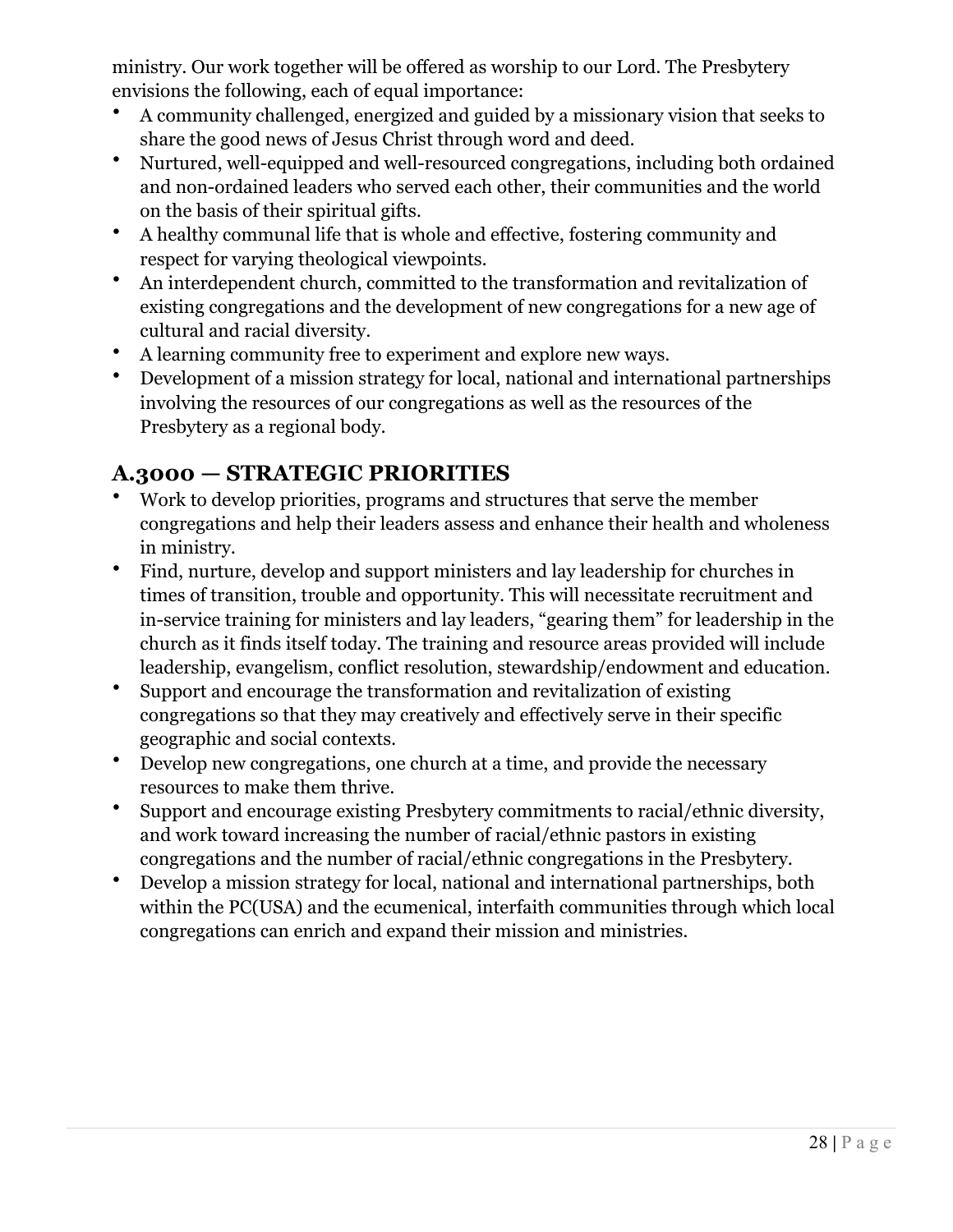# **APPENDIX B**

# **INCORPORATION AND BY-LAWS**

# **B.1000 — CIVIL JURISDICTION AND INCORPORATION**

For ecclesiastical purposes, the Presbytery is organized as, and operated as, an informal religious organization under the laws of the States of Delaware and Maryland. It is incorporated in accordance with the Book of Order, Chapter Four (G-4.01) in the State of Delaware as "New Castle Presbytery" (Chapter 71, Volume 4, Laws of 1808) and in the State of Maryland as "The Presbytery of New Castle" (Chapter 249, Acts of 1886). The Corporate seal of the Presbytery should be applied only to documents of the Corporation, not to those of the informal religious organization.

#### **B.1001 GENERAL PROVISIONS**

The business and property of the corporate form of the Presbytery (the Corporation) shall be conducted and managed by the Trustees and Financial Resources Committee of the Presbytery (the Trustees) in accordance with Form of Government of the Book of Order, G-4.02, and the mission of the Presbytery.

The Trustees shall have the legal status and powers of incorporation granted under the laws of the States of Delaware and Maryland and should there be conflict, the laws of the State of Delaware shall prevail.

### **B.1002 ANNUAL MEETING**

There shall be an annual meeting of the Corporation at the last stated meeting of the Presbytery in each calendar year, at which time the members of the Presbytery shall be called into a meeting of the Corporation to elect new Trustees and to conduct any other business appropriate to the meeting.

#### **B.1003 POWERS OF THE TRUSTEES**

Without prejudice to or in derogation of the powers conferred on the Trustees by law and by these By-Laws, it is expressly declared that the Trustees shall have the following powers:

- A) The Trustees may purchase or otherwise acquire real property in the name of the Corporation and may mortgage, sell and/or otherwise dispose of real property. When the Trustees begin their consideration of such actions, the Trustees shall notify the Presbytery and, if the Presbytery so requests, shall consult with the appropriate body to provide guidelines concerning such actions.
- B) The Trustees may purchase or otherwise acquire personal property in the name of the Corporation and may hold, maintain, preserve, invest, reinvest, sell and/or otherwise dispose of personal property. In the name of the Corporation, the Trustees may lease, hold, maintain, preserve, invest and/or reinvest in real property.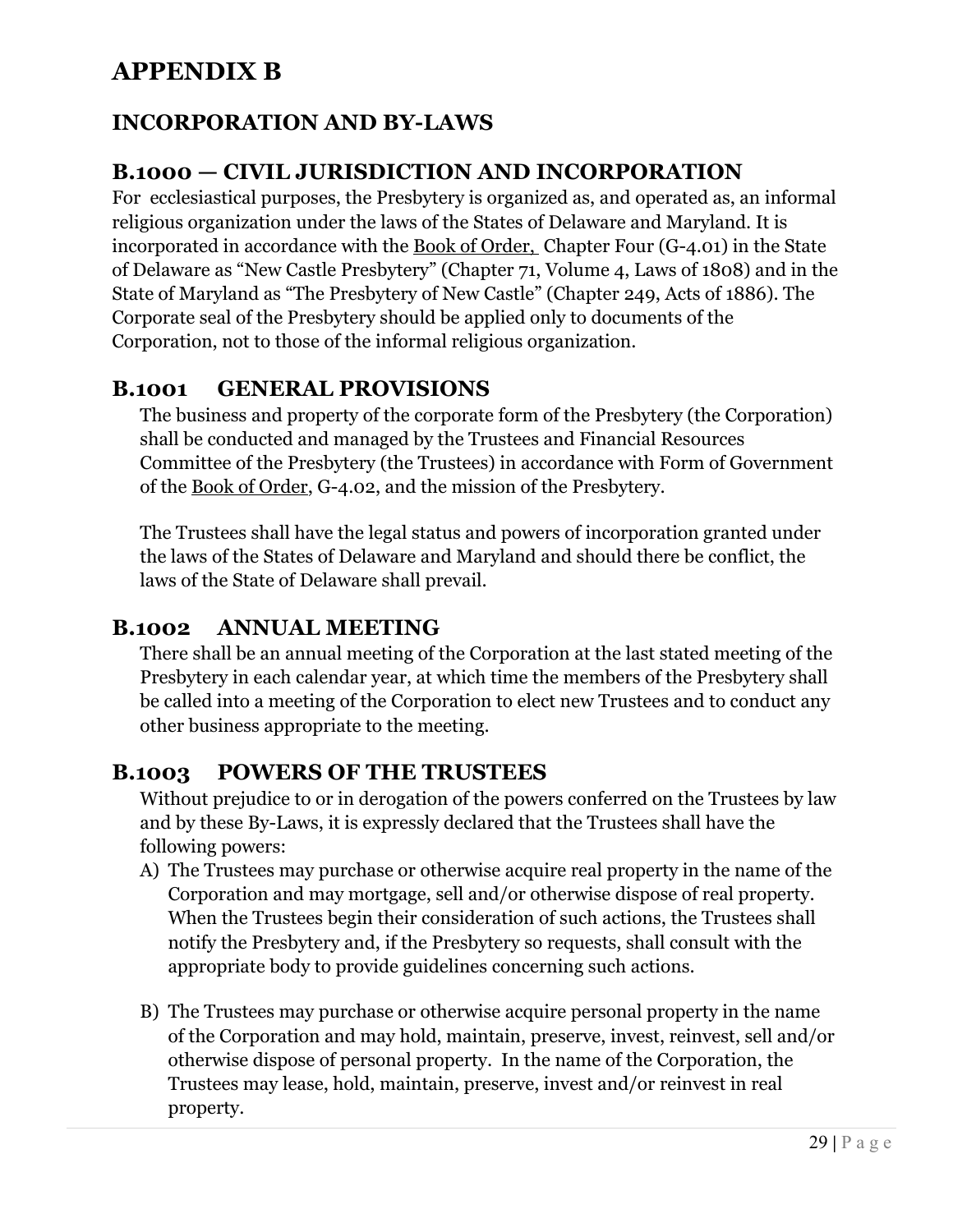- C) The Trustees may receive, take, inherit or otherwise acquire by gift, grant, devise, bequest, devolution, inheritance or any other manner for any religious purpose any kind or amount of real or personal property or interest therein (within the limits prescribed by statute), and the same to have, hold, manage, maintain, preserve (in trust or otherwise) and to grant, convey, transfer, assign and otherwise dispose of, in accordance with the terms of any such gift, grant, devise, bequest, inheritance or other form of acquisition, or as provided by law.
- D) Title to all property which belongs to, or shall devolve upon or otherwise accrue to, the Presbytery shall vest in the Corporation which shall hold, manage, control, maintain, preserve, let, mortgage, sell, grant, or otherwise dispose of the same according to the provisions of the Manual, of which this Appendix is a part, and the Book of Order.
- E) The Trustees may make gifts, grants, or loans, conditionally or unconditionally, to any existing member church of the Presbyterian Church (U.S.A.) within the bounds of the Presbytery or to any new church development within the same bounds for the purpose of church expansion, building renovation or repair, purchase of land, or a similar purpose, subject to approval by the Presbytery.
- F) The Trustees may grant to, or withhold leave from, any member church, within the bounds of the Presbytery, to purchase, acquire, manage, lease, mortgage, sell or dispose of its real or personal property, to borrow money or to transact any other kind of business, to which the assent or consent of the Presbytery may be necessary or desirable.
- G) The Trustees shall additionally have responsibility for such areas of financial and asset management as may be assigned from time to time to the Trustees by the Presbytery. Such areas may include, but are not limited to, management of investment reserves, trusts, resource programs, and general financial risk; and oversight of properties owned and/or managed by the Presbytery.

# **B.1004 REVIEW OF ACTIONS**

The Trustees shall take actions by majority vote of elected Trustees at any called meeting or by the majority vote of all Trustees if a vote is taken by e-mail. All actions taken by the Trustees shall be effective at the time of the vote. The Trustees shall record all e-mail votes at the next regularly scheduled meeting of the Trustees. Actions of the Trustees may be subject to review and amendment by the Presbytery, except in the case of trusts previously approved by the Presbytery, that give sole and absolute discretion to the Trustees for the use of funds of such trusts.

# **B.1005 REPORTS**

Actions of the Trustees shall be reported at the next business meeting of the Presbytery. Distribution of the Trustees' minutes may constitute this report.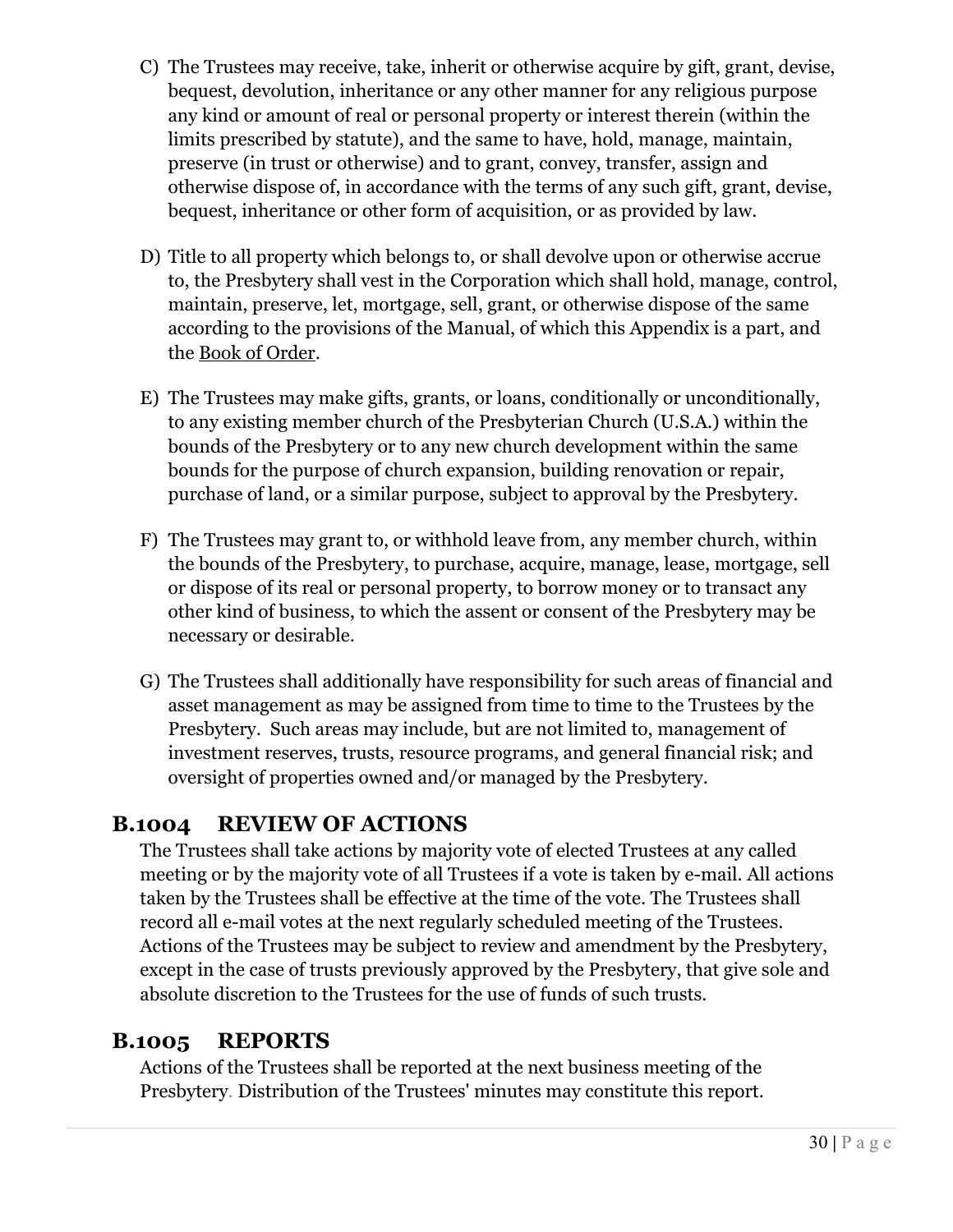### **B.1006 MEMBERSHIP**

The voting members of the Trustees shall be composed of nine elected members and the Treasurer. The Connectional Presbyter, Missional Presbyter and Presbytery Administrator/Stated Clerk shall be ex-officio members of the Trustees, with voice but no vote. The elected members shall be nominated by the Committee on Nominations and Representation following consultation with the current President of the Trustees to insure continuing needed expertise on the Trustees. In addition, the nominations shall be such that there is female and racial/ethnic representation on the Trustees and at least three (3) of the elected and ex-officio members of the Trustees are Minister of Word and Sacrament.

### **B.1007 ELECTION AND TERMS OF OFFICE**

At the annual meeting of the Corporation the Committee on Nominations and Representation shall provide nominees to fill expiring terms for elected Trustees and any existing vacancies for elected members. Trustees shall ordinarily be elected for a three-year term, with the provision that no elected Trustee shall serve more than two consecutive three-year terms or full and partial terms aggregating more than six consecutive years. Any vacancies among the elected Trustees that occur between annual meetings of the Corporation shall be filled by action of the Committee on Nominations and Representation with the concurrence of the Presbytery. Such replacement member(s) shall serve only until the next annual meeting.

### **B.1008 OFFICERS**

The Trustees shall elect from among their voting members a President, a Vice-President, and a Secretary of the Corporation. No person shall serve as President for more than two (2) consecutive years.

# **B.1009 ORGANIZATIONAL MEETING**

The President -- or, if there is none or if they are unable to act, the Vice-President, Secretary, or Stated Clerk of the Presbytery, in that order -- shall call a meeting of the Trustees for the purpose of organization as soon as is convenient after the annual meeting of the Corporation. If no call for the organization meeting of the Trustees has been issued within fifteen (15) days after such meeting of the Corporation, then the Moderator of Presbytery shall forthwith issue such a call.

# **B.1010 CALLED MEETINGS**

Any meeting other than the organizational meeting may be called by the President of the Corporation or by any three (3) Trustees, upon giving at least ten (10) days written notice to each Trustee of the time and place of the meeting and of the business to be transacted.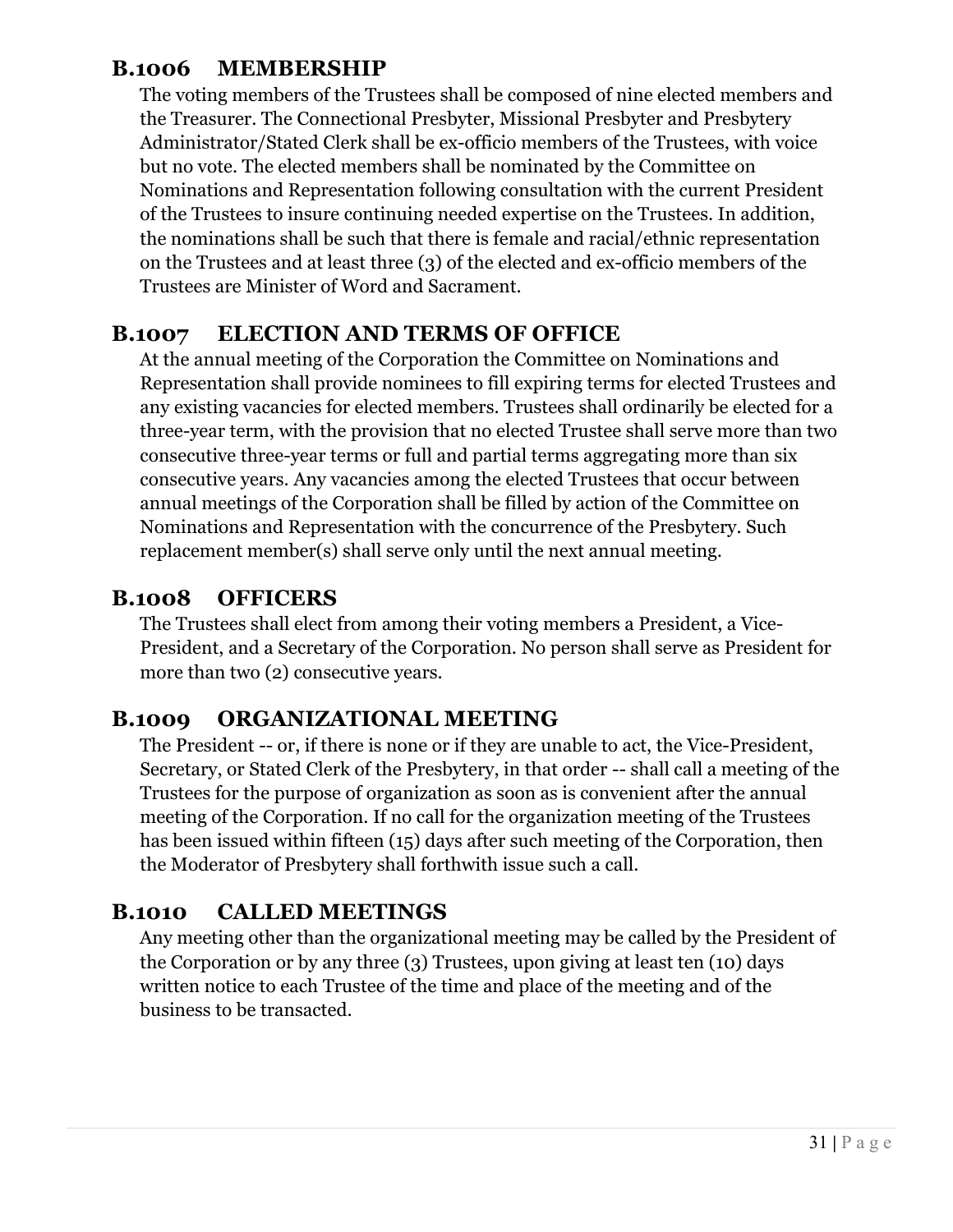# **B.1011 TIMES FOR MEETINGS**

The Trustees shall hold meetings at such times and places as to insure adequate consideration of matters of substance and encourage meeting attendance. Meetings shall be held at least quarterly.

# **B.1012 QUORUM FOR MEETINGS**

For regular, called, and organizational meetings of the Trustees, five (5) voting members shall constitute a quorum, and questions are to be settled by a majority vote of those in attendance.

# **B.1013 NOTICE OF MEETINGS**

Email notice of a meeting shall be sufficient.

# **B.1014 TRUSTEES' MINUTES**

The Trustees shall keep minutes of all their meetings which shall be filed upon approval of the Trustees with the Stated Clerk.

# **B.1015 DUTIES OF THE PRESIDENT OF THE CORPORATION**

The President of the Corporation shall be the chief executive officer of the Corporation and shall preside at all meetings of the Trustees. The President shall execute all contracts and agreements of the Corporation; shall report to the Trustees all matters where the interests of the Corporation may require the notice of the Trustees; shall be an ex-officio member of all committees of the Trustees; and shall have such additional powers as may be assigned by the Trustees.

# **B.1016 DUTIES OF THE VICE-PRESIDENT**

In the absence of the President of the Trustees, the Vice-President shall perform all the duties of the President, and when so acting shall have the powers of the President. The Vice-President shall have such additional powers and duties as may be assigned by the Trustees.

# **B.1017 DUTIES OF THE SECRETARY**

The Secretary of the Trustees shall record the minutes and be the custodian of the corporate seal or seals, and shall perform such other duties as are from time to time assigned by the Trustees.

# **B.1018 DUTIES OF THE TREASURER**

The Treasurer of the Presbytery also serves as the Treasurer of the Trustees and of the Corporation. The Treasurer shall have charge and be the custodian of all funds, securities, receipts and disbursements of the Corporation, and shall deposit or cause to be deposited in the name of the Corporation all moneys or other valuable effects in such depository or depositories as shall from time to time be selected by the Trustees. The Treasurer shall keep full and accurate accounts of receipts and disbursements in books belonging to the Corporation and shall render to the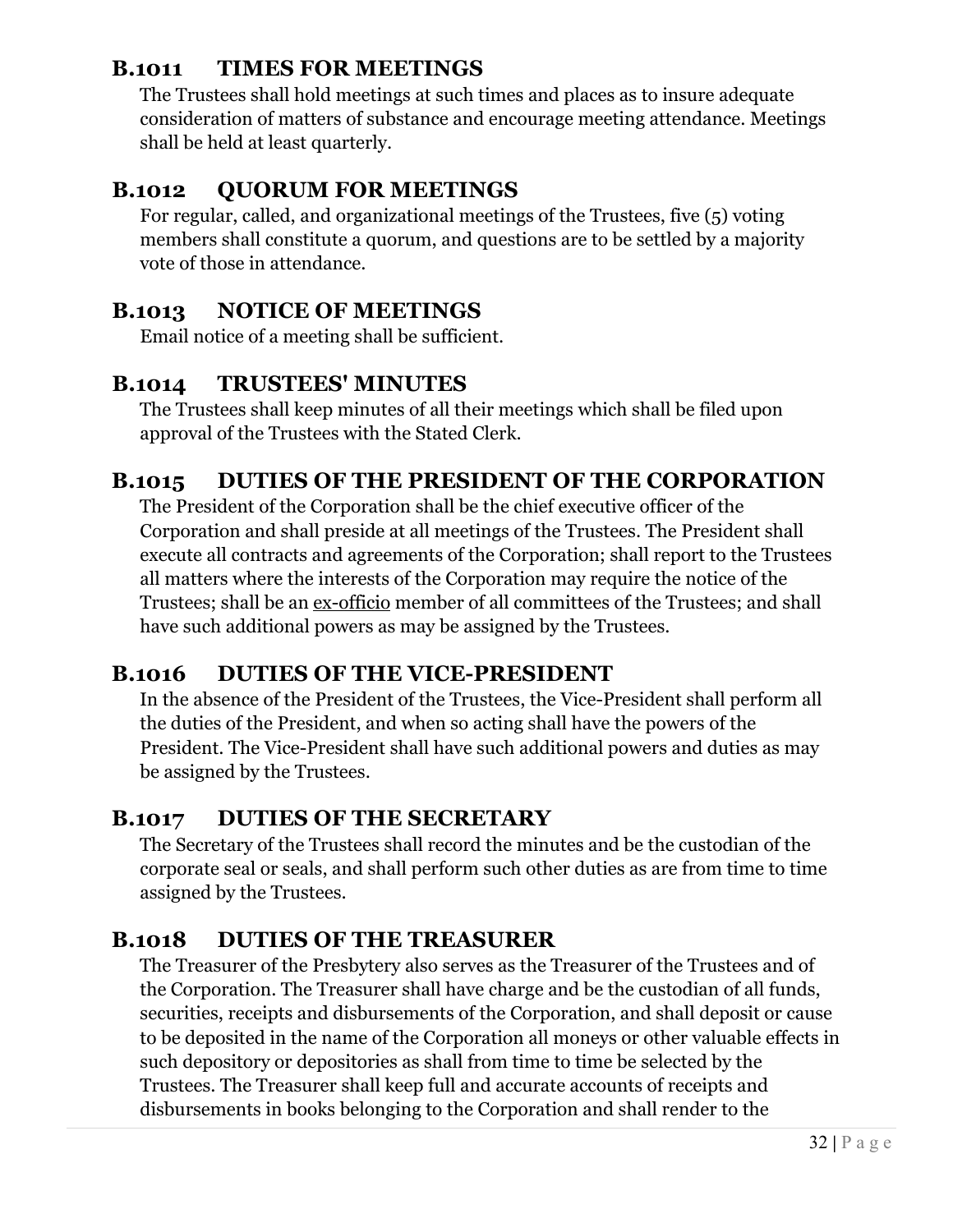President or Vice-President and to the Trustees, whenever requested, an account of the financial condition of the Corporation. The Treasurer shall give the Corporation a bond in such form and in such penalty and with such security as shall be satisfactory to the Trustees, conditioned for the faithful performance of the duties of the Treasurer of the Corporation and the restoration to the Corporation, in the case of death, resignation or removal from office, of all books, papers, vouchers, money and other property of whatever kind belonging to the Presbytery.

# **B.1019 CORPORATE SEAL**

The Corporation shall have a corporate seal, or seals, as required by law and in the form adopted by the Trustees.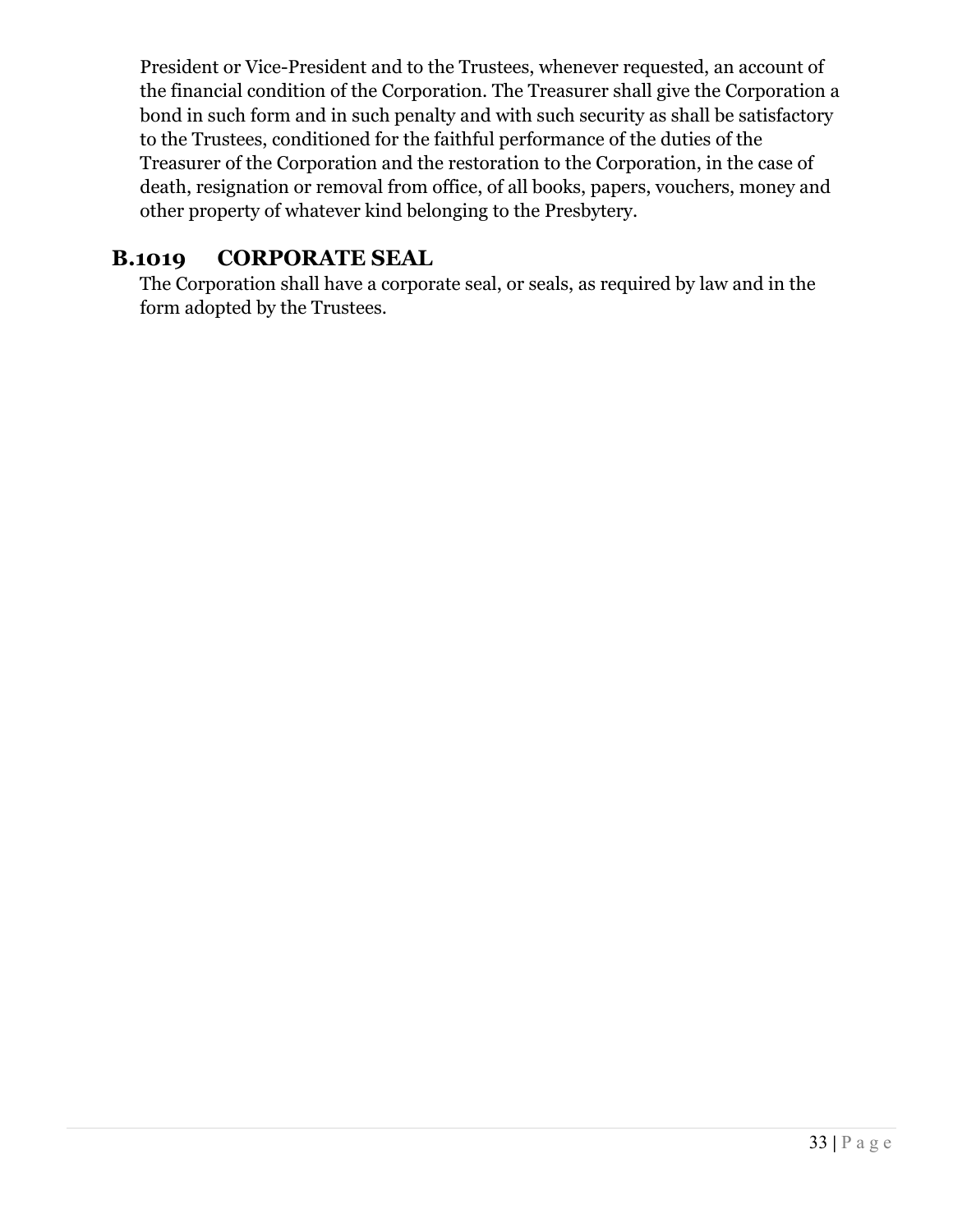# **APPENDIX C**

### **SESSION AND CONGREGATIONAL MINUTES AND RECORDS**

### **C.1000 — FORM OF MINUTES**

#### **C.1001 BINDING**

Clerks of sessions in churches within the Presbytery shall have two choices for binding and storing minutes:

- A) Continue with using the PC(USA)-approved books for session and congregational minutes; or
- B) Utilize the Presbytery-approved binding device wherein minutes are bound by calendar year.

#### **C.1002 PAGE NUMBERING**

Pages in the PC(USA)-approved minutes book(s) are to be consecutively numbered. Pages in the annual binding system are to be consecutively numbered beginning anew each year with the first entry in January and ending with the final entry of the calendar year.

### **C.2000 — CONTENT OF SESSION MINUTES**

#### **C.2001 TIME/PLACE**

Record the date, time and place of each meeting and specify whether the meeting is stated, special or adjourned.

#### **C.2002 SPECIAL MEETINGS**

Minutes of a special meeting shall record who called the meeting and for what specific purpose.

#### **C.2003 ATTENDANCE**

Record for each meeting:

- A) The name of the moderator, and, either in alphabetical order or by order of classes, the names of the Ruling Elders present
- B) The names of the Ruling Elders absent with excuse
- C) The names of the Ruling Elders absent without excuse
- D) The names of others present, with an indication, where appropriate, of why they are present and whether they attend all or a portion of the meeting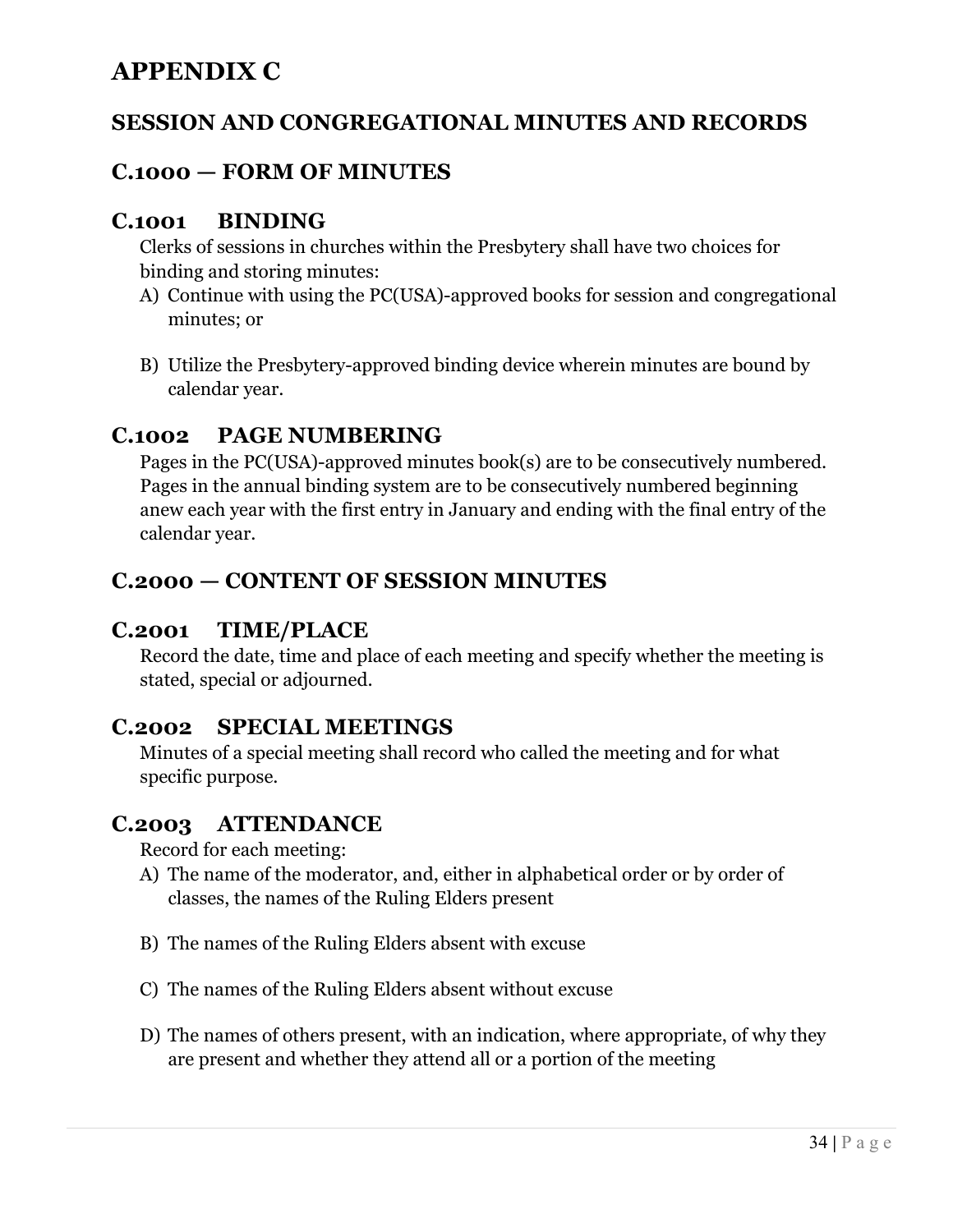#### **C.2004 OTHER ITEMS TO BE RECORDED**

- A) **PRAYER:** Record the opening and closing of each meeting with prayer.
- B) **PREVIOUS MEETING:** Record that the minutes of the previous meeting were presented orally or in writing and approved.
- C) **COMMUNICATIONS:** Record the reading or presentation of all communications to the session, as well as the disposition of, or action taken in response to, each communication (e.g., received, referred, tabled, etc.).
- D) **ACTIONS:** It is only essential to record the formal actions by, and summary of, reports to the session and such other details which are vital to the transaction and understanding of the business of the meeting. Details of motions that are lost, or discussions that do not result in formal decisions, need not be recorded except as requested by the session. Where appropriate and approved by the session, supplemental or supporting materials, e.g., budgets, extensive committee reports or copies of legal documents of long-term significance, may be included as appendices to minutes.
- E) **LORD'S SUPPER:** Regular schedules of celebrations of the Lord's Supper should be recorded in the minutes when the schedules are adopted. Also to be recorded and reported are celebrations apart from the regular schedules as they are approved, and celebrations at other times and places as occur in the pastoral ministry of the church under policies approved by the session (e.g., "home communion" services). (Book of Order: G-3.0410.)
- F) **ORDINATION:** Record the ordination and/or installation of Minister of Word and Sacrament/ pastor(s), Ruling Elders and deacons.
- G) **PRESBYTERY COMMISSIONERS:** Record the names of Ruling Elder(s) elected as commissioner(s) to meetings of the Presbytery, and the subsequent reporting of the commissioner(s) back to the session.
- H) **BAPTISMS:** In the recording of administration of the Sacrament of Baptism, in the case of infants, record the full name of the infant, date of birth, and also the full names and church membership of the parents, including the family/birth name of the mother. In the case of adult baptisms, record the family/birth names of married women. (Book of Order: W-3.0403)
- I) **WEDDINGS:** Record the following weddings and their locations and, in each instance, note whether either or both persons married are active members (Book of Order W-4.06):
	- 1) all weddings performed by the church's pastor(s)
	- 2) those performed in the church by ministers other than the pastor(s)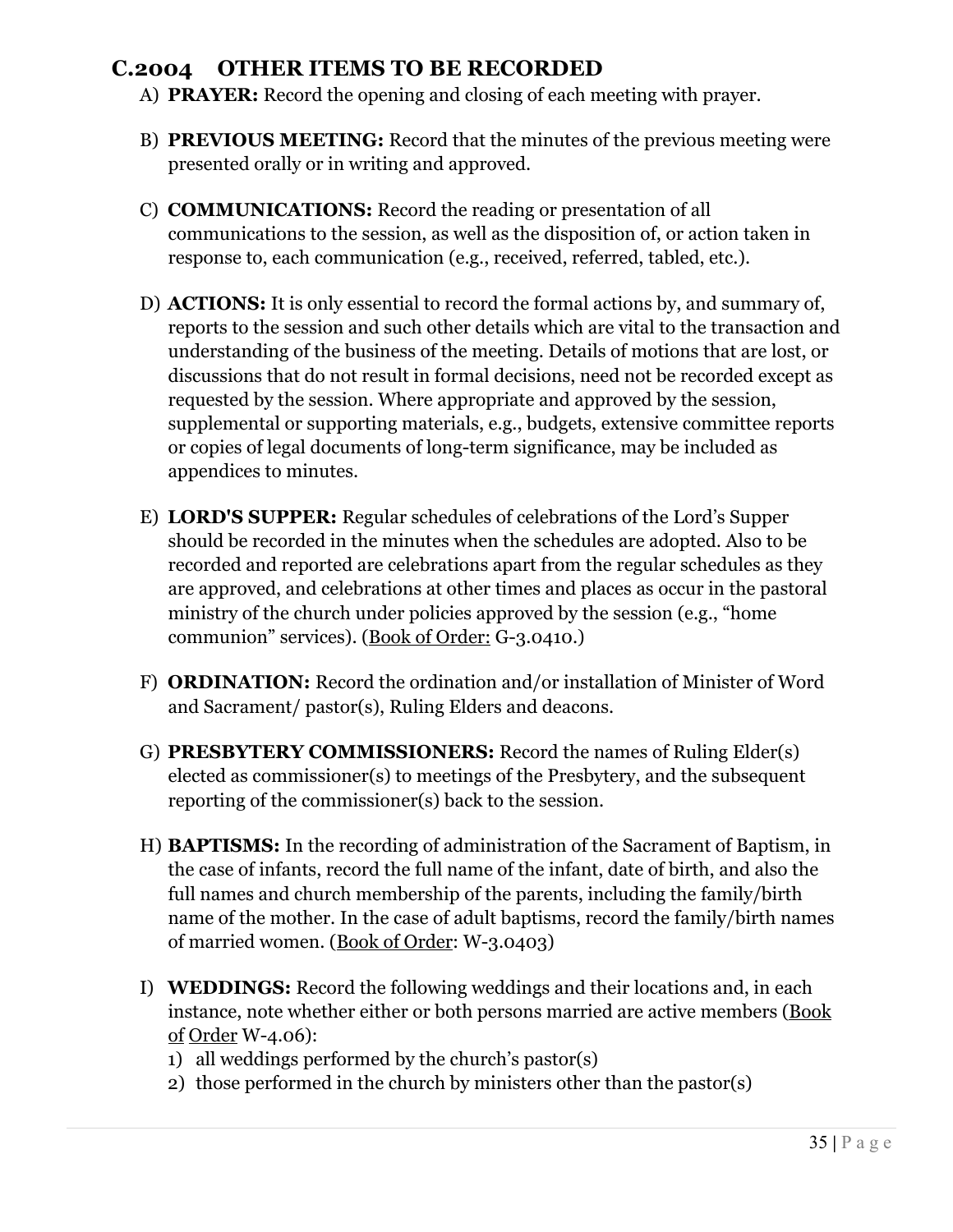- 3) weddings of active members performed in other locations when the information is known.
- J) **DEATHS:** Record deaths of all active members, and where known, of inactive members, including the date and place of death. Record all funerals performed by the church's pastor(s), and those performed in the church by other than the pastor(s) (Book of Order W-4.07). Where known, also record of the place of interment.
- K) **NEW MEMBERS:** Record the full name of persons examined and received into active membership (Book of Order G-3.0204a and b.). Every record shall indicate whether the person is to be, or has been, baptized and the manner of reception (i.e., profession, reaffirmation or transfer). Additionally:
	- 1) If the new member is married or in a civil union, the record shall include the family/birth name if different from the current name as well as the name of the member's partner/spouse.
	- 2) In the case of transfer, record the name and location of the church from which the transfer is occurring;
	- 3) In the case of baptized children, record the names of those who are transferring their membership with their parent(s)/guardian(s).
- L) If the name of a member is changed at a later date, it is expected that such changes will be honored and noted in the membership roll.
- M) **TRANSFERS TO OTHER CHURCHES:** Record the full name of each person to whom a certificate of transfer is issued and the date the transfer becomes effective by receipt of a certificate of reception from the church of transfer.
- N) **MEMBER REMOVALS:** Record all removals from the Active Member Roll of the church, indicating specific reasons for the removals, whether or not the church maintains an Inactive Member Roll.
- O) **SIGNATURE:** The signature of one of the following: the clerk, a clerk pro-tem, or the moderator, shall appear at the close of all session meeting minutes, at least in the bound format (see C.1001 above), to attest to their completeness, accuracy, and approval by the session.

# **C.2006 MINUTES OF CONGREGATIONAL AND CORPORATION MEETINGS**

Record in the minutes book (see C.2000 above) the full minutes of all congregational meetings (Book of Order G-3.0204). Also to be included in the minutes book are:

A) The full minutes of all corporation meetings. This requirement applies whether the church has a unicameral governing system or whether the church holds separate and distinct congregational and corporation meetings;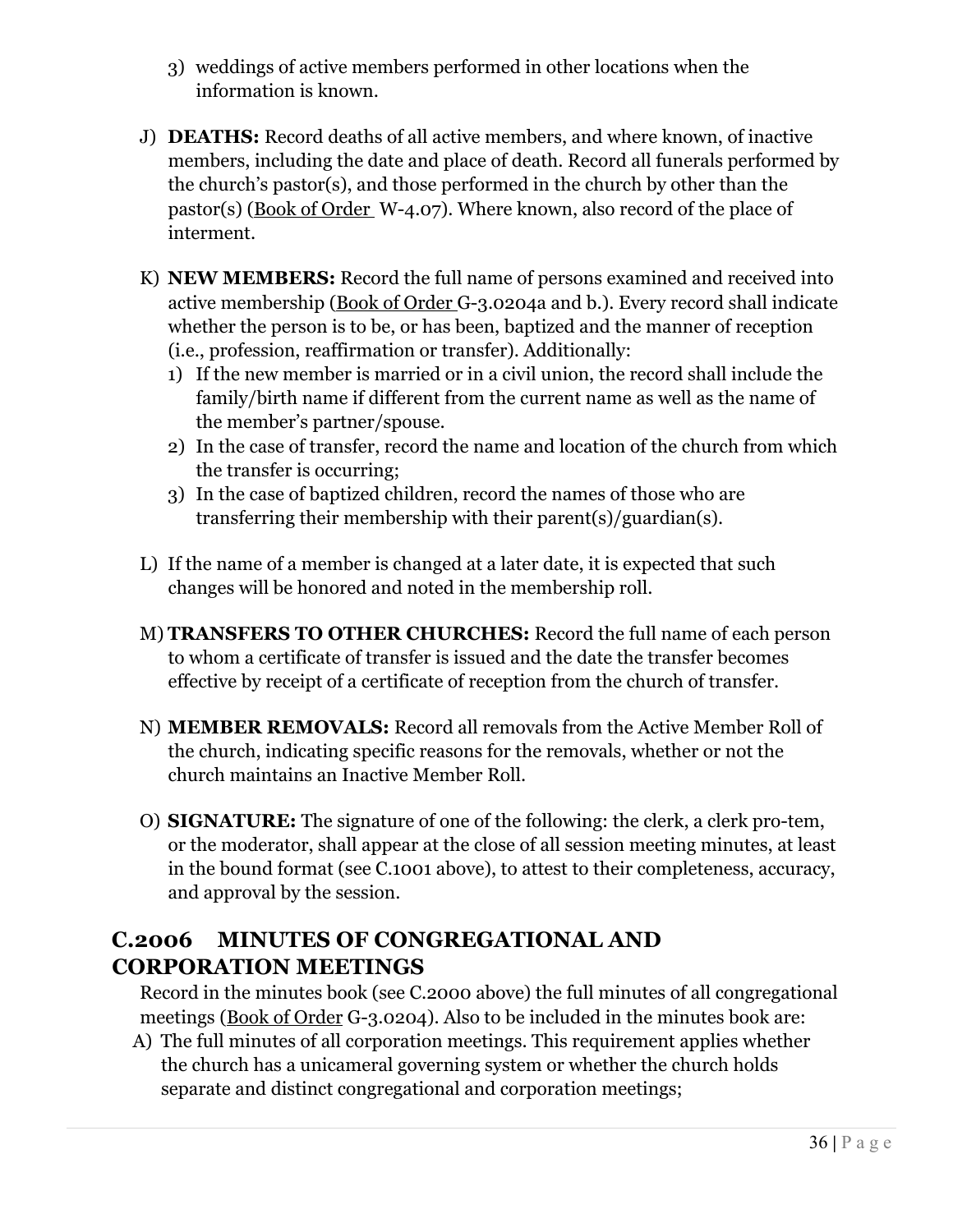- B) A digest of relevant trustee minutes if a church maintains a separate Board of Trustees; and
- C) The signatures, at the close of minutes of meetings of the congregation and/or corporation, of both the moderator (or president of the trustees) and the clerk (or other meeting secretary), attesting to the accuracy of the minutes involved.

#### **C.2007 PROCESS FOR RECORDS REVIEW BY THE PRESBYTERY**

- A) Annually, the Stated Clerk shall establish a date by which clerks of session within the Presbytery shall submit their minutes from the previous year for Presbytery review (Book of Order G-3.0108).
- B) Each congregation's minutes then shall be reviewed by another congregation's clerk assigned to that particular church. The Stated Clerk shall prepare a brief checklist of mandatory items to be included in this review.

#### **C.2008 RECORDS RETENTION AND STORAGE**

Sessions are strongly encouraged to retain only a few years' original minutes on the church property. All older minutes should be transferred to the Presbyterian Historical Society in Philadelphia (PHS) for permanent storage and safe-keeping. Sessions may retain an electronic copy and subsequently purchase microfilm/digital copy from PHS for local use. Session minutes remain the property of the local church during its existence. Access to session minutes permanently stored at PHS remains at the discretion of the clerk of session and/or the moderator of the session.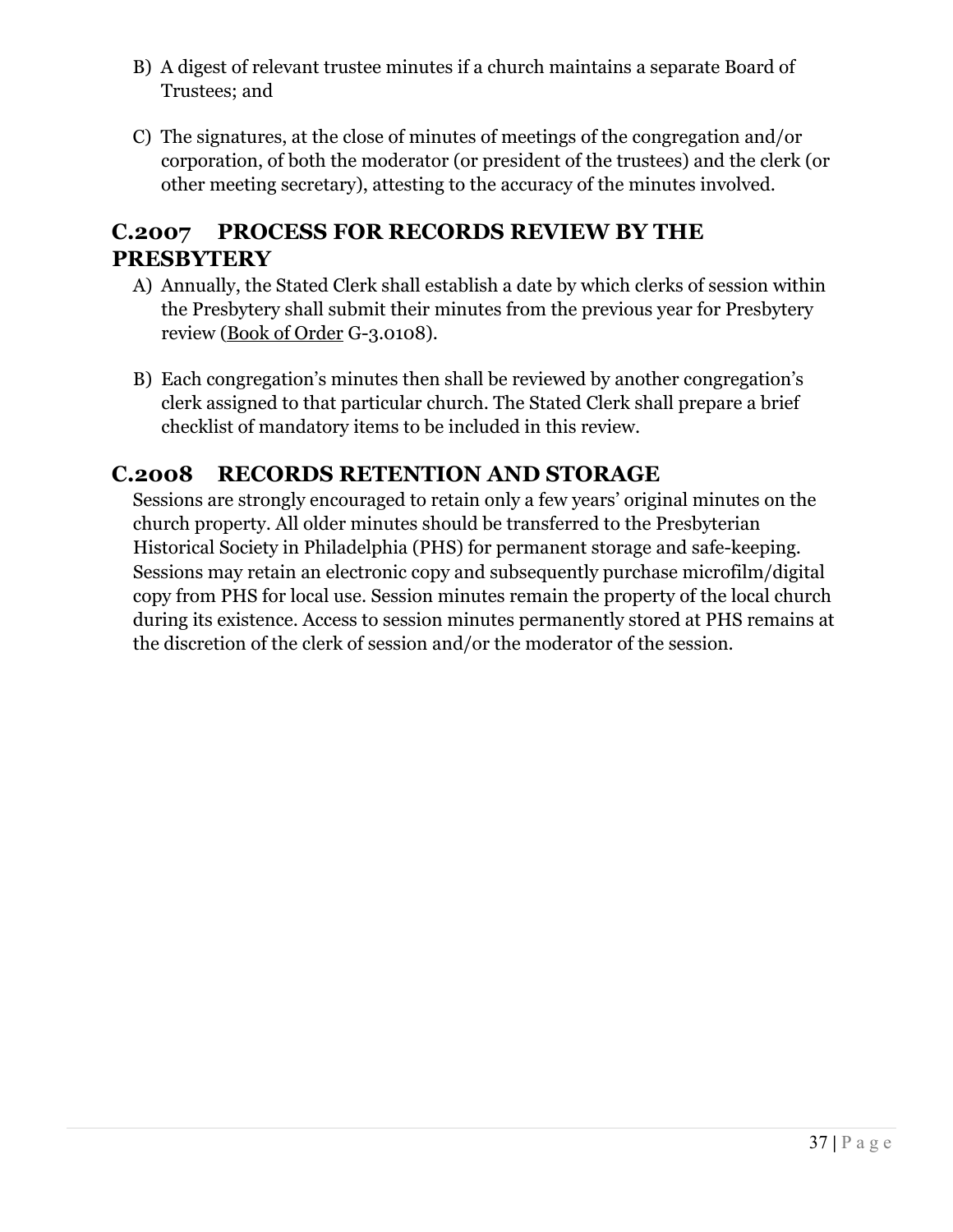# **APPENDIX D**

#### **CONCERNING DEPARTING PASTORS AND THEIR FORMER PARISHIONERS**

## **D.1001 — INTRODUCTION AND POLICY**

The act of a pastor leaving service with a congregation means that the pastor must completely sever the pastoral relationship with that congregation. This does not mean that the ties of love and friendship must be broken. However, a departing pastor is ethically responsible to strengthen the ties between the new pastor and members of the congregation. The Book of Order, G-2.0905, provides a general policy for departing pastors which needs to be strictly observed.

New Castle Presbytery (THE PRESBYTERY), in accordance with the general provisions of G-2.0905, adopts the following policy. Exceptions to this policy may only be granted by its Committee on Ministers and Congregations (COMC).

- A) Former pastors shall not conduct worship, preach, celebrate the sacraments of Baptism or the Lord's Supper, conduct weddings or funerals, or engage in any other form of pastoral care for the congregation recently served.
- B) Congregational members are to be informed not to request such services from a former pastor, and a former pastor must decline any such requests.
- C) The COMC has assumed responsibility for assisting both former and incumbent pastors during the time of transition. To this end, this policy will be supplied by the COMC to a departing pastor and she/he will be asked for a signed covenant of agreement.

#### **D.2001 — GUIDELINES**

While friendship with the departing pastor will surely continue, the pastoral relationship must not. This is an important distinction. It marks a boundary that is essential to the well-being of the congregation as it moves forward under new pastoral leadership. Hence, such friendship must not impinge on any pastoral services which are the province of the new pastor, e.g., hospital visits, weddings, funerals, counseling, or upon any policies of the church under the new pastor's leadership. It is understood that the recently departing pastor will not return to worship with a congregation that she/he has served without the permission of the COMC. The departing pastor must refrain from any activity which could be viewed as detrimental to the congregation just served. If these guidelines and the above policies are not observed, the COMC may intervene.

At departure of a pastor, acceptance of the ensuing restrictions may be eased if that pastor, before she/he leaves, makes it clear to the congregation what her/his day of departure is and what the congregation must expect when that day arrives. Oral and printed announcements of this date and of the church's policy should be provided to the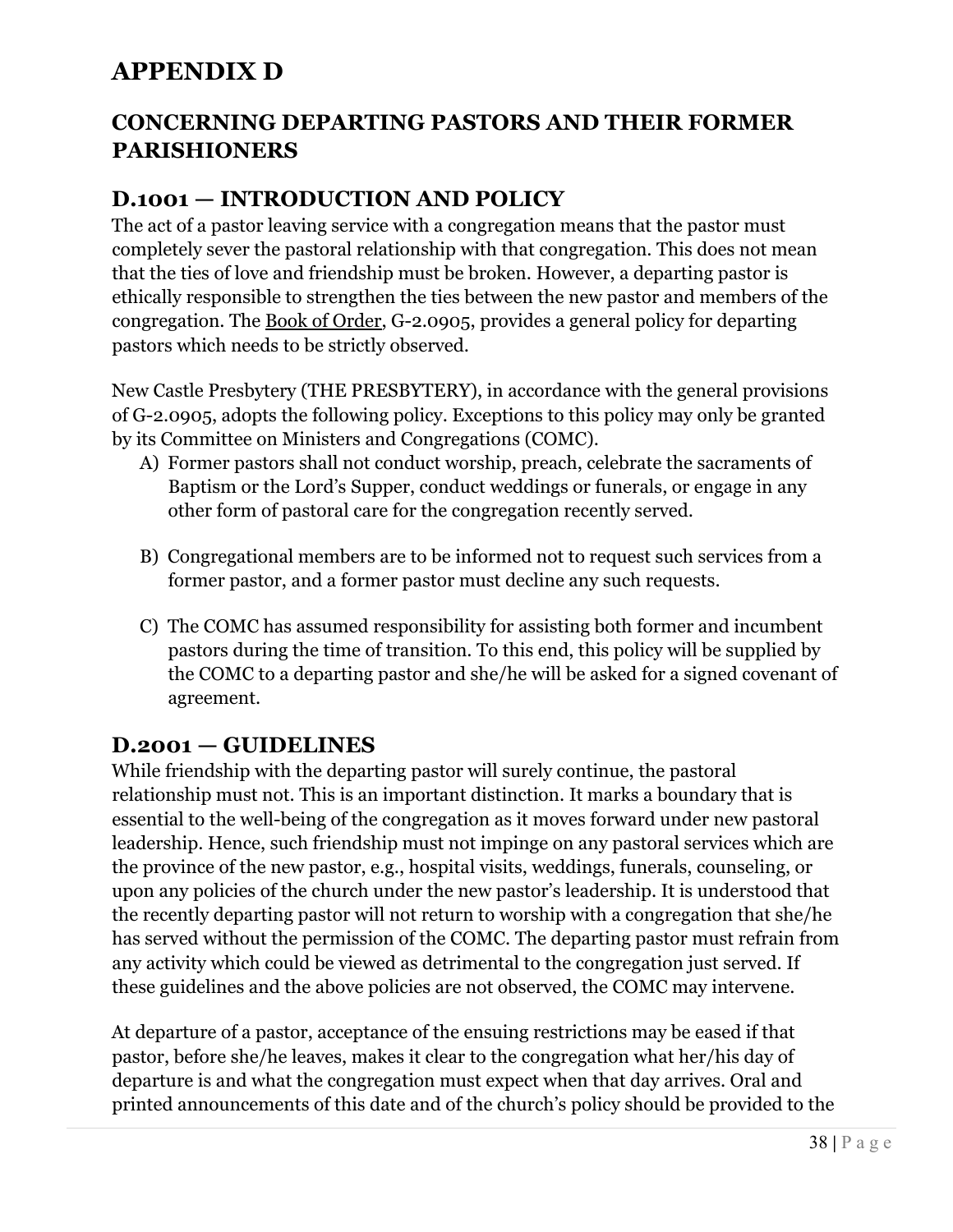congregation. These restrictions may be difficult for the congregation to adhere to, but members need to be made aware of the necessity for them. It will be up to the departing pastor to fully inform the congregation of the restrictions and of the rationale for them, and then to adhere strictly to them himself/herself.

The spouse of a departing pastor may continue to participate as a member of the congregation, supporting and encouraging the ministry of the new leadership, but she/ he must exercise restraint and good judgment in this new role.

Departing pastors, when invited to give leadership in community events, should consult with the current pastor concerning the appropriateness of such a role.

If tensions develop between an incumbent pastor or the moderator and any former pastor or associate pastor of a congregation, or if the congregation involved does not observe and accept the restrictions of G-2.0905 and of the Presbytery, then the incumbent pastor or the session of such a church is encouraged to solicit the advice and counsel of the COMC.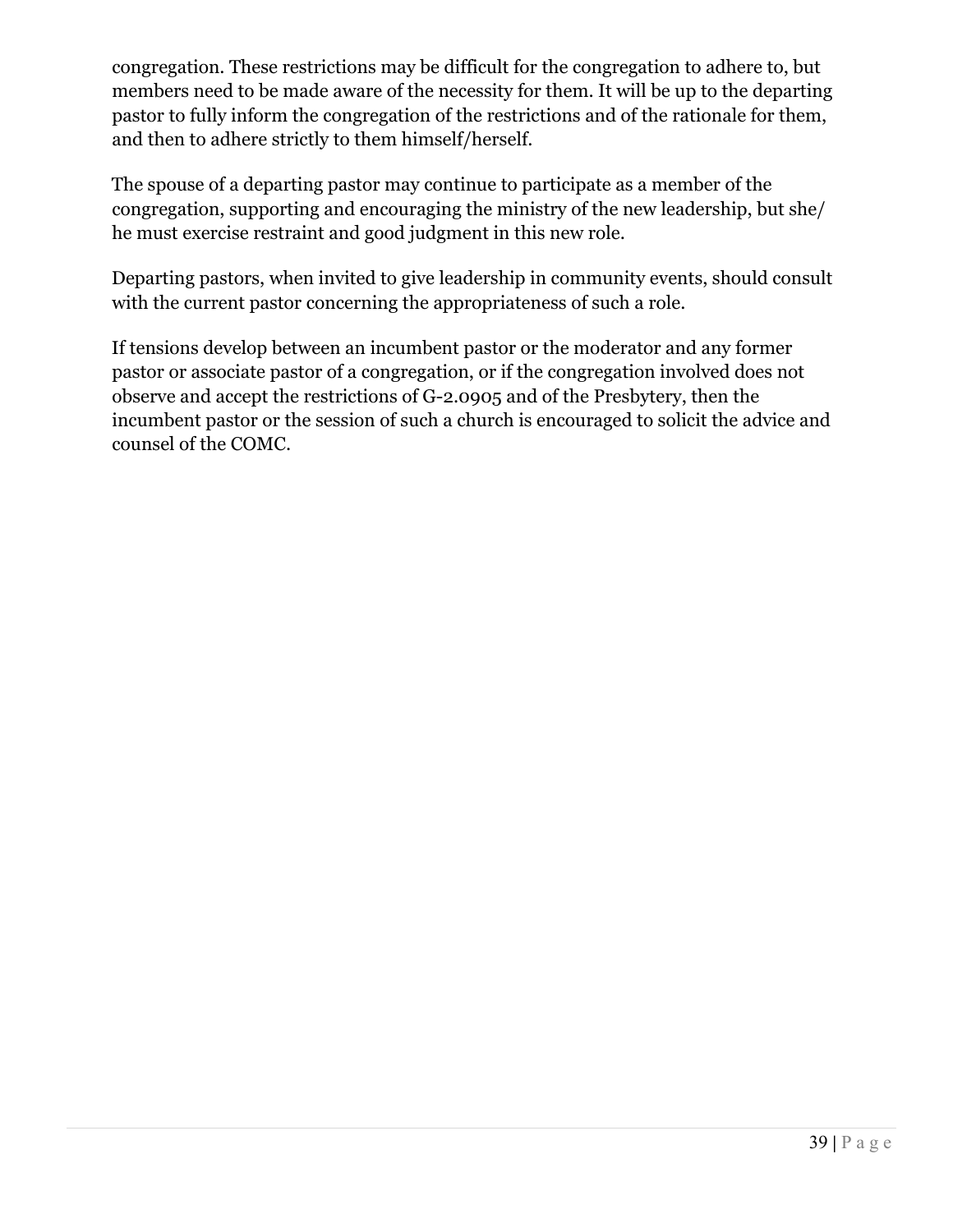# **APPENDIX E**

#### **VALIDATED SPECIALIZED MINISTRIES**

#### **E.1001 — GENERAL DEFINITIONS AND POLICIES**

The Book of Order, G-2.0503, provides for categories of membership for Ministers of Word and Sacrament within a presbytery. Further, G-2.0503(a) and G-3.0306 provide general criteria for validated ministries served by Minister of Word and Sacrament members of a presbytery. In accordance with these principles, New Castle Presbytery (THE PRESBYTERY or the Presbytery) has established the following general and specific requirements for validating the ministries of Minister of Word and Sacrament members who are not serving in pastoral positions related to a particular member congregation or are not members of the Presbytery staff. Hereafter such ministries are designated in this appendix as Specialized Ministry/Ministries and Minister of Word and Sacrament member(s) so serving as Specialized Minister(s).

In understanding the scope of validated Specialized Ministries, it should be noted that the Book of Order, G-3.0306, states that a presbytery may designate Ministers of Word and Sacrament to work as teachers, evangelists, administrators, chaplains, and in other forms of ministry recognized as appropriate by the presbytery. Such fields of work thus may also include, but are not limited to, pastoral counseling, campus ministry, service as missionaries or consultants, and other specific tasks appropriate to the ministry of the church.

A Specialized Ministry in the Presbytery is to be carried out in accountability both to the Presbytery and to other organizations, agencies or institutions. Accountability to the Presbytery normally is achieved by the filing of a Specialized Minister's Report annually with the Stated Clerk of the Presbytery and a periodic face-to-face interview with the Committee on Ministers and Congregations (COMC). Specialized Ministers who do not report their work annually or participate in the interview process may be re-designated by the COMC as at-large members of the Presbytery. Because of the requirement of "accountability to other organizations, agencies, or institutions," a Specialized Ministry request or report that does not clearly describe accountability to a supervisor, a board of directors, etc., will not be approved.

A Specialized Minister is to be a responsible participant in the life of the Presbytery and to participate in the life of a member congregation of the Presbytery (G-2.0503(a)). Parish associate relationships, where they exist, or similar relationships with member churches, are encouraged for Specialized Ministers, and Specialized Ministers are commended to the attention of pastors and sessions for positions of this type.

#### **E.2001 — THE PROCESS**

An ordained Minister of Word and Sacrament who wishes to serve, or to be received, as a Minister of Word and Sacrament member of the Presbytery on the basis of their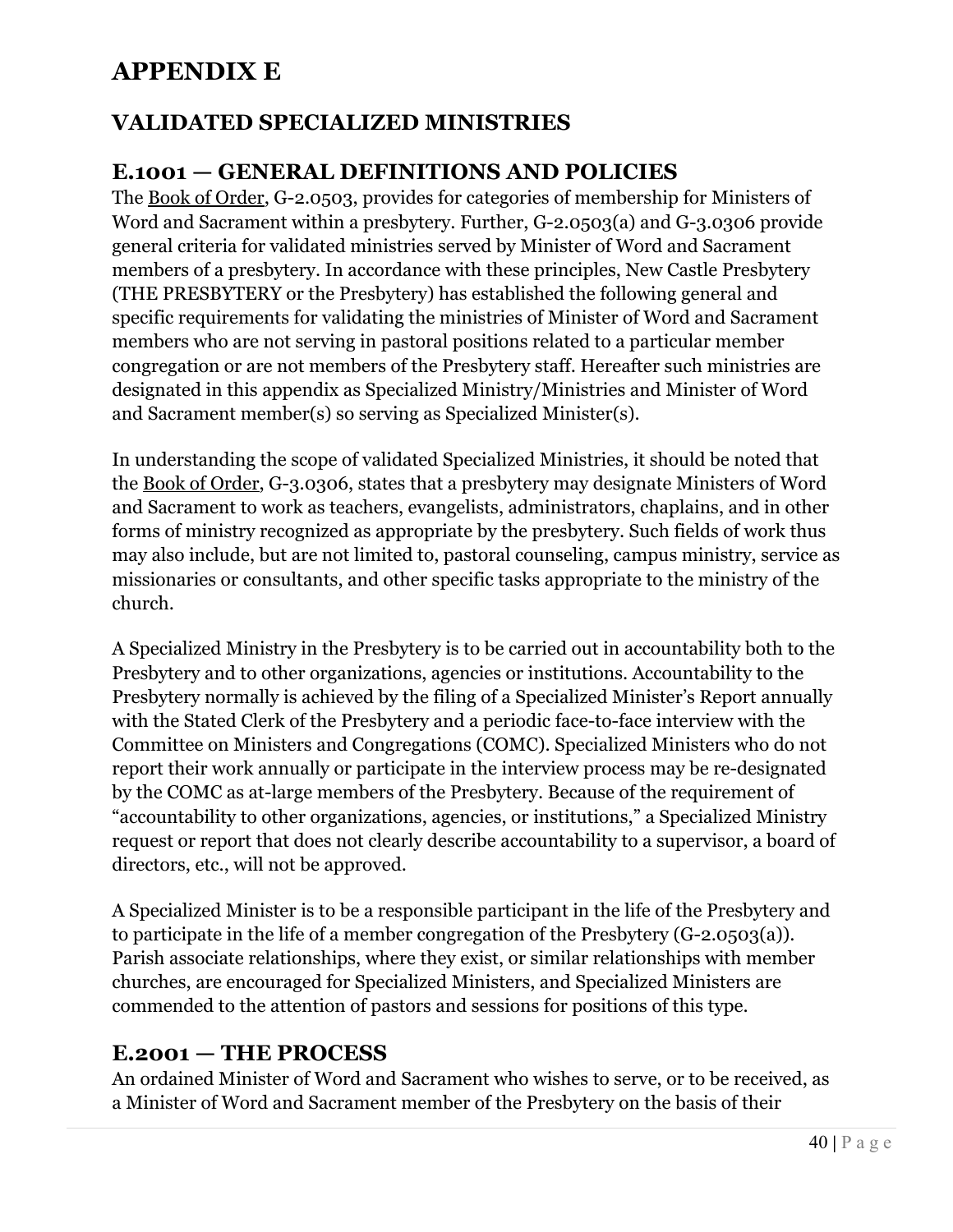service in a Specialized (non-parish-based) Ministry shall communicate the same to the chairperson of the COMC. The chairperson or designate will then send a copy of the policy set forth in this appendix along with a request for a written explanation of how their proposed ministry meets the Presbytery's criteria for validation as a Specialized Ministry. This response will be referred to the COMC and appropriate Presbytery staff for consideration.

If the COMC declines to validate a proposed Specialized Ministry, or decides to withdraw an approval previously given, the Minister of Word and Sacrament may appeal the decision to the Presbytery. The Presbytery's decision will determine and settle the matter except for the right of the Minister of Word and Sacrament to access the judicial process of the PC(USA). A Minister of Word and Sacrament who has been authorized to undertake a particular Specialized Ministry may not take up a different Specialized Ministry without the Presbytery's approval given through the COMC.

If a Minister of Word and Sacrament engaged in a validated Specialized Ministry leaves that work, they will automatically be designated as an at-large member of the Presbytery pending further changes. This is an action taken by the Stated Clerk of the Presbytery and does not require any action by the COMC.

## **E.3001 — POINTS OF INFORMATION REGARDING SPECIALIZED MINISTRIES**

Specialized Ministers are not required to be enrolled in the pension plan of the Board of Pensions of the PC(USA). A Specialized Minister who wishes to be so enrolled must be employed at least 20 hours per week and have the Presbytery's approval of the ministry. This information must be conveyed to the Board of Pensions in writing so that coverage can be obtained.

A Specialized Minister's compensation is not subject to approval by the COMC unless the minister is a staff member of a presbytery, a synod, or the General Assembly. Otherwise, a Specialized Minister not so engaged will be considered to be in a validated ministry beyond the jurisdiction of the church (G.2.0503(a)).

Either the Specialized Minister or their employer may submit to the COMC a request for a portion of compensation as a housing allowance so that this portion may be considered for exclusion from income taxes.

## **E.4000 — SPECIFICS**

## **E.4001 CRITERIA FOR DETERMINING A PARTICULAR SPECIALIZED MINISTRY TO BE A VALIDATED MINISTRY BEYOND THE JURISDICTION OF THE CHURCH (G-2.0503a)**

In order for a Specialized Ministry to meet the criteria for validation, it must meet one or more of the following requirements: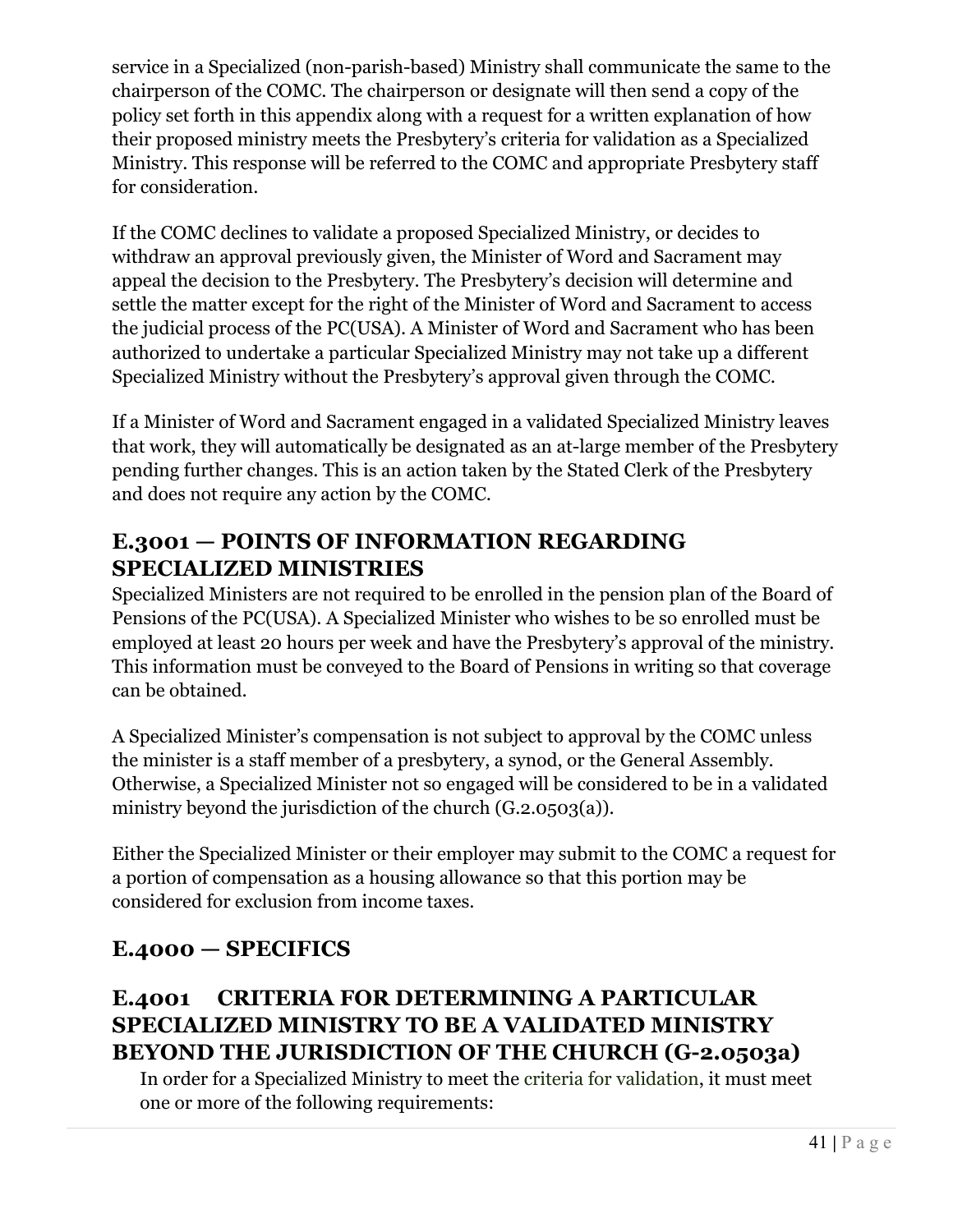- Involve a mission project or other form of ministry
- Involve a chaplaincy
- Involve pastoral care in some form
- Involve pastoral counseling
- Involve pastoral education
- Involve health care (service(s)
- Involve a ministry related to a theological seminary acceptable to the Presbytery
- Be related to a domestic church-related organization other than the PC(USA)
- Be related to an international church-related organization

Additional criteria that may be considered for validation are:

- The ministry serves or aids others, enables the ministry of others, or otherwise relates to the service of people rather than the production of goods or products.
- The ministry is carried out with accountability for its characteristics, conduct and performance to a management committee, a board of directors, or other body or individual responsible for the overall results of the total program involved. The ministry that makes active and effective use of the Biblical and theological training required for ordination as a Minister of Word and Sacrament in the PC(USA).
- The ministry is of a nature and character such that it can be expected to meet the requirements of the Presbytery in terms of agreed-upon results or activities. To this end, a review of every Specialized Ministry will be conducted by the COMC on a yearly basis, and a face-to-face review with the COMC will be scheduled every three years.
- The ministry is one that will allow the Specialized Minister to participate actively in the life of a member congregation of the Presbytery or of a congregation in a denomination with which the PC(USA) is in correspondence.
- The ministry is one that will allow the Specialized Minister to participate in the life of the Presbytery.

## **E.4002 COMMITTEE ON MINISTERS AND CONGREGATIONS PROCEDURE FOR VALIDATING MINISTRIES BEYOND THE JURISDICTION OF THE PRESBYTERY**

- A) Each year, in March, the COMC (via the Stated Clerk) will send a letter/form, together with a copy of the above criteria, to each Minister of Word and Sacrament member currently in a validated Specialized Ministry beyond the jurisdiction of the Presbytery. Each such member will be asked in what ways they continues to be in compliance with the policies of the Presbytery and whether or not they desire to continue in a position of "Validated Specialized Ministry beyond the Jurisdiction of New Castle Presbytery." The written response will be due by April 30.
- B) If a written response is received by the April 30 due date, a subcommittee of the COMC will review it and recommend to the full COMC by not later than the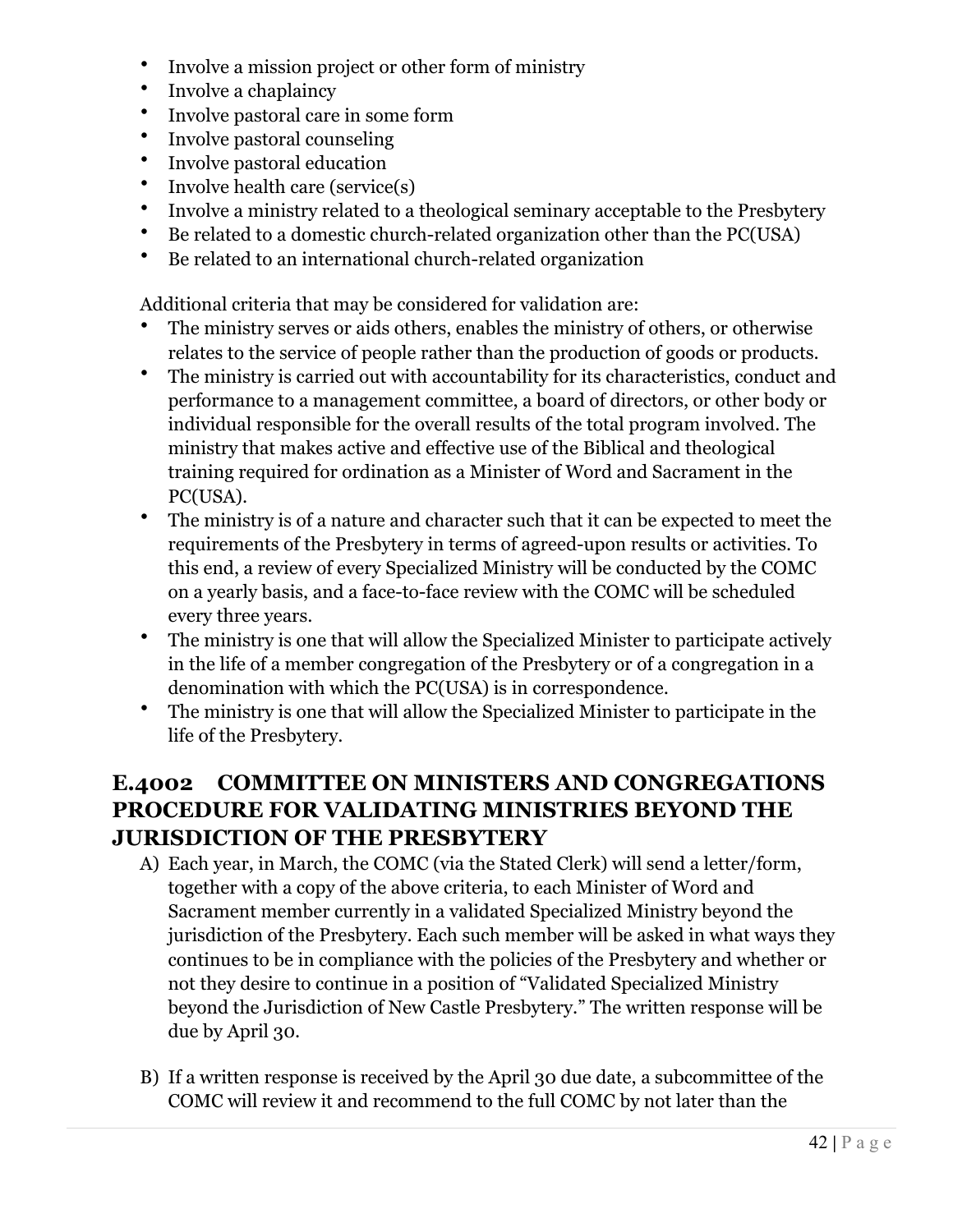following September 30 whether or not to continue in active validated status the Specialized Minister working beyond the Presbytery's jurisdiction. Every third year, the process will also include a face-to-face interview by a COMC subcommittee for each such Specialized Minister. The COMC will report to the Presbytery as appropriate on these matters.

C) If a written response is not received from a Specialized Minister by the April 30 due date, the COMC will notify the minister in writing of its intention to place them on the Presbytery's roll of inactive Ministers of Word and Sacrament effective with the first stated Presbytery meeting of the following calendar year.

## **E.4003 CRITERIA NOT MET**

If one or more of the above criteria cannot be met, a Specialized Minister working beyond the Presbytery's jurisdiction should ask to be designated either as a memberat-large or as an inactive member of the Presbytery.

#### **E.4004 POSSIBLE REMOVAL FROM OFFICE FOR NON-COMPLIANCE**

The Book of Order, (G-2.0508), describes the consequences of failure by a Minister of Word and Sacrament to engage in validated ministry. It is further noted here that of Minister of Word and Sacrament members from ordered ministry is possible when such members working outside the jurisdiction of the Presbytery persist in non-compliance with its policies. Restoration to this ministry without a requirement for re-ordination may be possible in some circumstances. It is the intent of the COMC and the Presbytery not to be judgmental in any such cases, but rather to facilitate steps toward restoration.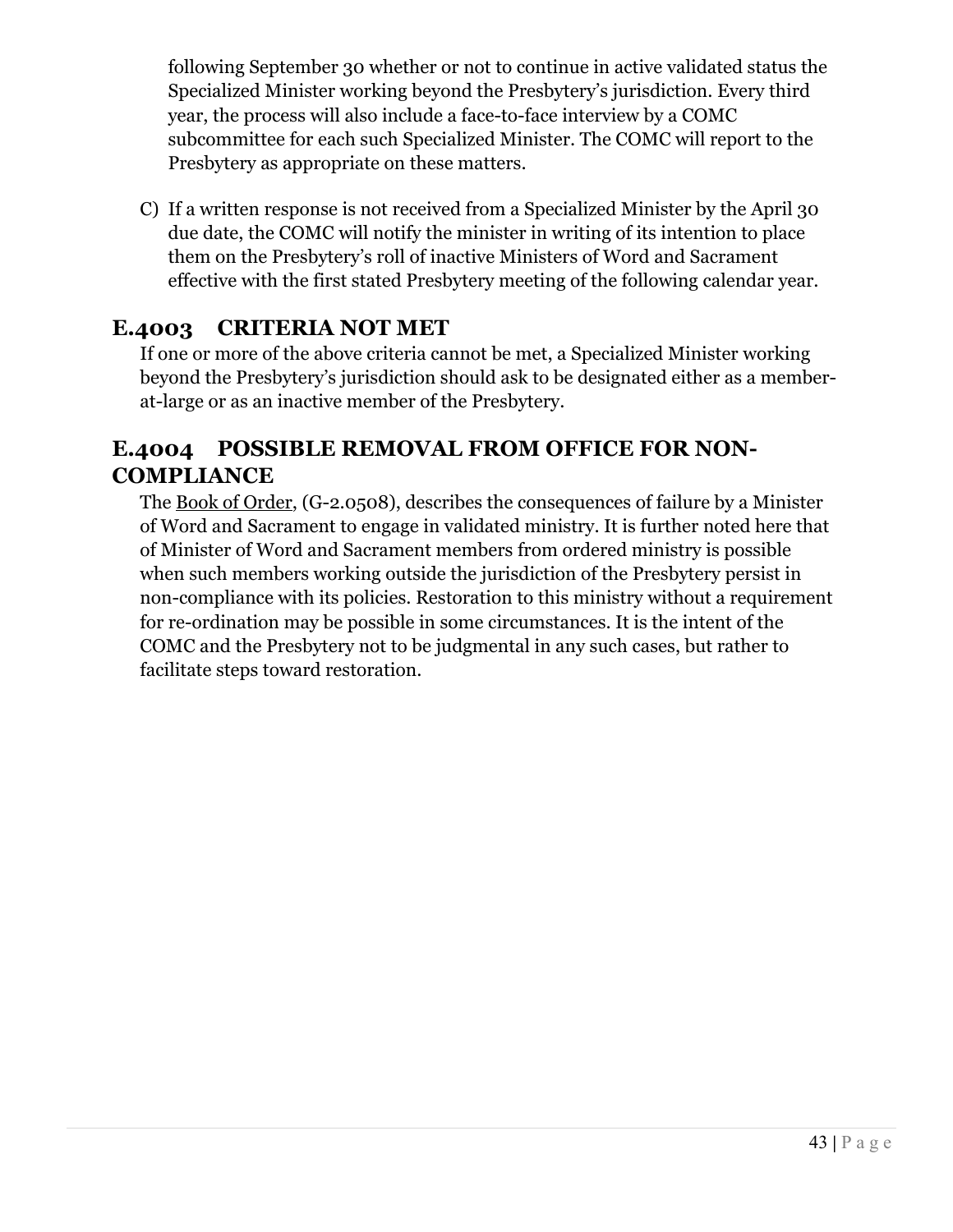## **APPENDIX F**

#### **EXAMINATIONS**

#### **F.1001 PREFACE**

Examinations of candidates for membership in New Castle Presbytery shall be conducted in a manner that is sensitive to the individual, faithful to Reformed theology, useful as a practice for spiritual formation, that demonstrates a spirit of graciousness toward one another, and, when there is a specific call, seeks to discern the ways that the candidate's gifts and skills are a good match for the congregation. The examination process (as set forth in F-1002 and F-1003 below) shall apply both to Ministers of Word and Sacrament and to Ruling Elders seeking commissioning to a particular pastoral service.

#### **F.1002 FORMAT**

The examination shall take the form of a conversation around the following areas of discussion:

- A) Personal faith journey
- B) Discernment concerning this particular call (how does the candidate sense God's call to this particular ministry? What gifts/skills seem to match the congregation? etc.)
- C) Personal strengths and growing edges in ministry
- D) Compensation/Terms of Call (review of Terms of Call form; what questions need to be addressed or discussions still needed about salary, benefits, etc.)
- E) Connecting with Presbytery (what gifts & interests the candidate might share with the presbytery; where might the candidate engage or connect? etc.)
- F) General questions of all candidates for membership in NCP:
	- 1) Are you able to answer in the affirmative the Constitutional Questions for Ordination, Installation, and Commissioning set forth in W-4.0404?
	- 2) Are you willing to affirm/re-affirm your commitment to "be governed by our church's polity and abide by its discipline?" (W-4.0404e)

## **F.1003 EXAMINATION OF FIT**

In the interest of affirming suitability of a candidate for a particular position, the Examinations and Credentials Team of COMC (as defined in F.1004) will verify that the candidate and the pastor nominating committee (PNC) (or other search body involved) have both discussed the particular church's tone, tenor, and theological leanings.

#### **F.1004 THE EXAMINATIONS AND CREDENTIALS TEAM**

The Examinations and Credentials Team of three (3) to five (5) members shall include persons of theological diversity and persons knowledgeable of the theological position of the church involved. The Examinations and Credentials Team shall include, but not be limited to, COMC members. In the case of a Minister of Word and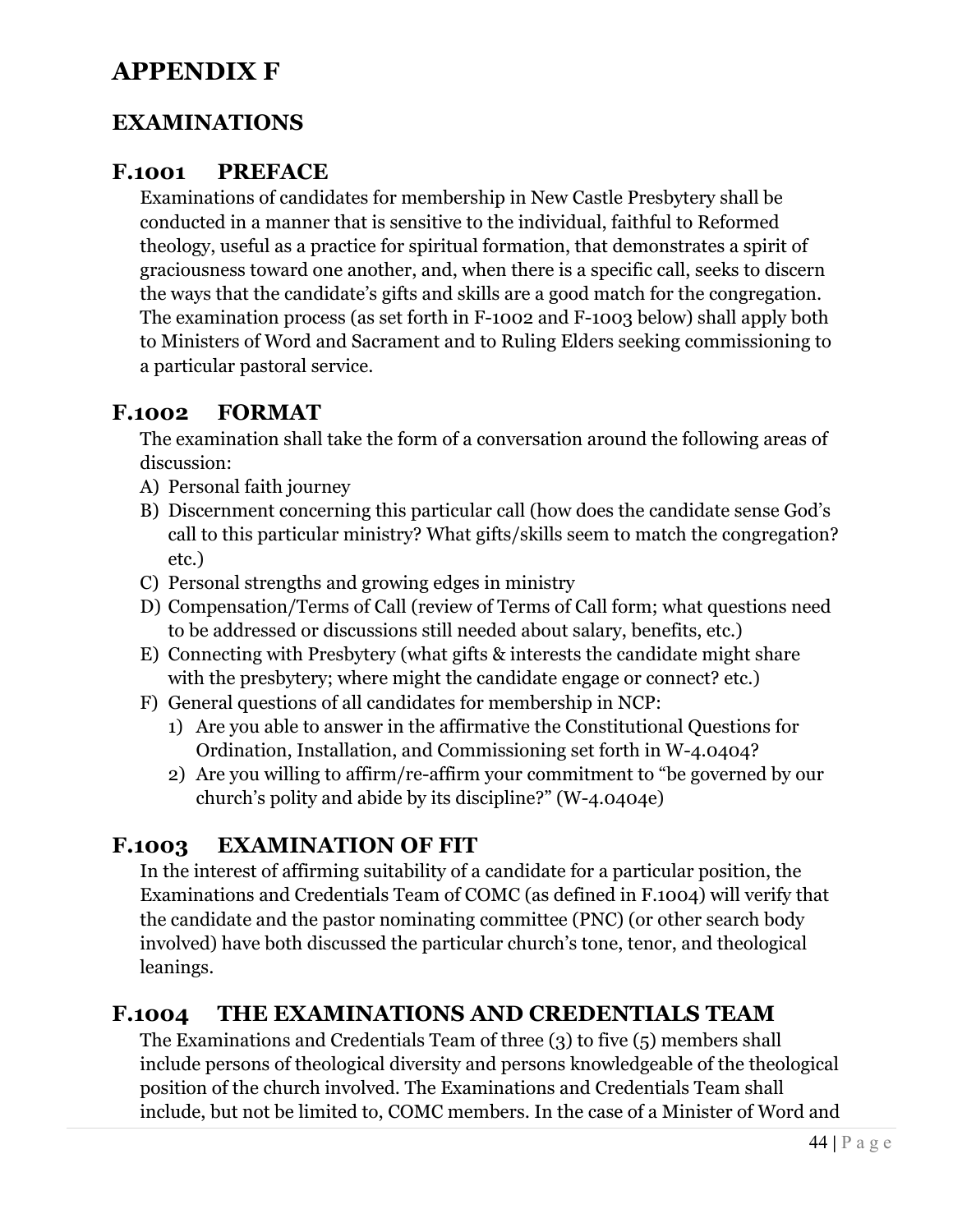Sacrament seeking a position within the Presbytery, the team shall conduct the examination prior to announcement of the candidate to the congregation involved and the calling of a congregational meeting at which the Minister of Word and Sacrament is to be a candidate (or calling of a session meeting in the case of an interim pastoral candidate). If the team has concerns as a result of the examination, it will immediately report these concerns to the PNC (or session) of the church involved and to the COMC. The COMC will then stop the process so that the concerns can be addressed. Any scruple declared by a candidate will be brought before a meeting of the Presbytery for review.

## **F.1005 DELEGATION OF AUTHORITY**

The Presbytery specifically delegates the responsibility to examine and approve pastoral relationships to the COMC. This includes actions to:

- A) Examine and Receive Ministers of Word and Sacrament into New Castle Presbytery
- B) Dismiss Ministers of Word and Sacrament to other presbyteries
- C) Dissolve a pastoral relationship (including approval of the dissolution agreement) in cases in which the pastor and congregation concur
- D) Authorize Ministers of Word and Sacrament to labor within the bounds of New Castle Presbytery
- E) Authorize Ministers of Word and Sacrament members to labor outside the bounds of New Castle Presbytery
- F) Approve validated ministries
- G) Approve membership-at-large and inactive membership in the Presbytery

These actions by the COMC shall be reported to the Presbytery at the next stated meeting.

## **F.1006 INTRODUCTION AND WELCOME**

Following examination and approval by the COMC, the Minister of Word and Sacrament will be introduced and welcomed into the Presbytery at the earliest possible Presbytery meeting. The introduction and welcome shall include:

- A) The pastor's Statement of Faith and Faith Journey which will be included in the Presbytery Docket Packet
- B) The pastor's brief (two minute or less) description of their faith journey and how it has led them to New Castle Presbytery
- C) One question from the Chair of the Committee on Ministers and Congregations, or designee

## **F.1007 EXAMINATION OF CANDIDATES**

Candidates for the ministry who are Certified Ready to Receive a Call and have received a valid call shall go before the full Presbytery to be introduced, examined and approved. The examination on the floor of the Presbytery shall be limited to: A) An introduction by the COMC and the calling congregation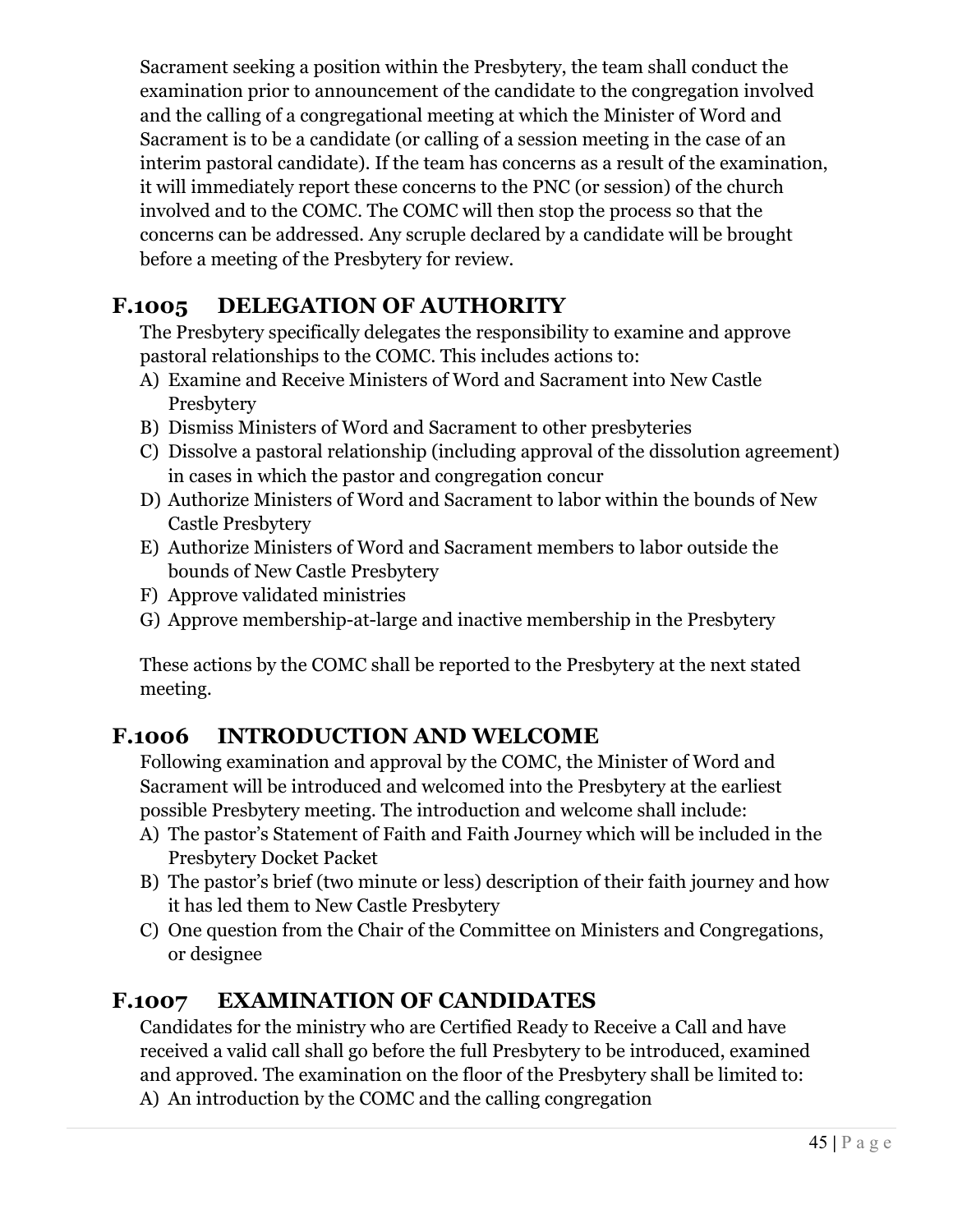- B) The candidate's brief (two minute or less) presentation of their Statement of Faith and Faith Journey – included in the Docket Packet
- C) An initial question from the Chair of the COMC or their designee
- D) Questions from the floor of the Presbytery regarding the candidate's Statement of Faith and Faith Journey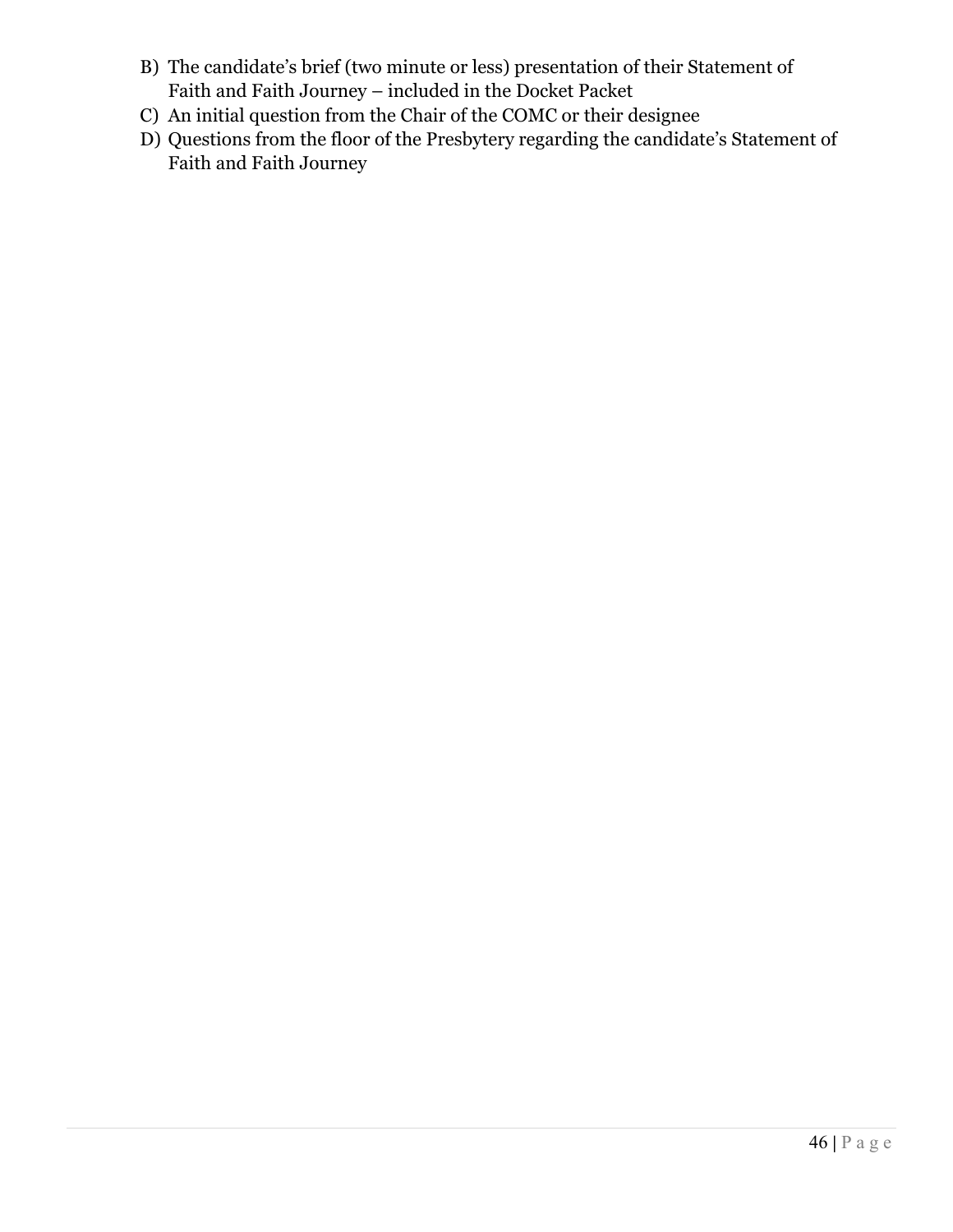# **APPENDIX G**

#### **CODE OF ETHICS FOR MINISTER OF WORD AND SACRAMENT MEMBERS AND OTHER CHURCH PROFESSIONALS**

## **G.1001 — PREFACE**

As members of the ordained ordered ministry of the Presbyterian Church (U.S.A.) (PC(USA)) who are under obedience to Jesus Christ, under the authority of Scripture, and under the guidance of the Confessions of the PC(USA), Ministers of Word and Sacrament and other church professionals shall affirm the vows made at their ordinations, if any, shall confirm that Jesus Christ is the pattern for their life and ministry, and in reliance on God's grace, shall commit themselves to the following standards of ethical conduct.

These ethical standards also seek to inform the non-ordained members of the PC(USA) as to what they can expect from Ministers of Word and Sacrament and other church professionals. It is recommended that sessions of the Presbytery's local churches adopt similar standards for their own employees.

These standards do not speak to all aspects of the lives of Ministers of Word and Sacrament and other professionals. They are minimum standards, and guidance should also be sought from Scripture, personal conscience, the Book of Order, Christian tradition, and peer review. This code does however articulate certain customs and practices that have been well accepted for Ministers of Word and Sacrament and those serving in allied church professions.

#### **G.2001 — PERSONAL LIFE**

Ministers of Word and Sacrament and other church professionals will conduct their lives in a manner that is faithful to the Gospel and consistent with their public ministry. Therefore, Ministers of Word and Sacrament and other church professionals will:

- A) Practice the disciplines of study, prayer, reflection, worship, stewardship, and service
- B) Be honest and truthful in their relationships with others
- C) Be faithful, keeping the covenants they make and honoring marriage vows
- D) Report to the chair of the Committee on Ministry (COMC) any divorce actions in which they may become involved
- E) Treat all persons with equal respect and concern as beloved children of God
- F) Maintain a healthy balance among the responsibilities of their office of ministry, their commitments to family and other primary relationships, and their need for spiritual, physical, emotional, and intellectual renewal
- G) Refrain from abusive, addictive, or exploitative behavior and seek help to overcome such behavior if it occurs
- H) Refrain from gossip and abusive speech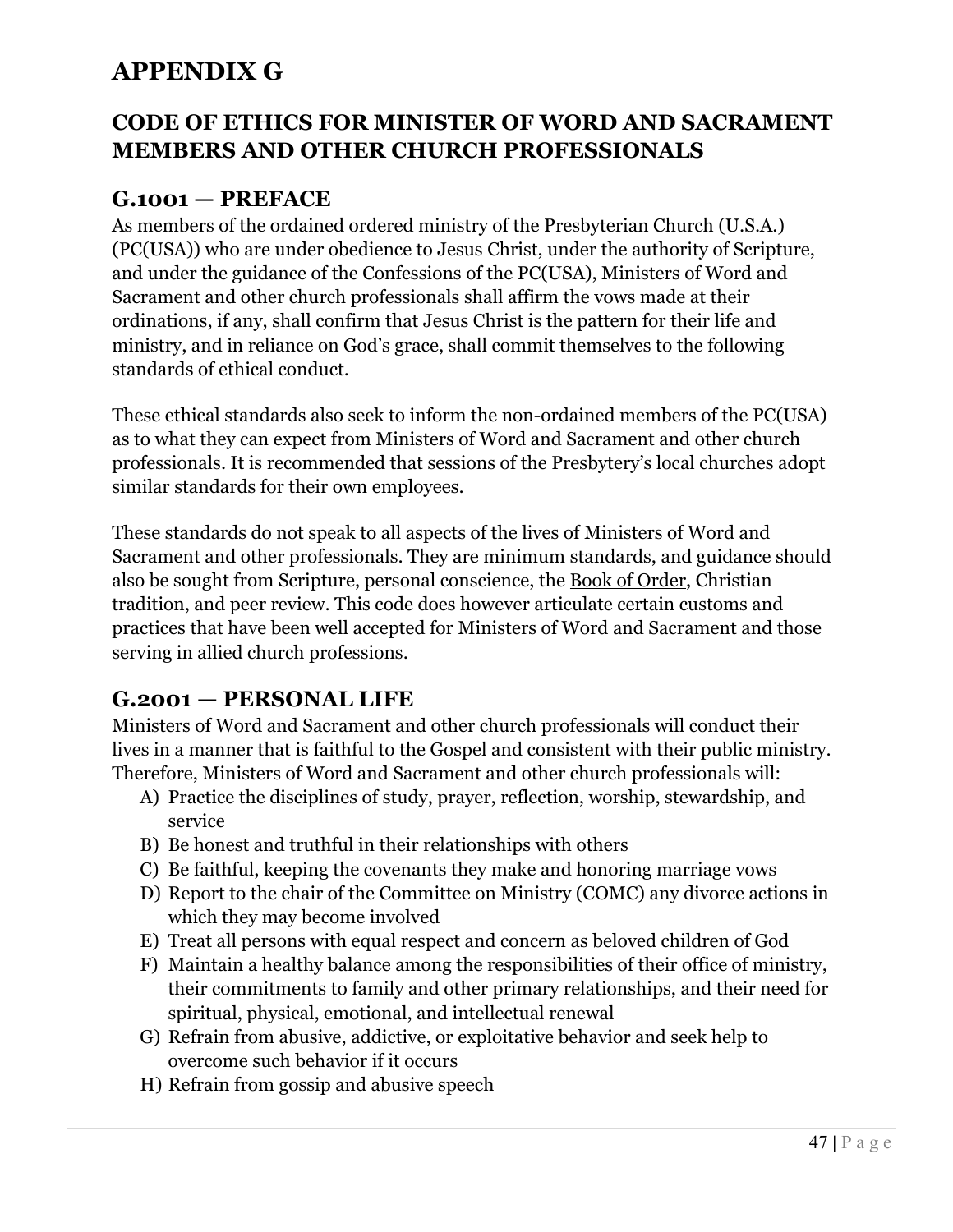- I) Maintain an attitude of repentance, humility, and forgiveness, responsive to God's reconciling will
- J) Refrain from incurring indebtedness that might compromise their ministry
- K) Report to the Connectional Presbyter or to the chair of the COMC any incidents where they are arrested
- L) Report to the Connectional Presbyter or chair of the COMC any civil litigation in which the Minister of Word and Sacrament or church professional becomes involved

## **G.3001 — PROFESSIONAL LIFE**

Ministers of Word and Sacrament and other church professionals will conduct their ministry so that nothing need be hidden from a council or from colleagues in ministry. Therefore they will:

- A) Preach, teach, and bear witness to the gospel of Jesus Christ with courage, speaking the truth in love
- B) Honor the sacred trust of relationships within the covenant community and observe appropriate judicious in the exercise of the power and privileges of their office and positions held
- C) Avoid conflicts of interest that might compromise the effectiveness of their ministry
- D) Refrain from exploiting relationships within the community of faith for personal gain or gratification, including sexual harassment and misconduct as defined by Presbyterian Church (U.S.A.) policy
- E) Respect the privacy of individuals and not divulge information obtained in confidence without express permission, unless an individual is a danger to self or others
- F) Recognize the limits of their own gifts and training, and refer persons and tasks to others as appropriate
- G) Claim only those qualifications actually attained, give appropriate credit for all sources used in sermons, papers, music, and presentations, and observe copyrights
- H) Be a faithful steward of, and fully account for funds and property entrusted to them
- I) If unmarried, refrain from dating any member of a congregation they may be serving, or any other person with whom the minister has a direct pastoral responsibility
- J) Observe limits set by the appropriate council or other governing body for honoraria, personal business endeavors, and gifts or loans from persons other than family members, in compliance with the Presbytery's guidelines
- K) Accept the discipline of the church and the appropriate guidance of those to whom they are accountable for ministry
- L) Participate in continuing education and seek the counsel of mentors and professional advisors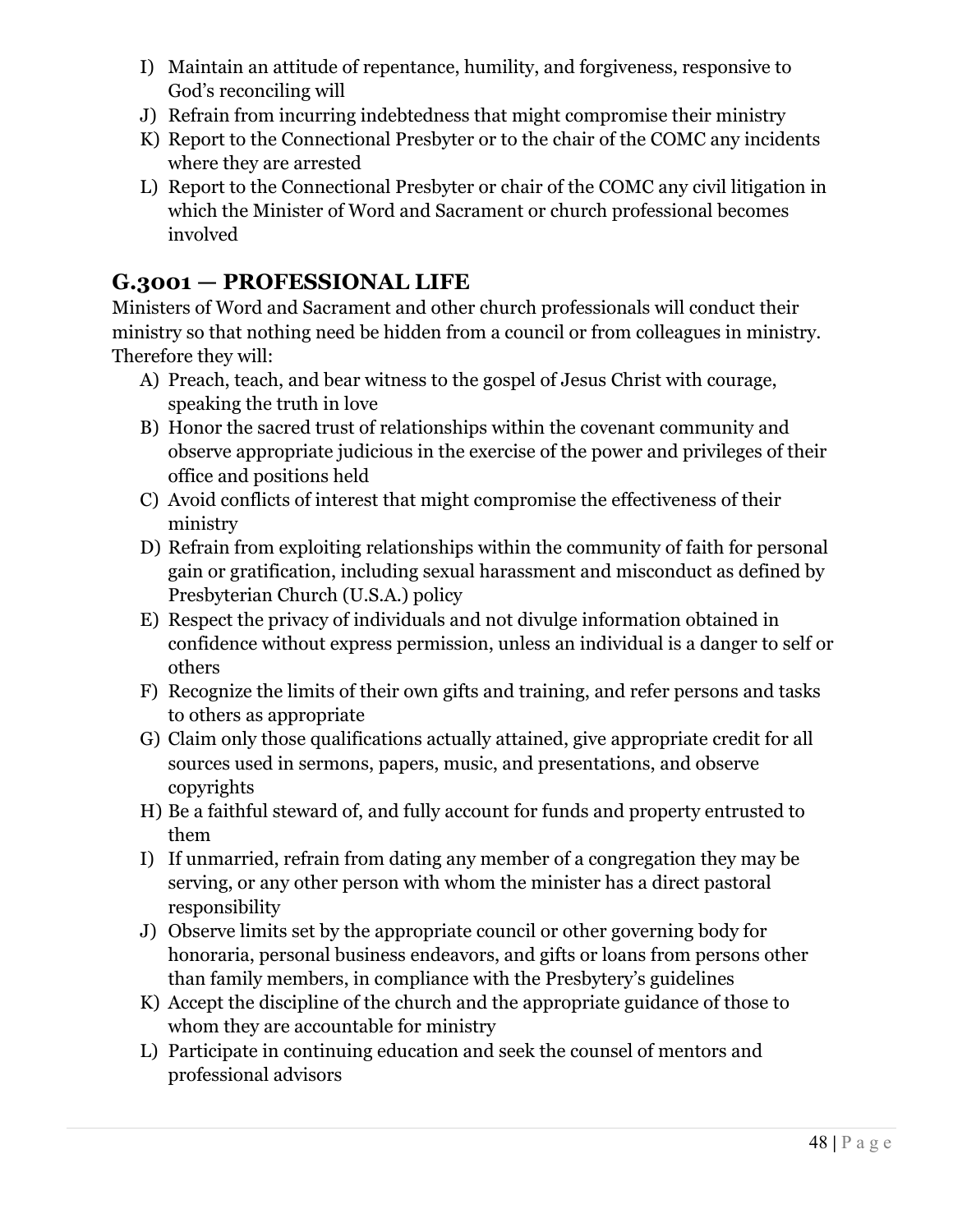- M) Deal honorably with the record of their predecessor and upon leaving a ministry or office, speak and act in ways that support the ministry of their successor
- N) Participate in the life of any former ministry setting only in compliance with the Presbytery's Policy on Concerning Departing Pastors" (Appendix D of this MANUAL)
- O) Refrain from providing pastoral services for a congregation they previously served in compliance with this policy on departed pastors
- P) Consult with the COMC in the presbytery of their residence regarding their involvement in any ministry setting during their retirement

## **G.4001 — THE LARGER CHURCH**

Ministers of Word and Sacrament and other church professionals will participate as partners with others in the ministry and mission of the church universal. Therefore they will:

- A) Participate in the mission and governance of the Presbyterian Church (U.S.A.) and work for the unity of the holy catholic church
- B) Show respect and provide encouragement for colleagues in ministry
- C) Recruit church members responsibly, respect existing congregational relationships, and refrain from exploiting persons in vulnerable situations
- D) Cooperate with those working in the world for justice, compassion, and peace, including partners in ministry of other faith traditions

## **G.5001 — VIOLATIONS AND SANCTIONS**

The Presbytery considers that fidelity to these standards enhances the peace, unity, and purity of the church. Violations of these standards may be viewed as a breaking of ordination vows and subject to the disciplinary processes of the Book of Order of the Presbyterian Church (U.S.A.).

## **G.6001 — CANDIDATES AND INQUIRERS**

The Presbytery's Committee on Preparation for Missional Ministry shall make these standards available to its inquirers and candidates seeking ordination as Minister of Word and Sacrament. It shall make clear that these standards apply to those under its supervision.

## **G.7001 — CONCLUSION AND RATIONALE**

Central to the vocation of Minister of Word and Sacrament is leadership of the people of God in a peculiarly Christian lifestyle which has at its core the embodiment of Jesus' words in John 15:12. "This is my commandment, that you love one another as I have loved you." These ethical standards are an attempt not to set legalistic limitations but rather to guide us all in showing the kind of love for each other that Christ has shown. So may all be encouraged to live in such a manner as to promote the health and growth of the Church, and to give glory to God in Jesus Christ.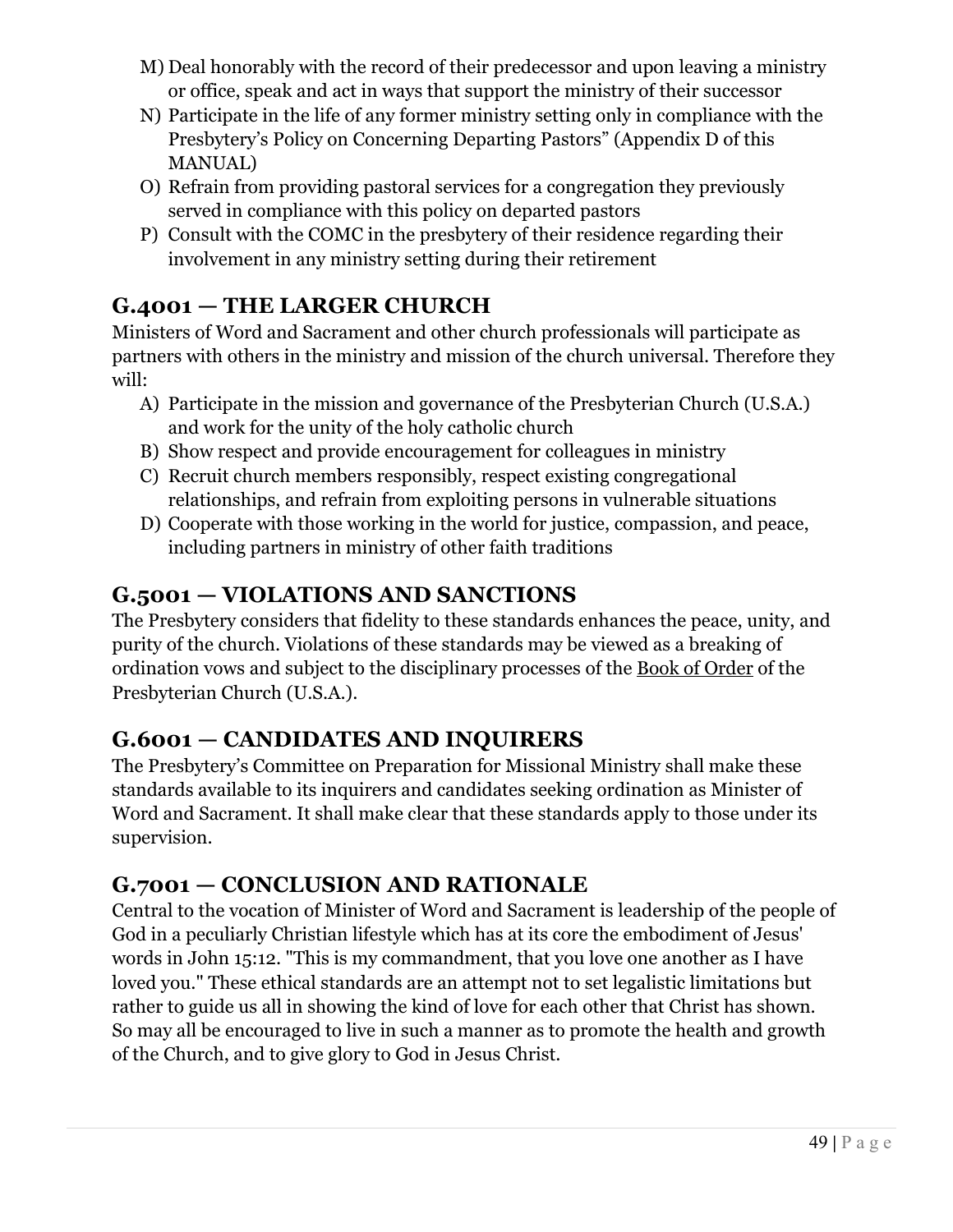# **APPENDIX I**

#### **GUIDELINES FOR HOSTING NEW CASTLE PRESBYTERY MEETINGS**

The following guidelines are for local churches wishing to host stated meetings of New Castle Presbytery ("the Presbytery").

These guidelines are intended to convey what are ordinarily considered minimum standards and conditions for such meetings. Presbytery's Committee on Coordination will accept invitations to host stated meetings, will evaluate the local church's likely capability for hosting, and then will determine which invitations to accept and when during any given year the Presbytery will meet at that church. Local churches are encouraged to indicate whether they prefer to host a Saturday meeting or a Tuesday meeting. Absolute requirements, such as limitations on parking, should also be conveyed for the information of the Committee on Coordination in making its decision.

For the purposes of this document, "must" means shall and is mandatory. "Should" or "ordinarily" means discretion may be exercised.

- A) Churches hosting Presbytery meetings should be fully handicapped accessible. "Fully" means able to accommodate wheel chairs without an individual being required to be moved from the chair. This means accessible to the meeting and to the meal. Handicapped accessible restrooms are also required*.*
- B) The host church must have a sanctuary or meeting hall capable of easily seating 140 persons. "Easily" means without crowding.
- C) The host church should have a meeting hall or dining facility capable of seating a minimum of 125 persons for a meal without crowding. This facility may be in a separate building. Multiple rooms may be used.
- D) The host church should have parking for 75 cars within easy walking distance of the registration location. If necessary, additional parking must be made available. A shuttle may be necessary in such cases.
- E) The host church must be capable of providing a meal for a minimum of 125 persons. Catered meals are acceptable.
- F) The host church should ordinarily provide coffee, tea and snacks during the onehour registration time.
- G) The host church must have a room or foyer capable of accommodating the Presbytery's meeting registration. This area must be large enough to accommodate information displays approved by the Stated Clerk, in addition to no less than two (2) six-foot tables for registration materials.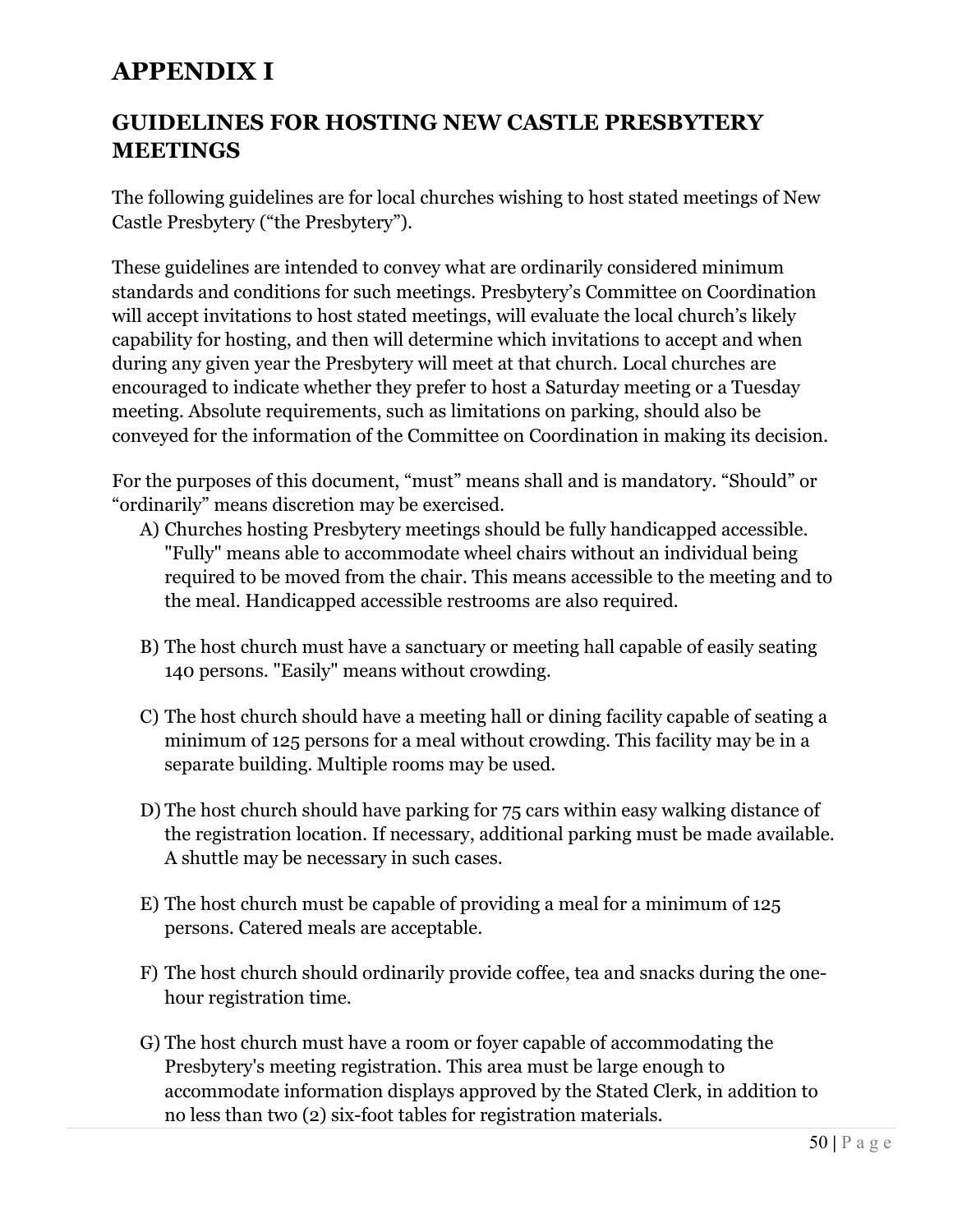- H)The sanctuary or church meeting hall must have a public address system allowing speakers to be easily heard. The host church may arrange for two (2) additional microphones for the use of the presbyters.
- I) The host church should have at least three (3) meeting rooms/areas for small groups or committees. Such meetings normally occur either before the Presbytery meeting, or during the meal.
- J) Special meetings of Presbytery will be held at a church centrally located within the Presbytery or may be held at a church that otherwise does not possess facilities adequate to host a stated meeting.
- K) The host church is requested to supply childcare, if needed, based on the requirement for notification by the requester no later than five (5) days prior to the Presbytery meeting. The host church will supply this service by caregivers who have received background clearance for criminal and sexual offenses. Should the church be unable to supply this service, the Presbytery will either provide the caregivers or provide appropriate notification as to alternatives.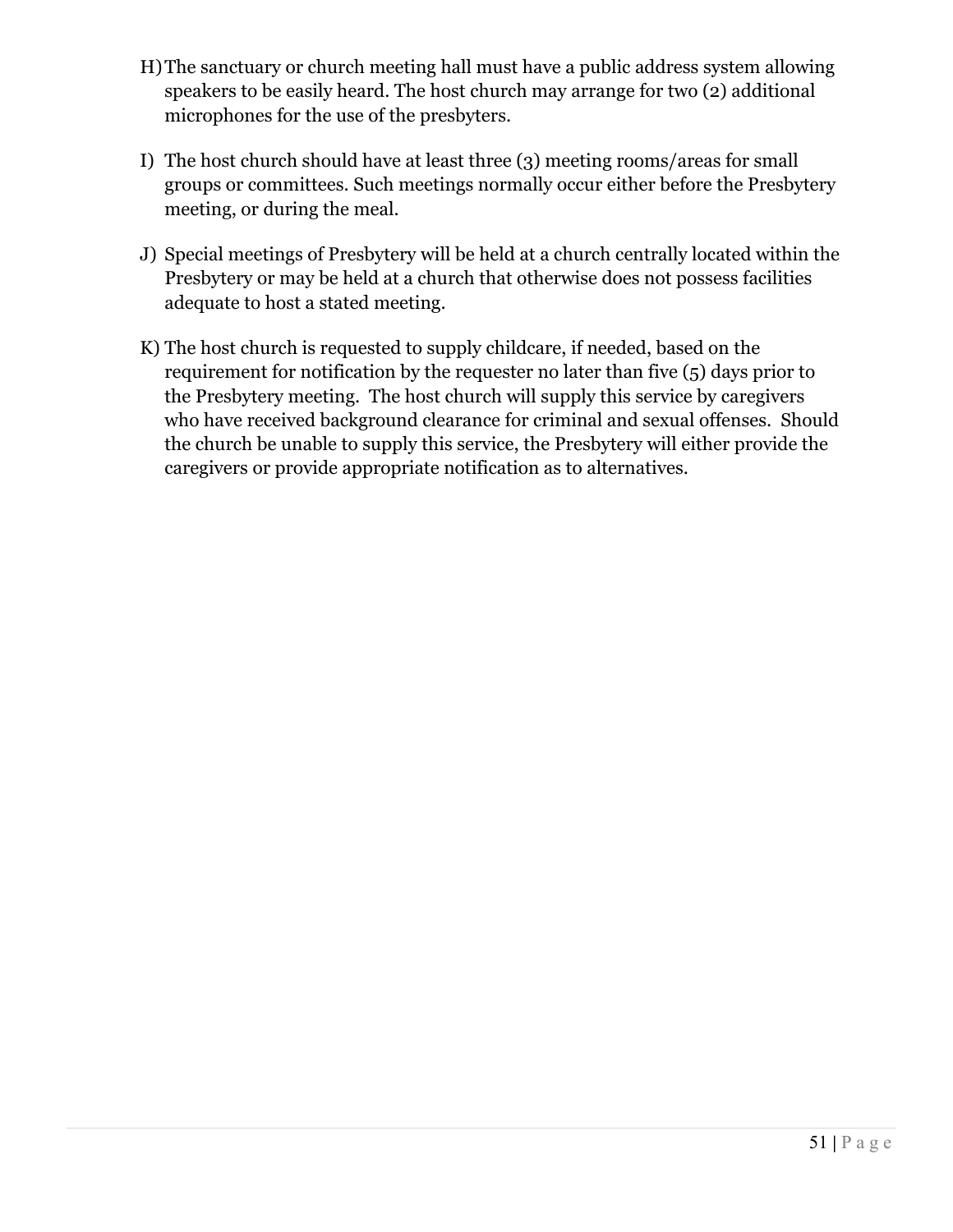# **APPENDIX J**

#### **GUIDELINES FOR SCHEDULING AND CONDUCTING NEW CASTLE PRESBYTERY MEETINGS**

#### **J.1000 — MEETING SPECIFICS**

#### **J.1001 STATED MEETINGS**

New Castle Presbytery ordinarily will hold five (5) Stated Meetings per year. These Stated Meetings are planned and organized by the Committee on Coordination (CoC). The CoC will recommend to the Presbytery for its adoption a schedule of Stated Meetings for the following calendar year.

#### **J.1002 SPECIAL CALLED MEETINGS**

The Moderator shall call a special meeting at the request, or with the concurrence, of two ministers and two elders, the elders being of different churches. Should the moderator be unable to act, the stated clerk shall, under the same conditions, issue the call. If both moderator and stated clerk are unable to act, any three ministers and three elders, the elders being of different churches, may call a special meeting. Notice of a special meeting shall be sent not less than ten days in advance to each minister and to the session of every church. The notice shall set out the purpose of the meeting, and no other business than that listed in the notice shall be transacted.

#### **J.1003 ADJOURNED SESSIONS OF MEETINGS**

The Presbytery may adjourn either a Stated Meeting or a Special Meeting to a definite time and place, to continue its business as a continuation of the same meeting, OR it may designate certain persons or agencies to determine the time and place of reconvening. Any business may then be transacted which legally could have been transacted during the original session, and no other business, for the adjourned session is a continuation of the initial meeting. No substitution of commissioners shall be permitted at an adjourned Stated Meeting or Special Meeting without the specific approval of the Presbytery.

#### **J.1004 TIME AND PLACE OF MEETINGS**

The Presbytery shall have the authority to schedule and to reschedule Presbytery meetings in particular locations and set times of convening and adjourning.

## **J.1005 NOTICE OF MEETINGS AND MAILING LISTS**

Written notice of every stated and every Special Meeting of the Presbytery shall be sent electronically not less than fourteen (14) days prior to the meeting to: (1) every Minister member of the Presbytery, and (2) every clerk of session of a member church. The written notice, which shall be supplemented by a comparable notice on the website of the Presbytery, shall include the date and time of the upcoming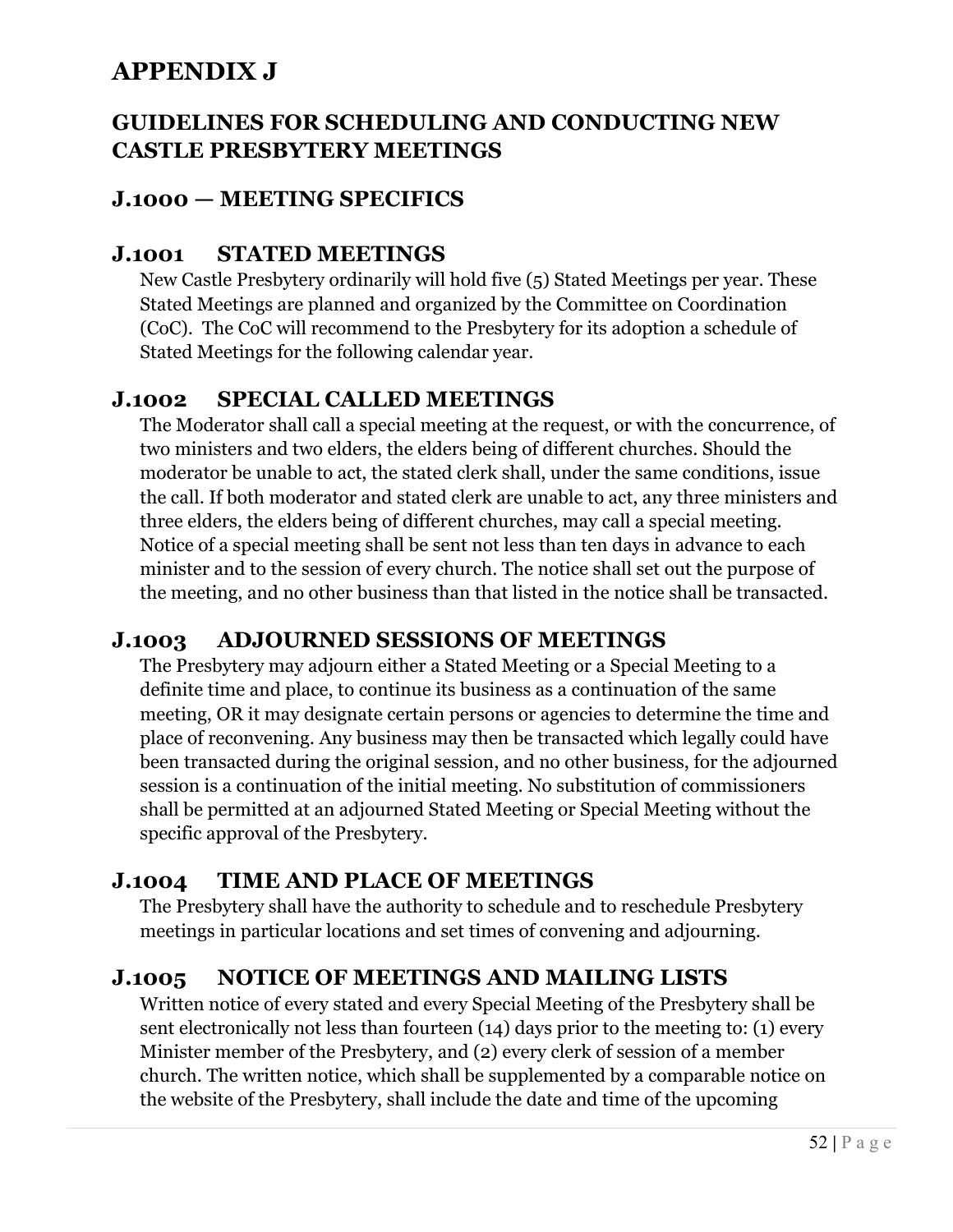meeting and also notification that the meeting docket and read-ahead meeting materials can be found on the Presbytery website. Commissioners who do not have internet access, or who are unable to download the materials, are encouraged to call the Presbytery office to request that the materials be mailed.

## **J.1006 MEETING QUORUMS**

A quorum competent to conduct the business of the Presbytery requires the meeting of not fewer than three Minister members of the Presbytery and three Ruling Elder commissioners from three different congregations of the Presbytery (G-3.0304).

#### **J.1007 AUTHORITY OVER MEETINGS**

Responsibility for the conduct of Presbytery meetings belongs to the Moderator and the Stated Clerk.

## **J.1008 DOCKET/NEW BUSINESS**

- A) The docket for a meeting of the Presbytery shall be drafted by the Committee on Coordination. The docket will be considered and adopted as one of the first orders of business after a Presbytery meeting is convened. Committees are requested to forward to the Presbytery office items for docket consideration at least twelve (12) days prior to the scheduled Presbytery meeting.
- B) The meeting docket shall be posted on the Presbytery's website as soon as possible after the Committee on Coordination approves it. In addition, all written materials in support of major items of meeting business will be posted on the website as they become available. (Web notice of anticipated items with expected dates of posting will be included.) Presbyters are requested to download all such materials prior to a Presbytery meeting.
- C) Any items for "new business" being offered by presbyters on the day of the meeting shall be in the hands of the Stated Clerk no later than one hour prior to the convening of the meeting. This shall include sufficient printed copies of any motions sought to be offered for distribution to presbyters before the beginning of the meeting. No other motions under the subject of "new business" shall be considered "in order" once the docket is adopted.

## **J.1009 DISTRIBUTION OF MATERIALS AT MEETINGS**

With the permission of the Stated Clerk, committees of the Presbytery, the Synod and the General Assembly, and institutions and organizations related to the Presbyterian Church (USA) may obtain table space for distribution of literature at the Presbytery meetings in order to effect open communication and freedom of information.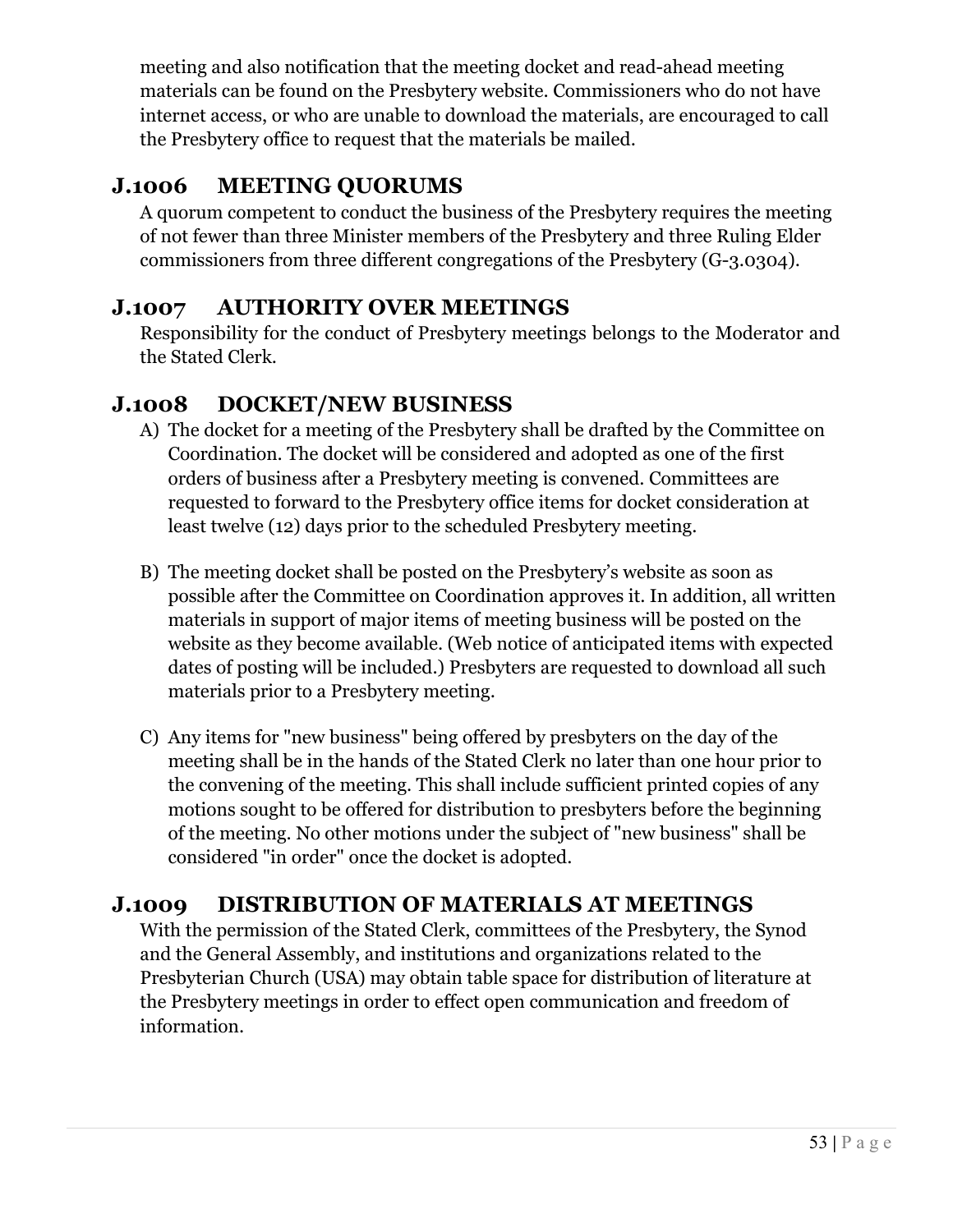#### **J.1010 HANDICAPPED ACCESSIBILITY**

Presbytery meetings shall be held in locations that are fully accessible to persons with physical handicaps (see Appendix I of THE MANUAL).

#### **J.1011 CHILD CARE**

Host churches shall provide childcare for all participants' families at stated meetings of the Presbytery. This childcare normally includes children up to the age of twelve and is to be provided on an as-needed basis. Persons requesting childcare shall make this request to the Presbytery Office at least five days prior to a Presbytery meeting. If volunteers are not available and caregivers are paid, the host congregation is normally expected to allocate \$25.00, with any balance to be paid by the Presbytery.

#### **J.1012 MEALS**

Host churches are requested to provide a meal appropriate to the time of day for the Presbytery meeting. A meal fee approved by the Committee on Coordination and provided to the host as outlined in the Presbytery Meeting Guidelines may be collected during the meeting registration by the host church. Hosts should attempt to plan meals with thought to dietary needs and restrictions.

#### **J.1013 EXPENSES OF MINISTER OF WORD AND SACRAMENT**

Active Ministers of Word and Sacrament attending Presbytery meetings who do not have a travel allowance in their call or contract may request that the Presbytery pay their expenses. Such expenses would include travel (at 50% of the current IRS reimbursement rate) and meal costs.

## **J.1014 BRIEFING OF NEW COMMISSIONERS**

A briefing of commissioners new to the Presbytery should be conducted by the Vice-Moderator, or a knowledgeable substitute, fifteen minutes prior to the meeting, normally in a room designated by the host church.

#### **J.1015 REGULAR WORSHIP**

Worship will be a part of every Stated Meeting of the Presbytery. Providing for worship is a responsibility of the Committee on Coordination and the host congregation.

#### **J.1016 INCLUSIVE LANGUAGE**

Worship, as with all other elements of meetings of the Presbytery, shall be conducted with language appropriate to a diverse and inclusive community of faith.

#### **J.1017 OFFERINGS**

Reception of an offering shall normally be a part of Presbytery worship. Ordinarily the offering will be for the PCUSA Special Offering next on the calendar.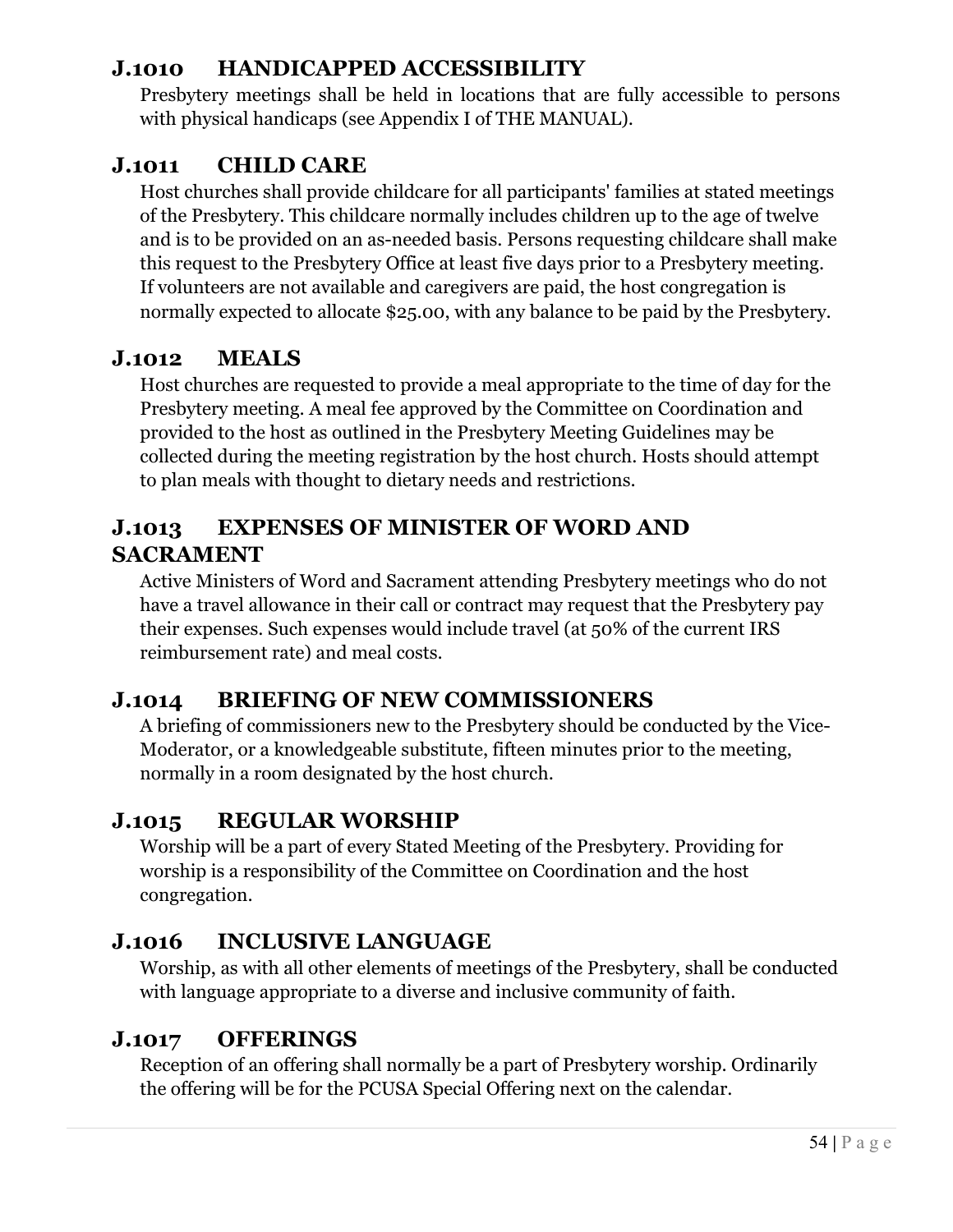#### **J.1018 SACRAMENT OF THE LORD'S SUPPER**

The Presbytery schedules the celebration of the Lord's Supper at meetings of the Presbytery through the Committee on Coordination at least annually. Whenever fermented wine is served as a part of this sacrament, unfermented wine (grape juice) shall also be served with equal dignity and equal availability. Provision of a small amount of gluten-free bread is also recommended to accommodate those with this dietary restriction.

#### **J.1019 REMEMBRANCES AND MEMORIALS**

A remembrance of Ruling Elders who have been members of a constituent church and who have died shall be included at least annually in a Necrology Report and celebrated as a part of the worship of the Presbytery. Memorial minutes for deceased Ministers of Word and Sacrament members shall be provided in a timely manner, most appropriately in a time of worship.

## **J.1020 AMENDMENTS, BILLS AND OVERTURES**

The Stated Clerk may refer all bills, overtures and constitutional amendments to an appropriate committee, for recommendations to the Presbytery.

#### **J.1021 WRITTEN MATERIALS**

All information related to expected actions by the Presbytery shall be included in the meeting docket posted on the Presbytery's website prior to the meeting. When actions anticipated for a vote are not posted, the website shall contain notice of when they will be available.

#### **J***.***1022 REQUESTS FOR DOCKET TIME**

All requests for time on the Presbytery Docket shall be made to the Stated Clerk. The Moderator will be responsible for sharing pastoral concerns with the Presbytery.

#### **J.1023 DEBATE**

The maker of a motion shall have the privilege of first and last debate on the motion.

#### **J.1024 RULES**

In all cases not provided for in this MANUAL, the Presbytery shall be guided by the most recent edition of Robert's Rules of Order.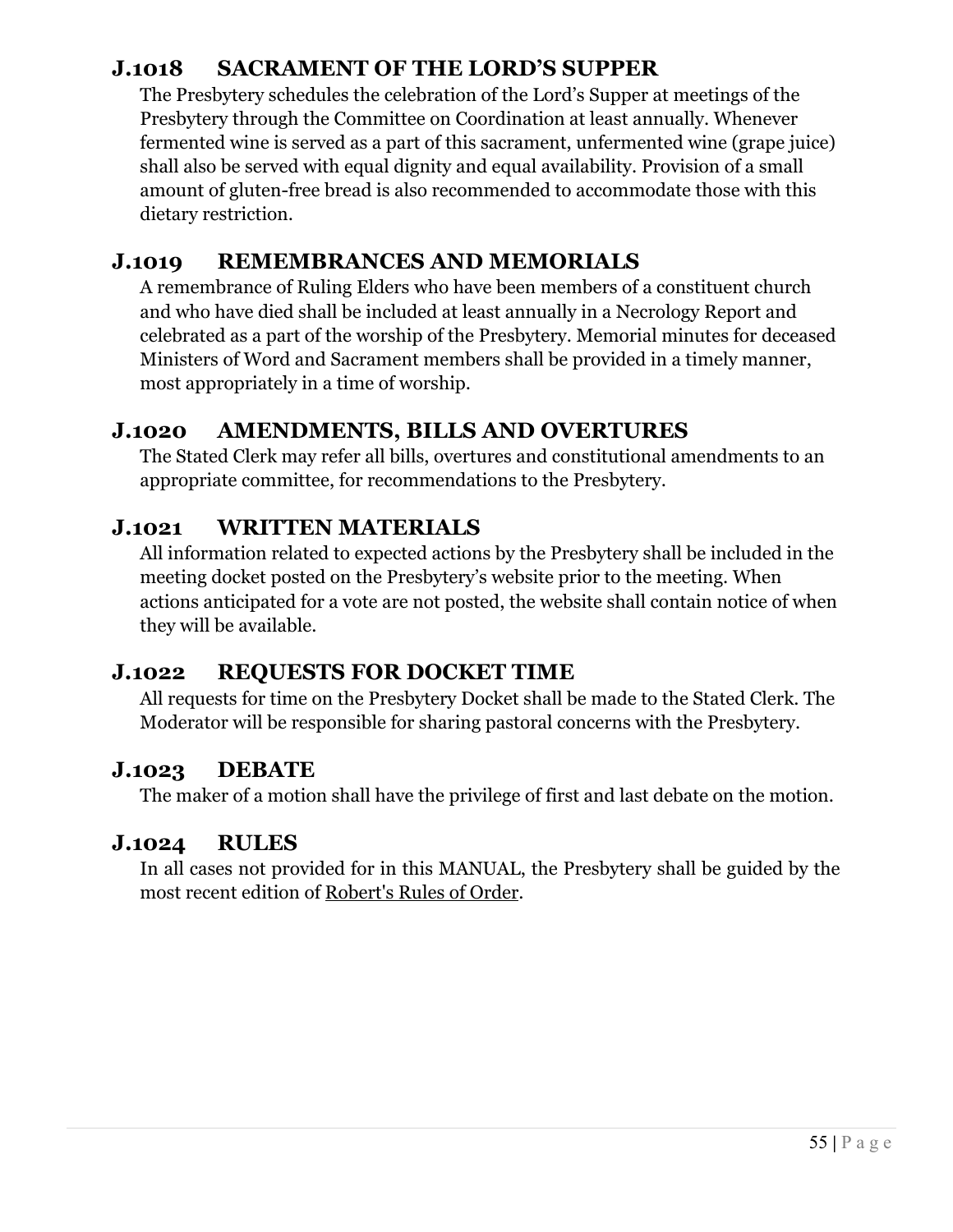#### **J.1025 INCLUSIVE LANGUAGE**

With leadership from the Moderator, meetings of the Presbytery shall be conducted with language appropriate to an inclusive community of faith.

#### **J.1026 MEETING MINUTES**

The reporting of minutes of meetings of the Presbytery may take various forms. Normally the minutes will be made available on the Presbytery webpage and may be distributed in paper form by U.S. mail upon request. Additionally, copies of the complete minutes of any Special Meeting or Stated Meeting will be available for distribution at the next subsequent Stated Meeting of the Presbytery. For purposes of preservation, official copies of meeting minutes after a lapse of five years may be deposited with the Department of History of the Presbyterian Church (U.S.A.) in Philadelphia.

No unauthorized audio or video recordings will be allowed nor will they be considered as official transcripts of the meeting.

## **J.1027 SOLICITATIONS AND USE OF MEMBERSHIP LISTS**

- A) Before the Presbytery takes action on a funding request by any group or institution, on receiving a special offering, or on participation in a financial campaign of the Synod, such action shall first be recommended by a committee of the Presbytery and presented to the Presbytery for its approval.
- B) When a financial campaign involves more than one presbytery and/or its churches, including capital campaigns initiated by institutions and agencies official related to the Synod, the campaign shall be preceded by approval by the Synod Council and by the Synod at a meeting held at least one year prior to the start of the campaign.
- C) Once approval is obtained from a church session and either or both of the Synod and the Presbytery as outlined in (a) and (b) above, the solicitation process may begin.
- D) Acquisition and use of the church, Presbytery and Synod membership rolls, directories, mailing lists and the like require the advance approval of the applicable governing body.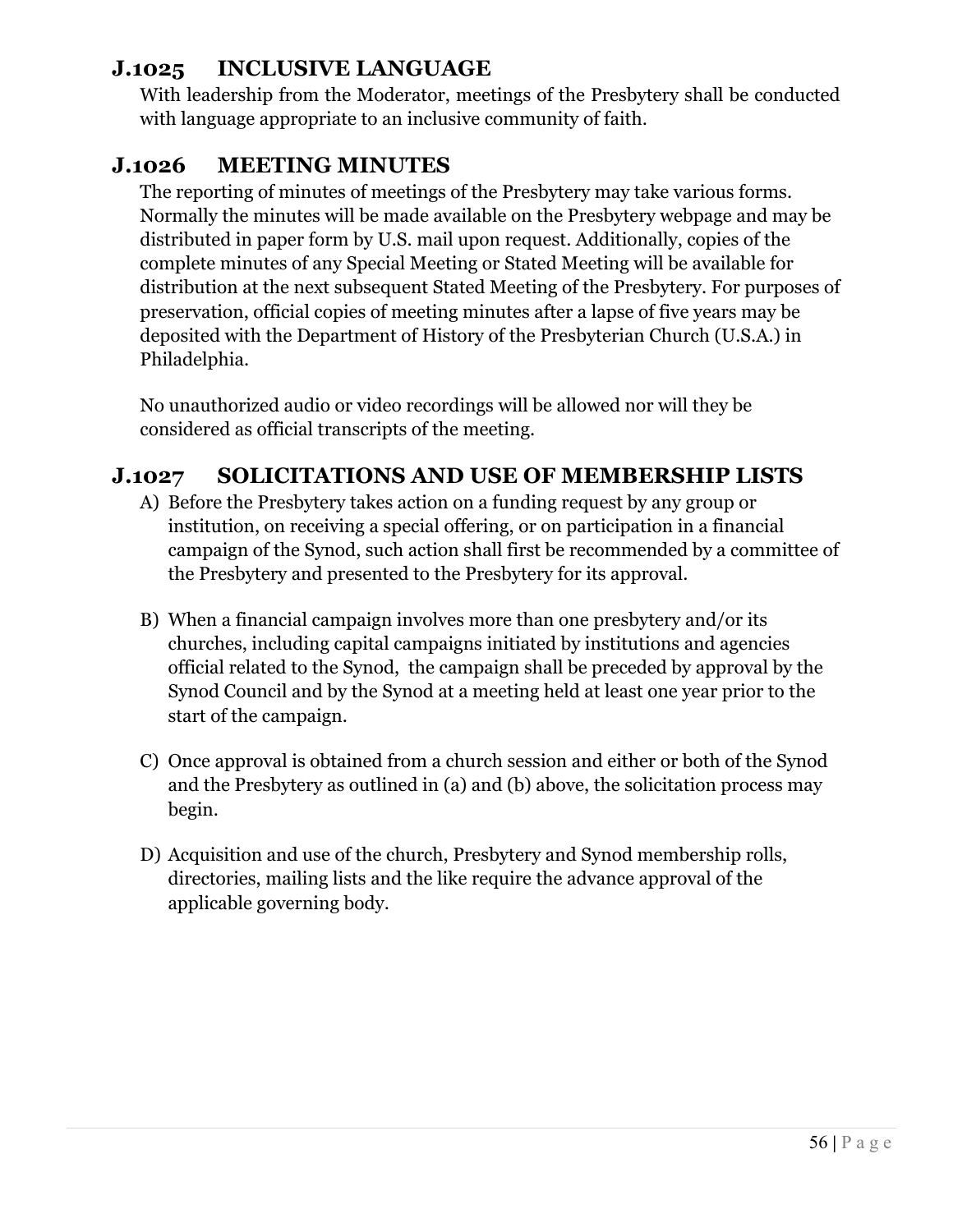# **APPENDIX N**

## **CHILD PROTECTION POLICY**

The Presbytery of New Castle is committed to the safety, welfare and protection of all children and youth participating in the activities and programs of the Presbytery. Therefore, the Presbytery hereby adopts reasonable policies and procedures in order to minimize the possibility that any child or youth (17 years of age and younger) will be subjected to any form of abuse or neglect by Presbytery staff, paid childcare workers, teachers, or volunteers while engaged in Presbytery programs or activities. These policies and procedures seek to balance the security and welfare of the children and the legitimate expectations of privacy of staff and volunteers.

#### **STANDARDS OF CONDUCT**

No harmful or diminishing behavior towards children (including physical, emotional, sexual harm or abuse) is tolerated at Presbytery of New Castle meetings and events. Paid or volunteer leaders shall not touch or interact with children or youth in any way that is sexually stimulating, emotionally demeaning, or exploitative. Common expressions of affection and affirmation (hugs and pats on the back) or physical care (diaper changes or first aid) are appropriate in this or any community of caring Christians. Staff and volunteers must be careful that physical expressions of affection are not excessive or imposed upon another individual.

Paid and volunteer leaders working with children and youth are tasked with guarding the physical and emotional safety of those in their care and to be aware of signs indicating neglect of the child's well-being. At least two adult leaders/chaperones will be present for any activity and additional adult volunteers are required to provide adequate supervision and care appropriate to the number of children participating. Staff and volunteers shall transport children and youth in groups rather than alone. In ordinary circumstances, an unaccompanied adult should not drive a single child in a Presbytery sponsored activity without the permission of the child's parent or guardian.

#### **IMPLEMENTATION**

An Event Form (appendix A) must be completed and approved by Committee on Leadership prior to advertisement of the event and/or the recruitment of volunteers and leaders. A Child Protection Policy statement must be provided to and signed by all employees and volunteers participating in any Presbytery program or activity involving children and/or youth. In general, volunteer applications will be accepted only after six months of active involvement as members of a church within the Presbytery. Exceptions may be made at the discretion of the Committee on Leadership to cover short-term involvement in children's activities such as service projects, VBS, childcare for Presbytery events, etc. In these cases, a new member will be paired with a vetted member or staff person.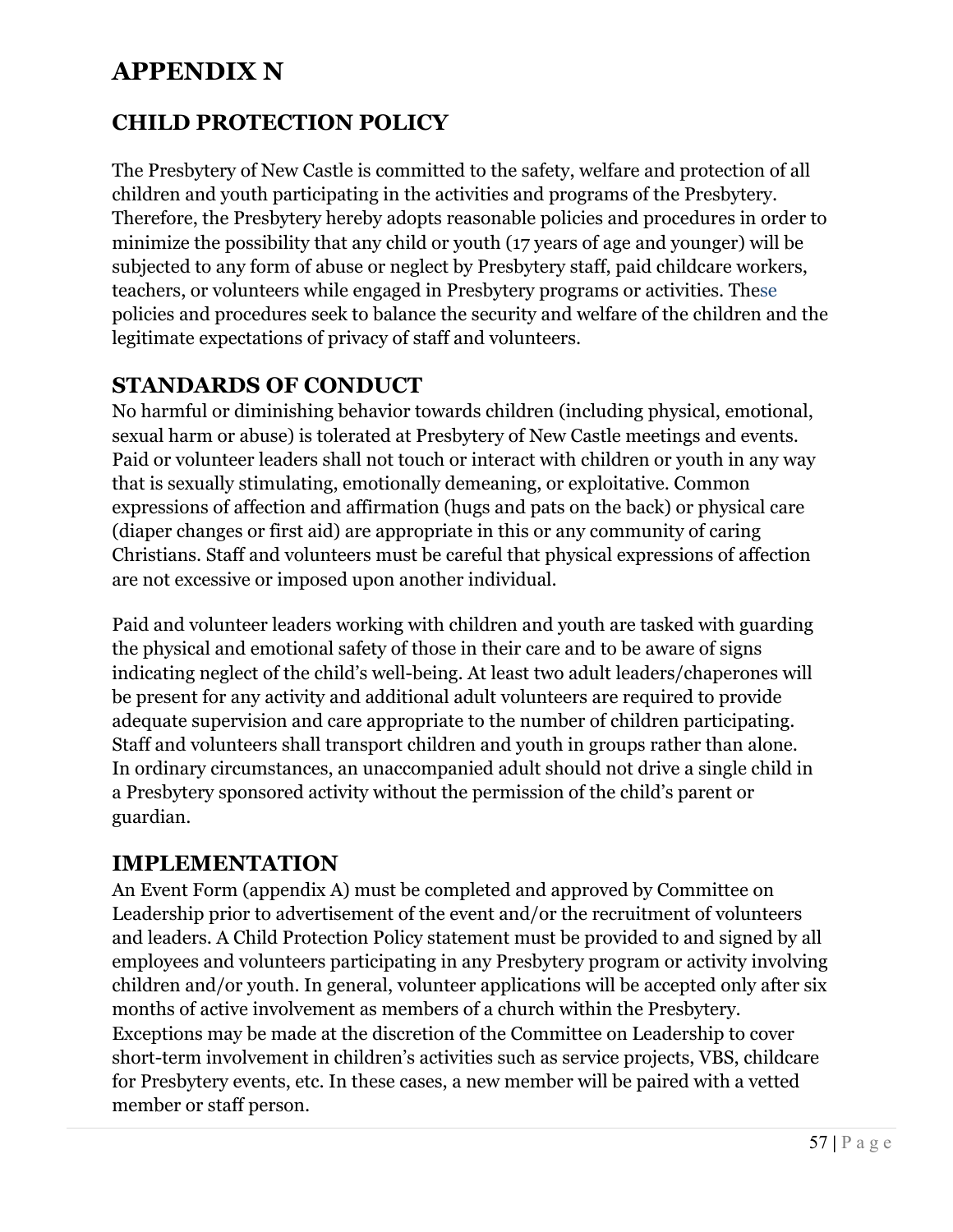Applications will be submitted through the committee chair responsible for the particular program in which the volunteer wishes to participate. The completed application will be forwarded to the Connectional Presbyter, who will ensure a criminal background check is completed.

#### **PROCEDURES FOR HANDLING MISCONDUCT ALLEGATIONS**

The issues of abuse or neglect involving a minor, whether witnessed or suspected, need to be dealt with immediately, effectively, and with great discretion. State law requires that any abuse or neglect of children be reported immediately to proper civil authorities.

Within the presbytery, reports of abuse or neglect of children or concerns regarding possible abuse shall be reported to the Connectional Presbyter/Stated Clerk of the Presbytery.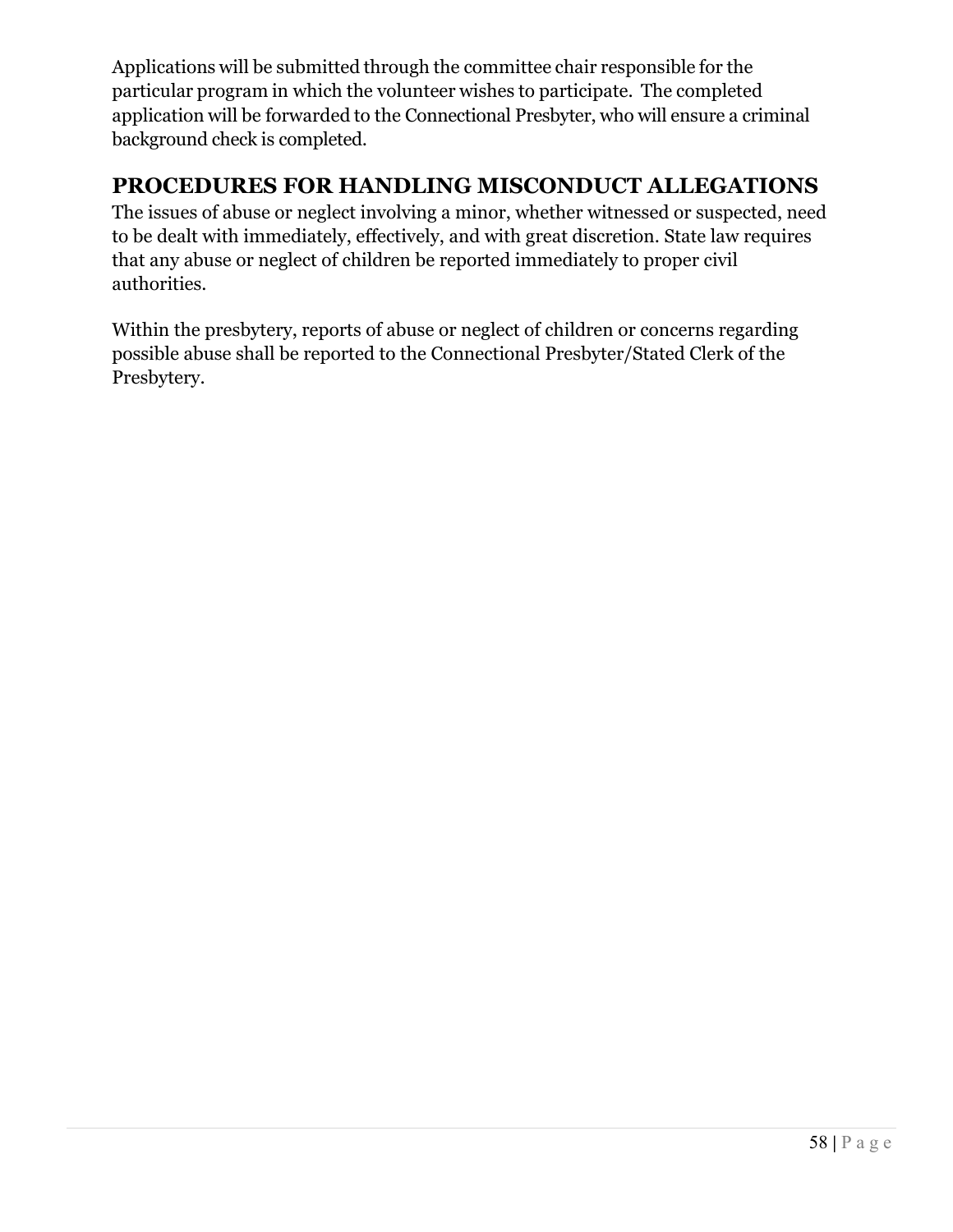#### **N.1000 APPENDIX A**

#### **PRESBYTERY OF NEW CASTLE**

#### **EVENT FORM**

Event name and description:

Sponsoring committee, ministry or task force:

Date(s) and time:

Transportation arrangements plan:

Facility and arrangements (describe for all activities, including sleeping accommodations and restrooms):

Overview of program activities:

Leadership plan, including responsibilities of all adult leaders and chaperones:

Contact Person for this Event:

E-Mail:

Phone:

\*\*Please submit the completed event form to the Presbytery's Committee on Leadership for approval prior to advertising the event and/or recruiting volunteers and participants.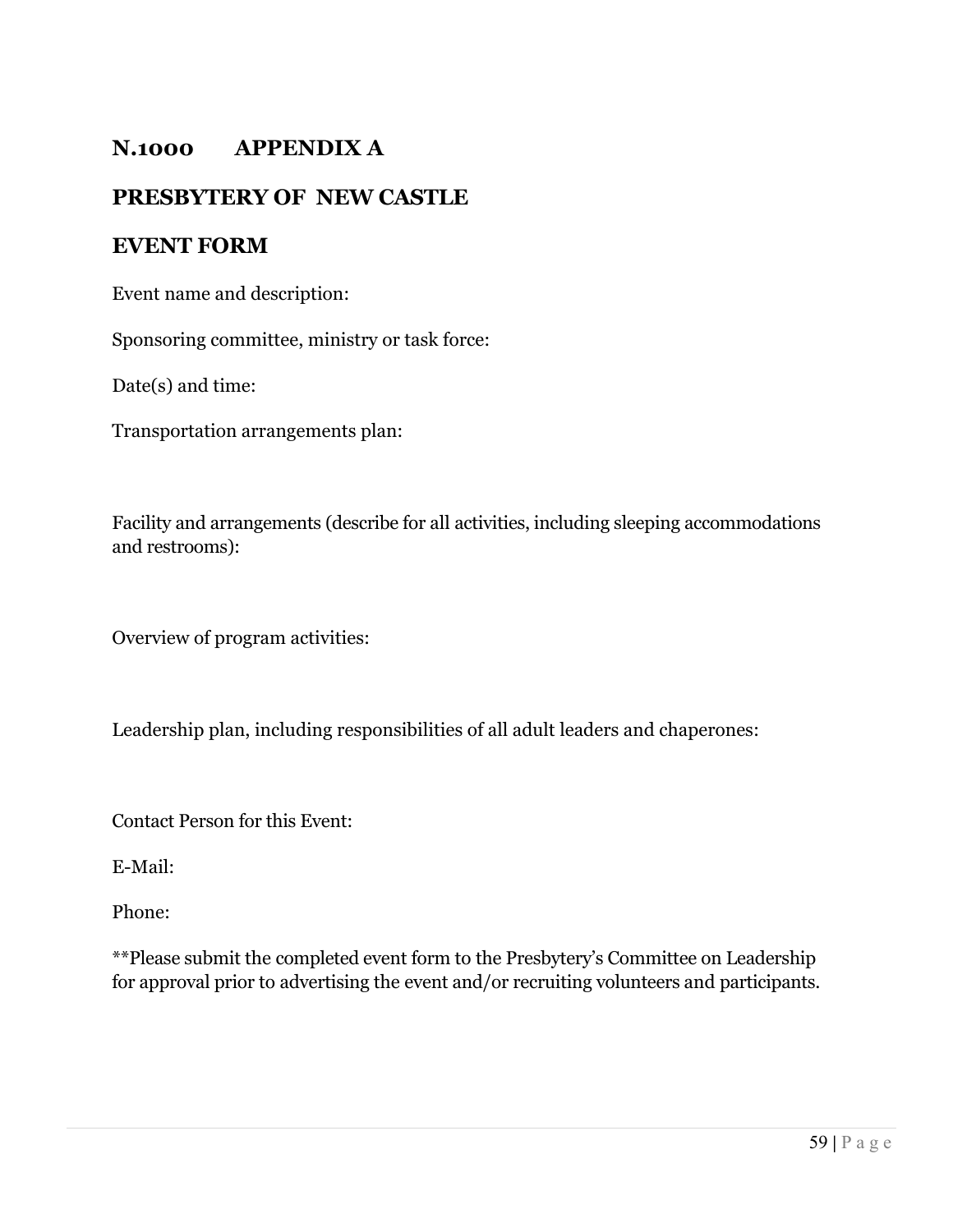#### **N.2000 APPENDIX B**

#### **CHILDREN AND YOUTH WORK APPLICATION FOR VOLUNTEERS AND EMPLOYEES PRESBYTERY OF NEW CASTLE**

Date:

Name:

Telephone:

Address:

In which Children/Youth Program(s) are you seeking to become involved?

What skills or interests would you bring to the Children/Youth program?

What experience with children/youth have you had the in last 5 years? Include organization name, program title, dates, and contact information (phone number/ email).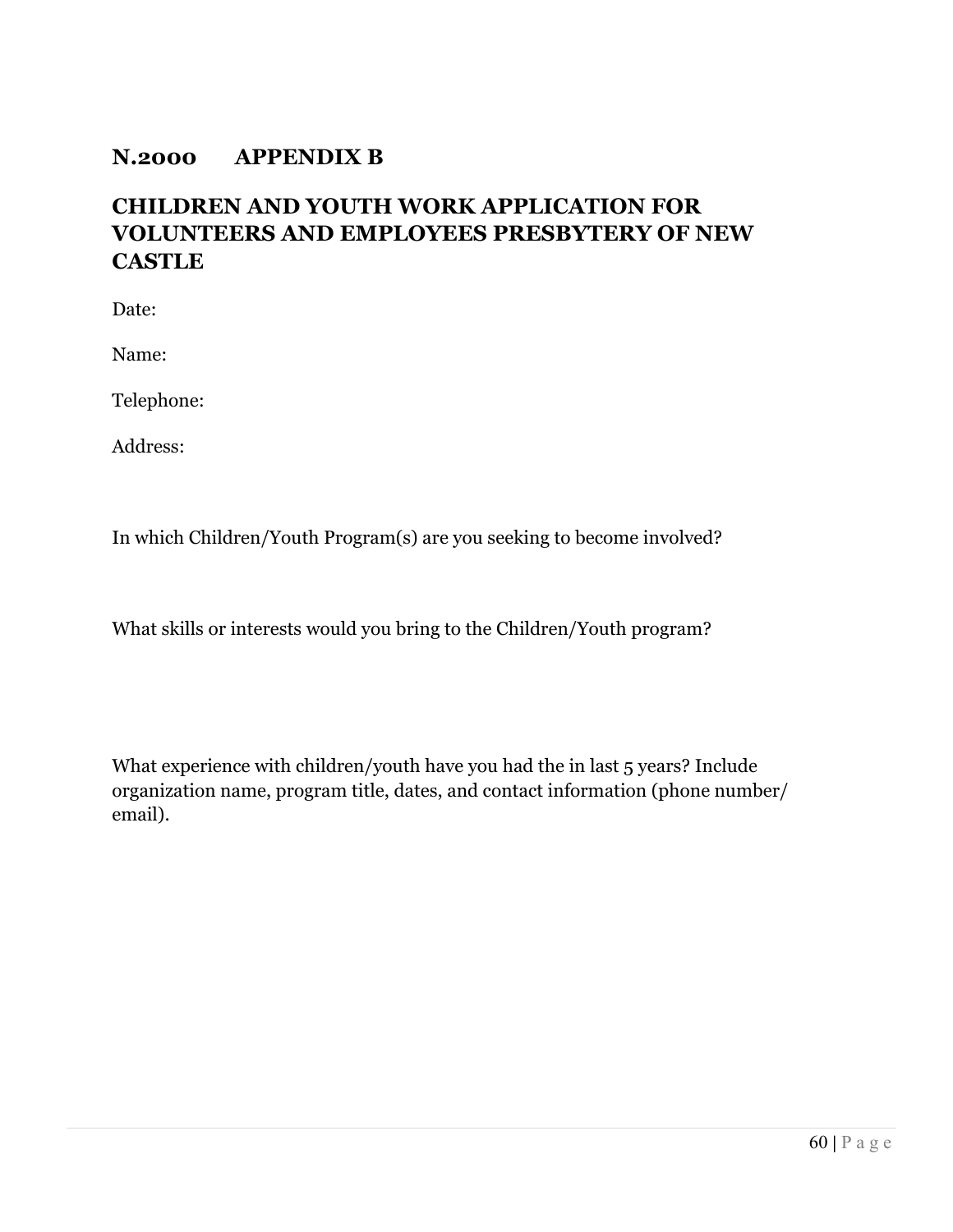Have you at any time ever:

Been arrested for any reason?

Been convicted of, or pleaded no contest to, any crime involving children?

Been convicted of, or pleaded no contest to, a moving violation in the last 3 years?

Engaged in, or been accused of, any act of child molestation and/or exploitation, abuse or neglect?

Are you aware of:

Having any traits or tendencies that could pose a threat to children, youth or others?

Any reason why you should not work with children, youth or others?

#### **ACTIVITY**

What church or churches have you regularly attended in the past 5 years? Include the church name(s), pastor's name, phone number, and years attended.

#### **REFERENCES**

List at least two references other than family members, including name, relationship, email address, and phone number.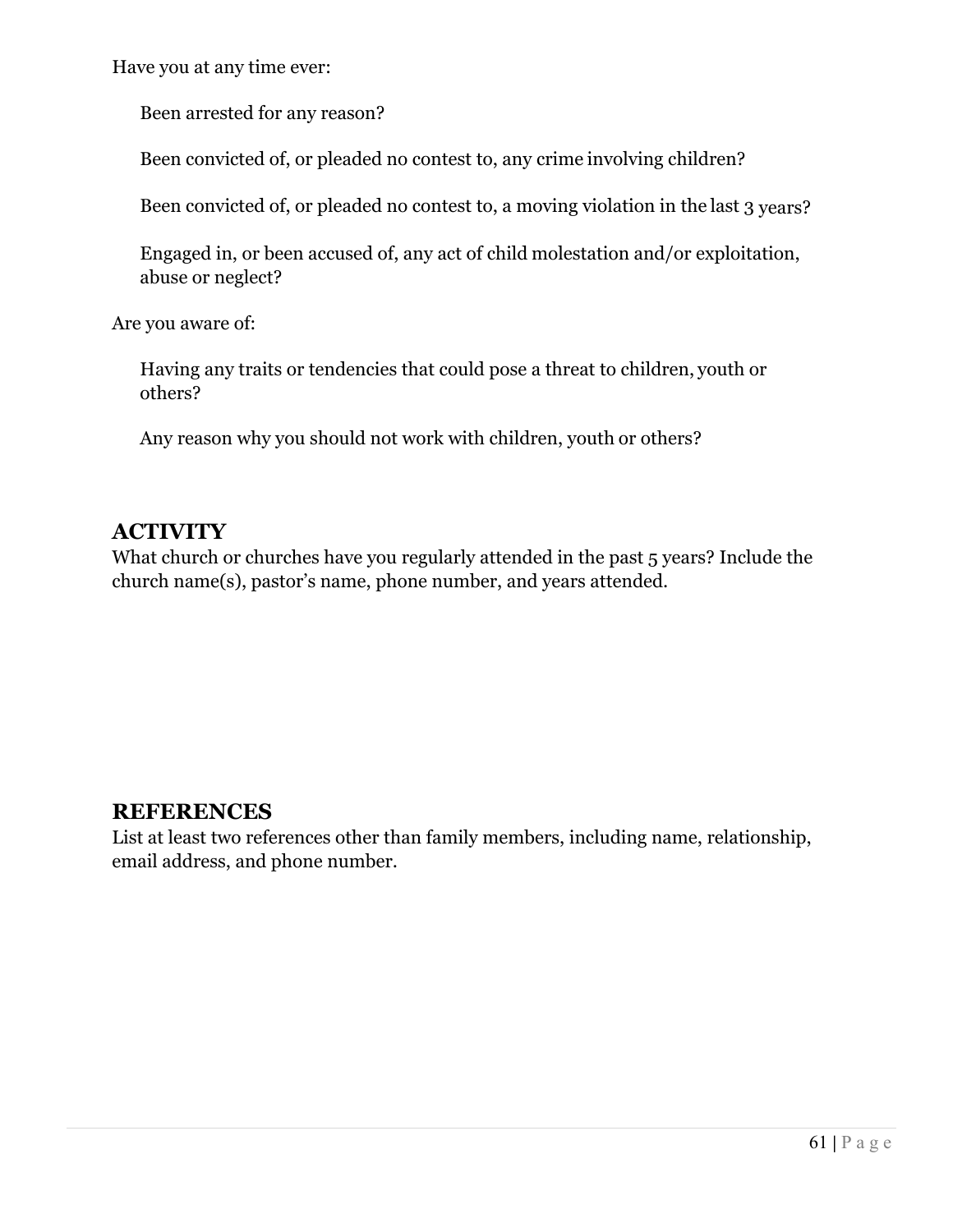#### **APPLICANT VERIFICATION AND RELEASE**:

I recognize that the Presbytery of New Castle is relying upon the accuracy of the information contained herein. Accordingly, I attest and affirm that all the information that I have provided is completely true and correct.

I authorize the Presbytery of New Castle to contact any person or entity listed in this application and I further authorize any such person or entity to provide information, opinions, and impression relating to my background or qualifications. I further authorize the presbytery to conduct and pay for a criminal background check if the check is deemed necessary.

I voluntarily release the Presbytery of New Castle and any such organization or entity listed herein by me from liability involving the communication of information related to my background or qualifications.

I have carefully read the Child Protection Policy and the Prevention of Sexual Misconduct Policy.

Signature:

Date: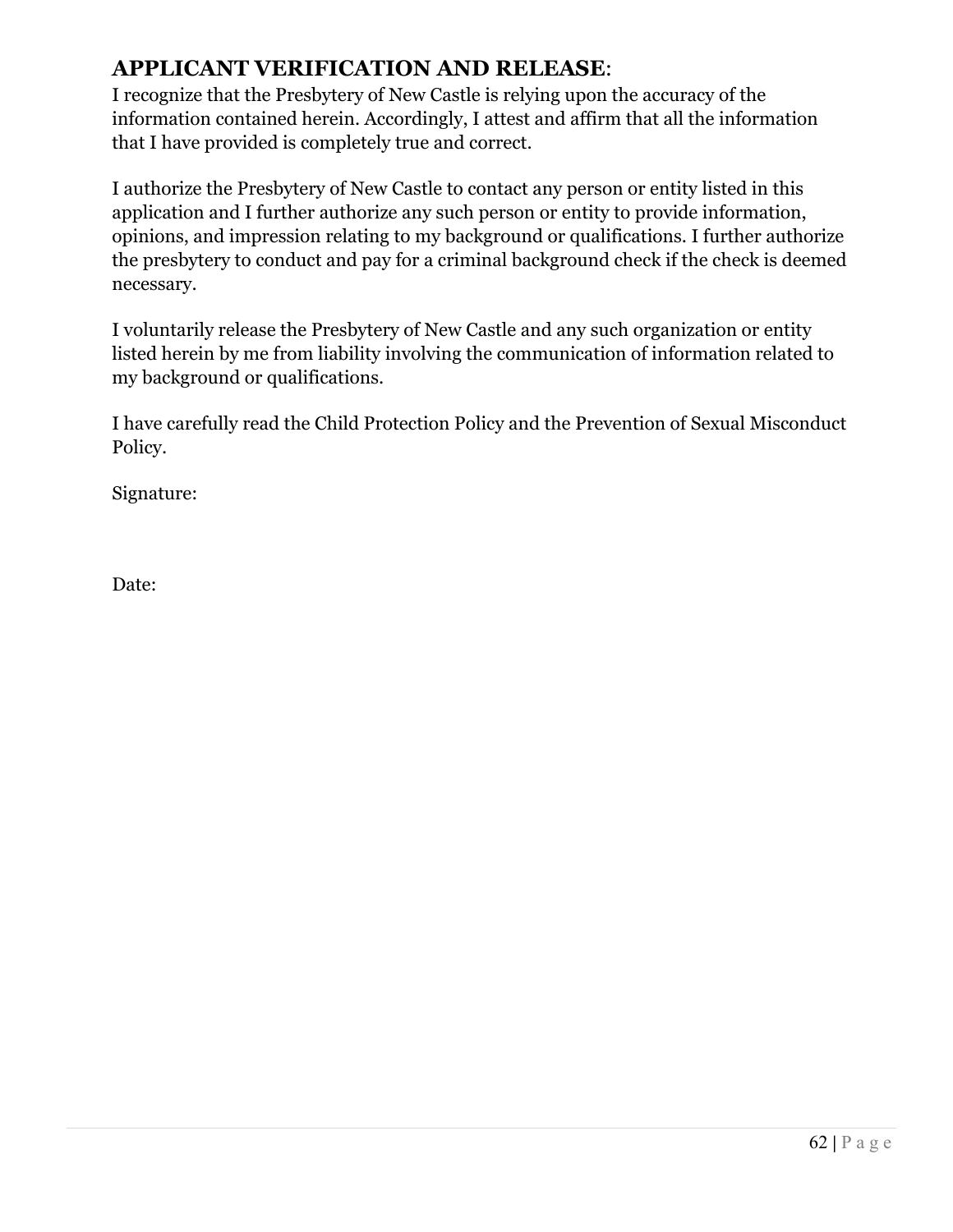# **APPENDIX O**

#### **GUIDELINES FOR SABBATICAL LEAVES**

#### **O.1000 — FOR THE PASTOR**

A pastor is eligible for a sabbatical after serving for six years in a call, and the recommended length is three months. A pastor may choose to add vacation time or accrued continuing education time to extend the length of the sabbatical beyond three months.

Usually, the pastor will begin sabbatical planning the calendar year before intending to take the sabbatical. This allows a session to consider financial implications in the coming year and may allow for application for sabbatical support grants, such as the Lily Foundation. When a pastor begins to consider taking a sabbatical, it is important to inform the chair of COMC, the church's liaison, and the Presbyters so they can be partners in the process.

A pastor shall have full access to continuing education and professional expense funds that are part of the terms of call to help support the sabbatical plan. Continuing education funds and time may be accrued for up to three years, which can be tracked by the church's treasurer.

A sabbatical is meant to be a time of renewal and recommitment, and the means of achieving that goal differ from person to person. It is appropriate for the pastor to plan a sabbatical experience with elements of travel, rest, relaxation, exploration, and learning, based on the pastor's own needs and desires.

During the sabbatical, the pastor should be able to turn off work email and not respond to phone calls from the church. Part of the preparation for the sabbatical is ensuring that appropriate leadership and care is in place for the congregation so that the pastor can disengage entirely for the length of the sabbatical. It is the pastor's responsibility to observe this boundary and opportunity, and to help communicate it clearly to the session and congregation.

#### **O.2000 — FOR THE SESSION**

The session, along with the pastor, should discern what form of leadership will be most appropriate during the pastor's sabbatical. This is an opportunity to invite a new voice into the pulpit or to explore a new program. The session may discern, along with the pastor, that the congregation could benefit from a kind of sabbatical, taking rest from programs and activities and experiencing a different form of worship that invites reflection. On the other hand, the session may discern, along with the pastor, that the sabbatical time is an opportunity to explore a particular topic, like stewardship or leadership development. This discernment is key to the next steps.

Having discerned the purpose of the sabbatical for the congregation, the session will now work with the Presbytery through COMC to prepare a short term position description and circulate that description as appropriate. COMC shall approve any such position description and the compensation associated with it, and shall determine fit and responsibilities of the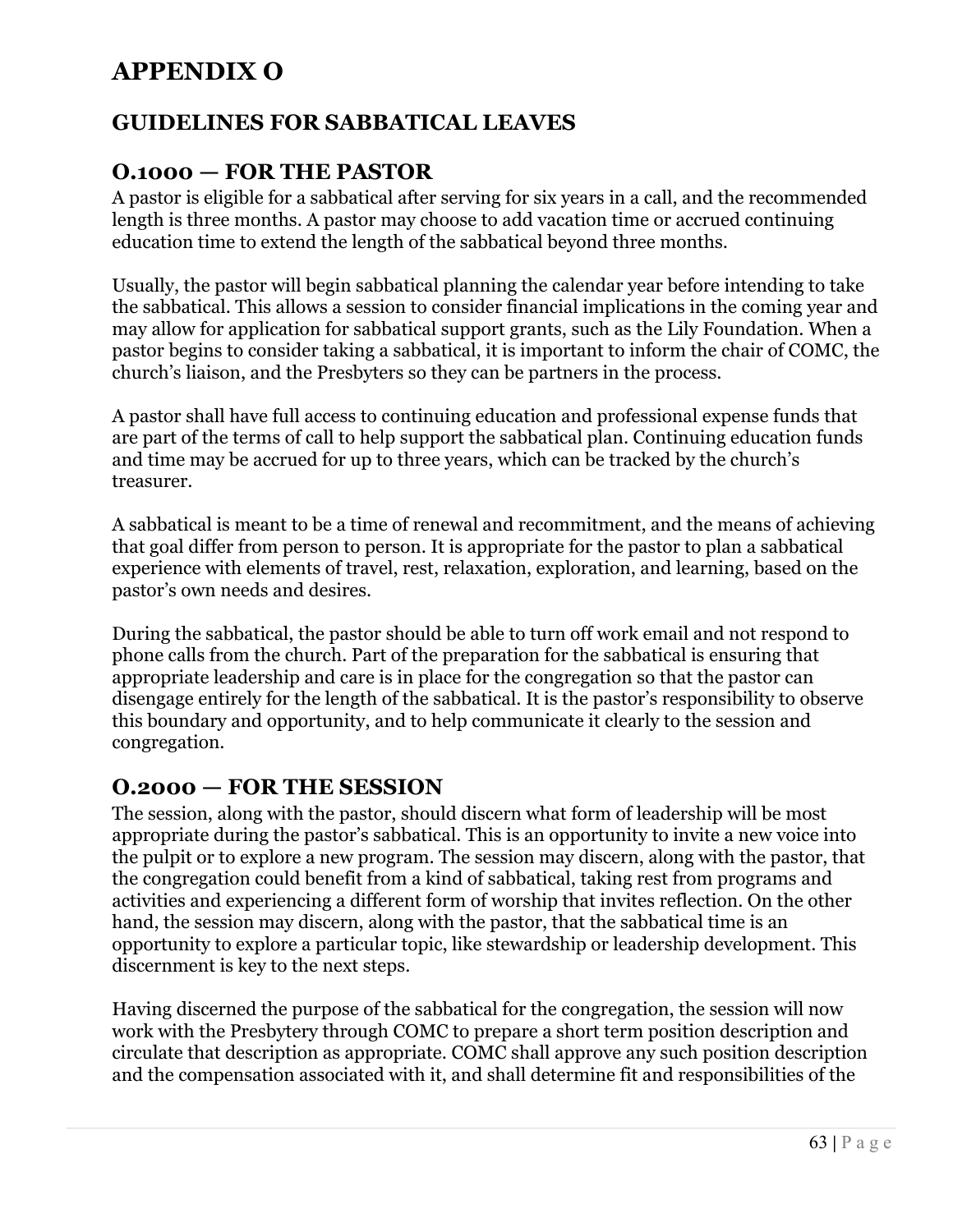person selected to fill the position. Since a long-term moderator will be required, COMC shall approve the moderator in the pastor's absence.

The session may serve as the search committee for an approved short-term position, or may appoint a task force to do that work. The session is the body with the authority to approve both the contract and the person selected to fill the position, and may not delegate that authority.

The session is required to continue all compensation, including benefits, up to date during the pastor's sabbatical. For some congregations, hiring a second person during that time may be financially difficult. If this is the case, the session is encouraged to be in contact with the Presbyters to explore options.

The session, along with the pastor, is responsible for communicating expectations and helping to set boundaries during the sabbatical time, including boundaries around contacting the pastor.

#### **O.3000 — FOR COMC**

COMC, through the church's liaison and through the Presbyters, will help interpret the reason for a sabbatical, supporting both pastor and session during the preparation period and the sabbatical period.

The Presbyters will support the pastor as the sabbatical planning takes shape, helping to connect with resources and providing feedback on the plan. Once the dates for the sabbatical are fairly firm, the pastor shall ask COMC to approve those dates.

COMC will work with the pastor and session as they discern the plan for the congregation and the plan for leadership. COMC will fill the normal functions of approving a position description, compensation, and interviewing the person selected to fill the position for fit. COMC also has the right to assign the moderator, in consultation with the pastor, if a bridge pastor is not selected.

COMC will assist, as requested, the session circulate an approved position description and will work to suggest appropriate people for the short term position.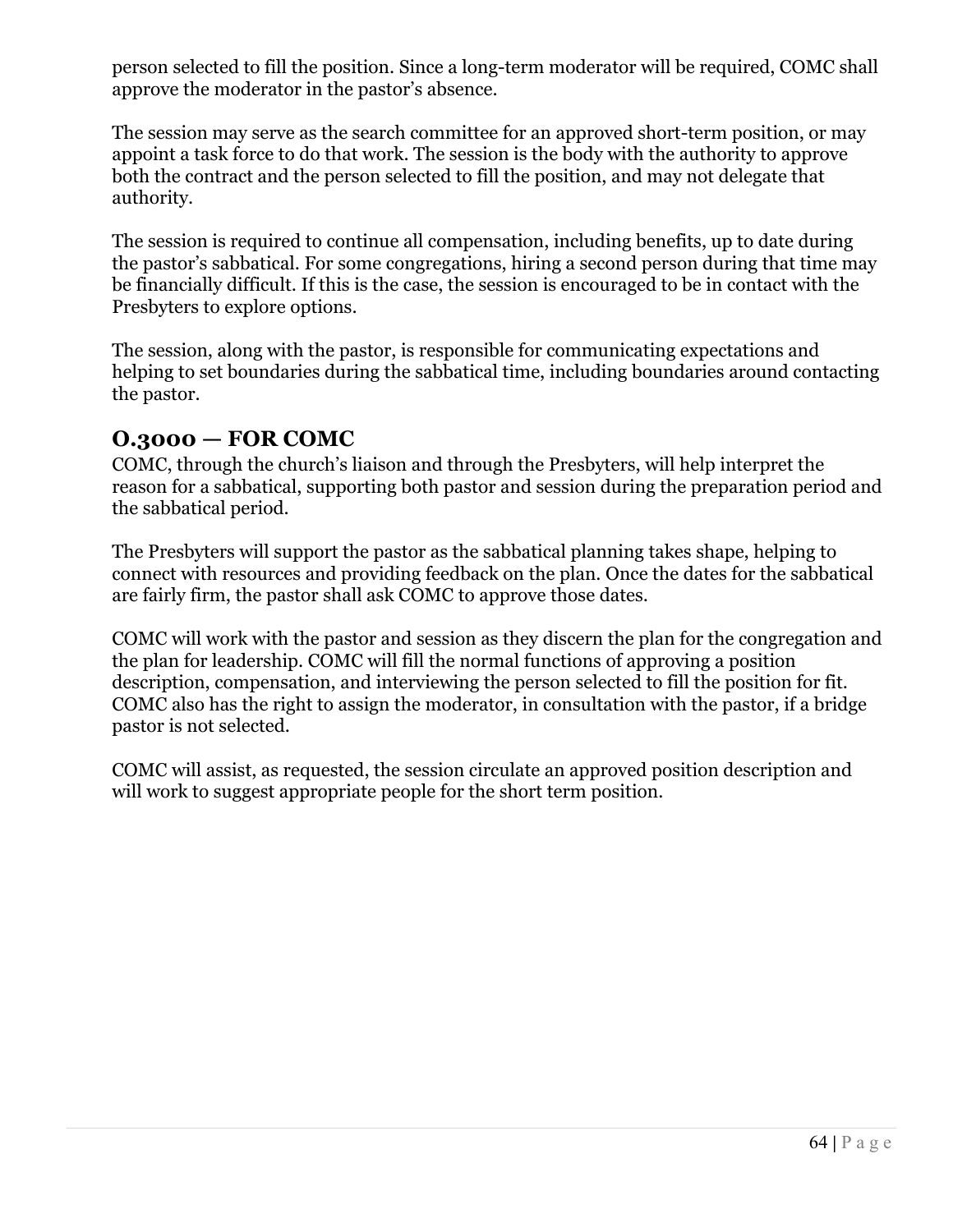# **APPENDIX P**

#### **PREVENTION OF SEXUAL MISCONDUCT POLICY**

#### **P.1000 — INTRODUCTION**

New Castle Presbytery (the Presbytery or NCP) of the Presbyterian Church (U.S.A.), in an effort to further the peace, unity and purity of the church through the prevention and remediation of sexual misconduct within the church, has developed the following policy. The structures and procedures for responding to allegations of sexual misconduct are mandated by the Book of Order, particularly at G-3.0106, G-3.0109b, and D-10.401c. The prevention of sexual misconduct policy of the Presbytery applies to all Ministers of Word and Sacrament members as well as to any Ruling Elder(s) commissioned by the Presbytery to a particular service (CRE/CREs). Others who serve the church, paid and volunteer, are usually under the jurisdiction of the session of a particular member church.

#### **P.2000 — THE PURPOSE OF THIS APPENDIX**

To define sexual misconduct by Ministers of Word and Sacrament members and CREs of the Presbytery and to describe the procedures for reporting sexual misconduct to the Presbytery.

A) Definition of Sexual Misconduct

Sexual misconduct in the ministerial relationship is an abuse of authority and power, breaching Christian ethical principles by misusing a trust relationship to gain advantage over another for personal gratification in an exploitative and unjust manner. It is the comprehensive term used in this policy to include: sexual abuse of children or adults, rape or sexual assault, sexual harassment, and viewing, storing, or transmitting pornographic material for any purpose on church property and/or with church-owned devices such as, but not limited, to computers and cellular telephones. Categories of sexual misconduct are:

- 1) **Sexual abuse**: Sexual abuse occurs whenever a person in a position of trust or authority engages in a sexual act or sexual contact with another person to whom he or she owes a professional responsibility. Such abuse shall include, but not be limited to, the following:
	- Sexual acts or sexual contact with a minor.
	- Sexual acts or sexual contact involving inducement, threat, coercion, force, violence, or intimidation of another person.
	- Sexual acts or contact between a Minister of Word and Sacrament or CRE and a non-ordained person with whom the Minister of Word and Sacrament or CRE has a professional relationship. This includes consensual physical relationships. Sexual relationships even when consensual are not acceptable, whether or not pastoral care is involved.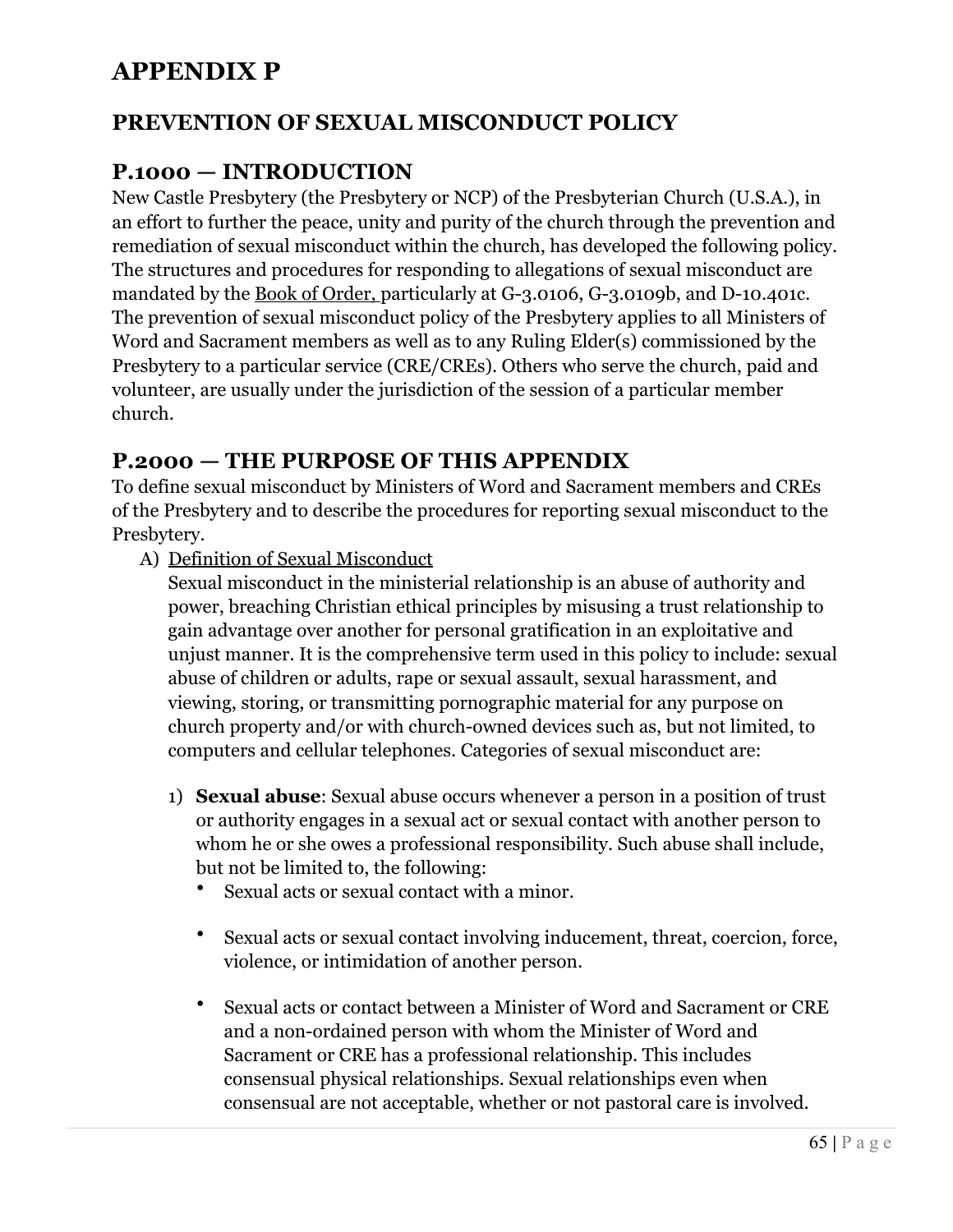The inherent imbalance of power between a Minister of Word and Sacrament or CRE and a person who is not ordained undermines the validity of such consent.

- Sexual acts or sexual contact with another person who is incapable of appraising the nature of the conduct or physically incapable of declining participation in, or communicating unwillingness to engage in, that sexual act or sexual contact.
- Sexual acts or sexual contact arising from the administration to another person of a drug or intoxicant which impairs the ability of that person to apprize or control the nature of the conduct.
- Suggesting or compelling another person to view pornography in any form.
- 2) **Child sexual abuse**. Child sexual abuse includes, but is not limited to, any contact or interaction between a child and an adult when the child is being used for the sexual stimulation of the adult person or of a third person. The behavior may or may not involve touching. Child sexual abuse between an adult and a child is always considered forced whether or not consented to by the child. Child sexual abuse is a crime in all states and must be reported to civil authorities and to the Stated Clerk of the Presbytery (the Stated Clerk). Anyone who knows or has reason to suspect that child abuse has occurred or is occurring may be a mandated reporter under the law.
- 3) **Rape or sexual assault**. Rape or sexual assault is a crime in every state and should be reported to civil authorities and to the Stated Clerk.
- 4) **Sexual harassment**. Sexual harassment includes unwelcome sexual advances, requests for sexual favors, and other verbal or physical conduct of a sexually offensive nature when:
	- submission to such conduct is made either explicitly or implicitly a term or condition of an individual's employment or his or her continued status in an institution in either a professional or volunteer capacity;
	- submission to or rejection of such conduct by an individual is the basis for employment decisions affecting that individual; or
	- such conduct has the purpose or effect of unreasonably interfering with an individual's work or volunteer performance by creating an intimidating, hostile, or offensive working environment. Sexual harassment may consist of a single intense or severe act or multiple persistent or persuasive acts.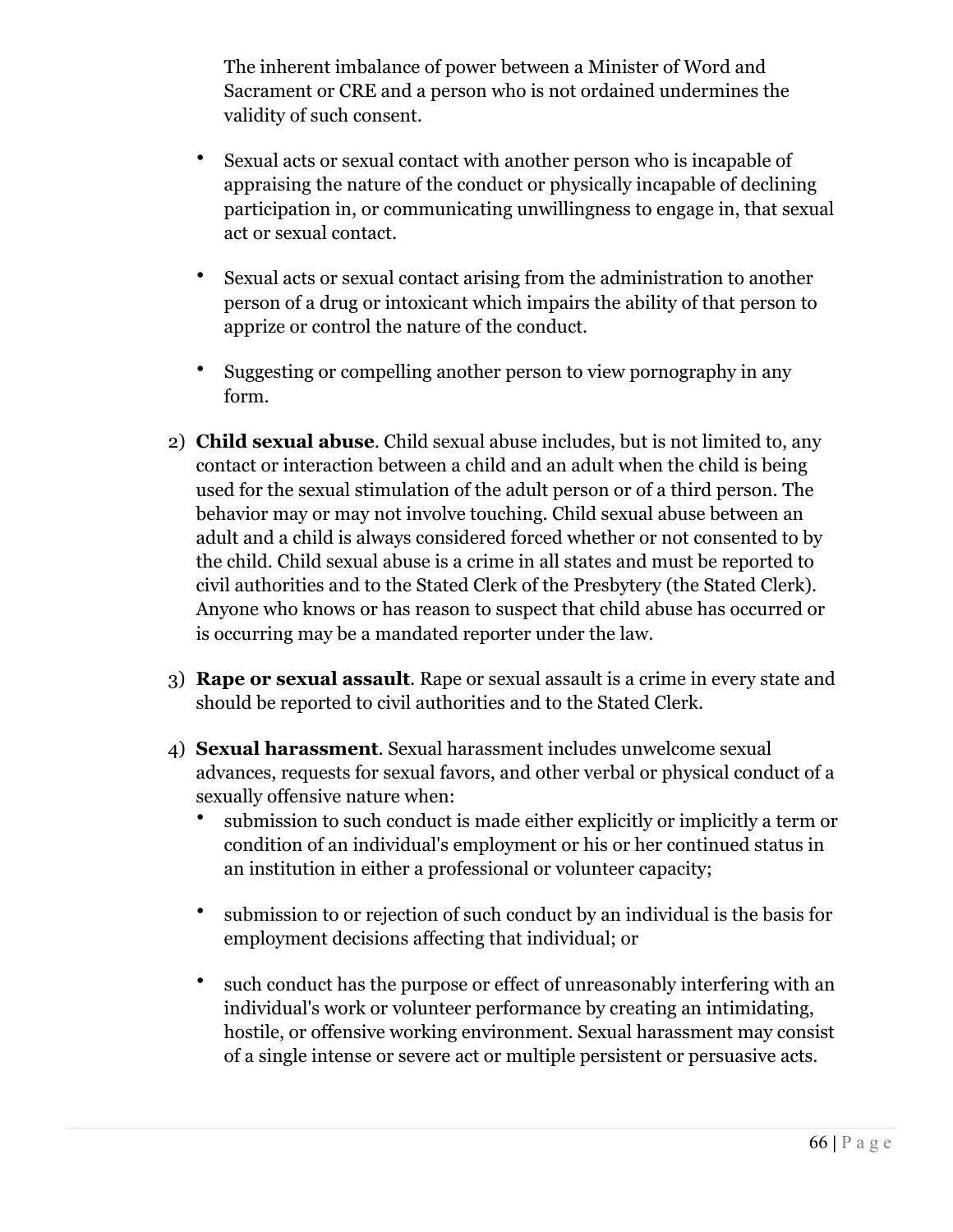Sexual harassment may include, but is not limited to:

- sexually oriented jokes or humor
- sexually demeaning comments
- verbal suggestions of sexual involvement or sexual activity
- questions or comments about sexual behavior
- unwelcome or inappropriate physical contact
- graphic or degrading comments about an individual's physical appearance
- express or implied sexual advances or propositions
- display of sexually suggestive objects or pictures
- repeated requests for social engagements after an individual refuses
- B) Policy on Sexual Misconduct
	- 1) Sexual misconduct is never permissible. It is a violation of the principles set forth in Scripture as well as of ministerial, pastoral, employment, and professional relationships. Sexual misconduct by Ministers of Word and Sacrament and CREs violates the ordination vows of the Presbyterian Church (U.S.A.) and Presbytery's Code of Ethics for Minister of Word and Sacrament Members and Other Church Professionals (Appendix G of THE MANUAL).
	- 2) All Ministers of Word and Sacrament members and all CREs of the Presbytery shall attend a seminar on the issues of prevention of sexual misconduct offered by the Presbytery, or another source satisfactory to the Committee on Ministers & Congregations (COMC), within 18 months of the adoption of this policy. All candidates and inquirers of the Presbytery shall attend a seminar offered by the Presbytery, or another source satisfactory to the Committee on Preparation for Missional Ministry, on the issues of prevention of sexual misconduct. All Ministers of Word and Sacrament received by the Presbytery from another Presbytery and all CREs upon commissioning shall attend a seminar on the issues of prevention of sexual misconduct offered by the Presbytery, or another source satisfactory to the COMC, within one (1) year of their reception or commissioning.
	- 3) Failure to attend such a seminar within one (1) year after a Minister of Word and Sacrament is received by the Presbytery or within eighteen (18) months after adoption of this policy in the case of an existing Minister of Word and Sacrament member or CREs, shall result in a Minister of Word and Sacrament member or CRE being placed automatically on unpaid administrative leave until that Minister of Word and Sacrament member or CRE has attended such a seminar. It is further specified that a reminder letter for compliance with the policy shall be sent by U.S. first-class mail by the Stated Clerk to any Minister of Word and Sacrament member or CRE who has not attended the required seminar: a) within the first twelve (12) months after adoption of the policy in the case of an existing Minister of Word and Sacrament member or CRE, or b) within six (6) months of the date of reception in the case of a Minister of Word and Sacrament received by the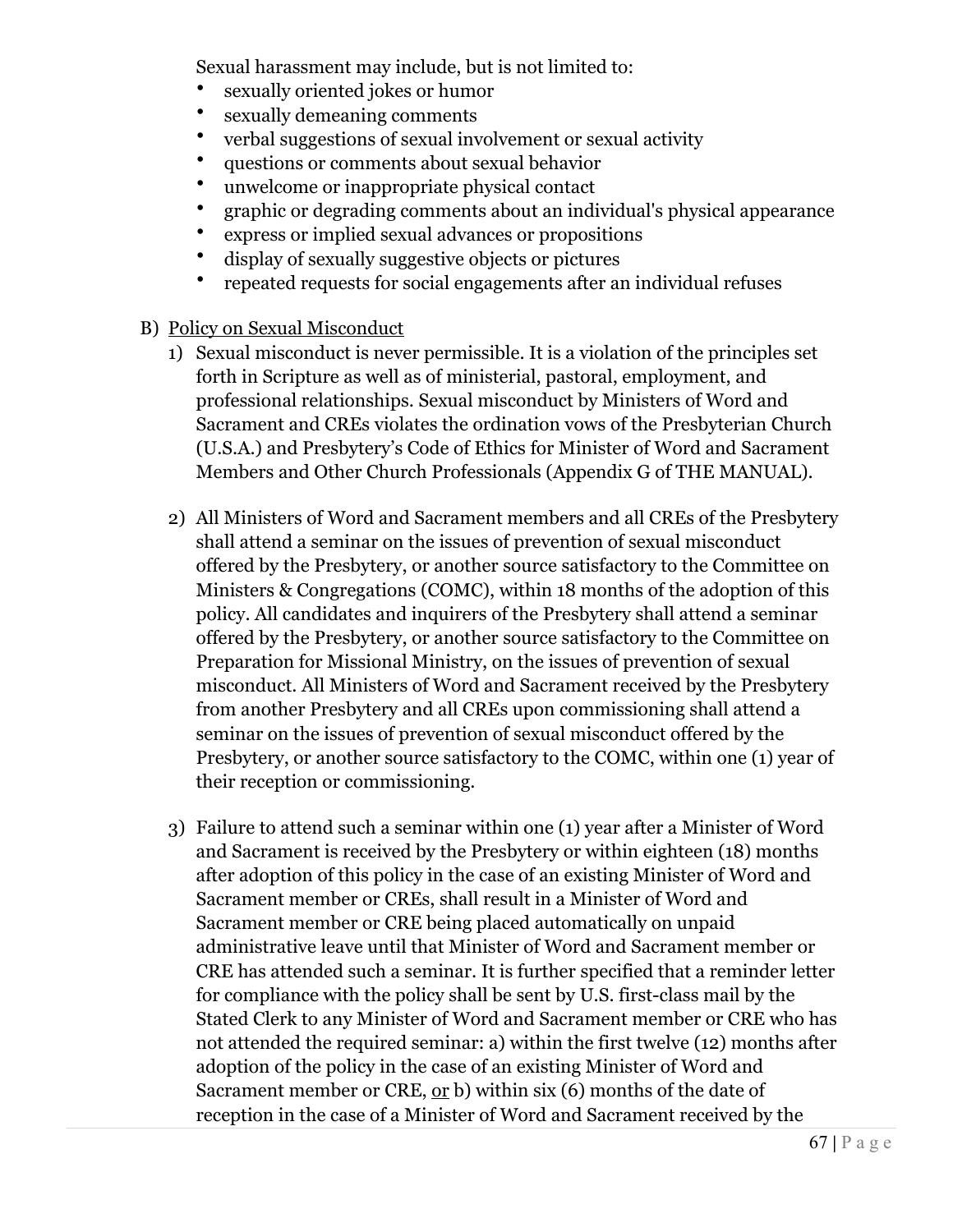Presbytery subsequent to adoption of the policy. If the Minister of Word and Sacrament member or CRE does not comply with the policy, the unpaid leave shall be applied automatically, requiring no further action by the Presbytery.

- 4) Every three years thereafter, all Ministers of Word and Sacrament members and CREs of the Presbytery shall also attend refresher training on the subject of prevention of clergy sexual misconduct. Such training will be offered at several locations across the Presbytery, or may be taken through another source satisfactory to the COMC.
- 5) Whereas this policy addresses sexual misconduct by Minister of Word and Sacrament members and CREs, each congregation and organization in NCP is responsible for developing a policy consistent with this document for church professionals, officers, members, non-member employees, and volunteers.

#### **P.3000 — RESPONSIBILITIES AND ROLES OF THE PRESBYTERY IN POLICY IMPLEMENTATION**

- A) Availability of Policies and Procedures
	- 1) All Minister of Word and Sacrament members and CREs of the Presbytery shall be given a copy of the policy and be required to sign an acknowledgment of receipt.
	- *2)* This document shall also be available on the Presbytery's web site and shall be available to all church members and to the public.
	- *3)* Presbytery employees shall receive this document as a supplement to the New Castle Presbytery Personnel Policies (Appendix Q of THE MANUAL).
	- *4)* This policy will be sent to every clerk of session annually.
- B) Management of Allegations of Sexual Misconduct
	- 1) **Resource Documents** The responsibilities, structures and procedures for responding to allegations of sexual misconduct are described in part by the Book of Order and in part by THE MANUAL.Attention is drawn to G-3.0307 and M-5.301(c) for the authority and functions of the COMC and to D-10.0200 for the functions of an investigating committee.
	- 2) **Liability and Insurance -** The Presbytery and its congregations shall periodically obtain from their insurance agents confirmation that their liability insurance policies cover sexual misconduct liability for their programs and activities.
	- 3) **Record Keeping** The Presbytery will include in every personnel file, including those for Minister of Word and Sacrament members, the application for employment, any employment questionnaires, reference responses, and other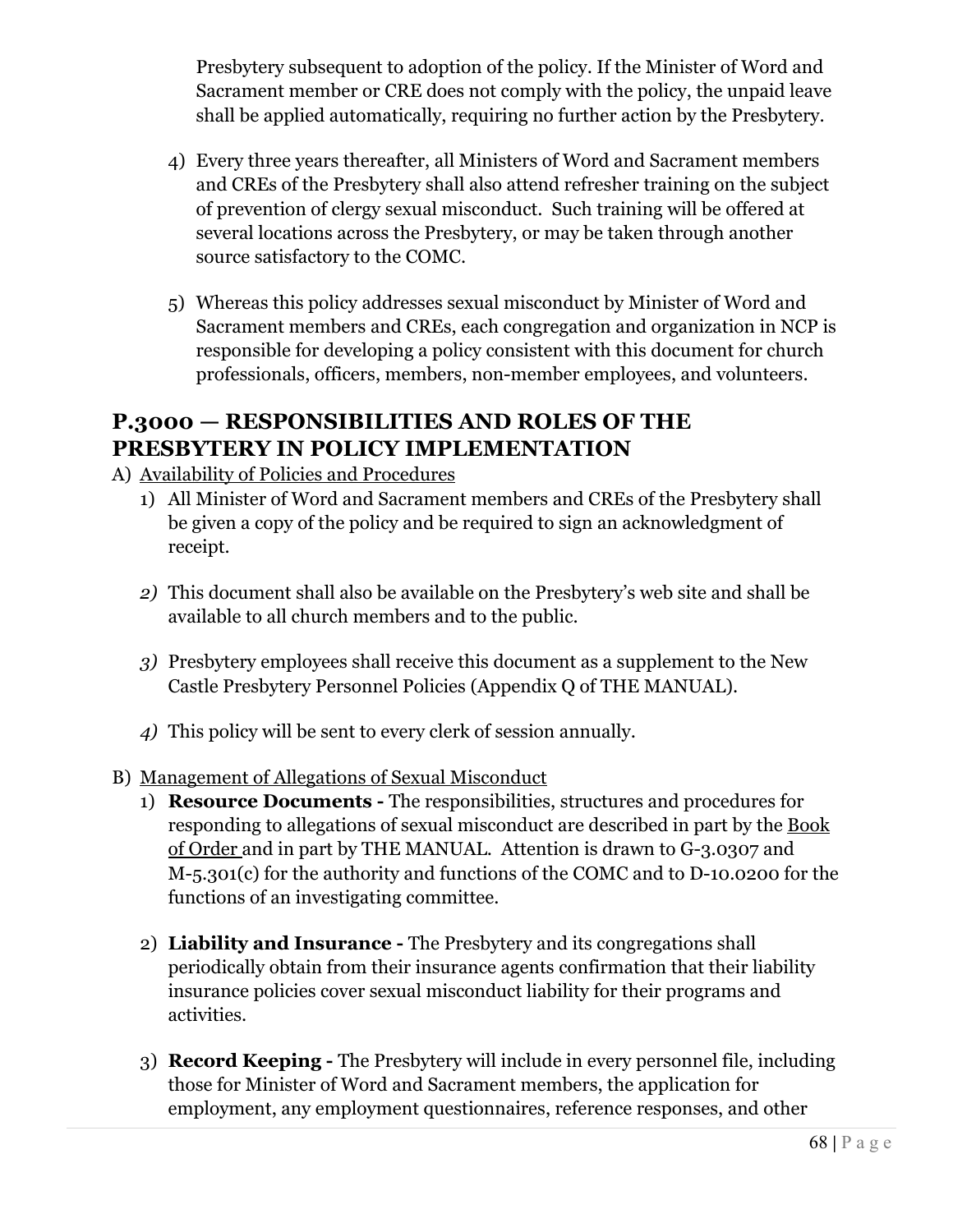documents related to this policy. This includes, in the case of continuing and prospective Minister of Word and Sacrament members, a signed receipt for receiving the sexual misconduct policy, as well as documentation on attendance at the prevention education seminar.

- C) Pre-Employment Screening for Prospective Incoming Ministers of Word and Sacrament
	- 1) **Reference Checks** Pre-employment screening includes specific questions related to previous complaints of sexual misconduct. The Presbytery reviews sexual misconduct information in the Personal Information Form of the Presbyterian Church (U.S.A.) when interviewing persons seeking calls for service as Minister of Word and Sacrament.
	- 2) The Connectional Presbyter is responsible for making reference checks through the appropriate PC(USA) council executives (synod, presbytery) or other authorized persons to ascertain whether a prospective Minister of Word and Sacrament member has any history of sexual misconduct. The Connectional Presbyter will report to the COMC either that there was no reported sexual misconduct, or that the COMC should inquire into reported sexual misconduct. A written record of conversations and correspondence with those providing references will be kept in the Minister of Word and Sacrament's/employee's permanent personnel file.
	- 3) References on behalf of the Presbytery as provided by the Connectional Presbyter or the COL shall contain truthful information regarding complaints, inquiries, and administrative or disciplinary action related to sexual misconduct by an applicant. Applicants shall be given an opportunity to correct or respond to information regarding sexual misconduct obtained from a reference check.
	- 4) **Background Checks** Pre-employment screening for prospective incoming Ministers of Word and Sacrament shall also include a mandatory Criminal History Background Check performed by a private investigative firm able to access the misdemeanor and felony conviction records of courts in the United States. The criminal background check will be based on the last seven years' residential history of the applicant.

As part of the COMC's clearance process, all prospective incoming clergy shall be required to sign a written consent and release form authorizing the Criminal History Background Check. The COMC will provide all prospective incoming clergy with a written disclosure that a criminal record background report will be requested. Only the Connectional Presbyter shall order and review the criminal record background reports. The discovery of a criminal conviction will not automatically exclude a person from entry into the Presbytery and work in its congregations. The use the Presbytery makes of the criminal record background report will be determined on a case by case basis. The Connectional Presbyter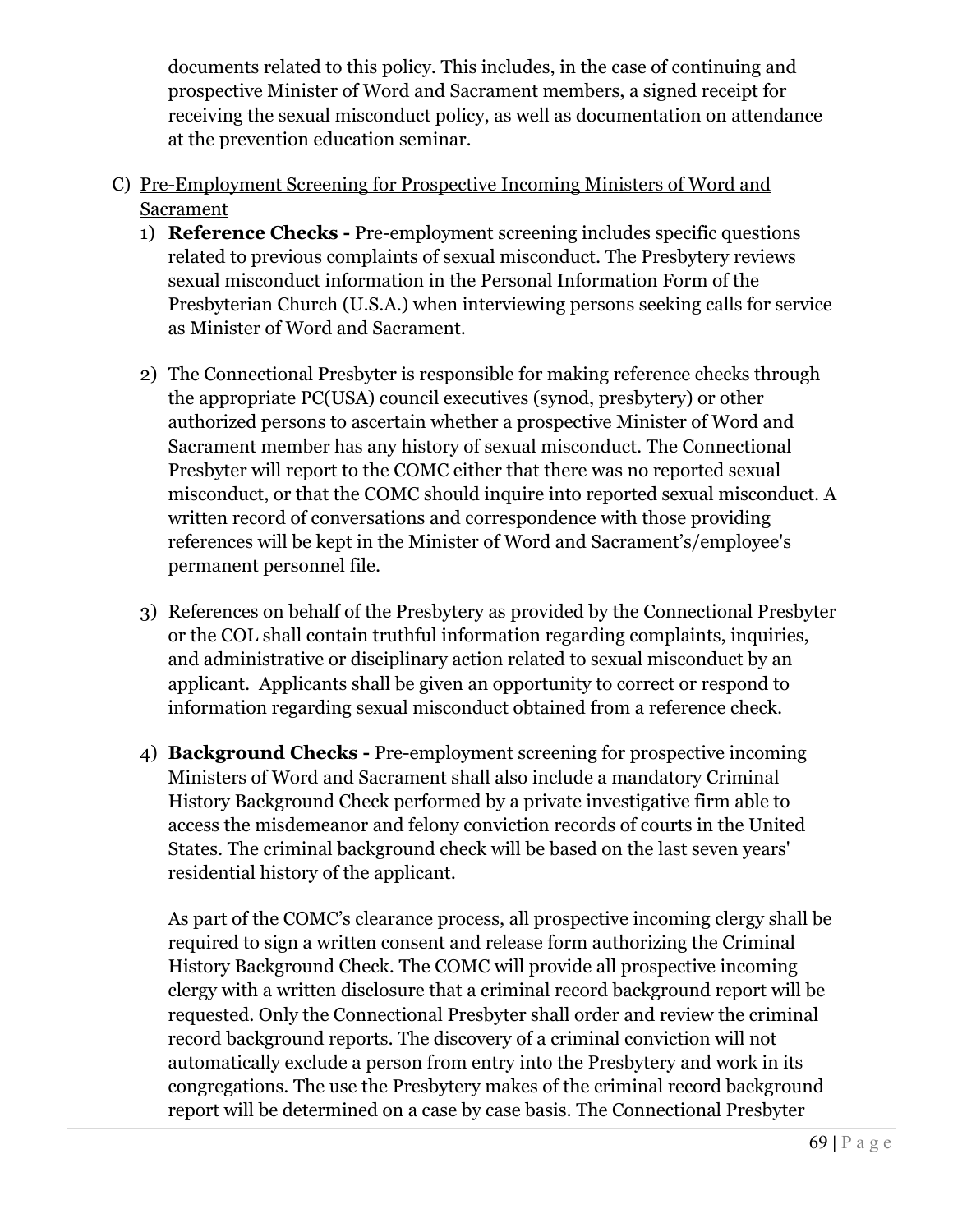and the COMC will counsel with both the prospective Minister of Word and Sacrament and the calling congregation where appropriate. At the same time, the COMC will take with full seriousness the failure of any incoming prospective Minister of Word and Sacrament to volunteer critically important information regarding his or her criminal history.

The Connectional Presbyter shall ensure the confidentiality and appropriate retention of criminal record background reports.

A prospective Minister of Word and Sacrament who claims that the information in the background report is inaccurate, false or incomplete shall have the right to dispute it with the investigative firm.

The Presbytery will follow all the steps set forth in the Federal Fair Credit Reporting Act.

#### D) Education

New Castle Presbytery has a commitment to offer, provide resources for, and to publicize educational opportunities to prevent sexual misconduct in the church. Presbytery staff, Sexual Misconduct Response Team members, as described in Section E of this Appendix, and all persons and committees working with the issue, including local congregations, will be encouraged to utilize the resources and attend sexual misconduct prevention seminars**.**

#### E) Maintenance of Sexual Misconduct Response Team

A Presbytery Sexual Misconduct Response Team (The TEAM) shall be maintained. The purpose of the TEAM is to assure that an expeditious, professional, objective, effective, and caring response is made by the Presbytery to charges of sexual misconduct. The TEAM will not investigate an allegation or in any way usurp the roles of NCP staff or committees (including investigating committees). The TEAM will confine its activities to:

- 1) Coordinating a process that addresses the specific needs of the alleged victims and their families, those accused and their families, an affected congregation, and the Presbytery;
- 2) Assigning advocates, if requested by the alleged victims, the accused, family members, or an involved congregation;
- 3) Recommending, providing, and participating in education regarding sexual misconduct, its consequences, and its prevention.

Members of the TEAM and any individual participating in the work of the TEAM shall sign a pledge of confidentiality, copies of which shall be furnished to the chair of the TEAM, and the Connectional Presbyter.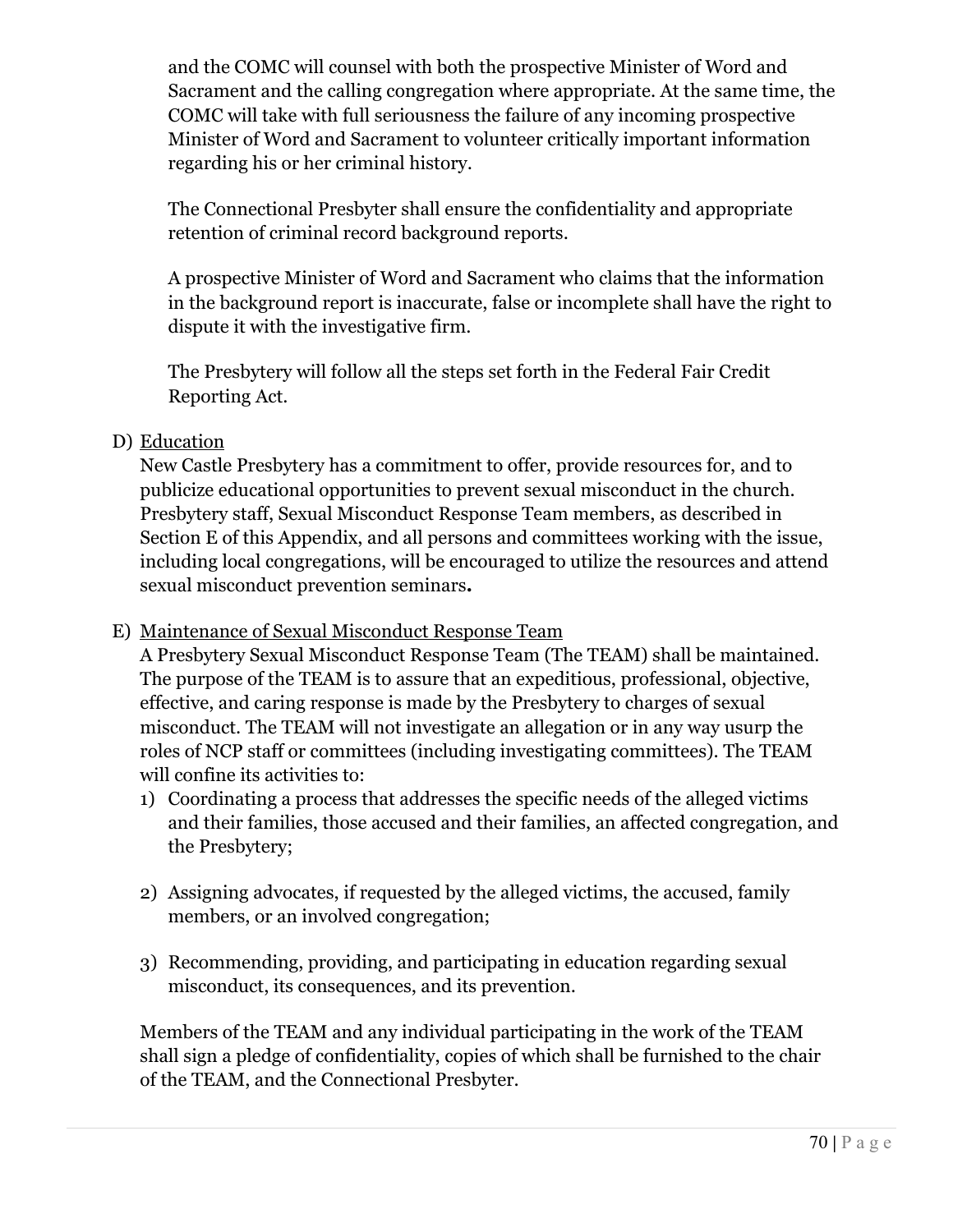#### **P.4000 — POLICY ON RESPONSE TO ALLEGATIONS OF SEXUAL MISCONDUCT BY MINISTER OF WORD AND SACRAMENT OR CRE**

- A) Known or suspected sexual misconduct by a Minister of Word and Sacrament member or CRE shall be reported in writing to the Stated Clerk and to civil authorities where required.
- B) Sexual abuse involving children, and allegations of rape, sexual assault or other misconduct that violates criminal law shall be reported to civil authorities and to the Stated Clerk.
- C) In the event that an alleged incident of sexual harassment comes to the attention of a clerk of session, the moderator of the Sexual Misconduct Response Team, the moderator of the COMC, or the Stated Clerk of the Presbytery, any two of these four will contact the accuser/victim and discuss the following alternatives:
	- 1) At the session or employing agency level: referring the matter to the church session and/or personnel committee for their consideration and action.
	- 2) At the COMC level: requesting an intervention by the TEAM or other COMC representatives with whichever parties they see fit to contact.
	- 3) At the Presbytery level: proceeding directly to the judicial process defined in the Rules of Discipline of the Book of Order. Out of this conversation each participant shall determine the appropriate level of intervention and offer that view to the others.
- D) Ministers of Word and Sacrament and CREs are subject to inquiry and discipline under the *Rules of Discipline*. A final report, including any charges filed, and actions taken shall be made by the Stated Clerk to the Presbytery. A copy of the report will be filed in the permanent personnel file of the accused.
- E) A written complaint to the Stated Clerk alleging sexual misconduct by a Minister of Word and Sacrament member or CRE of the Presbytery will subject that Minister of Word and Sacrament or CRE to the NCP policy set forth in Appendix S of THE MANUAL. The provisions of D-10.0106 apply in cases of sexual misconduct involving a child.
- F) A Minister of Word and Sacrament or CRE may make a written confession of misconduct to the Stated Clerk without a victim's complaint. The Clerk will proceed under the Rules of Discipline.
- G) The Presbytery will respect the rights of all parties involved: accusers, victims, accused, and an involved congregation. These rights include:
	- 1) To be heard and taken seriously. From the time that sexual misconduct is reported, all persons involved shall receive immediate attention and serious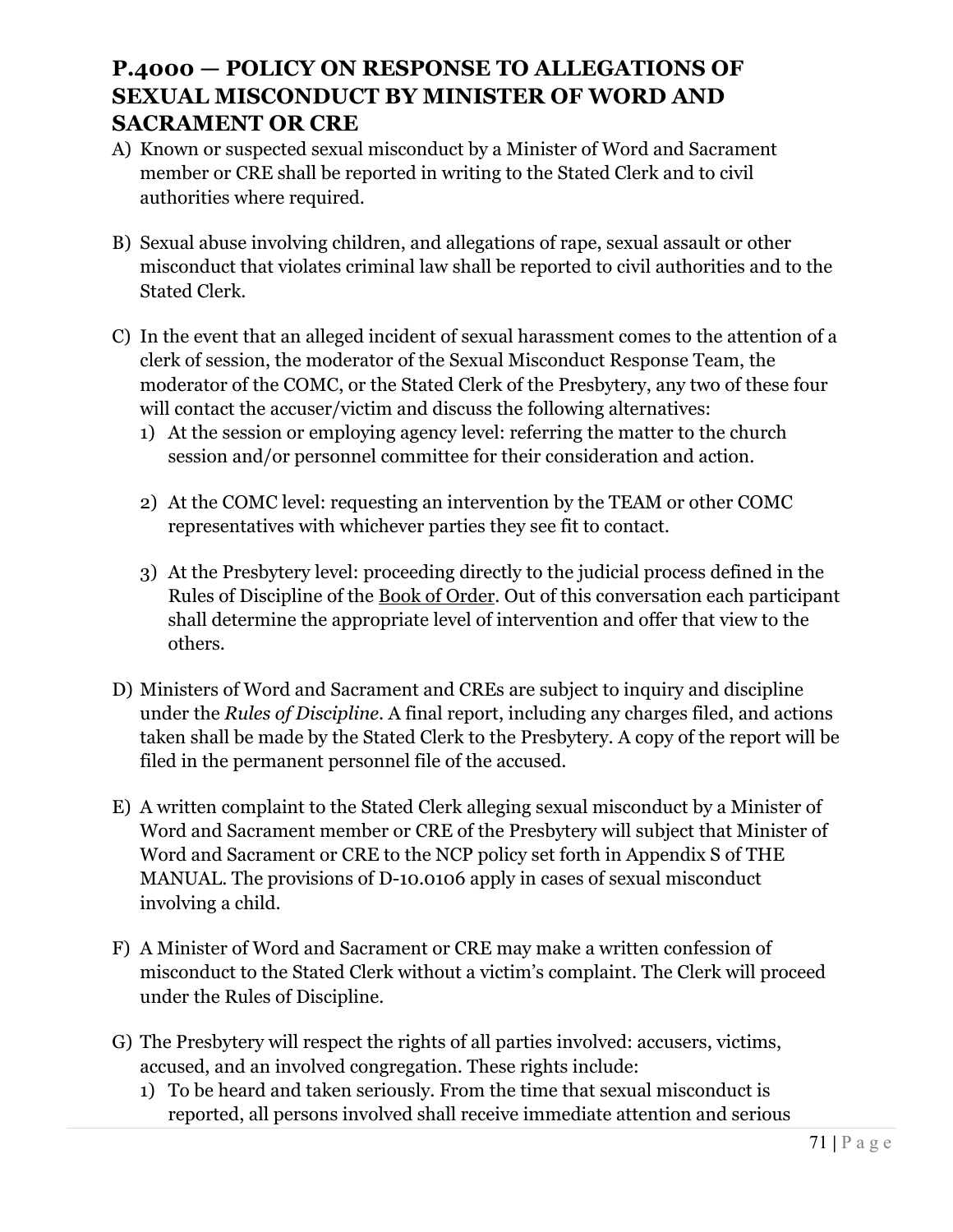consideration from those representing the Presbytery. A reasonable attempt to identify and to locate the victim(s) will be made in the case of self-accusal.

- 2) To be informed about church procedures with regard to the accusation. One member of the TEAM will be the Presbytery contact for each party involved.
- 3) To obtain legal advice.
- 4) To be offered an advocate trained by the TEAM. While NCP proceeds to deal with the accusation, the Presbytery has the responsibility to provide each party involved moral support from an individual made available to him, her or them.
- 5) To be assured that justice will be pursued through the procedures set forth in the Book of Order and this Policy.
- 6) To become engaged in work toward healing and reconciliation.
- H) The Presbytery shall design a plan for provision of counseling or reimbursement of counseling fees for the victim(s). As appropriate, victim's (or victims') fees may be met by one or more of the Presbytery, the victim's (or victims') insurance, the perpetrator, and the congregation or its insurance. Such fees will be supplied for a reasonable period of time, up to a maximum of one year.

#### **P.5000 — GLOSSARY OF TERMS USED IN THIS APPENDIX**

- Accused is the person against whom a claim of sexual misconduct is being made.
- **Accuser/victim** is the person claiming knowledge of sexual misconduct by a person covered by this policy. The victim is the person alleged to have been subjected to sexual misconduct by a person covered under this policy. The accuser may or may not have been the victim of the alleged sexual misconduct.
- **Advocate** is a person trained by the TEAM in the issues of sexual misconduct and to provide support, and emotional and physical presence, to either the alleged victim(s) and their family, the accused, family members of the accused, or the congregation involved in a sexual misconduct case. The advocate also provides clarification of the investigative process of the church and the judicial process of the church to the person(s) with whom they work. The role of an advocate is not to speak for the party for whom they advocate, but to inform that party of their rights within the investigative process. The advocate shall not give advice regarding civil legal matters. When requested by the party for whom they advocate, the advocate may accompany that person to meetings of Presbytery entities when that party is testifying.
- **Mandated Reporter** is a person described by the laws of the State of Delaware and/or Maryland as one who is required to report any and all suspected incidents of child abuse, including child sexual abuse, that come to his or her attention. It is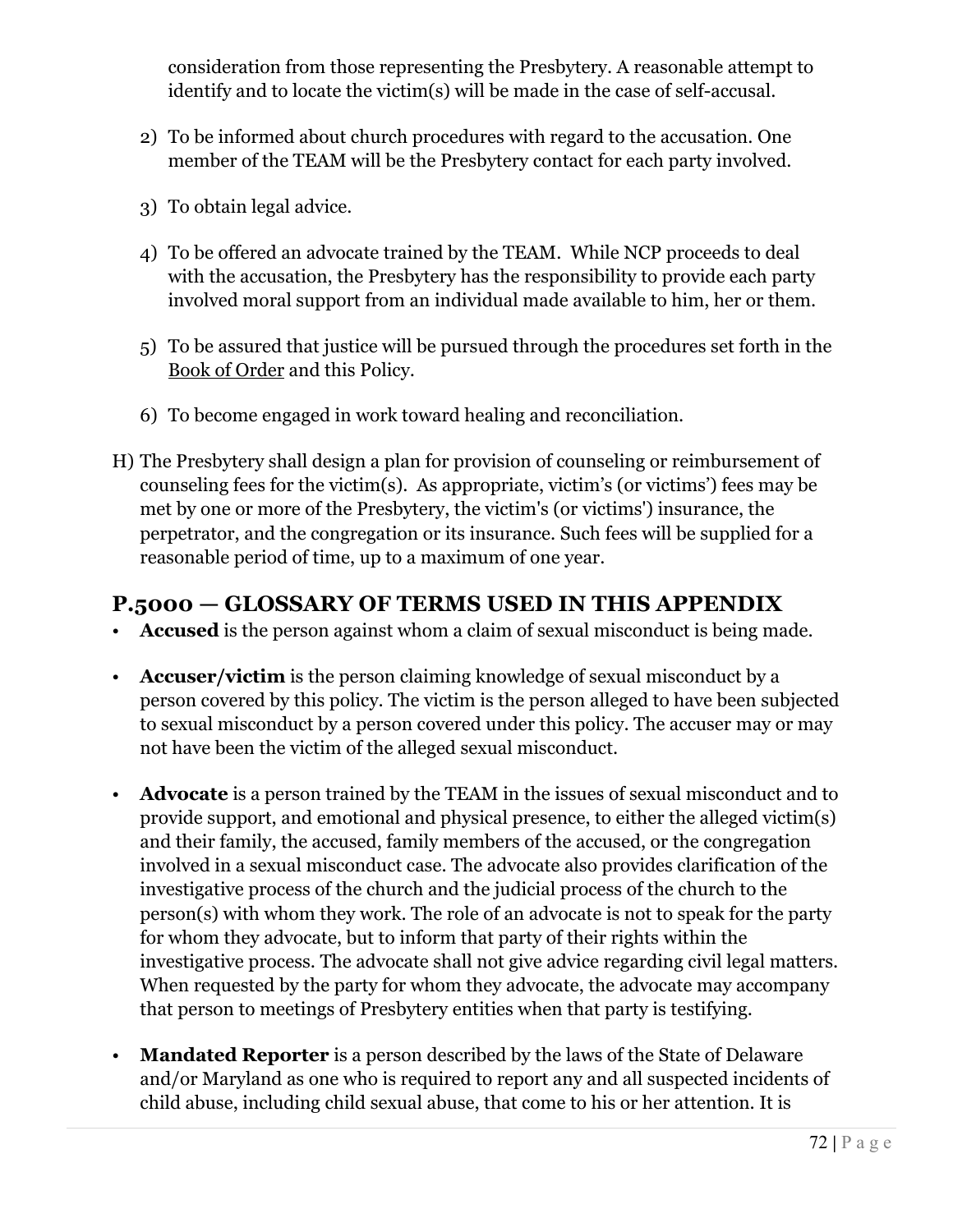noted that state laws may vary from defining "all persons having knowledge" as mandated reporters to specifying a very limited list of professions whose members are required to report child abuse. The policies of the Presbyterian Church (U.S.A.) require all Ruling Elders, deacons and Ministers of Word and Sacrament to serve as "Mandated Reporters" and report all suspected incidents.

- **Ruling Elder Commissioned for Pastoral Service (CRE)** is a Ruling Elder of the Presbyterian Church (U.S.A.) who under the provisions of G.21001 of the Book of Order has been commissioned to limited pastoral service by the Presbytery. As with Ministers of Word and Sacrament, those serving as CREs are bound by G-4.0301 to maintain a relationship of trust and confidentiality and to hold in confidence all information revealed to them in the course of providing care and all information relating to the exercise of such care.
- **Minister of Word and Sacrament, also known as a teaching elder or pastor,** is defined in the Book of Order, G-2.0501.
- **Minister of Word and Sacrament Member** is a teaching elder or pastor who has been received into the membership of the Presbytery. This includes a Minister of Word and Sacrament whose credentials are held simultaneously by another denomination (such as a "Formula of Agreement" denomination) but who serves within the bounds of the Presbytery.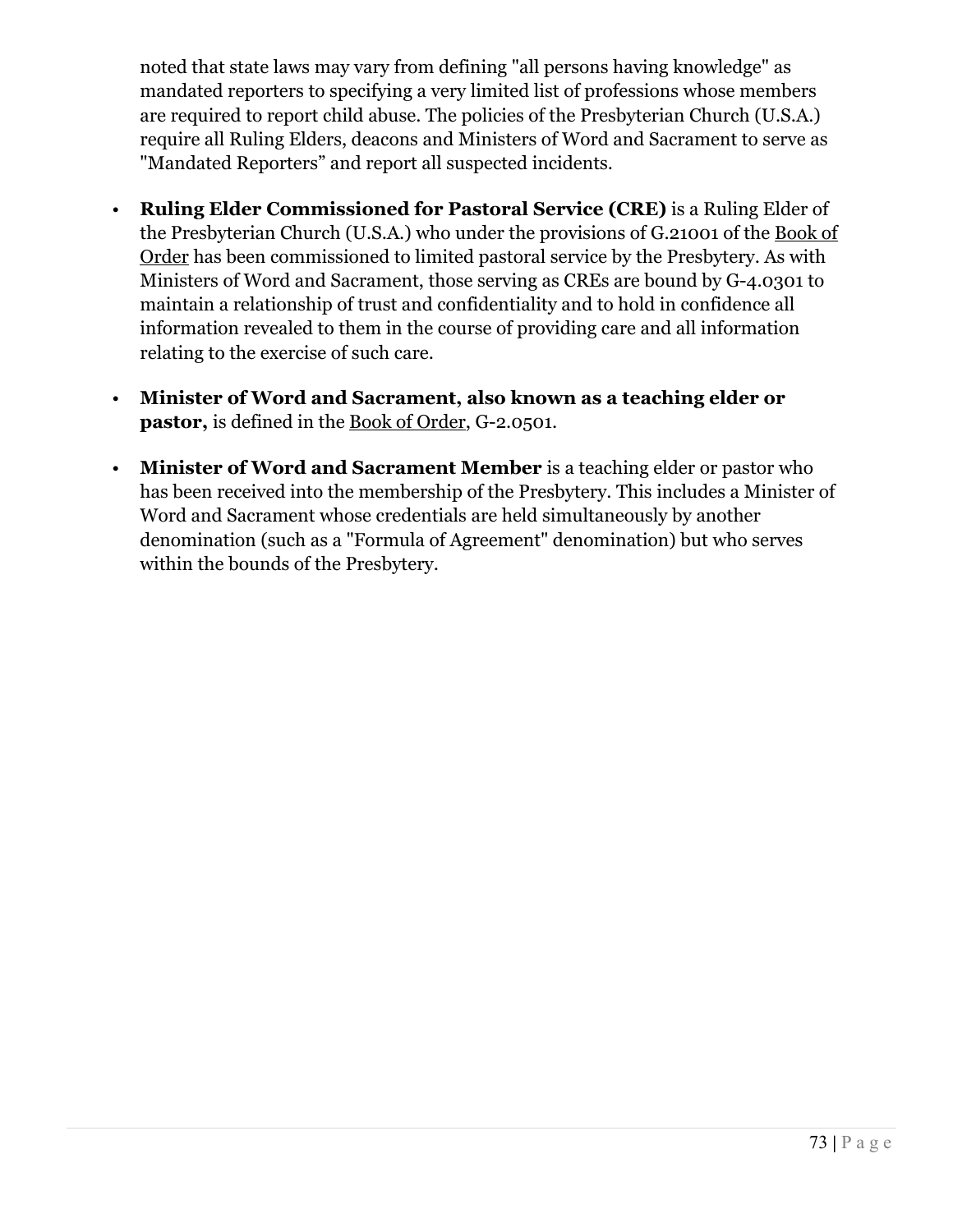# **APPENDIX Q**

### **PERSONNEL POLICIES** *(Revised September 14, 2021)*

# **Q.1000** *–* **INTRODUCTION**

### **Q.1001 INTRODUCTORY STATEMENT**

These policies do not constitute a statement of employment. They are subject to amendment, modification, or termination without notice at the discretion of New Castle Presbytery, hereafter the Presbytery or NCP. These policies supersede all previous Personnel Policies of NCP.

# **Q.1002 EMPLOYER**

For all employees of the Presbytery**,** the legal corporate employer to whom the policies of THE MANUAL and this Appendix apply is both New Castle Presbytery, Inc., a legal corporation in the State of Delaware, and the Presbytery of New Castle, Inc., a legal corporation in the State of Maryland. Employees covered are those serving the Presbytery.

## **Q.1003 RELIGIOUS AFFILIATION AND MISSION**

The Presbytery is a religious organization formed under the Presbyterian Church (U.S.A.) (PC(USA)) and subject to its mandates and Constitution. Religion is therefore a bona fide occupational qualification for its positions in some circumstances. Certain staff positions of the Presbytery held by Ministers of Word and Sacrament of the PC(USA) are classified as "ordained exempt positions." Those holding such ordained exempt positions are subject to a written call by the Presbytery that includes the terms of employment and functions. They are also required to be in good standing with the PC(USA) under the provisions of its Book of Order. The terms of call, which normally include policies of employment as well as compensation and other benefits, are reviewed and approved annually by the Presbytery. Determination of exempt employment positions (see Q.5001), including ordained exempt positions, will be by the Presbytery, upon recommendation of the Presbytery Committee on Leadership (COL) (M.2.001(d)).

Employees of the Presbytery are reminded that as a religiously affiliated employer, NCP is committed to the highest level of ethics and morality. Acts of immorality, public scandal, or public rejection of the official teachings of the PC(USA) will have a negative impact on the Presbytery and the values it seeks to impart. Actions that are inconsistent with the expected standards of ethics, morality, and values of NCP may lead to disciplinary action, including termination of employment.

## **Q.1004 DETERMINATION OF POLICIES**

Personnel policies are determined by the Presbytery upon the recommendation ofthe Committee on Leadership (COL).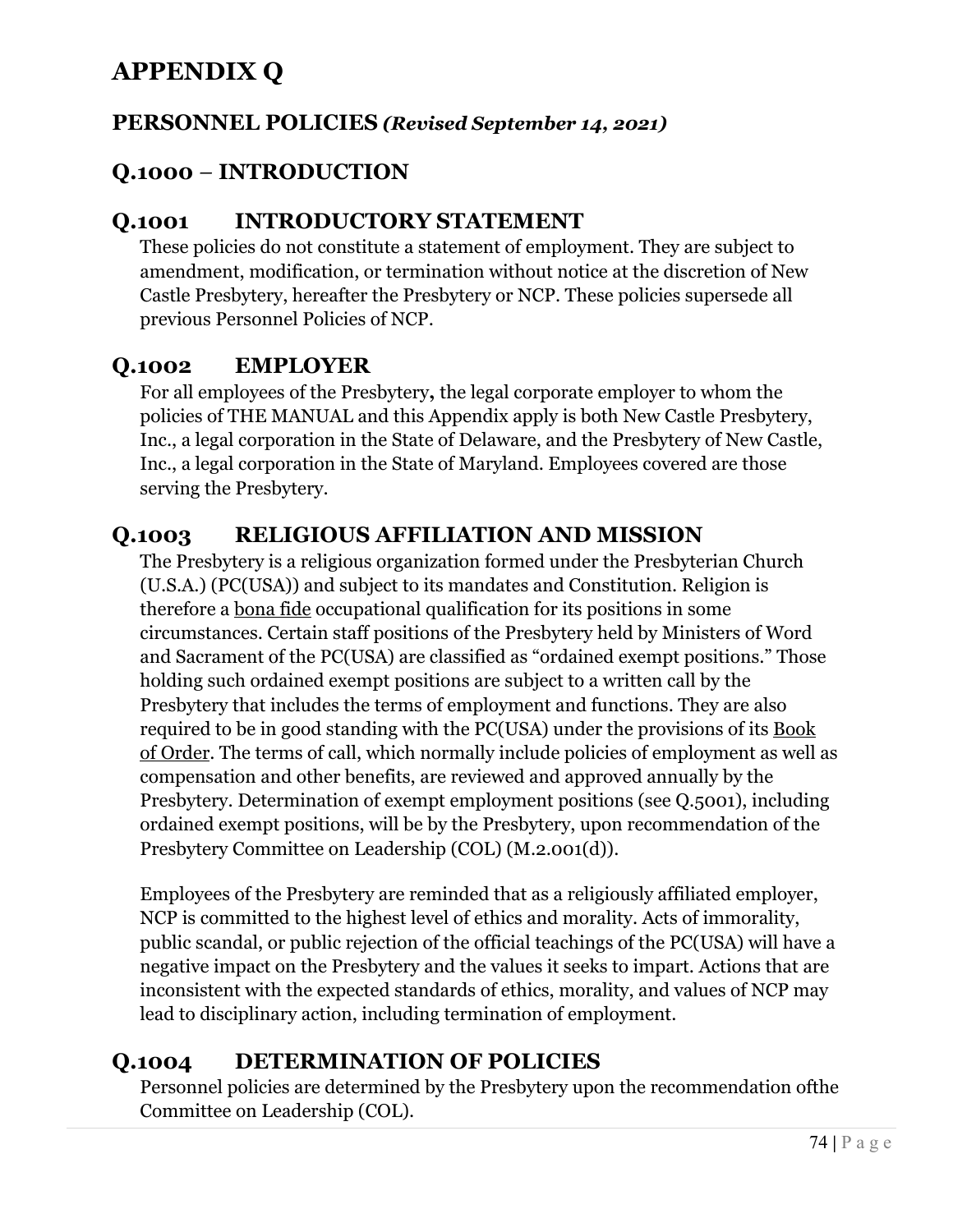# **Q.2000** *–* **EQUAL EMPLOYMENT OPPORTUNITY**

All employment decisions, including recruiting, hiring, training, promoting, and/or separating employees from employment, will be made without regard to race, creed, color, sex, sexual orientation, gender identity or expression, national origin, age, maritalstatus, citizenship status, genetic information, physical or mental disability, or any other category protected by law. Religion or religious affiliation shall not be used as a criterion in employment except for positions in which religion is a bona fide occupational qualification, or an employee engages in conduct that is not in keeping with the religious mission of the organization.

## **Q.2001 PURPOSE**

To define as the policy of NCP that consistent practice of Equal Employment Opportunity is essential to the success of NCP and to the happiness and well-being of all employees.

## **Q.2002 POLICY STATEMENT**

Equal Employment Opportunities will be provided in all aspects of the employer/ employee relationship. This includes recruiting, hiring, promoting, and conditions and privileges of employment. Also included are training, education assistance, recreational programs, compensation, benefits, transfers, discipline, layoffs, recalls, and termination of employment.

Harassment or discrimination against an individual on the basis of race, creed, color,sex, sexual orientation, gender identity or expression, national origin, age, marital status, citizenship status, genetic information, physical or mental disability, religion,or religious affiliation is inappropriate, offensive, illegal, and will not be tolerated. Such behavior may result in disciplinary action up to and including termination.

In accordance with its policy not to discriminate against qualified individuals with disabilities, NCP will reasonably accommodate disabled persons so long as the accommodation does not create an undue hardship to the organization. It is the responsibility of any employee or applicant who believes that they require a reasonable accommodation due to a physical or mental disability to advise NCP that such accommodation is necessary. The COL is responsible for determining whether an accommodation is reasonable and necessary. In fulfilling its duty of reasonable accommodation, the COL will designate a representative to engage in dialog with the employee or applicant to determine whether an accommodation can be made and what type of accommodation is reasonable. NCP will consider, among other things, the nature and extent of the accommodation, the financial cost, the organization's resources, the impact on the organization's mission, and other relevant factors.

NCP also prohibits any form of employment-related retaliation against any applicantor employee who files a charge of discrimination with any federal, state, or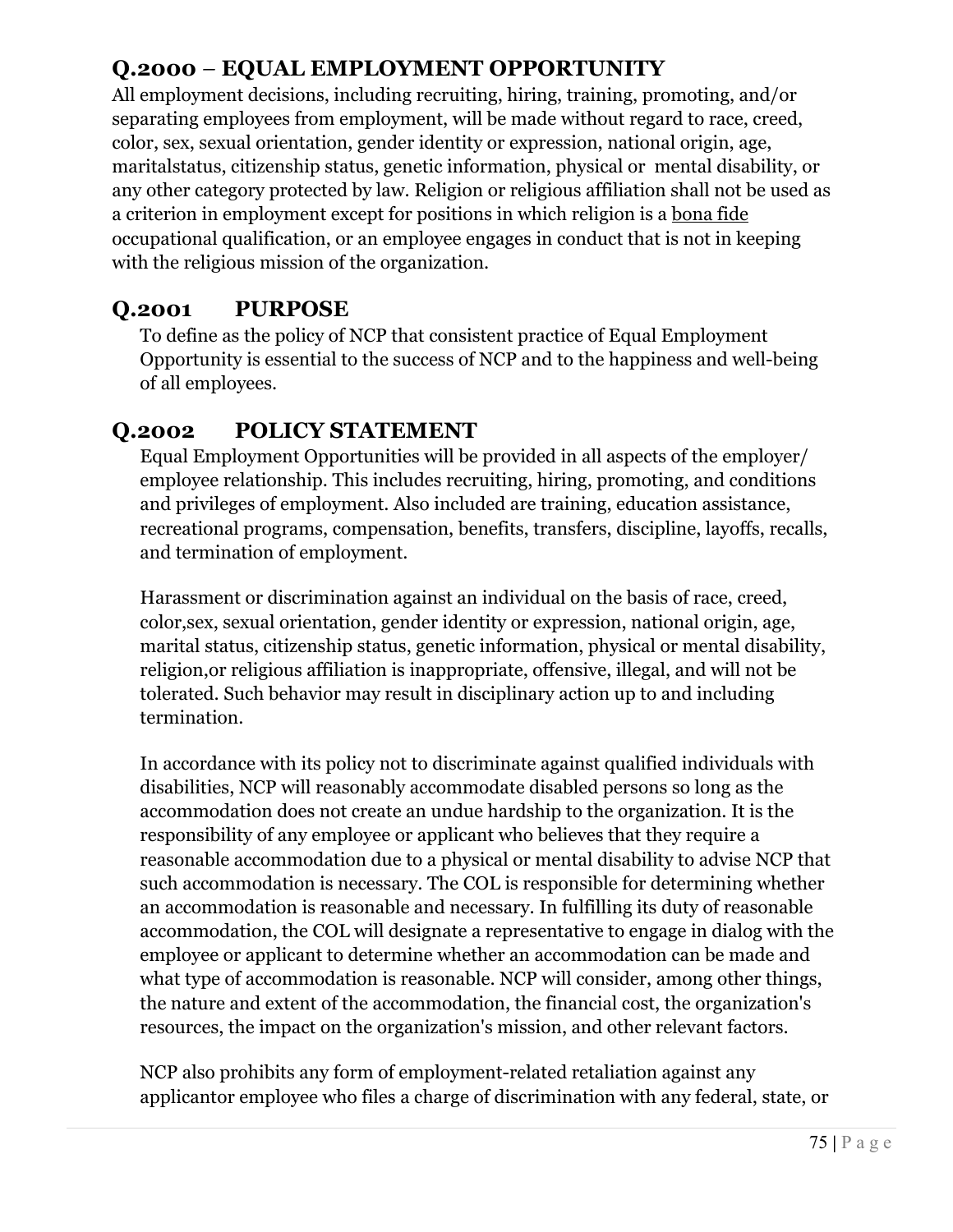local fair employment practices agency or who participates in such investigations or opposes unlawful employment practices. NCP will take appropriate disciplinary action, up to and including termination, against anyone found to have engaged in retaliation against such persons.

# **Q.2003 COVERAGE**

All NCP employees and applicants for employment are included.

## **Q.2004 MANAGEMENT RESPONSIBILITY**

The Equal Employment Opportunity Policy will be distributed to all applicants or employees of NCP through orientation, publications, and other communications. Copies of the policy statements on Equal Opportunity Employment will be posted in NCP offices. Orientation interviews with new employees will stress the significance of NCP's Equal Employment Opportunity Policy.

# **Q.2005 POLICY IMPLEMENTATION**

### A) Employment and Placement

All applicants for employment must be considered and hired without regard to race, creed, color, age, sex, sexual orientation, gender identity or expression, national origin, citizenship status, marital status, physical or mental disability, citizenship status, genetic information, religious affiliation or religion, or any other category protected by law. In limited circumstances, the law permits consideration of such characteristics if they constitute Bona Fide Occupational Qualifications (BFOQ). The BFOQ exception is narrowly construed and applicable only if there is a legitimate business purpose necessary to the safe and efficient operation of NCP and the fulfillment of its religious mission.

Employment applications or other such information, including position descriptions, will be easily located and accessible to all applicants.

All applicants for employment should be received with courtesy and shall be treated equally and without discrimination. All applicants shall be permitted to apply for employment when positions are available.

All screening processes including interviewing and reference checking shall be conducted in conformance with the expressed intent of NCP's Equal EmploymentOpportunity Policy and applicable state, local, and federal laws.

All applications, eligible or ineligible, shall be maintained on file for appropriate periods in accordance with legal requirements and NCP policy. Applications shallnot be marked or coded to reflect the race, color, creed, sex, sexual orientation, gender identity or expression, national origin, age, marital status, citizenship status, physical or mental disability, genetic information, religious affiliation or religion or any other category protected by law.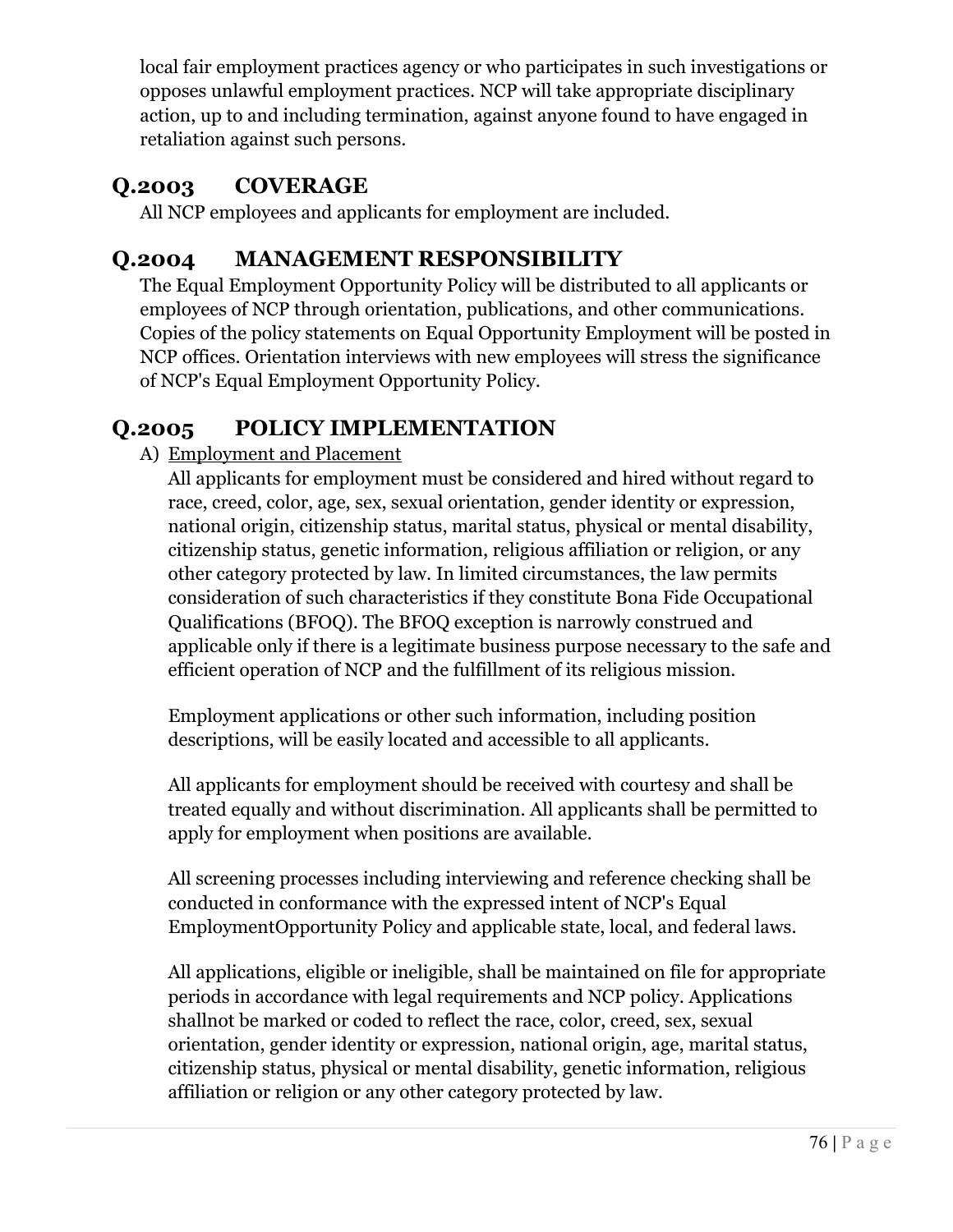#### B) Personnel Actions

All personnel actions shall be based on the employees' qualifications, ability to perform the assigned work, merit, length of service, and other legitimate businessreasons.

The COL is charged with the responsibility of guaranteeing that all individual personnel actions are implemented in accordance with NCP's policy regarding non-discrimination and applicable state, local, and federal laws.

#### C) Complaints

Any applicant or employee who believes that they have been the victim of discrimination, harassment, or retaliation in violation of this policy must immediately notify the Connectional Presbyter. If an employee or applicant feels uncomfortable reporting an incident of discrimination, harassment, or retaliationto the Connectional Presbyter, they may report the incident to the chair of the COL.

The Connectional Presbyter is responsible for investigating all such complaints. Ifa complaint is made to the chair of the COL, they and/or their designee will investigate the allegations. The investigation shall be conducted promptly and as confidentially as possible under the circumstances. NCP policy forbids any reprisal against any employee or applicant who reports, notifies, or participates in the investigation of any charge of discrimination, harassment, or retaliation.

If it is determined that an applicant or employee has been the victim of discrimination, harassment, or retaliation, NCP will immediately take appropriate remedial action, including, without limitation, discipline of the offender.

## **Q.3000** *–* **PREVENTION OF SEXUAL AND OTHER HARASSMENT**

It is the policy of the Presbytery to maintain a workplace free from any form of sexual misconduct or sexual harassment by any employee, member or friend of the Presbytery. This policy is based on those of the Presbytery as set forth in Appendix P of THE MANUAL, which in turn are grounded in the policies of the PC(USA).

Respect for the dignity and worth of each individual is a basic tenet of NCP. Unlawful harassment in the workplace is a form of intentional employment discrimination. Each individual has the right to work in an environment conducive to equal opportunity and free from discriminatory practices.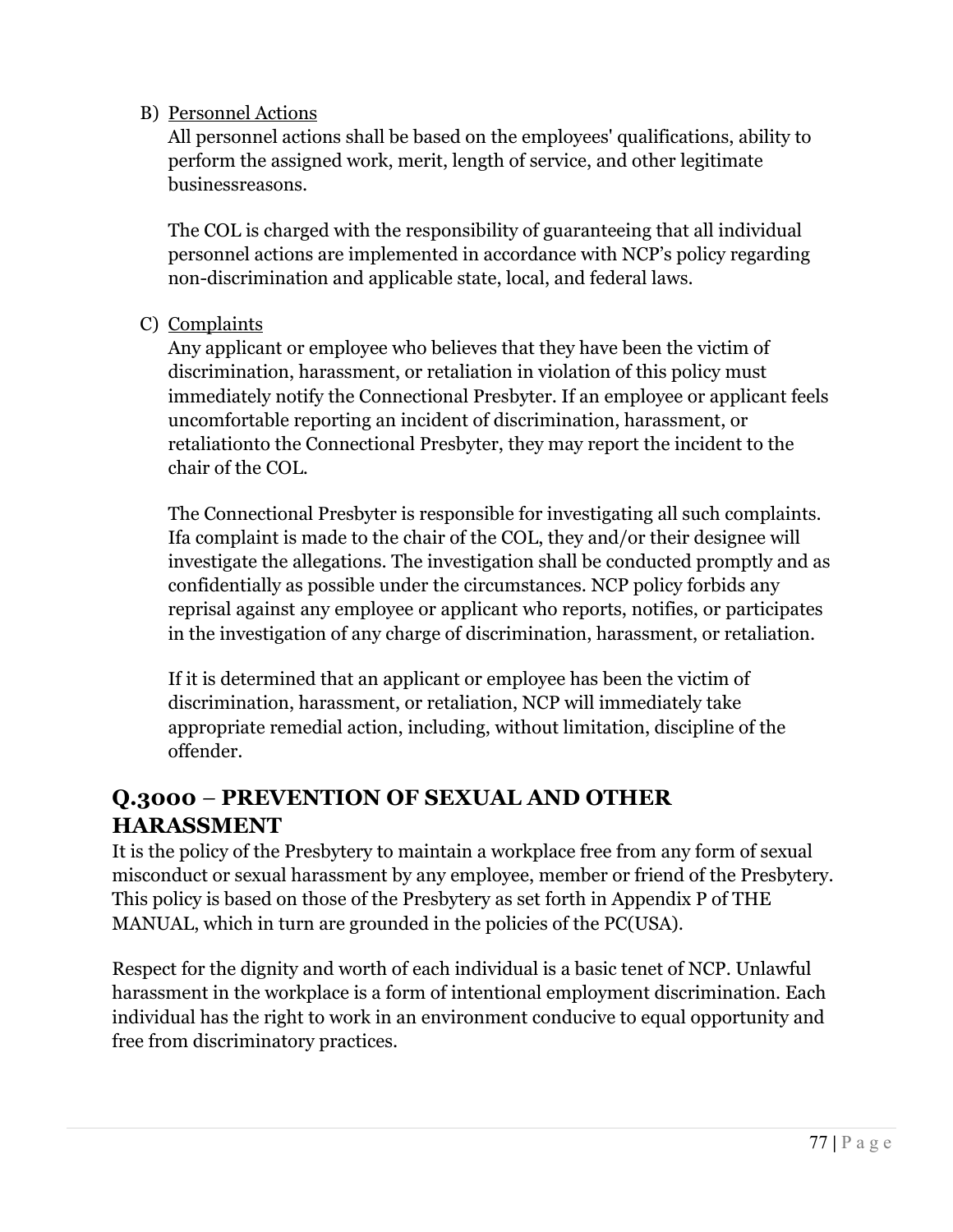# **Q.3001 SEXUALLY HARASSING CONDUCT DEFINED**

For purposes of this policy, and consistent with Appendix P of THE MANUAL, the terminology sexually harassing conduct refers to any unwelcome sexual attention, sexual advances, request for sexual favors and other verbal, visual or physical conduct of a sexual nature. Such conduct is a serious matter and may subject NCP to liability under state and federal employment discrimination laws. Such conduct is illegal if:

- Submission to such conduct is made either explicitly or implicitly a term or condition of an individual's employment; or
- Submission to or rejection of such conduct by an individual is used as the basis for employment decisions affecting such individual; or
- Such conduct has the purpose or effect of unreasonably interfering with an individual's work performance; or
- Such conduct has the purpose or effect of creating an intimidating, hostile or offensive working environment.

Examples of sexually harassing conduct include, but are not limited to:

- Threatening adverse employment actions if sexual favors are not granted.
- Promising preferential treatment in return for sexual favors.
- Unwelcome physical contact.
- Persistent unwelcome sexual advances, including requests for dates or other social contacts.
- Offensive remarks, including unwelcome comments about appearance, sexual activities, off-color jokes or inappropriate use of sexually explicit language.
- Display in the workplace of sexually suggestive objects or pictures.
- Circulation via email, or otherwise, of sexually suggestive or offensive pictures, jokes, stories, and similar materials.
- Unwelcome sexual advances by visitors to NCP premises.

An intimidating, hostile or offensive working environment may be created by conduct such as that described in the preceding paragraph. In addition, any hostile or abusive treatment motivated by the victim's sex constitutes harassing conduct that is prohibited by this policy.

## **Q.3002 OTHER FORMS OF PROHIBITED HARASSING CONDUCT**

Offensive or derogatory remarks, hostile or abusive actions, or jokes based on race, creed, color, sex, sexual orientation, gender identity or expression, age, religion or religious affiliation, national origin, citizenship status, marital status, physical or mental disability, genetic information or any other legally protected characteristic will not be tolerated.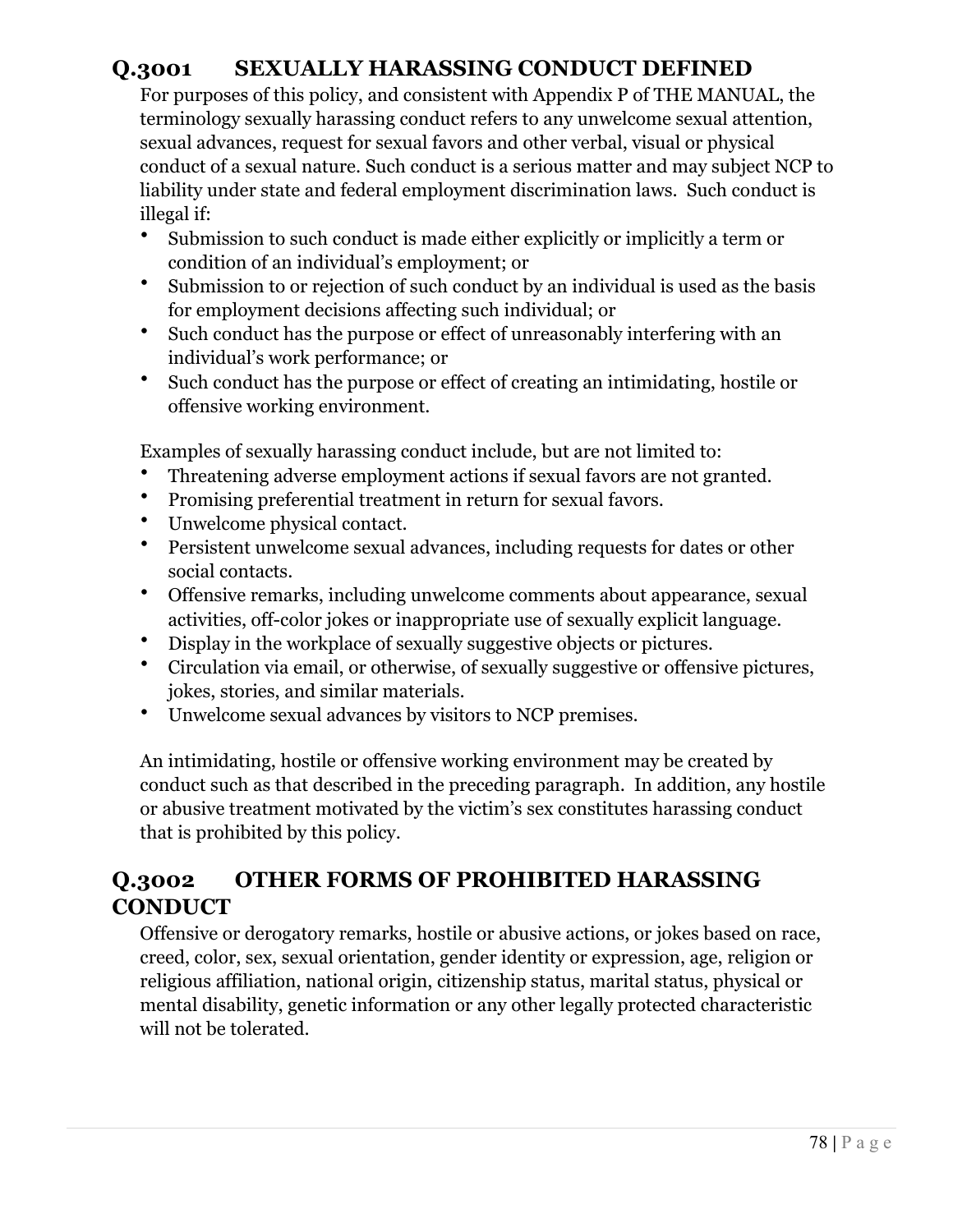# **Q.3003 VOLUNTARY RELATIONSHIPS**

Voluntary, welcomed romantic or sexual relationships between members of NCP management and their subordinates, may compromise (or create a perception of compromise) the ability of a supervisor to perform their job. Such relationships may also lead to exposure to legal liability. Any romantic or sexual relationship between any officer, manager, supervisor, or other agent of the organization with anyone they supervise, either directly or indirectly, is prohibited.

In addition, even welcomed, voluntary romantic or sexual relationships between workplace peers may cause disruption, impact an employee's ability to do their job, adversely affect morale, or negatively impact perceptions of NCP. Such relationships are discouraged. Employees who enter into such relationships are advised that they are held to the same level of performance as other employees, and disruption and other adverse impacts on the workplace will not be tolerated.

## **Q.3004 PERSONS COVERED**

This policy prohibits harassing conduct directed toward all employees and applicants for employment.

### **Q.3005 ENFORCEMENT OF THE POLICY**

Applicants or employees who believe that they have been a victim of harassment in violation of this policy shall file a complaint in accordance with the NCP Equal Employment Opportunity Policy.

### **Q.4000** *–* **PROCESS OF EMPLOYMENT**

### **Q.4001 POSITION DESCRIPTIONS**

Position descriptions that accurately reflect the job functions for each position are defined and written by the Connectional and Missional Presbyters in consultation with the COL. They must be approved by the COL and are to be reviewed annually and updated as needed.

### **Q.4002 POSITION ADVERTISEMENT**

If the position is advertised, the advertisement shall state that NCP is an Equal Employment Opportunity employer.

### **Q.4003 EQUAL EMPLOYMENT OPPORTUNITY**

The Equal Employment Opportunity policy of NCP shall be followed in consideration of applicants for interviews and employment.

### **Q.4004 INTERVIEW POLICY**

Care shall be taken during interviews to ensure that the privacy of the candidate is protected. Questions shall be job-related.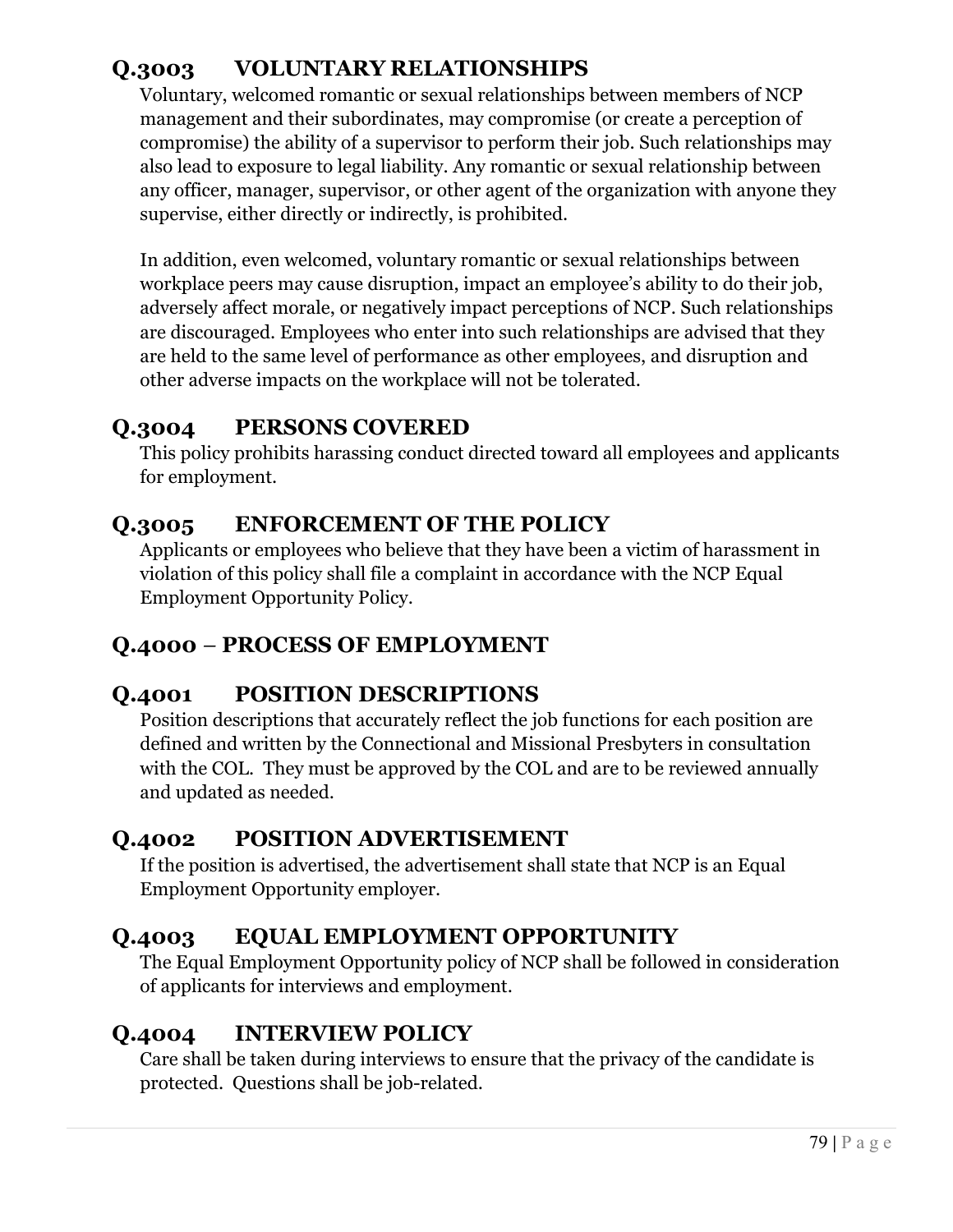### **Q.4005 EMPLOYMENT REFERENCES**

References and other material involving the employment process shall be kept for a maximum of two years from the date of employment after which they shall be destroyed.

### **Q.5000** *–* **EMPLOYMENT SPECIFICS**

### **Q.5001 EXEMPT AND NON-EXEMPT EMPLOYEES**

The Fair Labor Standards Act of June 25, 1938 (FLSA) established the minimum wage and maximum hours and defined the kinds of work subject to the overtime requirements of the Act. Exempt positions are those that do not require payment of overtime under the FLSA. Non-Exempt positions under FLSA refer to jobs for which the employer must pay overtime pay for work in excess of 40 hours per week. It is the policy of the PC(USA) to comply with FLSA and state wage and hour laws through accurate classification of employees as exempt or non-exempt from overtime and by payment of one and one-half times the regular hourly rate to nonexempt employees who work over 40 hours in a workweek. Employees are eligible for overtime unless they meet the requirements of one of the exemptions as outlined in the FLSA. These include: executive employees, administrative employees, professional employees, teachers or administrators in secondary schools, highly skilled computer operators, and outside salespersons. An employee's actual job duties, not job title, will be the determining factor in classifying employees as Exempt or Non-Exempt. Any employee who believes that their position is improperly classified should contact the COL. Overtime is based on working time under the FLSA. This means that only hours actually worked are included in meetingthe 40-hour requirement. Vacation time, holidays, and other non-working time, evenif compensated, do not count towards meeting the 40-hour requirement under the FLSA. Ordained Exempt Staff members shall be elected in accordance with THE MANUAL of the Presbytery. Election is ordinarily for a five-year term. Staff members of the Presbytery who hold ordained exempt positions (see Q.1000, SectionA) shall be elected for terms of service in accordance with the provisions of THE MANUAL. All holding ordained exempt positions shall be provided with a written document of call stating their terms of employment, as prepared on behalf of the Presbytery by the COL. All written calls shall contain wording to indicate that it is the intent of the employer, i.e., the Presbytery, to honor the terms of a call except in case of (1) a failure of the employee to perform satisfactorily, or (2) a change in employment structure or function, in which case adequate notice and assistance in relocation will be given.

### **Q.5002 PART-TIME AND FULL-TIME EMPLOYEES**

#### A) Part-time Employees

Part-time employees are defined as those regularly scheduled to perform (onaverage) less than 32 hours of work per week.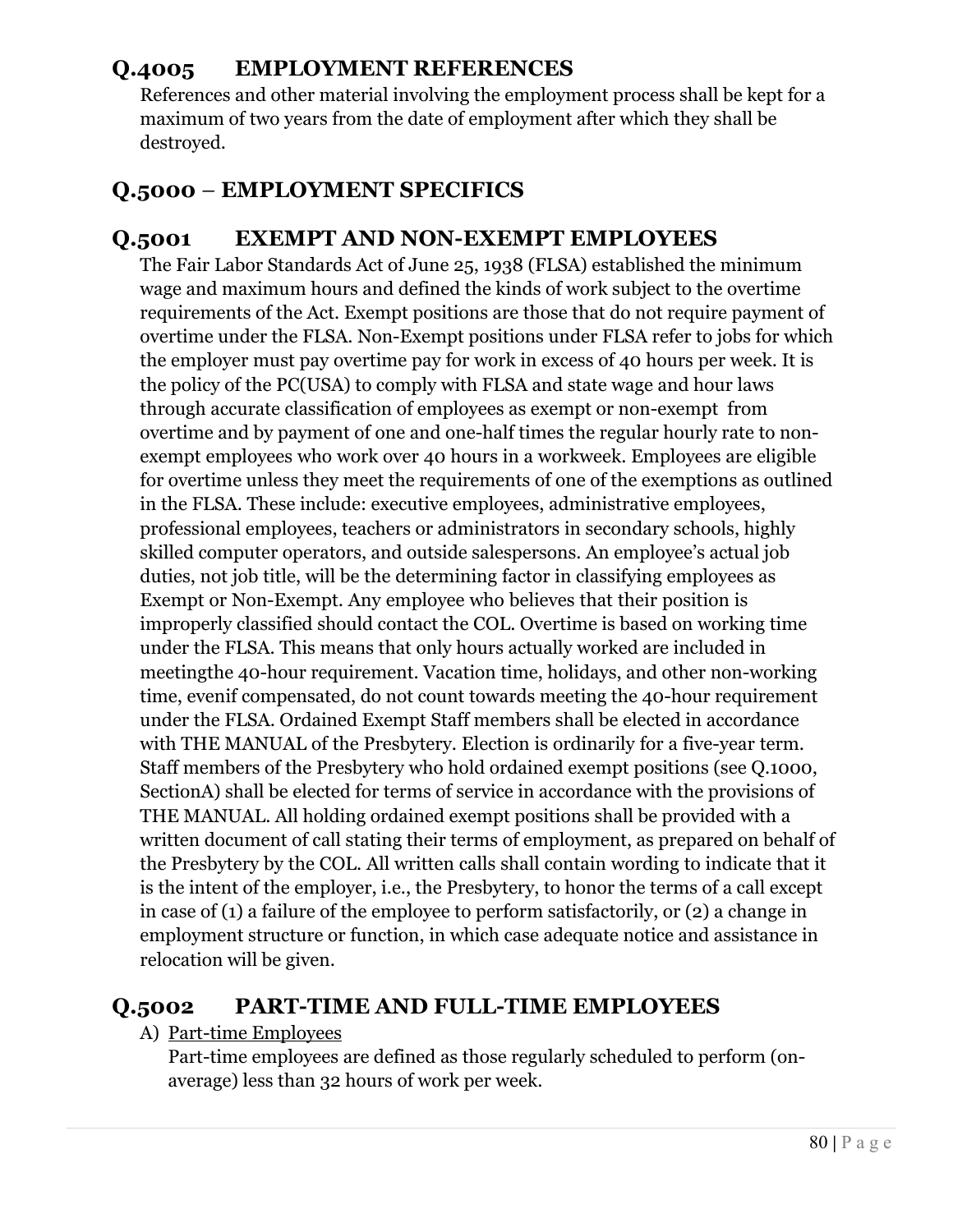### B) Full-time Employees

Full-time employees are defined as those regularly scheduled to perform (onaverage) 32 or more hours per week.

### **Q.5003 WORK WEEK FOR FULL-TIME EMPLOYEES**

The normal work week for full-time non-exempt personnel is 32 to 40 hours per week. All hours worked to 40 hours per week will be paid at the regular rate. For time over 40 hours per week, pay rate is at one and one-half times the regular hourly rate as set forth in the preceding section.

### **Q.5004 WORK WEEK FOR PART-TIME EMPLOYEES**

If the normal work week for a non-exempt position is less than 40 hours per week, all hours worked to 40 hours a week will be paid at the regular hourly rate. Hours worked in excess of 40 in a work week will be compensated at time and one half.

## **Q.5005 OVERTIME**

All overtime work must be approved in advance by the Connectional Presbyter. Written documentation for overtime is required (e.g., memo, e-mail, etc.) and must be included when reporting any overtime hours worked in a given week. Typically, such written authorization will be issued at the time of the pre-approval. In unusual circumstances when only oral approval can be given to approve overtime, the Connectional Presbyter must follow-up with written authorization for the overtime hours. Any extra pay for working weekends or nights is a matter of agreement between NCP and the employee. The FLSA does not require extra pay for weekend or night work or double-time pay. In addition, the FLSA does not require extra pay for weekend or night work or double-time pay. In addition, the FLSA does not require overtime pay for work on Saturdays, Sundays, holidays or regular days of rest, unless overtime hours are worked on such days.

### **Q.5006 EMPLOYMENT ORIENTATION PERIOD**

#### A) Duration

The first three months of employment are an orientation period during which NCP and the employee determine whether the employee is a good fit for their position. Pay in lieu of notice will not be given an employee terminated during the orientation period.

B) Benefits

During the orientation period of employment for full-time employees, the employee is entitled to enrollment in a health plan (see Q.6003), one paid sick day, paid holidays observed by NCP, coverage as provided by Workers' Compensation, and absence for jury duty. If absent for any other reason, pay will be deducted for the time missed.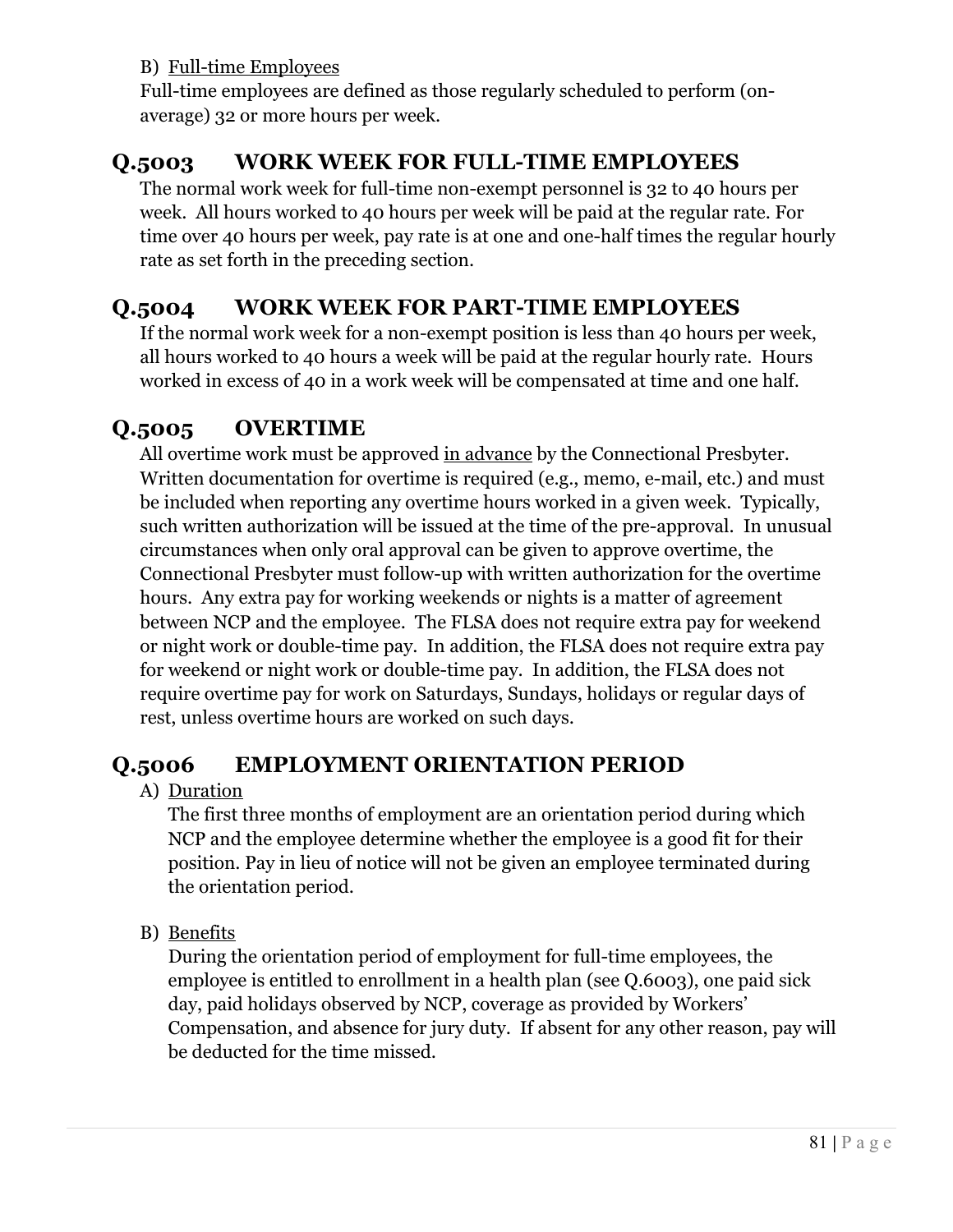### C) At-Will Relationship

Continuation of employment at the conclusion of the orientation period does not change the at-will employment relationship, nor constitute a contractual or other guarantee of continued employment.

## **Q.5007 TRAVEL BY ADMINISTRATIVE EMPLOYEES**

Administrative employees of the Presbytery may travel and use their personal vehicles for Presbytery business with the authorization of the Connectional Presbyter, budgetary considerations permitting. Reimbursement will be at the current IRS-approved rate for business travel.

## **Q.5008 GRIEVANCES**

#### A) Initial Referrals

Any problems arising from employment or conditions of employment are to be directed to the Connectional Presbyter. In those cases where the solution to a problem has not been worked out in discussion with the Connectional Presbyter, the employee may appeal to the COL in writing.

#### B) Further Appeal

If the above steps fail to provide an acceptable resolution of the grievance, the employee may file a written complaint with the Chairperson of the COL. The COLbecomes the mediator between the parties involved and will attempt to work out a solution acceptable to all parties. If such mediation is unsuccessful in resolving the dispute, COL shall render a decision which shall be final and binding.

### **Q.5009 CRIMINAL OFFENSES**

Any employee who is indicted or arrested for, charged with, or convicted of a criminal offense, other than a traffic violation, must immediately notify the Connectional Presbyter; the Connectional Presbyter shall notify the chair of COL in the same event. Failure to notify the Connectional Presbyter will result in disciplinary action, which may include dismissal.

NCP will investigate each such indictment, arrest, charge or conviction to determine whether it presents health, safety, or other concerns in the workplace, including an adverse impact on the reputation and mission of NCP and/or any local PC(USA) church. NCP will determine on a case-by-case basis whether any indictment, arrest, charge, or conviction necessitates personnel action.

NCP may take such action as is appropriate under the circumstances, including dismissal, suspension with or without pay, leave without pay, or any other step that it believes is necessary. NCP will make an independent assessment of whether personnel action should be taken. It may place an employee on leave without pay while criminal proceedings are pending, but NCP is not required to await the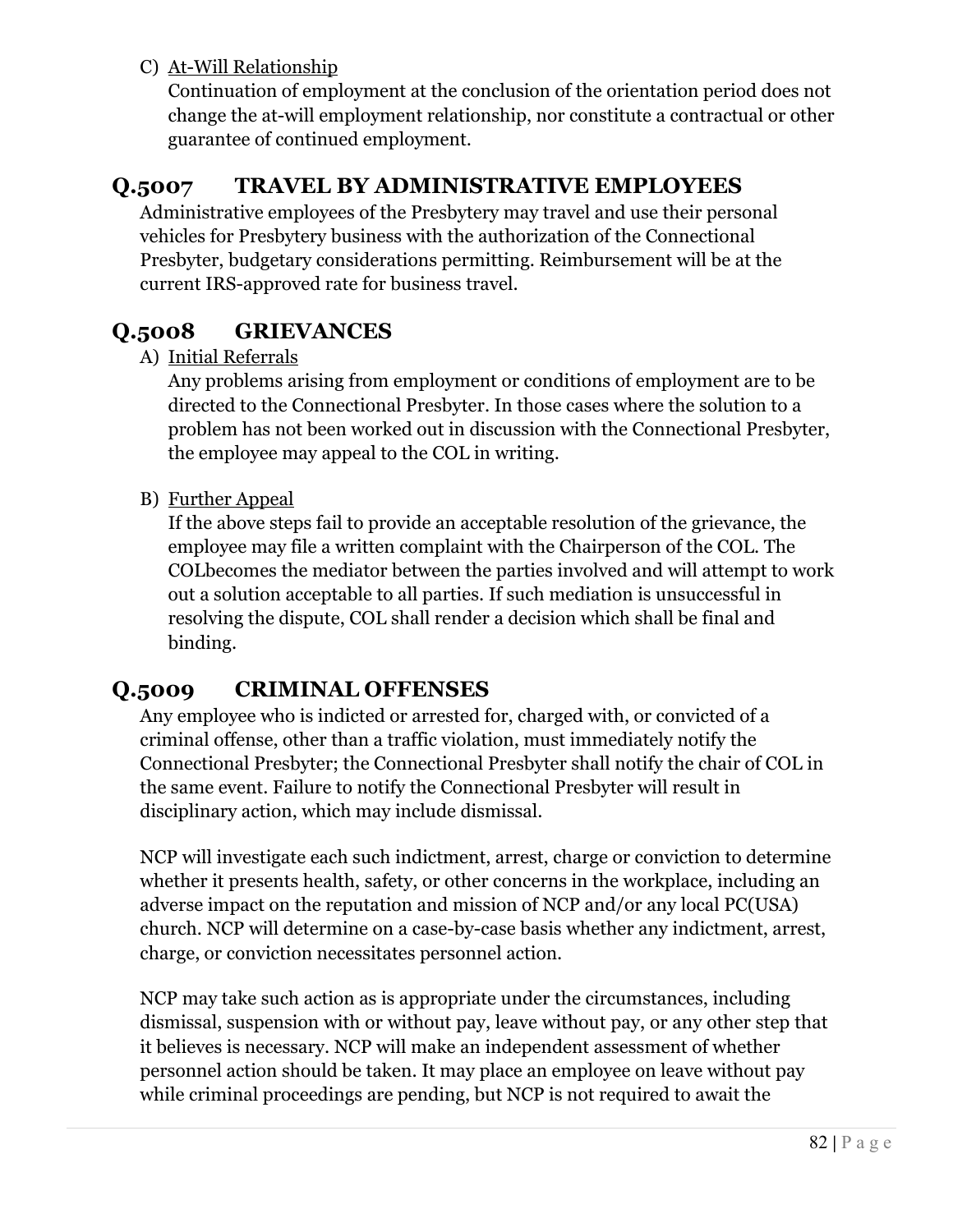conclusion of criminal proceedings nor is it bound by the outcome of the criminal justice system. NCP's decision with respect to personnel action will include, but is not limited to, consideration of the nature and severity of the offense, whether it involves violence, theft, immorality or dishonesty, the position and responsibilities ofthe employee, and all other relevant circumstances.

# **Q.5010 ETHICS AND CONFLICTS OF INTEREST**

Employees are expected to use good judgment, adhere to high ethical standards, and avoid situations that create an actual or perceived conflict between their personal interests and those of the organization. NCP requires that the transactions employees participate in are ethical and within the law, both in letter and in spirit.

NCP recognizes that the different organizations have different codes of ethics. Conduct that may be acceptable by others outside of NCP as "standard practice," is not necessarily acceptable at NCP. There is no way to develop a comprehensive, detailed set of rules to cover every situation. The tenets in this policy outline some basic guidelines for ethical behavior at NCP. Whenever employees are in doubt, they should consult with the Connectional Presbyter.

Conflicts of interests or unethical behavior may take many forms including but not limited to the acceptance of gifts from vendors or potential vendors. Gifts from vendors or potential vendors may only be accepted if they have a nominal retail valueand only on appropriate occasions (for example, a holiday gift). Employees are cautioned not to accept any form of remuneration or non-business related entertainment from vendors or potential vendors, nor may employees sell to third parties any information, products, or materials acquired from the organization.

Employees may engage in outside business activities, provided such activities do not adversely affect NCP or the employee's job performance and the employee does not work for a vendor. Employees are prohibited from engaging in financial participation, outside employment or any other business undertaking that is prejudicial to the best interests of NCP. Employees may not use proprietary and/or confidential information for personal gain or to the detriment of NCP, nor may they use assets or labor for personal use without permission from the Connectional Presbyter and the COL.

If an employee, or someone with whom the employee has a close personal relationship, has a financial, personal or employment relationship with a vendor or potential vendor of the organization, the employee must disclose this fact in writing to the COL. The committee will determine what course of action must be taken to resolve any conflict it believes may exist. In appropriate circumstances, NCP may be forced to ask the employee to take action to eliminate the conflict or tender their resignation. NCP has sole discretion to determine whether such a conflict of interest exists. Employees are encouraged to seek assistance from the Connectional Presbyter and the COL with any legal or ethical concerns.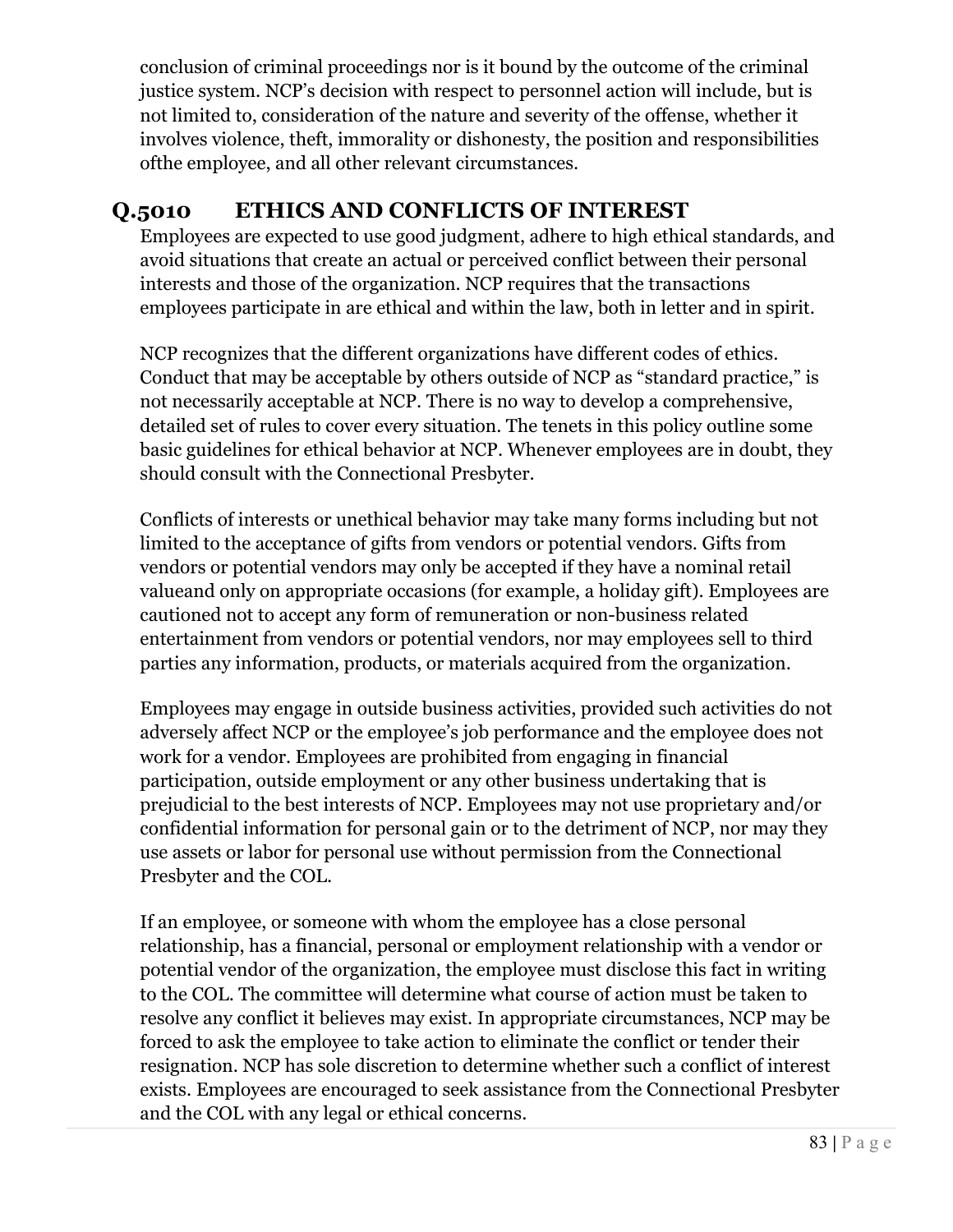# **Q.5011 SOLICITATION AND DISTRIBUTION OF LITERATURE**

#### A) By Non-Employees

In an effort to ensure a productive and harmonious work environment, persons not employed by NCP may not solicit or distribute literature in the workplace at any time for any reason without permission from the Connectional Presbyter or the COL.

#### B) By Employees

Employees may not solicit or distribute literature concerning non-work events, organizations, or activities during working time or in any working areas without permission from the Connectional Presbyter or the COL.

#### C) Posting of Literature

The posting of written solicitations on NCP bulletin boards is prohibited without permission from the Connectional Presbyter or the COL.

### **Q.5012 MILITARY/RESERVE LEAVE**

NCP will abide by all applicable provisions of the Uniformed Services Employment and Re-Employment Act.

### **Q.5013 OTHER POLICIES**

A) Outside Employment

NCP has no objection to an employee holding another job as long as there is no conflict of interest and they can effectively meet the performance standards for their position with NCP. Each employee must think seriously about the effects that such extra work may have on the limits of their endurance, overall personal health, and effectiveness with NCP. NCP holds all employees to the same standards of performance and scheduling demands and cannot make exceptions for employees who hold outside jobs.

B) Employment References

Requests for references from persons outside NCP concerning current, retired, orterminated employees must be submitted in writing to the Connectional Presbyter. References are limited to dates of employment, title or job position, and verification of salary range for the position, if requested by a prospective employer. Only the Connectional Presbyter and the COL are authorized to release such information.

#### C) Mortgage and Loan Information

NCP will honor requests from bank and mortgage institutions for employees who are applying for mortgages/loans, provided that the employee has provided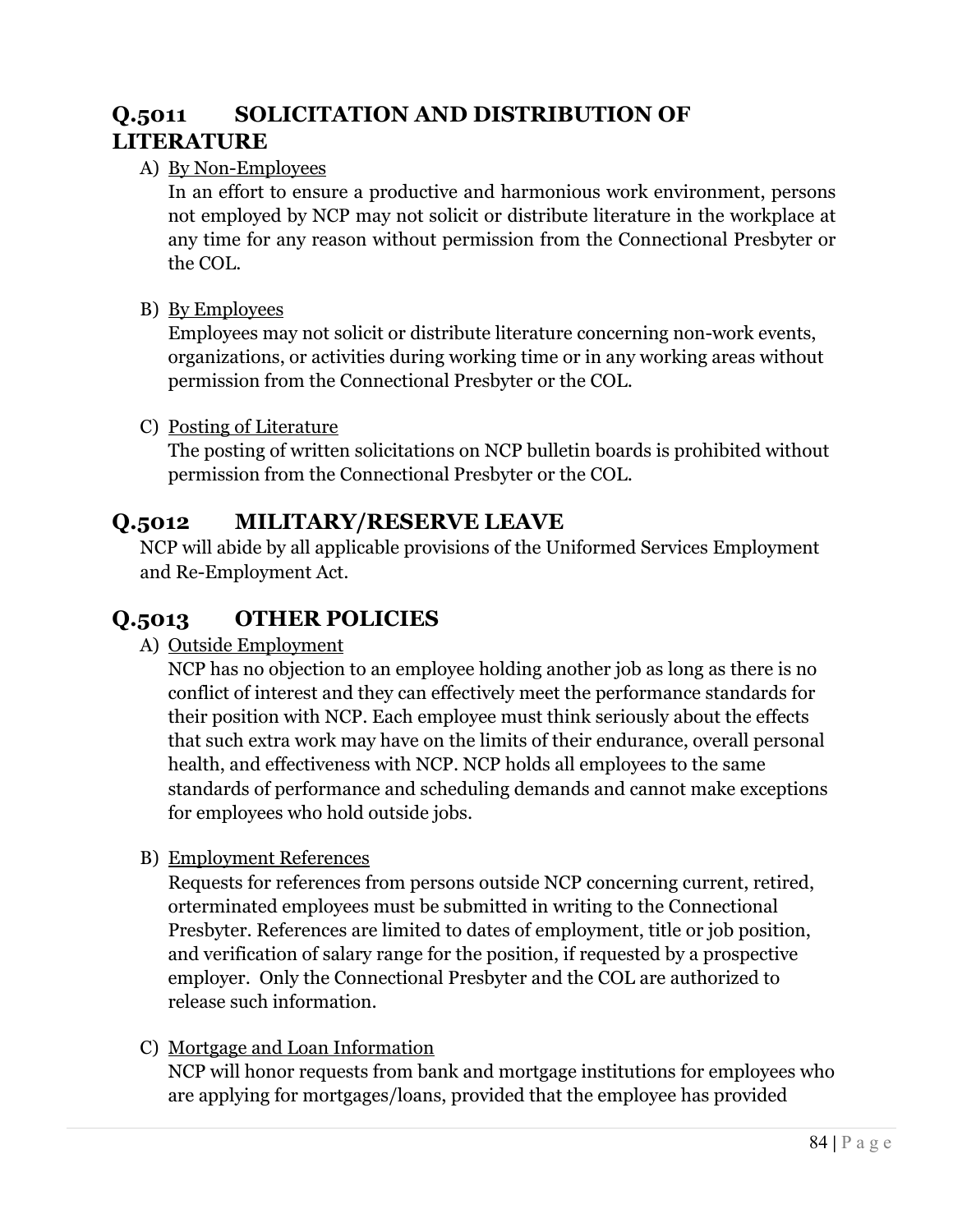written authorization for release of such information. Such requests must be in writing and directed to the Connectional Presbyter.

D) Release of Employee Information

NCP complies with State and Federal regulations in releasing employee information and strives to ensure that the confidentiality of the employees' records is reasonably maintained.

E) Changes in Employee Status

Employees will report to the Connectional Presbyter, in writing, if there are any changes to the employee's name, address, phone number, or other changes that may have an impact on the employee's benefits.

## **Q.5014 EMPLOYEE PERSONNEL FILES**

Employees may review their personnel files by appointment with the Connectional Presbyter. Employee records will not be released to any other person without written permission from the employee.

Employee personnel files may include the following:

- Resume and documentation of reference checks
- Position description
- Dates and amounts of salary adjustments
- Annual performance evaluations
- Attendance records
- Records of discipline (including discipline for violation of EEO policies) or resolution of personnel matters
- Other relevant materials

Any medical records, workers' compensation claims, charges or allegations that the employee has been a victim of discrimination, harassment, or retaliation will be separately maintained and shall not be a part of the employee's personnel file.

## **Q.6000 – BENEFITS**

# **Q.6001 SOCIAL SECURITY**

All employees except for those in ordained exempt positions are covered by the Federal Old Age and Survivors Benefits Act (Social Security). For Social Security purposes, ordained Ministers of Word and Sacrament of the PC(USA) are consideredself-employed with respect to their ministerial services.

# **Q.6002 RETIREMENT SAVINGS PLAN**

The retirement savings plan is a 403(b) defined contribution plan administered by the Board of Pensions of the PC(USA). The plan is available to all employees of the Presbytery. Contributions to the plan come from the employee's voluntary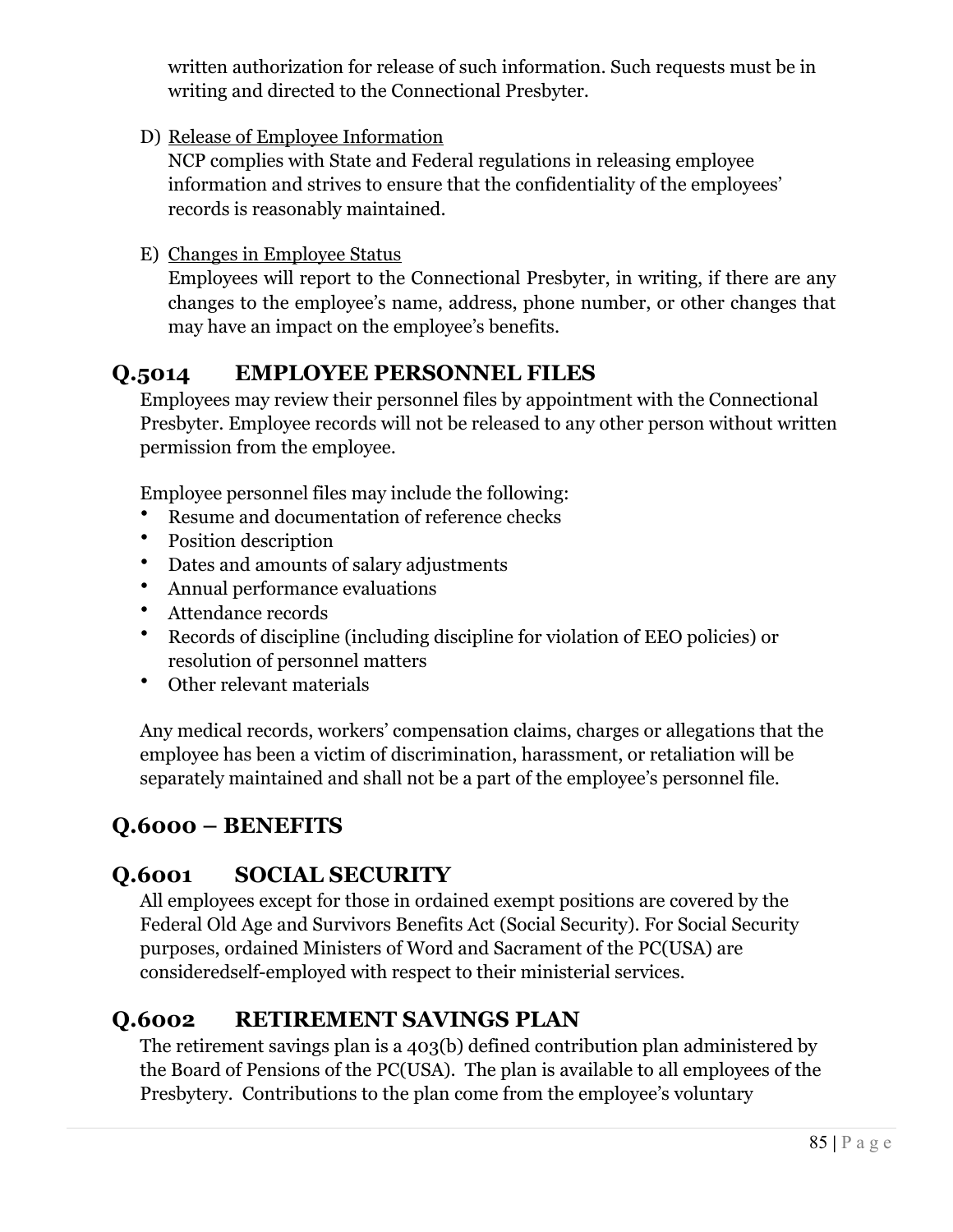contributions. Generally, these contributions are not subject to Federal or State income tax, nor are the investment earnings taxed on an annual basis. Both the investments and the earnings are taxed on withdrawal. Contributions must follow IRS regulations. Since this is a retirement plan, according to law, funds usually may not be withdrawn until age 59½, although some special circumstances permit earlier withdrawal. If an employee leaves the employ of NCP, investments may be left in place or may be transferred to another qualifying plan.

# **Q.6003 HEALTH INSURANCE**

Medical insurance for called and elected ordained personnel will be provided in accordance with the guidelines of the Board of Pensions of the PC(USA).Other employees scheduled to work on-average 20 or more hours a week are eligible for individual health insurance. The specific plan will be selected by the Connectional Presbyter and the COL. The Presbytery will pay 100% of the cost for individual coverage. Family members may be added at the employee's expense. It is possible that future financial conditions may require changes in coverage and employee participation in premium costs. If an employee chooses not to enroll in the health insurance plan, any potential adjustments to the salary or overall compensation of the employee are at the discretion of the Connectional Presbyter after consultation with the COL.

## **Q.6004 VACATION**

A) Connectional and Missional Presbyters

Vacation time for the Connectional and Missional Presbyters will be at least four weeks with an additional week granted for twenty or more years of experience. Vacations will be scheduled in accordance with their terms of call and in consideration of the needs of the Presbytery.

#### B) Other Employees

Employees working 20 hours per week or more will be granted vacation time with pay based on the years of service which will be completed during the current calendar year, as follows:

| • One-half to less than one year of service: | 1 week  |
|----------------------------------------------|---------|
| • 1 Year to 2 years of service:              | 2 weeks |
| • 3 Years to 9 years of service:             | 3 weeks |

• 10 Years service or more: 4 weeks

In the first year of service, an employee starting work prior to June 30 will be eligible for one week of vacation benefit after six months of service, beginning the first of the month in which that anniversary falls. All employees starting work after June 30 shall become eligible for vacation benefits in the following calendar year, in accordance with the above schedule. All employees shall negotiate their vacation times with the Connectional Presbyter. Up to one week of unused vacation may be carried forward into the following year.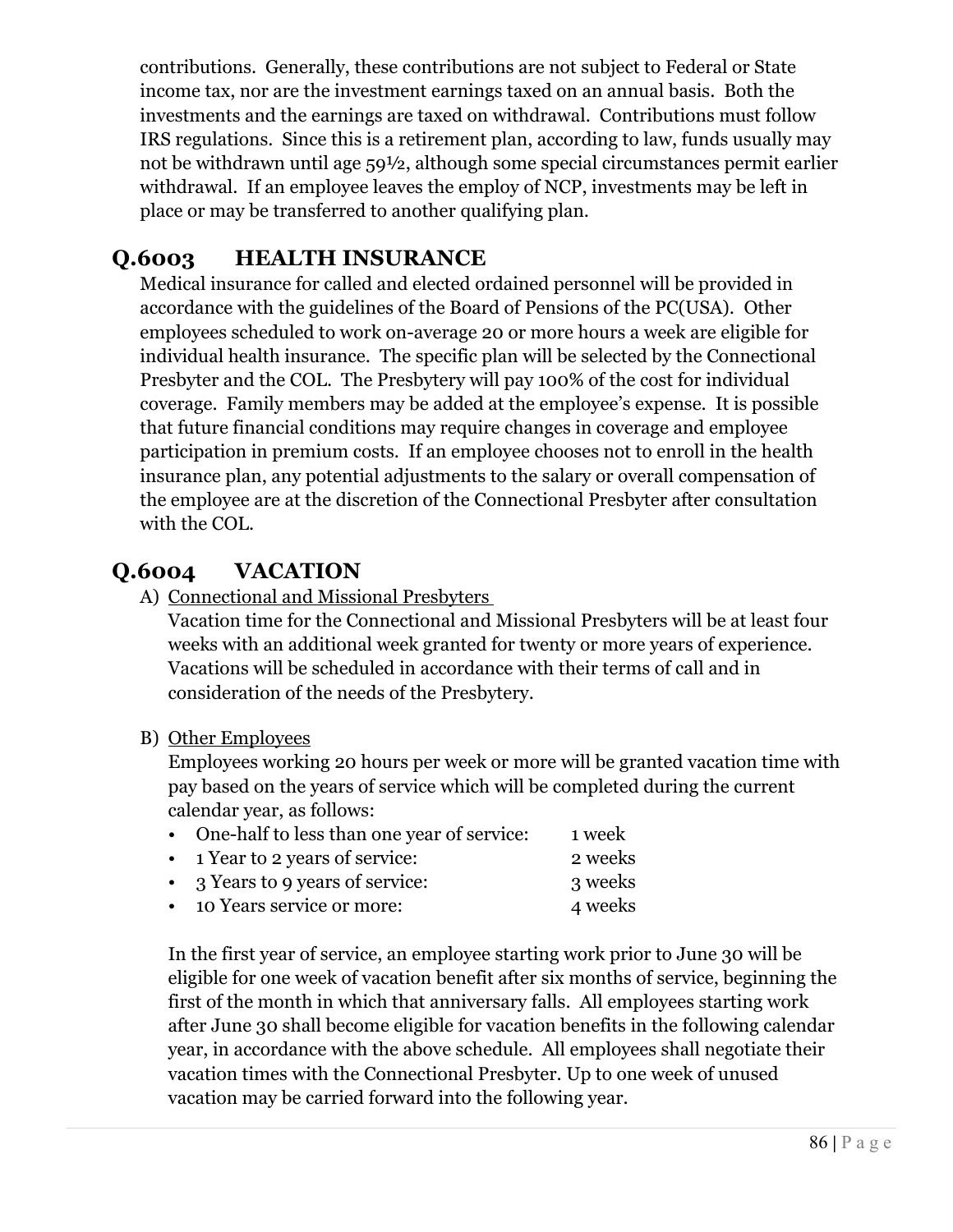Employees working under 20 hours per week will have vacation as negotiated at time of employment and approved by COL.

# **Q.6005 HOLIDAYS**

All full-time employees are entitled to the following 14 paid holidays: New Year's Day, Martin Luther King Day, Presidents' Day, Good Friday, Monday after Easter, Memorial Day, Independence Day, Labor Day, Columbus Day, Thanksgiving Day, Thanksgiving Friday, Christmas Eve, Christmas Day and New Year's Eve Day. When a designated holiday falls on a Saturday, the Friday immediately preceding shall be observed (with the exception that when Christmas falls on Saturday, the observed date shall be the following Monday)**.** When a designated holiday falls on a Sunday, the Monday immediately following shall be observed. Part-time employees working 20 hours a week or more are entitled to holidays with pay if such holidays fall on scheduled work days.

If any employee of NCP works on a holiday, they may to choose to take another day in observance of the holiday. Likewise, if a holiday falls on a day normally taken as a Sabbath day by the Connectional or Missional Presbyters, they may choose to take another day in observance of the holiday.

## **Q.6006 WORKERS' COMPENSATION INSURANCE**

All employees shall be covered by the Workers' Compensation Law of Delaware.

# **Q.6007 SICK LEAVE**

On January 1, full-time employees shall become eligible for 10 days of sick leave for the forthcoming year. Accumulated sick leave not used that year may be carried into the next year, up to a cumulative total of 30 days. At the termination of employment (either voluntary or involuntary), an employee shall have no claim for pay in lieu of unused sick leave. Sick leave entitlement during the first year of employment will be prorated according to length of employment. To be eligible for sick leave, the absence must not be due to injury a) intentionally self-inflicted, b) attributed to illegal drugs, c) incurred while committing a felony, d) resulting from employment of any kind other than employment by the church, or e) to illness attributed to use of illegal drugs. Medical certification of illness or injury may be required for qualification and/ or return to work.

# **Q.6008 DISABILITY**

Full-time employees who are, according to certification by a licensed physician, temporarily disabled and who are not covered by a required state disability plan, shall receive full salary and benefits for a period of such disability not to exceed 90 days, at which time if disability continues, application may be made for disability benefits from the Board of Pensions for members of the PC(USA) Pension Plan. This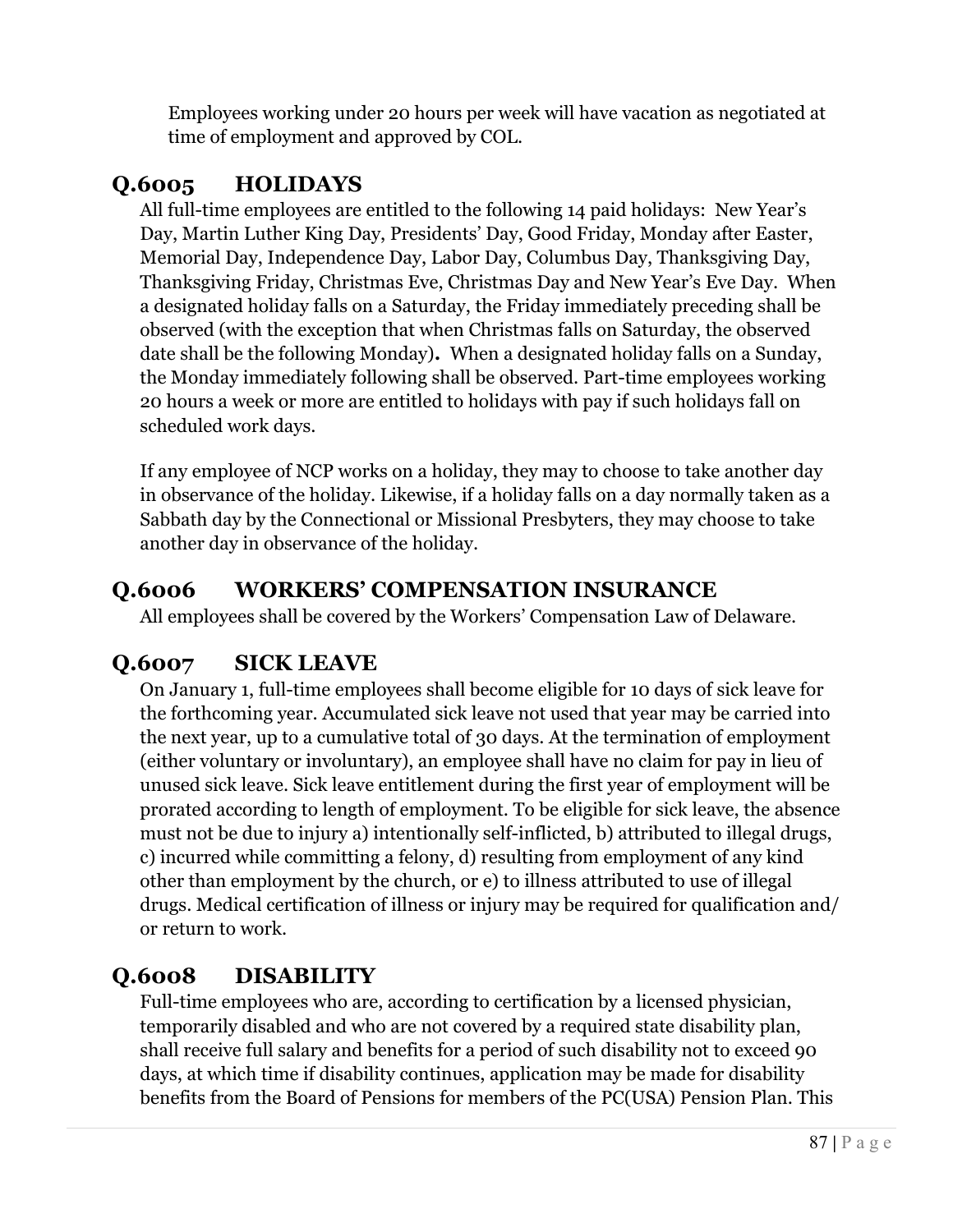policy shall apply to all medically certified disabilities, including pregnancy-related disability. If a part-time staff member is unable to perform their duties because of disabling injury or illness, including disabling pregnancy that renders the employee unable to perform the duties of the position, the employee may be granted disability leave of up to three months. Disability leave is unpaid except that the employee may take unused vacation or sick days during the leave. The COL, in consultation with theConnectional Presbyter, will determine whether it is necessary to replace an employee during or at the conclusion of disability leave. Limitations for Disability are the same as for Sick Leave (Q.6008). A physician's certificate indicating the employee is unable to work for medical reasons will be required.

# **Q.6009 PARENTAL LEAVE**

Full-time employees with one year's service are eligible for leave immediately preceding and following the birth, adoption or guardianship of a child. Application for, and extent of, leave must be submitted through the Connectional Presbyter to the COL.

# **Q.6010 FAMILY LEAVE**

Requests for family leave will be handled on a case-by-case basis. Requests will be made to the Connectional Presbyter who will make a recommendation to the COL for final disposition.

## **Q.6011 OTHER LEAVES OF ABSENCE WITH PAY**

Leaves of absence with pay for full-time employees are as follows:

- For regular training period in the U.S. Armed Forces: Up to two weeks annually.
- Jury duty: Up to two weeks annually.
- Marriage of an employee who has 1 year or more of service: Up to three days.
- Death in family. In case of death in the immediate family (spouse, parent, parent-in-law, child, brother, sister, grandparent, son-in-law, daughter-in-law), the employee will be paid normal salary for up to four days of absence. The exact length of absence shall be established by the Connectional Presbyter according to the needs of the situation.
- Personal and family emergencies that cannot be cared for outside working hours: up to three days with advanced approval of the Connectional Presbyter.

## **Q.6012 OTHER LEAVES OF ABSENCE WITHOUT PAY**

Such leaves may be granted at the discretion of the Connectional Presbyter, and the COL.

# **Q.6013 EMERGENCY LEAVES OF ABSENCE WITH PAY**

Such leaves may be granted by the Connectional Presbyter, and the COL in the event of family crisis, critical illness, or critical injury to an employee or to a member of an employee's immediate family.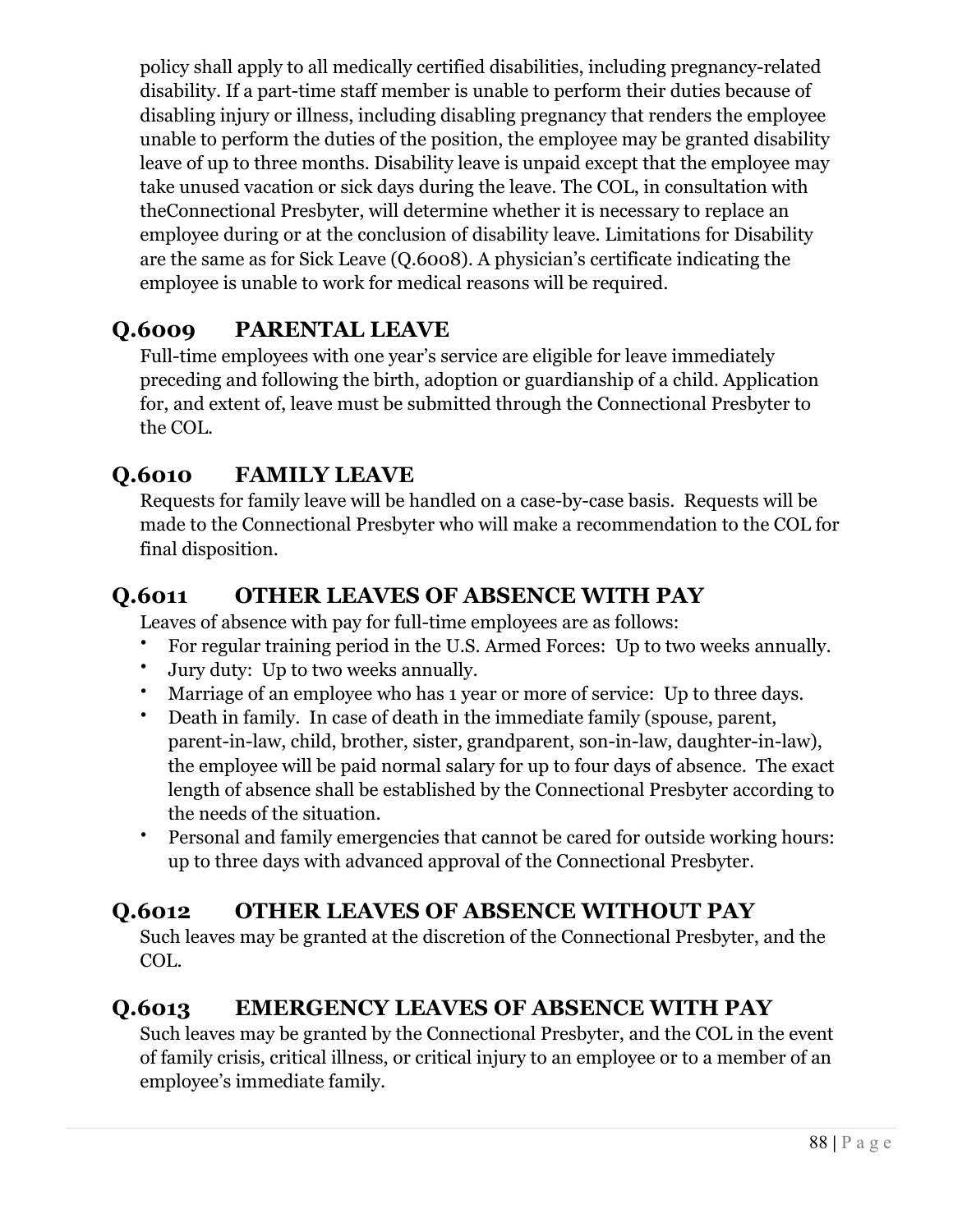# **Q.6014 ALLOWANCES**

### A) Housing Allowance (Clergy)

For staff members of NCP who have ordained status, a portion of their compensation may be designated as housing allowance. The amount of the housing allowance will be established each year on the basis of an estimate provided by each ordained staff member, and will be explicitly so designated in their terms of call. The housing allowance is ordinarily nontaxable for income tax reporting purposes to the extent that the ordained staff member's expenses incurred in renting or owning and maintaining a primary residence equals or exceeds the allowance. It is the responsibility of an ordained staff member claiming a housing allowance to ensure that this is the case.

- B) Study and Sabbatical Leaves (Connectional and Missional Presbyters) A minimum of two weeks' annual study/continuing education leave with pay will be granted for the Connectional and Missional Presbyters. Annual study leave may be accumulated from year to year for up to three (3) years, with the total accumulation of leave being no more than six (6) weeks. Unused funds may be escrowed for up to three years by request of employee. In addition, the Connectional and Missional Presbyters will be eligible for a two-month paid Sabbatical Leave every five years, in consultation with each other and the COL.
- C) Travel

Reimbursement for use of personal vehicles will be at the current IRS-approved business rate.

## **Q.7000 — GENERAL POLICIES**

It is the policy of NCP that employment relationships are at-will. Either NCP or the employee may terminate the employment relationship at any time with or without cause, except as otherwise required by law**.**

Terminations may occur for many reasons including voluntary resignation, involuntary separation, dismissal, reduction in force, job abandonment, andretirement.

All decisions regarding termination of employment will be made without discrimination on the basis of race, color, national origin, gender, age, marital status,sex, sexual orientation, gender identity or expression, genetic information, physical or mental disability, citizenship status, marital status, or any other category protected by law. Religion or religious affiliation shall not be used as a basis for termination from employment except for positions in which religion is a bona fide occupational qualification or an employee engages in conduct that is not in keeping with the religious mission of the organization.

# **Q.7001 VOLUNTARY SEPARATION**

Voluntary separation is the result of the employee's decision to voluntarily resign or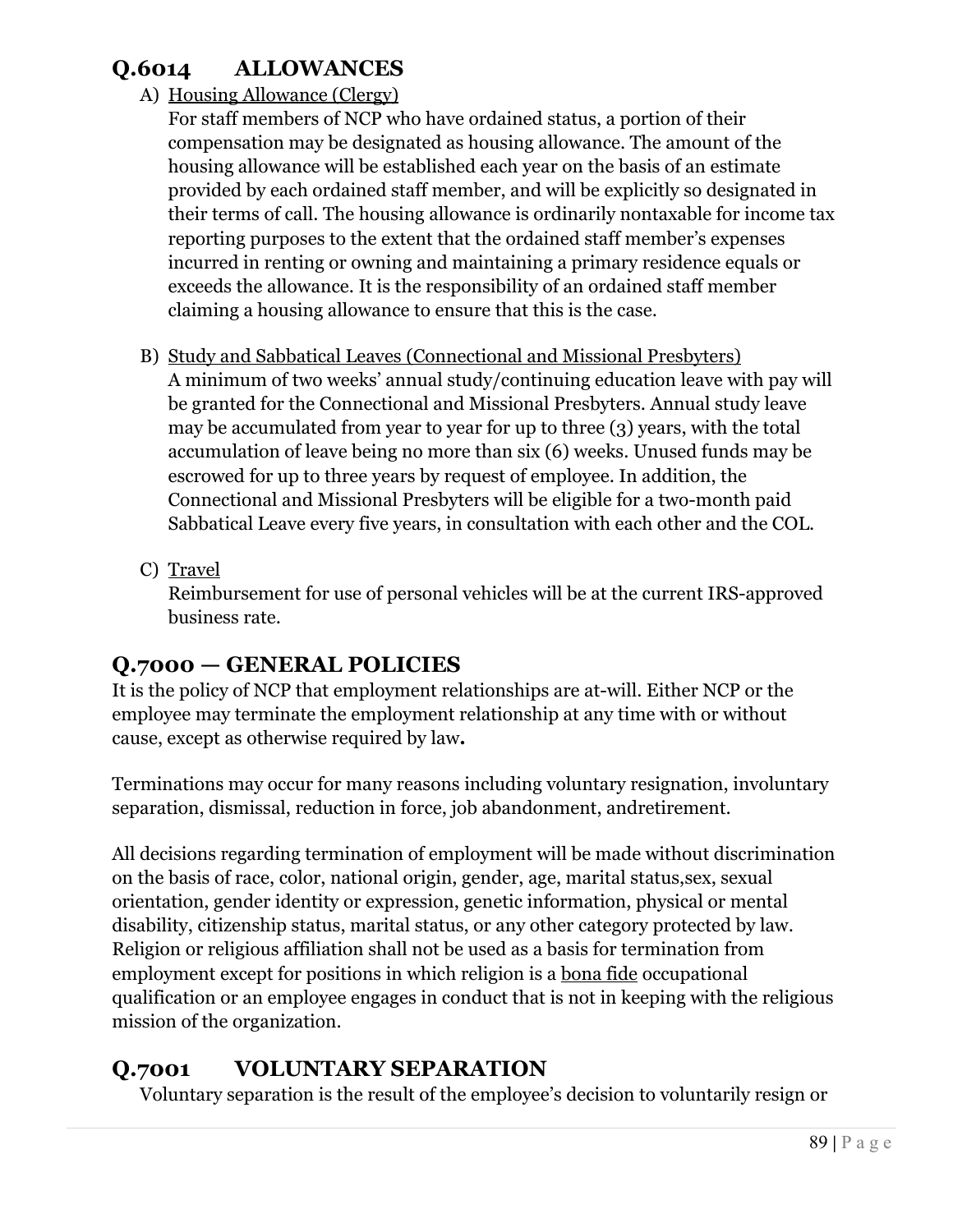retire from their position. Employees should give at least two weeks' notice. When anemployee resigns or retires, vacation will be prorated for months worked during the calendar year. If the employee has not taken the prorated vacation days, pay in lieu of vacation will be added to the employee's final paycheck, provided two weeks' notice has been given. Any unused continuing education time is forfeited.

# **Q.7002 INVOLUNTARY SEPARATION**

Involuntary separation may occur because of reorganization, retrenchment of programs, or other circumstances beyond the control of, or through no fault of, the employee. All such employees will be given a minimum of two weeks written notice, or at NCP's discretion, payment in lieu of notice, and will be paid for time worked plus prorated unused vacation time. NCP reserves the right in its sole discretion to determine the applicability of this section to the employee's termination.

# **Q.7003 DISMISSAL**

Employment at NCP is at-will. This means that an employee may be terminated with or without cause for any reason that NCP, at its sole discretion, believes to warrant separation from employment, including, but not limited to: unsatisfactory job performance; refusal to do assigned work; unexcused absences; tardiness; incompetence; insubordination; neglect or misuse of employer's property or funds; sexual harassment or misconduct; failure or refusal to observe employer's policies or a violation of this handbook; use of alcohol or illegal drugs on the job; reporting to work under the influence of drugs or alcohol; conduct that may damage the reputation of NCP or which is not in keeping with NCP's mission, vision, goals, religious doctrine, or moral philosophy; and illegal, dishonest, unethical, or disreputable conduct.

The forgoing is not an exclusive list of the reasons for dismissal from employment and is included for illustration only. Employees who are dismissed will receive the cash equivalent of their unused, earned vacation and no other payment.

# **Q.7004 EXIT INTERVIEW**

For all terminations, an exit interview should be held with the employee by the Connectional Presbyter and COL representation if requested.

# **Q.7005 SEARCH TEAM**

In the event of a vacancy in the positions of Connectional Presbyter or Missional Presbyter, COL shall consult with the Committee on Representation and Nominations (CORN) to nominate a search team of no fewer than five people to be elected by NCP, with one member included from COL. COL will also be responsible for developing a position description which shall be approved by NCP.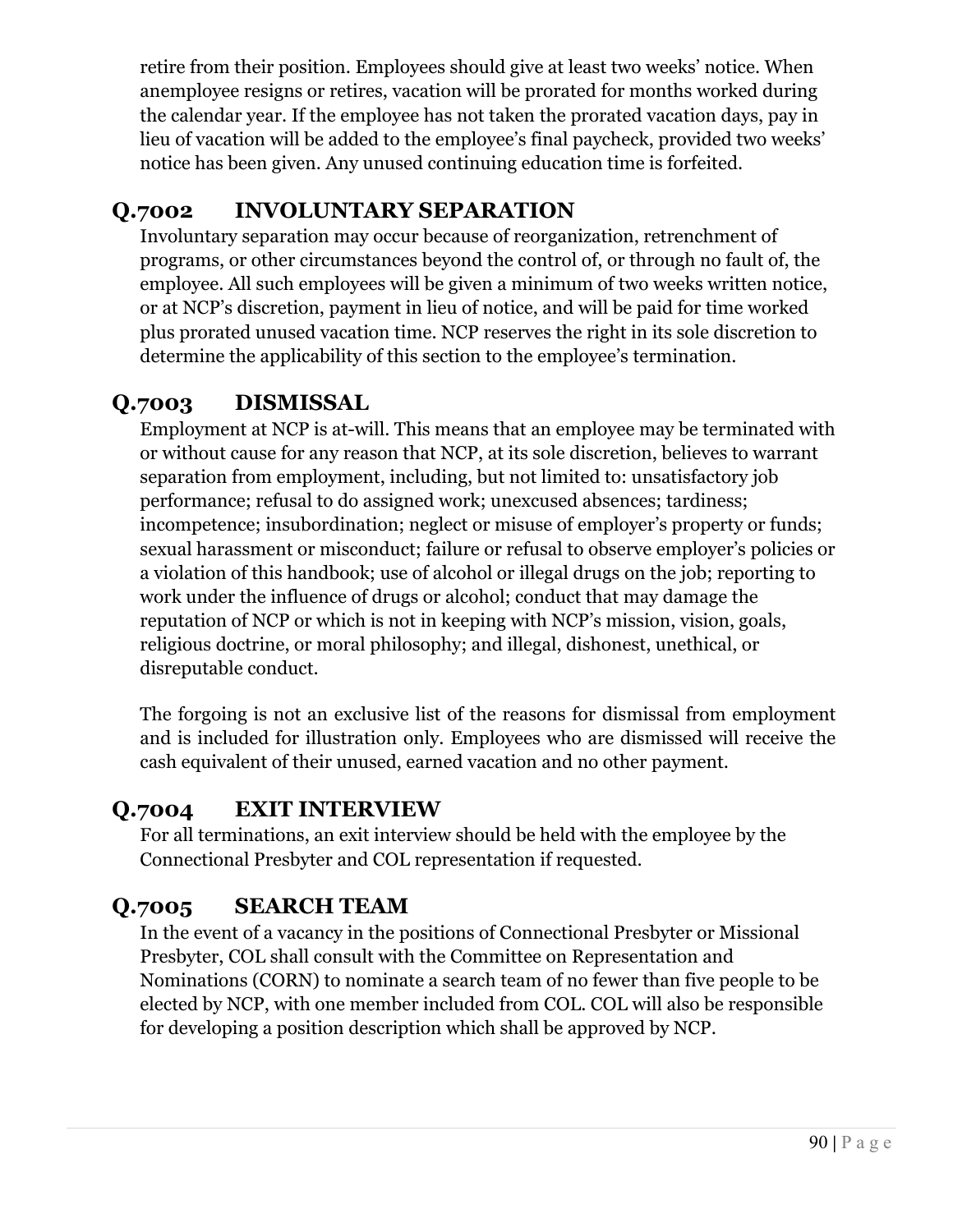# **Q.8000 – REVIEWS**

# **Q.8001 EMPLOYEES**

The Committee on Leadership, in conjunction with the Connectional Presbyter, shallconduct an annual discussion of performance with the Accounting Administrator/ Treasurer and the Administrator/Assistant Stated Clerk. This review shall include a discussion of accomplishments in relation to:

- elements of the position description;
- identification of any areas within the position description that suggest changes in the description and future program due to changes in the needs or priorities of the organization;
- discussion of the goals and objectives for the ensuing period;
- review of training, professional development, and continuing education opportunities; and
- stewardship of Presbytery resources.

### **Q.8002 CONNECTIONAL AND MISSIONAL PRESBYTERS**

Performance reviews will be scheduled on an annual basis by the Committee on Leadership for those holding the positions of Connectional Presbyter and Missional Presbyter. The annual reviews for the Connectional Presbyter and the Missional Presbyter will be conducted by the COL, with input invited from other committees, commissions, and individuals with whom the Presbyters have worked closely.

More extensive evaluations of those holding the positions of Connectional Presbyter and Missional Presbyter will be conducted by the COL near the close of their terms of office in preparation for recommendations to the Presbytery regarding renewal or change in position/staff structure.

### **Q.8003 ANNUAL COMPENSATION REVIEW**

The Committee on Leadership, with input from the Connectional Presbyter, will annually review the adequacy of compensation for each employee of NCP considering cost of living, the employee's performance, its available resources, and other factors in determining employee wages and salary. Salary scales shall meet the provisions of laws covering minimum wages and overtime compensation.

## **Q.9000 – POLICY ON USE OF COMPUTERS AND E-MAIL**

### **Q.9001 ACCEPTABLE USES OF NCP ELECTRONIC SERVICES**

Every employee has a responsibility to maintain and enhance NCP's public image and to use NCP's electronic equipment and access to the Internet in a productive manner. NCP cannot control the availability of Internet information or restrict access to it. All employees must therefore understand that they are responsible for the material they access and download.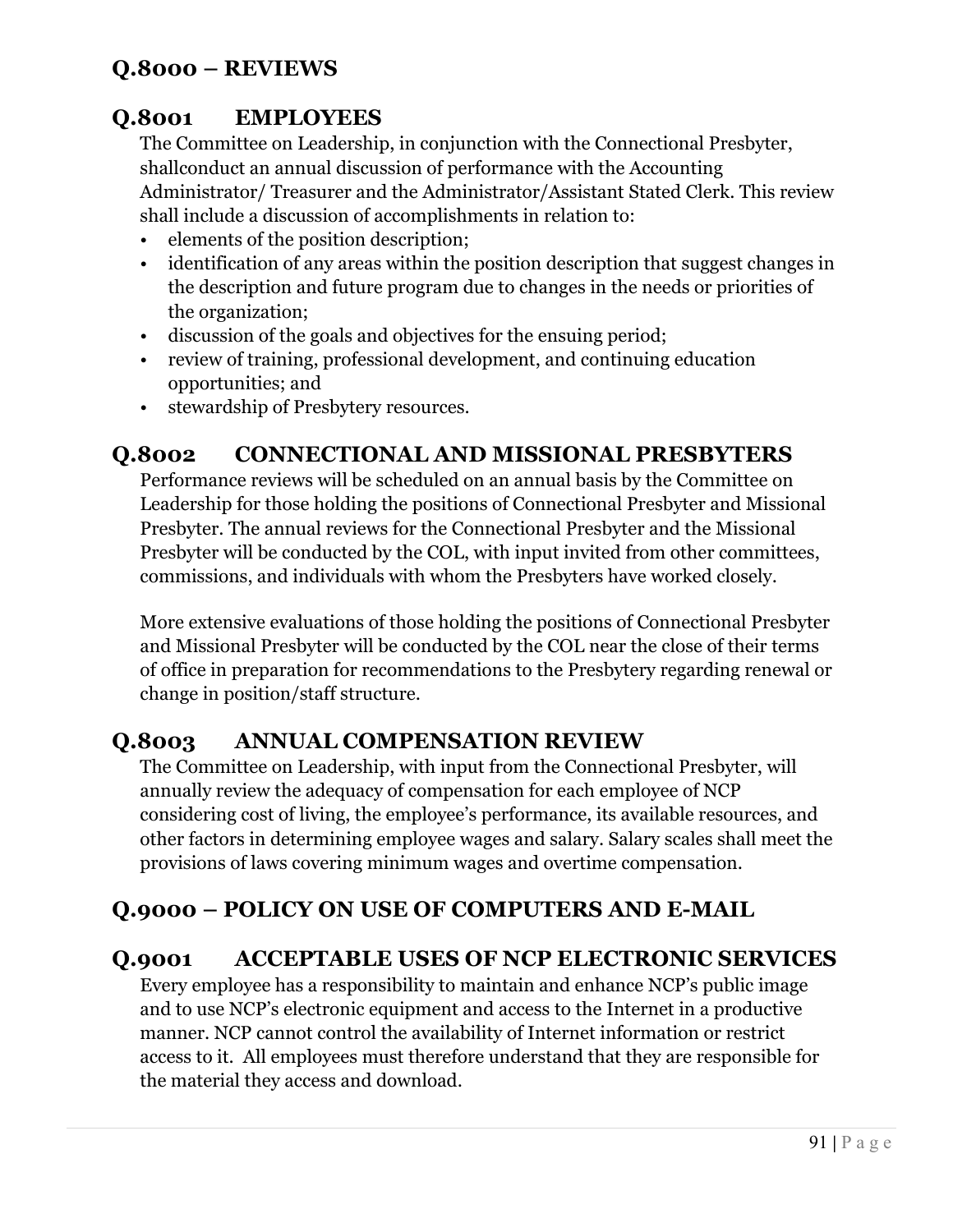# **Q.9002 NOTICE OF MONITORING OF NCP'S ELECTRONIC SERVICES**

In accordance with Delaware law, all employees are notified that NCP, its agents, or representatives may monitor or intercept any electronic mail or transmission or Internet access or usage on any computer, equipment, or other electronic device in the workplace or which takes place on NCP computers, equipment, or other electronic devices. Any improper use of NCP computers, the Internet, or e-mail is not acceptable and is not permitted.

# **Q.9003 UNACCEPTABLE USES OF NCP ELECTRONIC SERVICES**

NCP's computers, equipment, or other electronic devices, including e-mail and Internet access may **NOT** be used for:

- A) Transmitting, retrieving, displaying, printing, storing or otherwise disseminating any communications, including images and documents, which are fraudulent, discriminatory, intimidating, illegal, harassing, embarrassing, abusive, sexually explicit, obscene, profane, offensive or defamatory.
- B) Transmitting, retrieving, displaying, printing, storing or otherwise disseminating any messages with derogatory or inflammatory remarks about an individual's race, age, sex, sexual orientation, gender identify or expression, disability, religion, national origin, physical attributes, or any other characteristic protected by federal, state and local laws.
- C) Transmitting confidential, proprietary or privileged information or material concerning NCP without authorization.
- D) Any other purpose which is illegal or against NCP's policies or contrary to NCP's best interest.
- E) Personal advertisements, solicitations of non-NCP's business, political material, or for personal gain.

Employees encountering any such prohibited use should report it to the Connectional Presbyter or to the COL.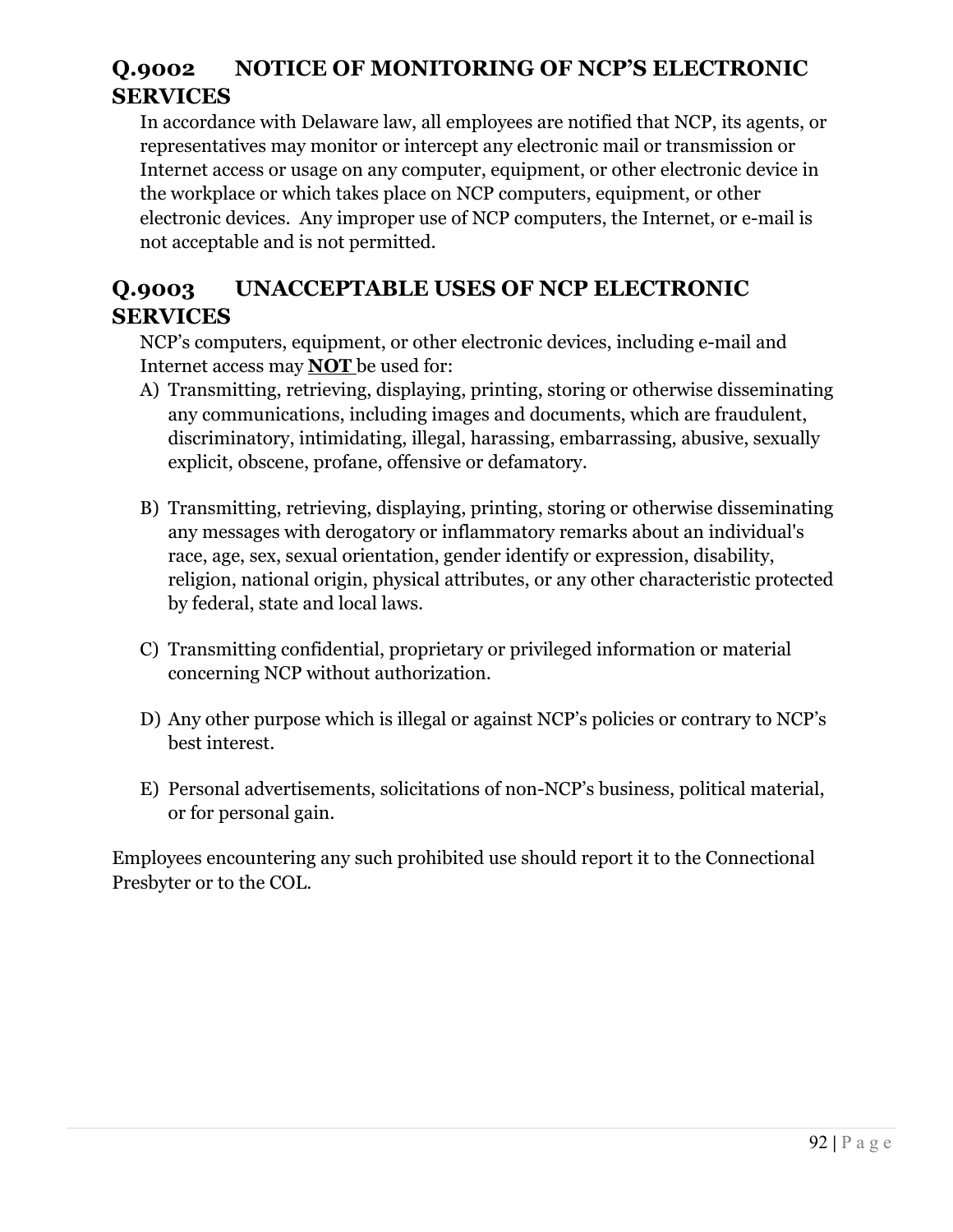#### **EMPLOYEE ACKNOWLEDGEMENT/DISCLAIMER FORM**

I have received a copy of the Personnel Policies of the New Castle Presbytery (NCP) as set forth in Appendix Q of THE MANUAL of NCP, and have read and understood these policies. I also understand that NCP is an at-will employer and, as such, employment by NCP is not for a fixed term or definite period and may be terminated at any time at the will of either party, with or without cause. In addition, I understand that the Personnel Policies set forth in Appendix Q reflect the policies and procedures of NCP in effect as of the date of publication of Appendix Q. I additionally understand that the Personnel Policies of Appendix Q do not create or constitute a contract between any employee and NCP. I also understand that these policies and procedures are subject to continuing evaluation and may be amended, modified, or discontinued at any time by NCP.

I also acknowledge that, in accordance with Delaware law, I have been advised that any electronic mail or other electronic transmission of communications in the workplace of the NCP is subject to monitoring and interception. Such monitoring and interception may include accessing and use of the Internet on any computer or other electronic device in the workplace, whether or not provided by the NCP.

Sign and date to acknowledge receipt of this document, and return it to theConnectional Presbyter.

Print Name: Signature:

Date: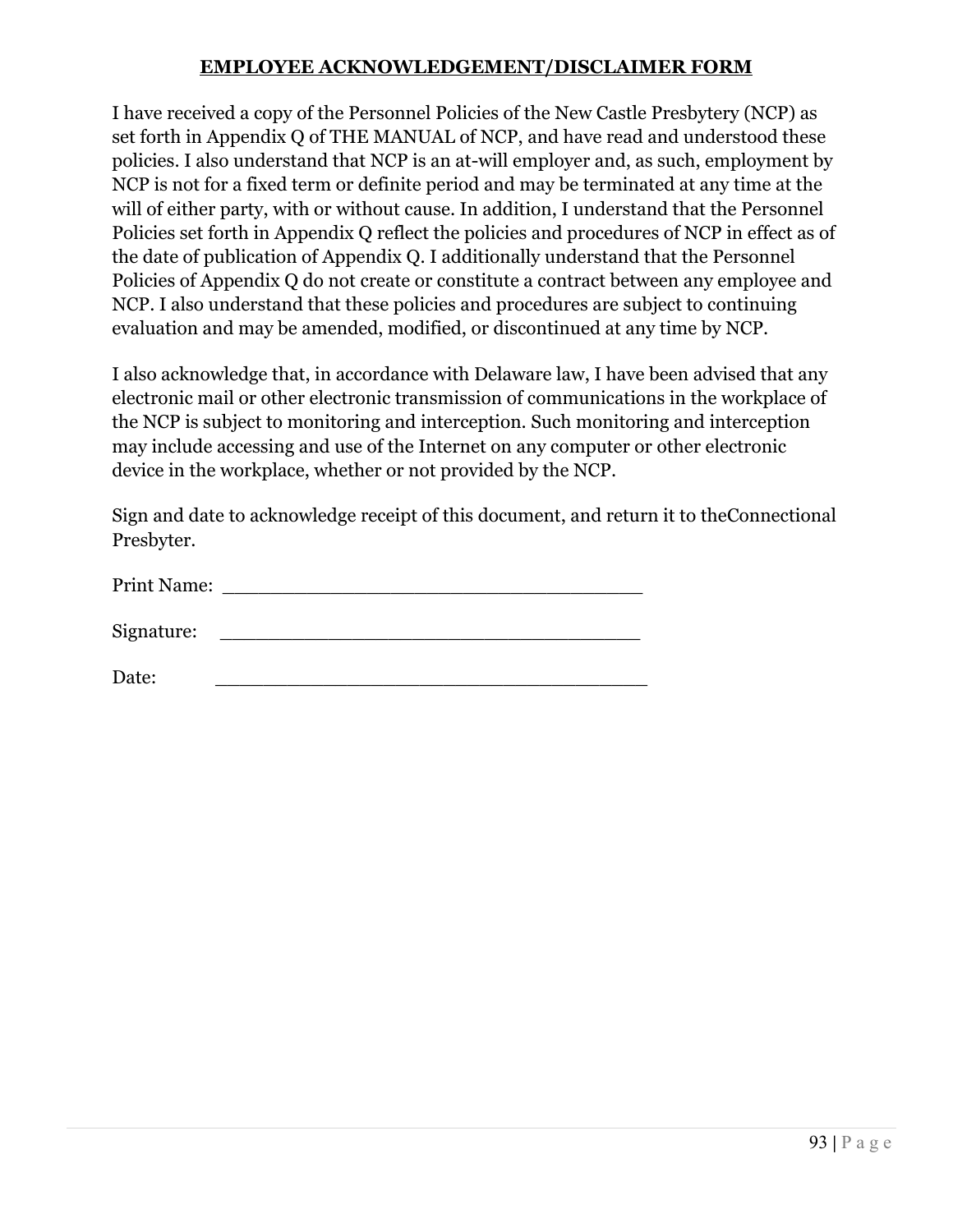# **APPENDIX R**

## **DISMANTLING RACISM POLICY**

## **R.1000 — COMMITMENT TO POLICY**

New Castle Presbytery makes a commitment to offer, provide resources for, and to publicize educational opportunities that focus on dismantling racism within our church institutions (Presbytery and congregations) and the communities we serve. The Presbytery intends to provide a training that is both didactic and experiential to incorporate the following elements and concepts:

- A theological grounding in our call to a Beloved Community
- Our local Delaware and Maryland history, including Presbyterian church history
- Core concepts of institutionalized racism and its manifestation at the individual level
- A new awareness of the impact of church policies and decisions on people ofcolor
- Tools and strategies to develop anti-racist behavior and culture within our churchlife

A) The Dismantling Racism training shall be required at least once every three years for:

- 1) All Ministers of Word and Sacrament who are serving as pastors to a congregation or otherwise engaged in a Validated Ministry are required to attend New Castle Presbytery's educational program on Dismantling Racism within one year after their arrival. Failure to fulfill this requirement within the specified time will result in unpaid administrative leave until it is completed. This requirement will be included in the terms of call. Notation of participation will be made in their permanent file. The New Castle Presbytery will communicate to Pastoral Nominating Committees and presbyteries who are requesting references on the status ofcandidates with respect to this requirement.
- 2) Commissioned Ruling Elders (CREs) and Ruling Elders elected to serve on the Committee on Ministers and Congregations (COMC) and the Committee on Preparation for Missional Ministry (CPMM) are required to participate in a training within one year of being commissioned (CRE) or elected to COMC or CPMM.
- 3) All Candidates for Ministry are required to attend a Dismantling Racism training or similar training (approved by the Presbytery). In the event that the timing or location of a training is not feasible, the candidate may work with CPMM to determine an alternative means to meet this requirement.
- 4) All Presbytery staff are required to attend within one year of hire/election.
- 5) The Presbytery strongly encourages honorably retired teaching elders, ruling elders serving in leadership roles in the Presbytery, session members and other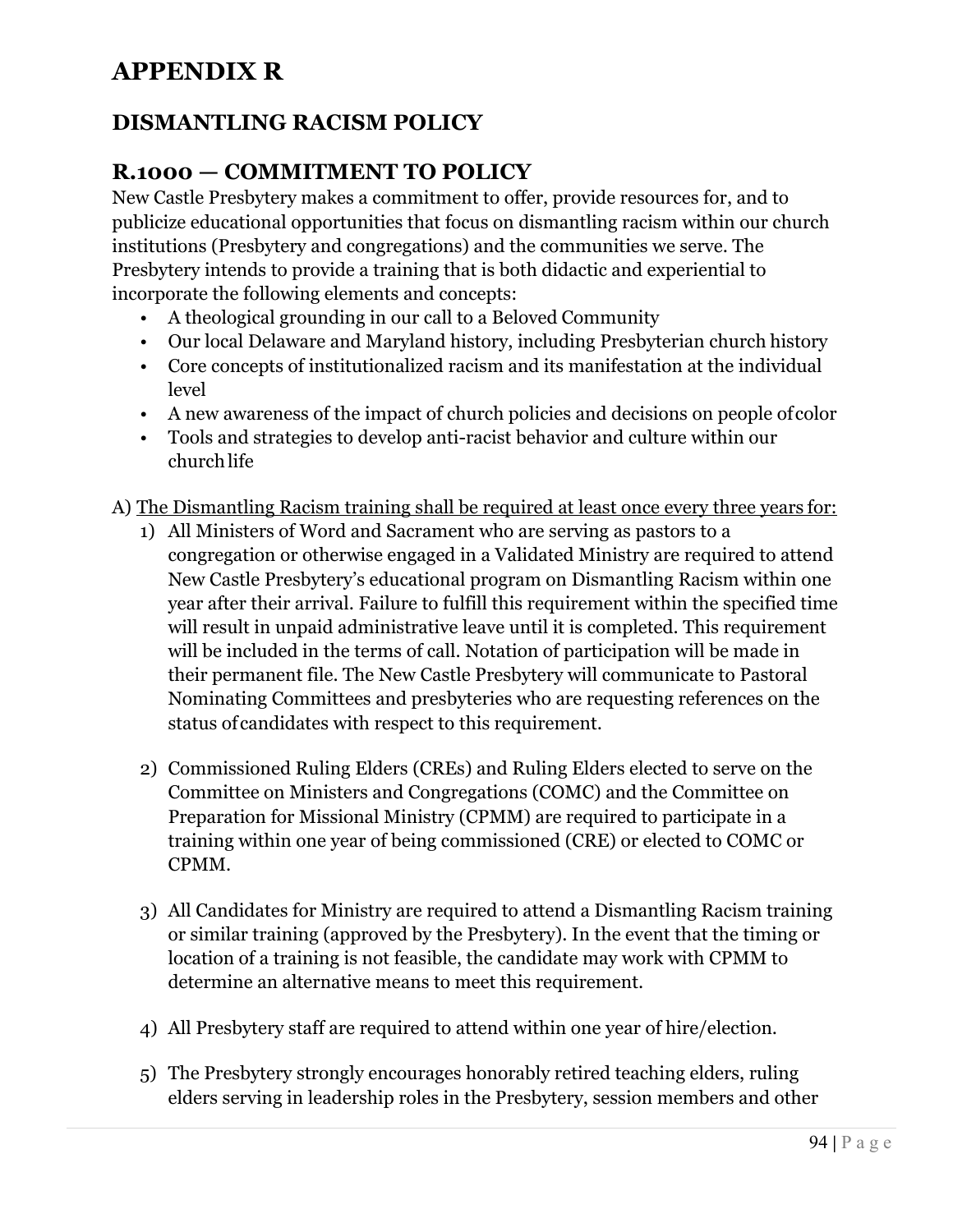congregational leaders to participate in such trainings.

#### B) Proposed Training Schedule & Locations

If the way be clear, the inaugural training will be carried out in 2020, or as soon thereafter as possible.

The Presbytery will offer multiple training opportunities during the next two years to ensure adequate time to meet this new requirement. Current members of the Presbytery and staff required to participate in a Dismantling Racism training will be expected to complete their first training by the end of 2021. The trainings will be offered in different locations, to be determined in consultation with the Committee on Ministers and Congregations.

The Presbytery will offer at least one Dismantling Racism training per year beginning in 2021, based on demand.

While "in-person" training sessions are preferable, on-line training may be provided if social distancing requirements are in effect.

#### C) Training Administration & Oversight

This policy will be administered by the Committee on Minsters and Congregations and the Connectional Presbyter who shall provide oversight and authorize the hiring of training consultants. The COMC is responsible for reviewing follow-up reports from training participants and evaluating the effectiveness and impact of the trainings.

A Dismantling Racism Training Team shall be established as a Special Committee in order to develop the training curriculum, identify potential trainers and coordinate the training events. The COMC shall appoint the members of the Team who shall make regular reports to the COMC on their activities.

The Connectional Presbyter is responsible for ensuring notation of TE and CRE participation is made in their permanent files and notifying them of compliance deadlines. The Presbytery will communicate to Pastoral Nominating Committees and presbyteries who are requesting references on the status of candidates with respect to this requirement.

Either the Connectional Presbyter or Missional Presbyter will serve as staff support to the Team.

#### D) Provision for Training Evaluation & Policy Review

The COMC shall also undertake an initial review of this policy by the end of 2023 and bring recommendations for any changes to the policy or training requirements to Presbytery in 2023.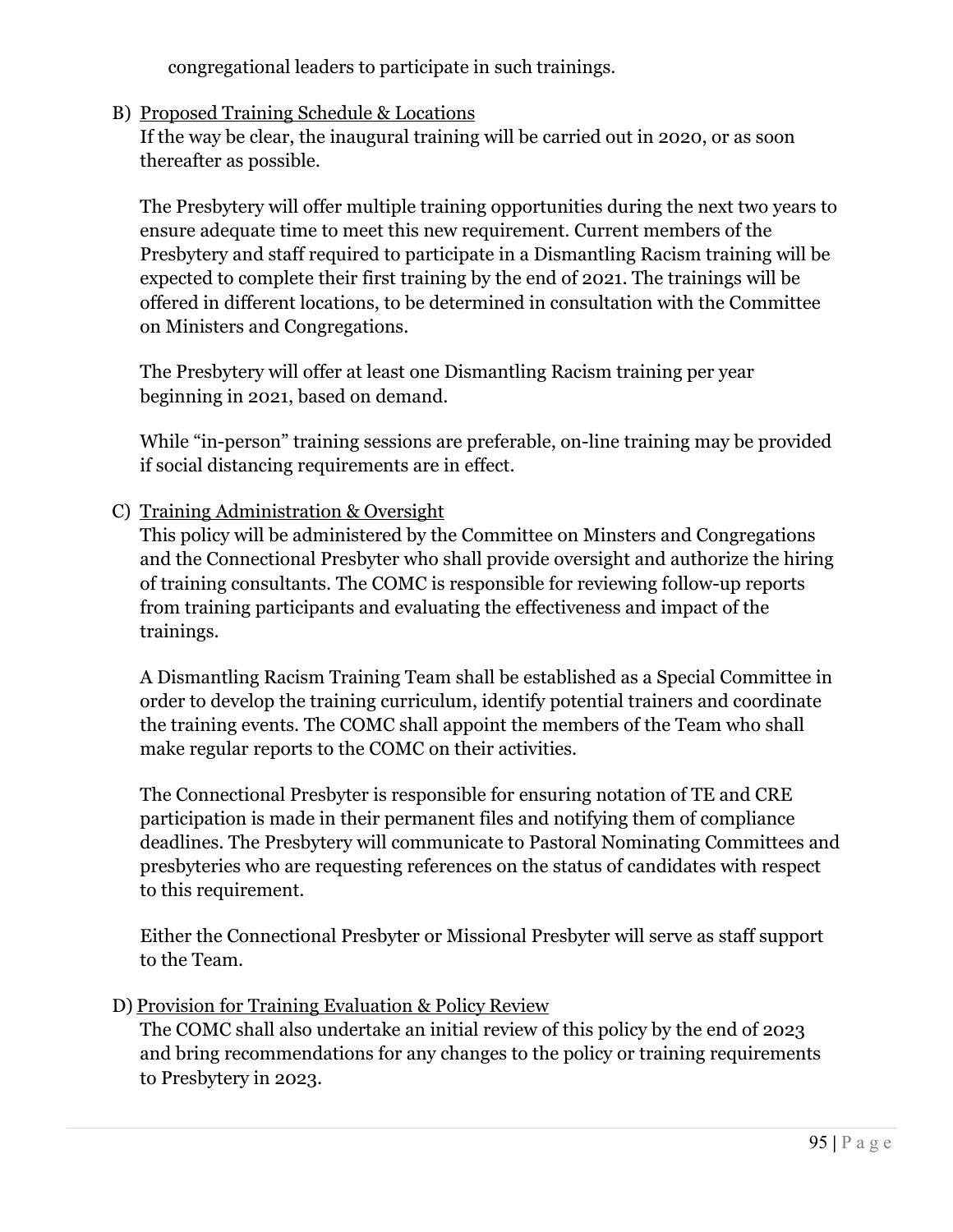# **R.2000 — FUNDING**

The Presbytery shall designate funding in the Presbytery Budget in order to provide these trainings, to be led by an outside organization or consultants. Each training is expected to accommodate 30 to 40 participants.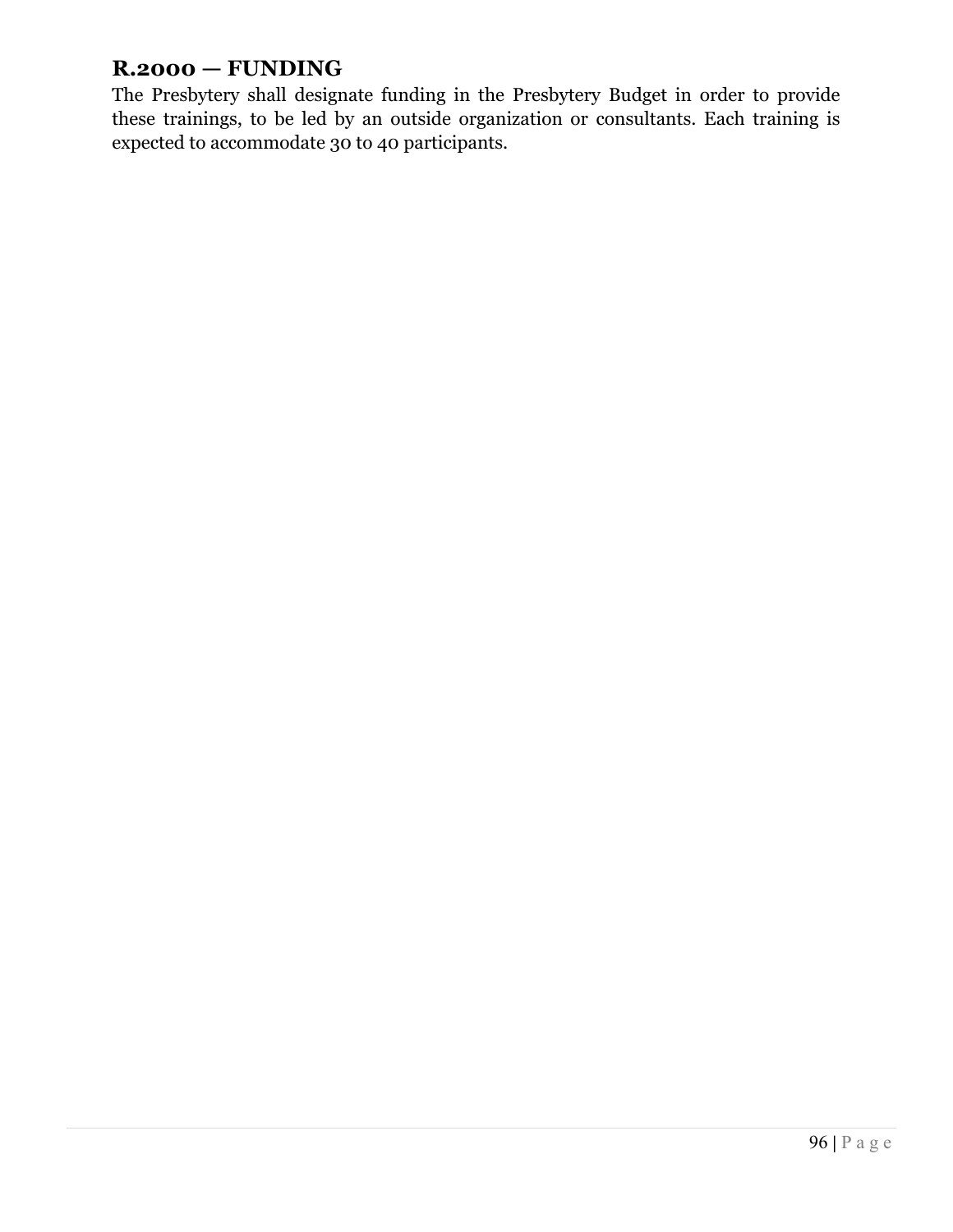# **APPENDIX S**

### **ADMINISTRATIVE LEAVE**

### **S.1000 — BACKGROUND**

The Book of Order speaks to the matter of administrative leave for Ministers of Word and Sacrament and commissioned Ruling Elders in the context of disciplinary cases in D-10.0106 of the Rules of Discipline. To supplement this provision for administrative leave, New Castle Presbytery (hereafter the Presbytery) has adopted its own Policy on Administrative Leave, including the following rationale, process, and explanations of terminology.

### **S.1001 RATIONALE**

Should a Minister of Word and Sacrament or commissioned Ruling Elder member of the Presbytery become subject to judicial process under the Rules of Discipline, or be found non-compliant with the mandated policies of the Presbytery, strain may develop in the relationship between the Minister of Word and Sacrament or commissioned Ruling Elder and the congregation or other institution under the jurisdiction of the Presbytery being served, such as the staff of the Presbytery or the Campus Ministry at the University of Delaware. Such a strained relationship may occur independent of the validity of any accusations or the outcome of process involved. An Administrative Leave may alleviate any additional discord or stress, both for the congregation/institution, and the Minister of Word and Sacrament or commissioned Ruling Elder, by providing a safe separation. An Administrative Leave may also relieve the Minister of Word and Sacrament or commissioned Ruling Elder of continued pastoral/professional work in the midst of a potentially conflicted situation.

The Presbytery has sought to broaden the scope of administrative leave described in

D-10.0106 and to streamline the process by applying its own Policy on Administrative Leave in the following situations:

- In matters of disciplinary allegations not specifically mentioned in D-10.0106.
- In non-disciplinary matters where a Minister of Word and Sacrament or Commissioned Ruling Elder is found to be non-compliant with mandated policies of the Presbytery, specifically its Code of Ethics or its Sexual Misconduct Policy as set forth in Appendix G and Appendix P, respectively, of THE MANUAL.
- In ways found to be more expedient, should they prove to be in the best interest of the Minister of Word and Sacrament or Commissioned Ruling Elder and/or congregation/institution involved.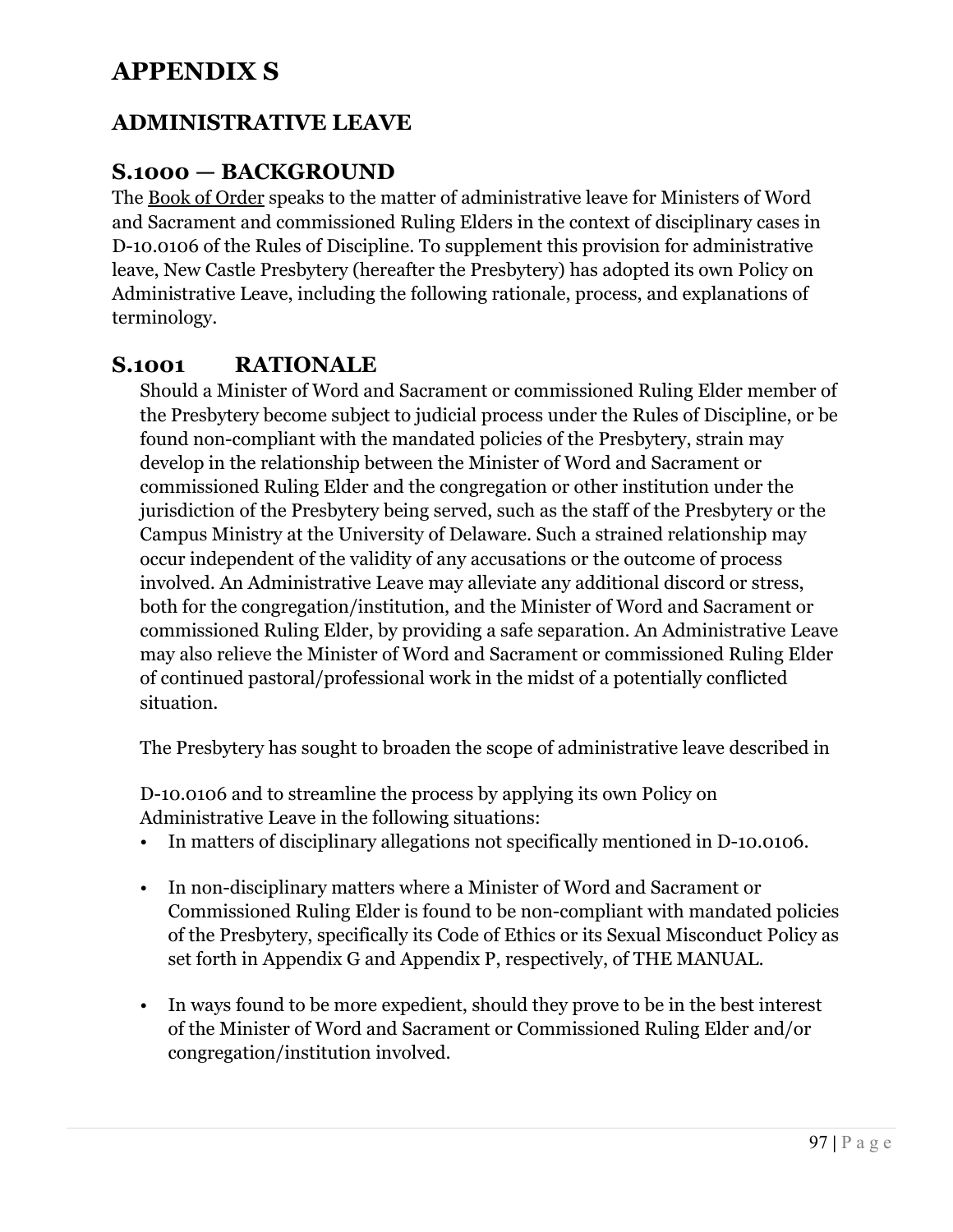### **S.1002 PROCESS**

When the Stated Clerk of the Presbytery receives a written complaint in keeping with D-10.0106 of the Rules of Discipline, or a written complaint that alleges a violation of the Code of Ethics or Sexual Misconduct Policy of the Presbytery, the Stated Clerk shall consult on the complaint with the moderator of Committee on Ministers & Congregations (the COMC) and the chairperson of the Committee on Leadership (COL). If, in their judgment, the complaint warrants an Administrative Leave, the Stated Clerk will notify the Minister of Word and Sacrament or Commissioned Ruling Elder and session involved (or the Committee on Leadership in the case of a member of the staff of the Presbytery or other institution under the jurisdiction of the Presbytery). The COMC will be asked for its concurrence in the action at its next meeting, and shall then serve as the body responsible for establishing the financial and other terms set forth in the Administrative Leave Policy Agreement of Section S.3000.

## **S.1003 TERMINOLOGY**

- A) **Definition**: Administrative Leave means an imposed leave of absence from professional duties for a Minister of Word and Sacrament or Commissioned Ruling Elder who is a member of the Presbytery and/or is in a position under the jurisdiction of the Presbytery.
- B) **Term of Leave**: The duration of an Administrative Leave will depend on the time needed for resolution of the matter involved, either by an investigative and judicial process or another procedure. The investigation will proceed to conclusion with all deliberate speed, mindful of the financial obligations of the congregation/institution involved.
- C) **Financial Terms**: The congregation/institution involved will honor the terms of call of the Minister of Word and Sacrament or Commissioned Ruling Elder on Administrative Leave unless or until the congregation/institution votes to change them by modification of the agreement prepared in accordance with S.3000, with the approval of the COMC. In the case of a congregation, financial terms for temporary pastoral services will be addressed by the COMC on a case-by-case basis.

### **S.2000 CONDUCT OF THOSE ON ADMINISTRATIVE LEAVE**

A Minister of Word and Sacrament or Commissioned Ruling Elder on Administrative Leave shall comply with the following requirements:

A) Remain out of all buildings and off grounds of the church/institution involved (excluding a church manse or school on a church property where the Minister of Word and Sacrament or Commissioned Ruling Elder is acting in the role of a parent of a child enrolled in the school) throughout the duration of Administrative Leave.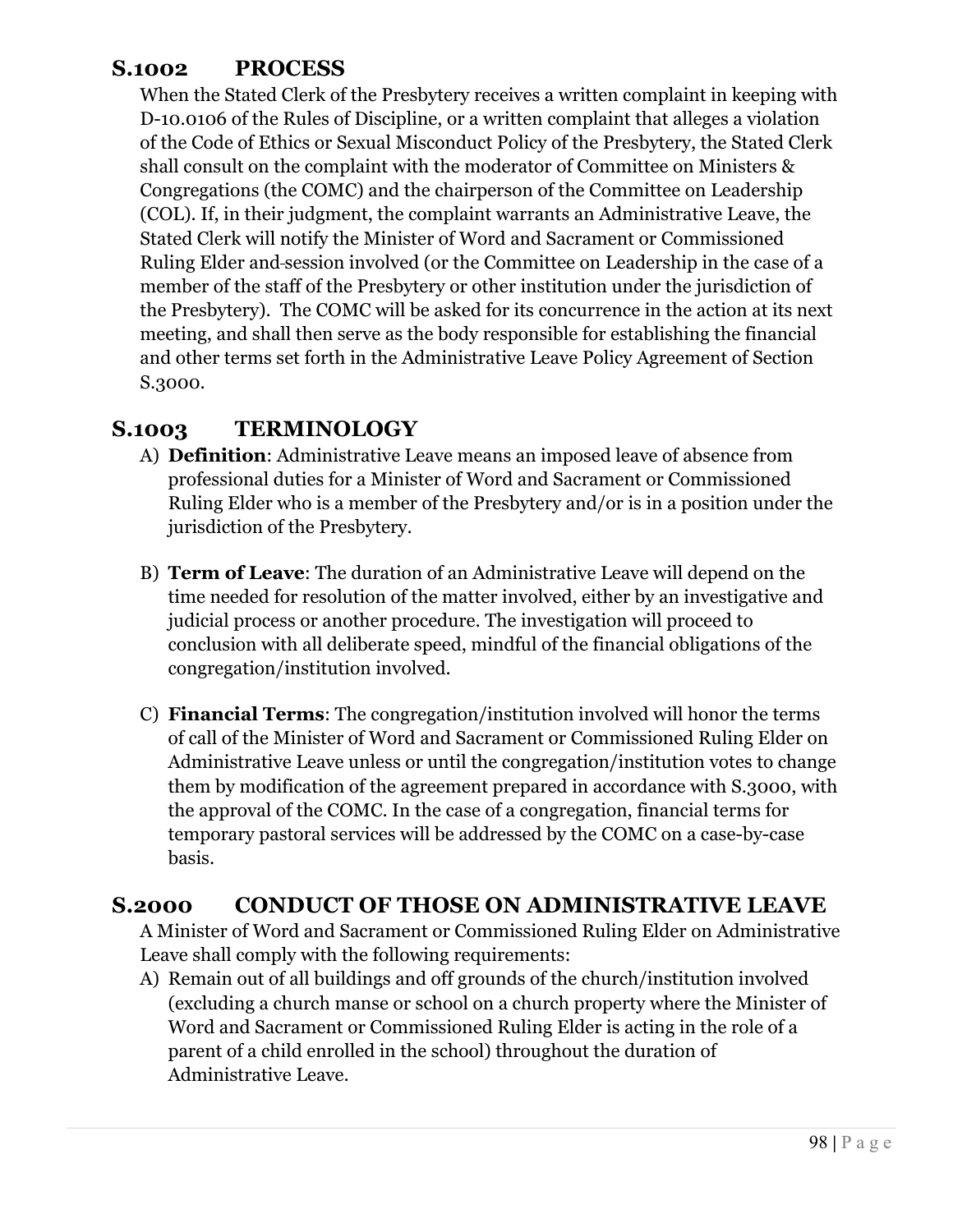- B) Not initiate or sustain contact with any member of the staff of the church/ institution involved, except for one member of the staff who, by prior mutual agreement, may be designated to deliver personal mail or other personal effects to the Minister of Word and Sacrament or Commissioned Ruling Elder on Administrative Leave.
- C) Not attend any session, board, committee or other meetings or activities of any other body of Presbyterian Church (U.S.A.). As indicated in B) above, a Minister of Word and Sacrament or Commissioned Ruling Elder on Administrative Leave may, by prior mutual agreement, communicate with one session or staff member to receive delivery of personal items.
- D) Not initiate nor sustain contact with any member of the congregation/institution involved, except for contact as authorized by the Stated Clerk of the Presbytery for the purposes of investigation for the defense, or as specified in B) and C) above. Even where non-church events are involved, such as scouting, school or sports programs, a Minister of Word and Sacrament or Commissioned Ruling Elder on Administrative Leave shall not use social contacts at such events to garner support for her/his case.
- E) Not conduct worship services, weddings, funerals, administer the sacraments or engage in any form of pastoral leadership in any setting, which will include services in a congregation in which the Minister of Word and Sacrament or Commissioned Ruling Elder has served, in any other congregation in the Presbytery or in any other presbytery, and in funeral homes and wedding chapels. For exceptions where extraordinary pastoral care needs are involved, the Stated Clerk of the Presbytery, or the chairperson of the COMC may be consulted.

### **S.2001 SUPPORT FOR THOSE ON ADMINISTRATIVE LEAVE**

When a Minister of Word and Sacrament or Commissioned Ruling Elder is on Administrative Leave, the COMC will assign a team to meet with the church session (or other institutional body involved). The COMC will also assign person(s) to provide pastoral care to the Minister of Word and Sacrament or Commissioned Ruling Elder on Administrative Leave and to her/his family. Additionally, where the church is involved, the COMC will appoint a temporary moderator of the session if necessary.

## **S.2002 ENFORCEMENT OF THE ADMINISTRATIVE LEAVE POLICY**

Any violations of the requirements set forth in S.2000 above, as identified by the team referenced in S.2001 or otherwise reported to COMC, will be referred to the Stated Clerk of the Presbytery. Such violations will be considered disciplinary offenses subject to initiation of a judicial process, including possible formation of an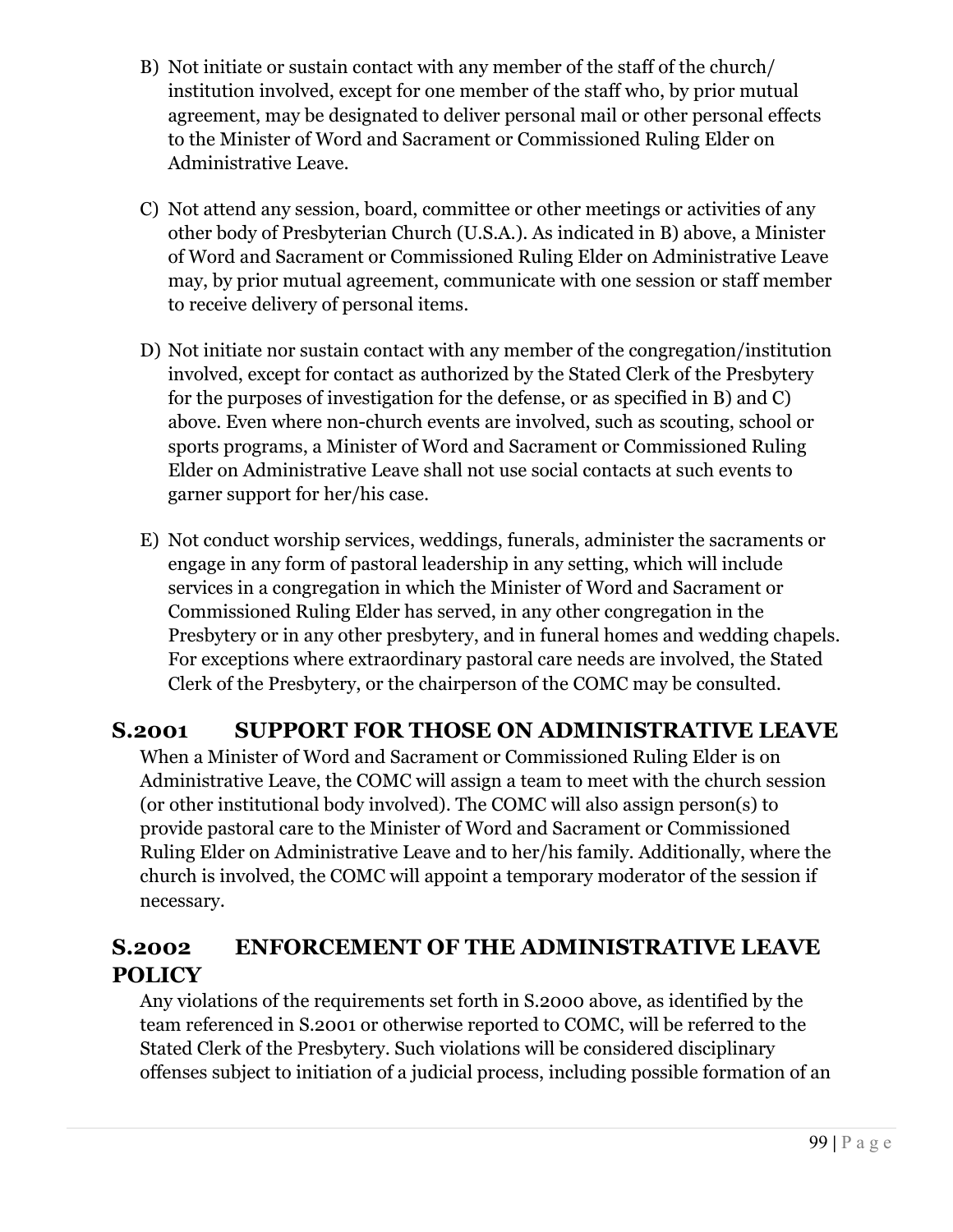investigating committee for the Minister of Word and Sacrament or Commissioned Ruling Elder and/or an administrative commission if a congregation is involved.